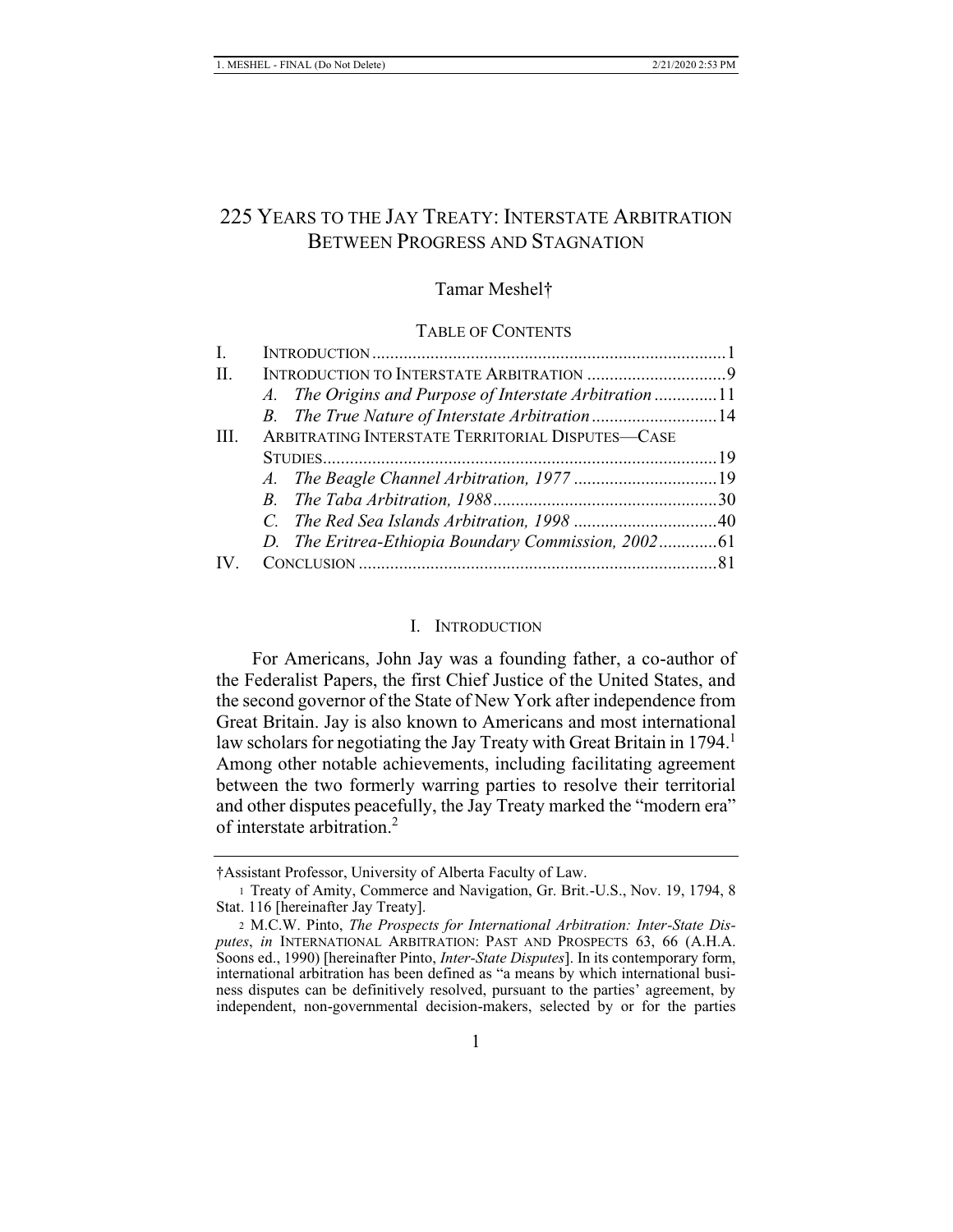In the 225 years since the Jay Treaty, interstate arbitration has been successfully employed by the United States and other countries to resolve a wide range of disputes and prevent their violent escalation. These include disputes concerning sea vessels,<sup>3</sup> environmental pollution,<sup>4</sup> diplomatic crises,<sup>5</sup> territorial boundaries,<sup>6</sup> and freshwater disputes, $7$  to name a few.

Despite arbitration's proven effectiveness<sup>8</sup> in this wide range of interstate disputes, it has not been a panacea for resolving every conflict. $9$  While the same is true for all dispute resolution mechanisms

<sup>4</sup> *E.g.*, United Nations, Trail smelter case (United States, Canada), Reports of International Arbitral Awards, VOLUME III, 1905-82, at 1938, 1941, http://legal.un.org/docs/?path=../riaa/cases/vol\_III/1905-1982.pdf&lang=O.

<sup>5</sup> *E.g.*, The Iran-United States Claims Tribunal, which was created to resolve the crisis between the Islamic Republic of Iran and the United States of America arising out of the November 1979 hostage crisis at the United States Embassy in Tehran, and the subsequent freezing of Iranian assets by the United States of America. IRAN-UNITED STATES CLAIMS TRIBUNAL, http://www.iusct.net/ (last visited Sept. 5, 2019).

<sup>6</sup> *E.g.*, United Nations, The Indo-Pakistan Western Boundary (Rann of Kutch) between India and Pakistan (India, Pakistan), Reports of International Arbitral VOLUME XVII,  $1-576$  (1968), http://legal.un.org/docs/?path=../riaa/cases/vol\_XVII/1-576.pdf&lang=E.

7 Lake Lanoux Arbitration (France v. Spain), 12 R.I.A.A. 281 (Arbitral Trib. 1957); In the Matter of the Indus Waters Kishenganga Arbitration (Pakistan v. India), PK-IN 82842 (Perm. Ct. Arb. 2013).

<sup>8</sup> "Effectiveness" in this context refers to states' compliance with the arbitral award.

9 In addition to the unsuccessfully resolved disputes examined in this article, interstate arbitration has also failed, for instance, to resolve the Helmand River

applying neutral judicial procedures that provide the parties an opportunity to be heard." GARY B. BORN, INTERNATIONAL COMMERCIAL ARBITRATION 64-65 (2d ed. 2009).

<sup>3</sup> *E.g.*, United Nations, Alabama claims of the United States of America against Great Britain, Award rendered on 14 September 1872 by the tribunal of arbitration established by Article I of the Treaty of Washington of 8 May 1871, Reports of International Arbitral Awards, VOLUME XXIX, 125-134, http://legal.un.org/riaa/volumes/riaa\_XXIX.pdf; OFFICE OF THE HISTORIAN, DECISION OF THE ARBITRATOR, MR. T. M. C. ASSER, MEMBER OF THE STATE COUNCIL OF THE NETHERLANDS, RENDERED AT THE HAGUE, NOVEMBER 29, 1902, IN THE INTERNATIONAL ARBITRATION BETWEEN THE UNITED STATES OF AMERICA, PARTY CLAIMANT, AND RUSSIA, PARTY DEFENDANT, RELATIVE TO THE VESSELS "CAPE HORN PIGEON," "JAMES HAMILTON LEWIS," "C. H. WHITE," AND "KATE AND ANNA" (1902), https://history.state.gov/historicaldocuments/frus1902app1/comp10; United Nations, Case concerning the difference between New Zealand and France concerning the interpretation or application of two agreements, concluded on 9 July 1986 between the two States and which related to the problems arising from the Rainbow Warrior Affair, Award of 30 April 1990, Reports of International Arbitral Awards VOLUME XX, 215-284, http://legal.un.org/riaa/volumes/riaa\_XX.pdf.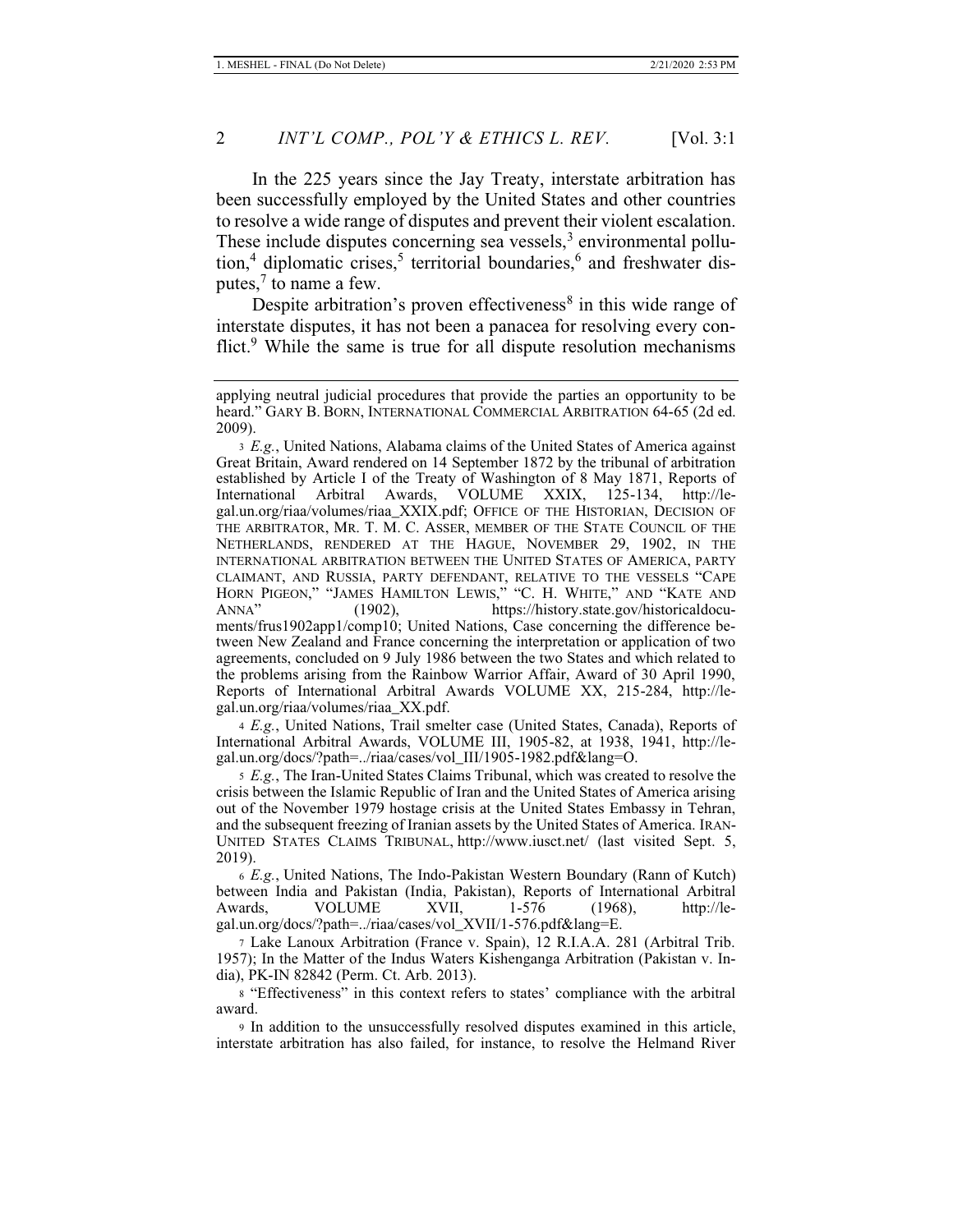operating in the international sphere, occasional failures in the use of arbitration have led some in the United States, as well as elsewhere, to doubt its efficacy in relation to interstate disputes involving political,<sup>10</sup> rather than legal, issues.<sup>11</sup> These doubts appear to be partially rooted in a perception of interstate arbitration as an essentially legal process, suitable only for the resolution of legal questions through the application of legal principles, $12$  and frequently equated with judicial

<sup>11</sup> *E.g.*, Karl-Heinz Böckstiegel, *The Effectiveness of Inter-State Arbitration in Political Turmoil*, 10 J. INT'L ARB. 43, 47-49 (1993); Carla S. Copeland, *The Use of Arbitration to Settle Territorial Disputes*, 67 FORDHAM L. REV. 3073, 3074, 3098, 3107 (1999); Dean Rusk, *The Role and Problems of Arbitration with Respect to Political Disputes*, *in* RESOLVING TRANSNATIONAL DISPUTES THROUGH INTERNATIONAL ARBITRATION 15-20 (Thomas E. Carbonneau ed., 1984); Richard B. Bilder, *Some Limitations of Adjudication as an International Dispute Settlement Technique*, *in* RESOLVING TRANSNATIONAL DISPUTES THROUGH INTERNATIONAL ARBITRATION, *supra* note 11, at 3-14; PETER WALLENSTEEN, UNDERSTANDING CONFLICT RESOLUTION 111 (2015).

<sup>12</sup> *E.g.*, D.W. BOWETT, CONTEMPORARY DEVELOPMENTS IN LEGAL TECHNIQUES IN THE SETTLEMENT OF DISPUTES 178 (1983); ANDREW CLAPHAM, BRIERLY'S LAW OF NATIONS: AN INTRODUCTION TO THE ROLE OF INTERNATIONAL LAW IN INTERNATIONAL RELATIONS 432 (7th ed. 2012); J.G. Merrills, *International Boundary Disputes in Theory and in Practice: Precedents Established*, *in* PEACEFUL RESOLUTION OF MAJOR INTERNATIONAL DISPUTES 95, 101-02 (Julie Dahlitz ed., 1999); STUDY GRP. OF THE DAVID DAVIES MEM'L INST. OF INT'L STUDIES, INTERNATIONAL DISPUTES: THE LEGAL ASPECTS 20, 59-60 (1972) [hereinafter STUDY GROUP]; DAVID SCHWEIGMAN, THE AUTHORITY OF THE SECURITY COUNCIL UNDER CHAPTER VII OF THE UN CHARTER: LEGAL LIMITS AND THE ROLE OF THE INTERNATIONAL COURT OF JUSTICE 265 (2001); A.L.W. Munkman, *Adjudication and Adjustment—International Judicial Decision and the Settlement of Territorial and Boundary Disputes*, 46 BRIT. Y.B. INT'L L. 1, 12 (1972-73); JACOB BERCOVITCH & JUDITH FRETTER, REGIONAL GUIDE TO INTERNATIONAL CONFLICT AND MANAGEMENT FROM 1945 TO 2003, 14 (2004); Böckstiegel*, supra* note 11, at 43-44, 47, 49; HO-WON JEONG, PEACE AND CONFLICT STUDIES: AN INTRODUCTION 176 (2000); Christine Gray & Benedict Kingsbury, *Inter-State Arbitration Since 1945: Overview and Evaluation*, *in* INTERNATIONAL COURTS FOR THE TWENTY-FIRST CENTURY 55 (Mark W. Janis ed., 1992). Nonetheless, others have argued that arbitration is appropriate for the resolution of disputes concerning "vital interests" if it is applied properly. *See, e.g.*, GERALD RABOW, PEACE THROUGH AGREEMENT: REPLACING WAR WITH NON-VIOLENT DISPUTE-RESOLUTION METHODS 122 (1990); James D. Fry, *Arbitrating Arms Control Disputes*, 44 STAN. J. INT'L L. 359, 419 (2008).

dispute between Iran and Afghanistan. Helmand River Case (Afghanistan v. Persia) (Arbitral Awards of Aug. 19, 1872 and April 10, 1905).

<sup>10</sup> "Political disputes" are generally viewed as "'disputes of such a nature as to arouse national political passions, irrespective of whether they are capable or not of settlement in conformity with international law," whereas "legal disputes" are generally viewed as "'inter-state controversies in which the parties are divided on an issue of international law.'" P.H. Kooijmans, *International Arbitration in Historical Perspective: Past and Present*, *in* INTERNATIONAL ARBITRATION: PAST AND PROSPECTS, *supra* note 2, at 23, 27-28 (internal citations omitted).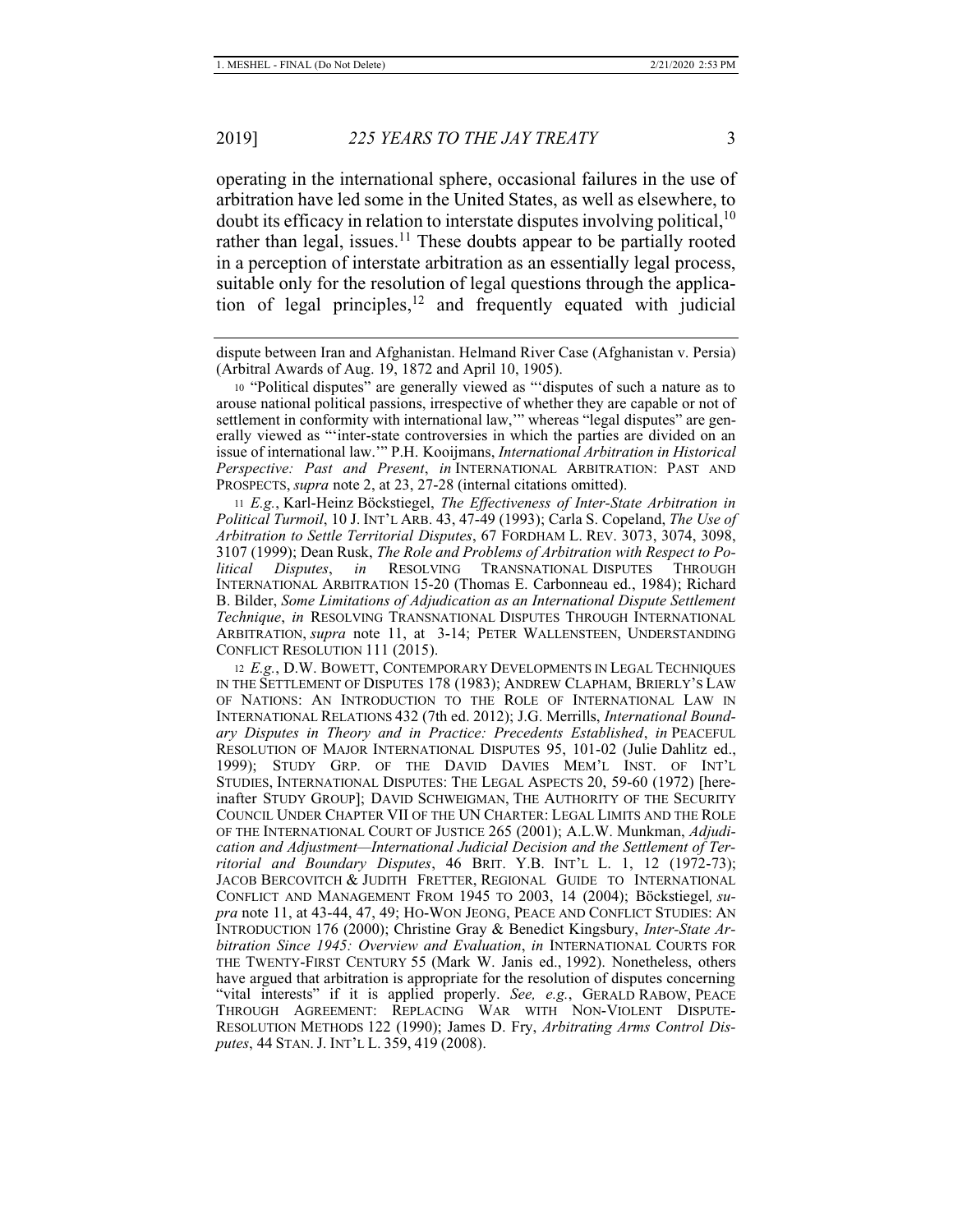settlement by a permanent international court.<sup>13</sup> This view of interstate arbitration is often contrasted with diplomatic or non-legal mechanisms such as negotiation, conciliation, and mediation, which are generally non-binding, not restricted by legal rules and principles, and perceived as more appropriate for the resolution of complex interstate disputes.<sup>14</sup> The preference for such diplomatic mechanisms in this context is thus a by-product of states' reluctance to submit political or other sensitive issues to what they perceive to be binding external adjudication based on legal principles.<sup>15</sup>

However, this judicialized conception of arbitration flies in the face of both its original nature and the complexity of most interstate disputes. In fact, arbitration as originally conceived and used under the Jay Treaty was intended to serve as an *alternative* to judicial settlement. The contemporary emphasis on the application of strict legal principles to the resolution of interstate disputes by arbitration, rather than on their effective settlement,  $16$  is therefore antithetical to this "true nature"<sup>17</sup> of arbitration. The complexity of most interstate disputes also calls into question a narrow, judicialized conception of arbitration. Such disputes frequently involve both legal and political

<sup>13</sup> Edward McWhinney, *The International Court as Constitutional Court and the Blurring of the Arbitral/Judicial Processes*, 6 LEIDEN J. INT'L L. 279, 283 (1993); M.C.W. Pinto, *Structure, Process, Outcome: Thoughts on the Essence of International Arbitration*, 6 LEIDEN J. INT'L L. 241, 241-42 (1993) [hereinafter Pinto, *Essence of International Arbitration*].

<sup>14</sup> Munkman, *supra* note 12, at 5; JUNWU PAN, TOWARD A NEW FRAMEWORK FOR PEACEFUL SETTLEMENT OF CHINA'S TERRITORIAL AND BOUNDARY DISPUTES 50 (2009).

<sup>15</sup> RABOW, *supra* note 12, at 122; McWhinney, *supra* note 13, at 280; PAN, *supra* note 14, at 2, 30. One resource indicates that only in 6% of territorial disputes in the Western Hemisphere between 1816-1992 involved attempts of resolution by binding third-party settlement. *See* Paul R. Hensel, *Territory: Theory and Evidence on Geography and Conflict, in* WHAT DO WE KNOW ABOUT WAR? (John A. Vasquez ed., 2000). Another resource indicates that out of 165 interstate territorial disputes involving 1,140 rounds of negotiations between 1945-2000, seventyeight of those disputes were eventually settled by negotiations and eighteen were settled by arbitration or adjudication. *See* Paul K. Huth, Sarah E. Croco & Benjamin J. Appel, *Bringing Law to the Table: Legal Claims, Focal Points, and the Settlement of Territorial Disputes Since 1945*, 57 AM. J. POL. SCI. 90, 96. Yet another resource indicates that in 91.5% of 343 interstate disputes between 1945-2003, the parties resorted to mediation or negotiation, while in only 0.6% of those disputes did the parties resort to arbitration. *See* BERCOVITCH & FRETTER, *supra* note 12, at 29.

<sup>16</sup> *See* Pinto, *Essence of International Arbitration*, *supra* note 13, at 60.

<sup>17</sup> M.C.W. Pinto, *Structure, Process, Outcome: Thoughts on the 'Essence' of International Arbitration*, *in* THE FLAME REKINDLED: NEW HOPES FOR INTERNATIONAL ARBITRATION 43, 44 (Sam Muller & Wim Mijs eds., 1994) [hereinafter Pinto, *Essence of International Arbitration* (1994)].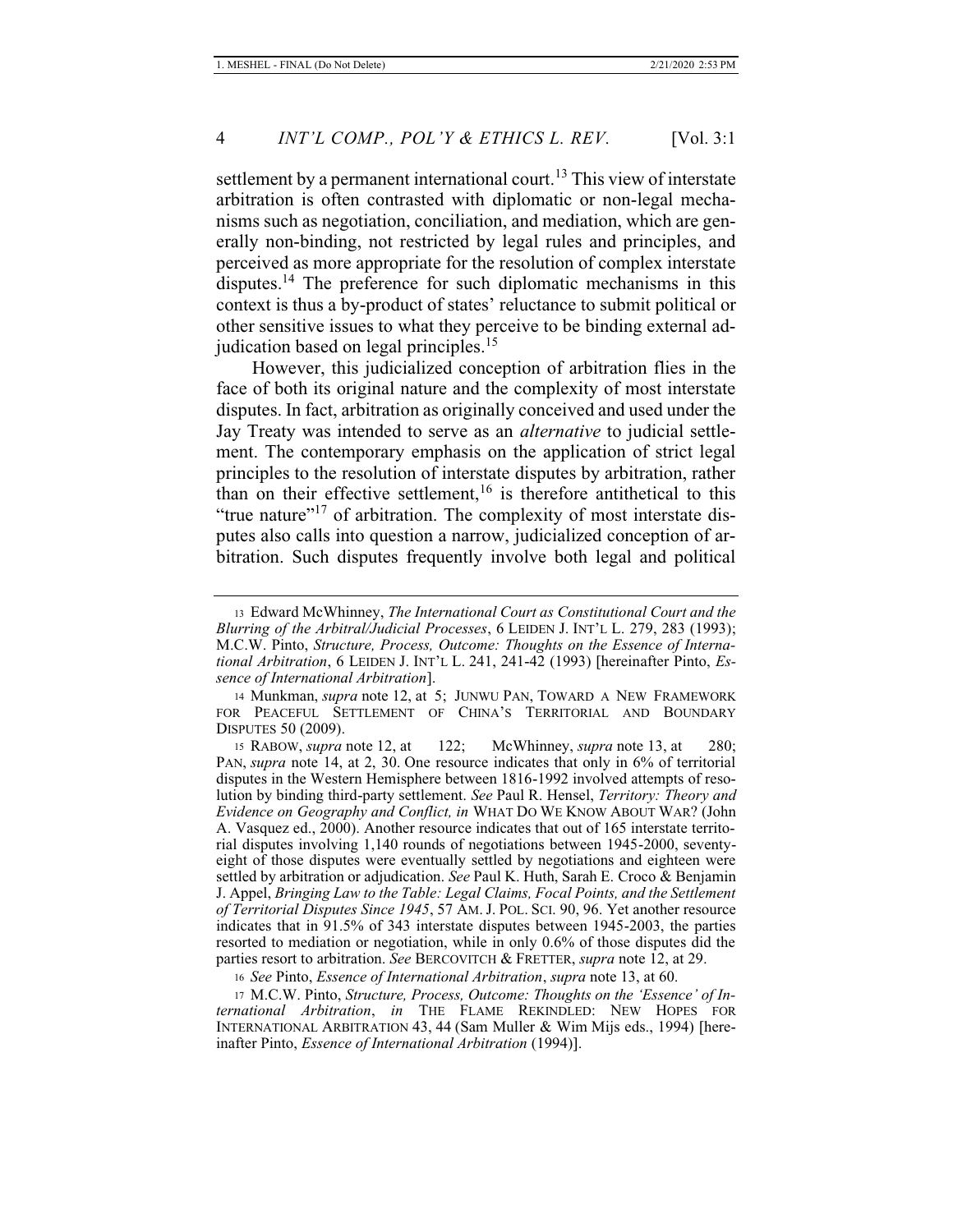issues<sup>18</sup> that are strongly intertwined, and thus require a mechanism capable of addressing both aspects effectively. With increased interaction between states comes the ever-growing potential for complex interstate conflicts that require peaceful resolution, and therefore, careful consideration must be given to all available dispute resolution mechanisms and particularly to those that have proven effective for centuries, such as arbitration.<sup>19</sup>

The goal of the present article is thus to challenge the contemporary judicialized conception of interstate arbitration<sup>20</sup> and to call for a return to its "traditional quality"<sup>21</sup> and purpose of resolving issues "not suitable for judicial settlement," $^{22}$  as reflected in the Jay Treaty. To this end, this article analyzes key legal and political aspects of successful<sup>23</sup> interstate territorial arbitrations<sup>24</sup> as well as interstate

<sup>21</sup> *See* Pinto, *Inter-State Disputes*, *supra* note 2, at 85-86.

<sup>18</sup> JOHN COLLIER & VAUGHAN LOWE, THE SETTLEMENT OF DISPUTES IN INTERNATIONAL LAW: INSTITUTIONS AND PROCEDURES 7-8 (1999); Malcolm N. Shaw, *Peaceful Resolution of 'Political Disputes:' The Desirable Parameters of ICJ Jurisdiction*, *in* PEACEFUL RESOLUTION OF MAJOR INTERNATIONAL DISPUTES 49- 50, 52, 62 (Julie Dahlitz ed., 1999); FRANCISCO ORREGO VICUÑA, INTERNATIONAL DISPUTE SETTLEMENT IN AN EVOLVING GLOBAL SOCIETY: CONSTITUTIONALIZATION, ACCESSIBILITY, PRIVATIZATION 101 (2004); Sam Muller & Wim Mijs, *The Flame Rekindled*, 6 LEIDEN J. INT'L L. 203, 210 (1993).

<sup>19</sup> It has been suggested that arriving "at a commonly held perception of [the] essentials" of interstate arbitration is a "pre-requisite to formulating rules which all States might be invited to accept." *See* Pinto, *Inter-State Disputes*, *supra* note 2, at 91-99; Pinto, *Essence of International Arbitration*, *supra* note 13, at 263-64.

<sup>20</sup> *See also* Tamar Meshel, *Interstate Arbitration: Awakening the 'Sleeping Beauty of the Peace Palace,'* OPINIO JURIS (Aug. 8, 2014), http://opiniojuris.org/2014/08/18/emerging-voices-interstate-arbitration-awakening-sleepingbeauty-peace-palace/.

<sup>22</sup> Gray & Kingsbury, *supra* note 12, at 55. *See also* Fry, *supra* note 12, at 419; Jacques Werner, *Interstate Political Arbitration: What Lies Next?*, 9 J. INT'L ARB. 69, 419 (1992).

<sup>23</sup> The "success" of these arbitrations is assessed on the basis of the willingness of the parties to implement the arbitral award.

<sup>24</sup> This category of interstate disputes was selected for two reasons. First, territorial disputes tend to be particularly complex, as they involve both fundamental legal issues, such as acquisition of title, and significant extra-legal issues, such as national identity or economic stability. WALLENSTEEN, *supra* note 11, at 111. Second, since interstate territorial disputes often lead to armed conflict or war, the persistence of these disputes constitutes one the greatest dangers to the maintenance of international peace and security. Todd L. Allee & Paul K. Huth, *The Pursuit of Legal Settlements to Territorial Disputes*, 23 CONFLICT MGMT. & PEACE SCI. 285 (2006); Srecko Vidmar, *Compulsory Inter-State Arbitration of Territorial Disputes*, 31 DENV. J. INT'L L. & POL'Y 87, 98 (2002-2003).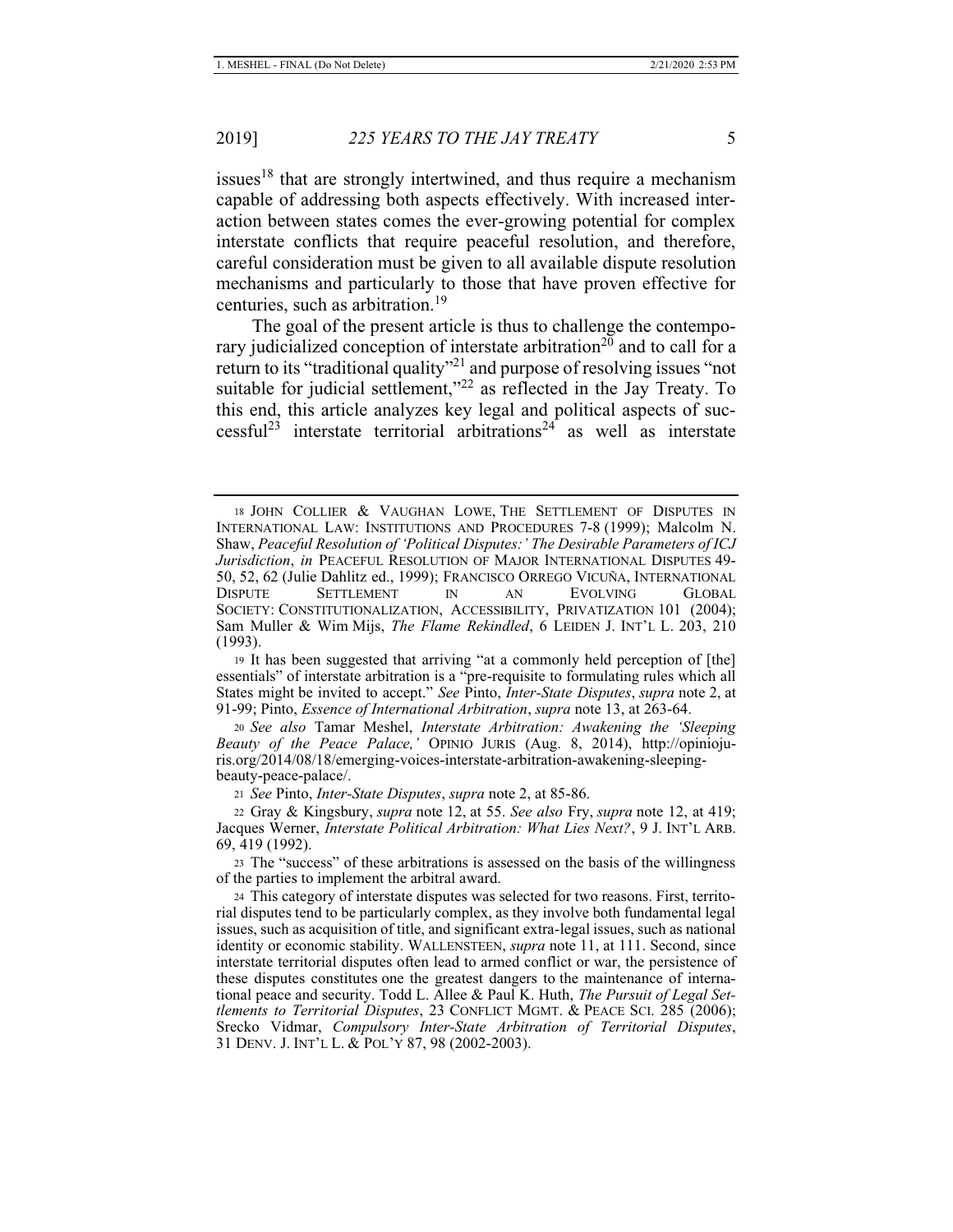territorial arbitrations that failed to resolve the parties' dispute.<sup>25</sup> This article argues that the contemporary judicialized conception of interstate arbitration serves as a possible explanation of the contradictory outcomes in these cases, all of which involved problems that "a legalistic arbitration award *simplicta* cannot resolve."26 Additionally, this article strives to illustrate how interstate arbitration can be applied to territorial and other interstate disputes as a *sui generis* hybrid mechanism that provides binding, reasoned, and effective resolution of both legal and political issues.<sup>27</sup> This traditional hybrid nature is reflected in two interrelated dimensions of interstate arbitration that guide the comparative analysis undertaken in the article: the legal dimension and the political dimension.

The legal dimension of interstate arbitration allows state parties to submit legal questions to an arbitral tribunal and to present arguments grounded in law. It guarantees procedural safeguards such as the arbitrators' consideration of all arguments raised by the parties and their provision of reasons for their decisions, and it allows the tribunal to apply law, including equitable principles, $^{28}$  in its decision making. This legal dimension accords the arbitral award its legally binding nature. While in this dimension the arbitrators' function is akin to that of judges, they should avoid a "formalistic"<sup>29</sup> approach to the interpretation and application of the law that is rigid, literal, and legalistic.

<sup>25</sup> Due to the limited scope of this analysis, it does not seek to establish any causal relationship between the way the arbitral process was understood and applied in these cases and the ultimate success or failure of the arbitrations. Rather, it aims to identify similarities and differences between the successful and unsuccessful arbitrations in order to identify potential patterns of effective arbitral practice.

<sup>26</sup> GBENGA ODUNTAN, INTERNATIONAL LAW AND BOUNDARY DISPUTES IN AFRICA 201 (Routledge, 2015).

<sup>27</sup> Munkman, *supra* note 12, at 2; RABOW, *supra* note 12, at 127.

<sup>28</sup> Decisions in equity are generally considered to be part of the law and therefore distinct from decisions *ex aequo et bono. See* Leon Trakman, *Ex Aequo et Bono: Demystifying an Ancient Concept*, 8 CHI. J. INT'L L. 621, 628 (2007).; Manfred Lachs, *Equity in Arbitration and in Judicial Settlement Disputes*, 6 J. INT'L L. 323, 325 (1993) [hereinafter Lachs, *Equity in Arbitration*] ("Equity aims at proper application of law in a particular case in order to avoid decisions that are a reflection of abstract principles detached from the circumstances that a court or arbitration tribunal may face.").

<sup>29</sup> Richard A. Posner, *Legal Formalism, Legal Realism, and the Interpretation of Statutes and the Constitution*, 37 CASE W. RES. L. REV. 179, 180-81 (1986) ("Legal formalism" is commonly defined as "the use of deductive logic to derive the outcome of a case from premises accepted as authoritative." In the context of interstate arbitration, this paper argues that while law may be relevant to the resolution of a dispute, legal formalism that leads to narrow, conservative, and restrained decisions should be avoided.).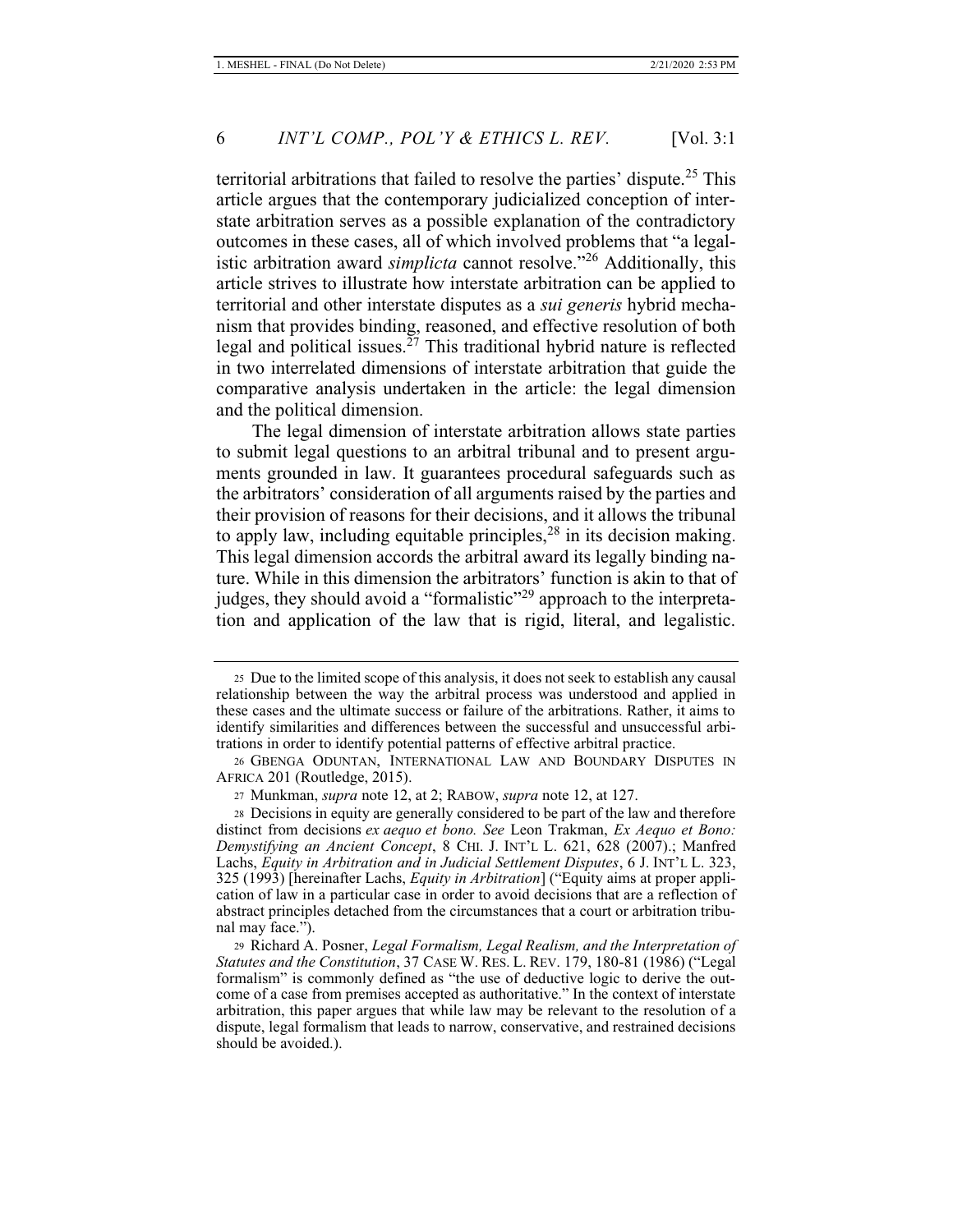Rather, this role of the arbitrator as judge is to be carried out with flexibility and in accordance with the specific circumstances of the dispute in question.

The political dimension of interstate arbitration allows state parties to submit politically sensitive questions to an arbitral tribunal and to advance extra-legal arguments based on political, historical, and economic considerations, or local and traditional customs. It also allows the tribunal to decide such questions *ex aequo et bono*, <sup>30</sup> or in accordance with what is reasonable and effective in the circumstances of the case. In this political dimension, the arbitrators act as diplomats of sorts, who look beyond the law and consider both extra-legal factors and the realities on the ground in order to devise a compromise and avoid a winner-takes-all outcome. This role of the arbitrator as diplomat is intended to avoid the restrictive preoccupation with strict legal rules where these rules are inapplicable to the dispute or incapable of providing a comprehensive and practical resolution.

It is the combination of these two dimensions that produces the traditional *sui generis* hybrid nature of interstate arbitration and that has largely been disregarded in its contemporary judicialized form. The current practice of interstate arbitration instead focuses almost exclusively on the legal dimension of the arbitral process, with state parties submitting mostly legal issues to arbitration and arbitrators exercising their role narrowly by applying strict legal principles to resolve such issues. The political dimension of the process, and with it the arbitrators' role as quasi-diplomats, seems to have been largely abandoned. While the dual role of the arbitrator as judge-diplomat may seem overly demanding and omniscient, arbitrators would be able to exercise this role successfully if state parties are truly committed to the traditional arbitral process, and if both the parties and the arbitrators understand and use it appropriately. If arbitrators were given the opportunity and subsequently chose to act pursuant to the traditional hybrid arbitral process advanced in this article, they would be more

<sup>30</sup> *Approaches to Solving Territorial Conflicts: Sources, Situations, Scenarios, and Suggestions*, CARTER CENTER, at vi (2010) [hereinafter THE CARTER CENTER], https://www.cartercenter.org/resources/pdfs/news/peace\_publications/conflict\_resolution/solving\_territorial\_conflicts.pdf; Manfred Lachs, *Arbitration and International Adjudication*, *in* INTERNATIONAL ARBITRATION: PAST AND PROSPECTS,*supra* note 2, at 41; Loretta Malintoppi, *Methods of Dispute Resolution in Inter-State Litigation: When States Go To Arbitration Rather Than Adjudication*, 5 L. & PRAC. INT'L CTS. & TRIBS. 133, 151 (2006); J.G. MERRILLS, INTERNATIONAL DISPUTE SETTLEMENT 95 (Cambridge University Press 2017) [hereinafter MERRILLS, INTERNATIONAL DISPUTE SETTLEMENT].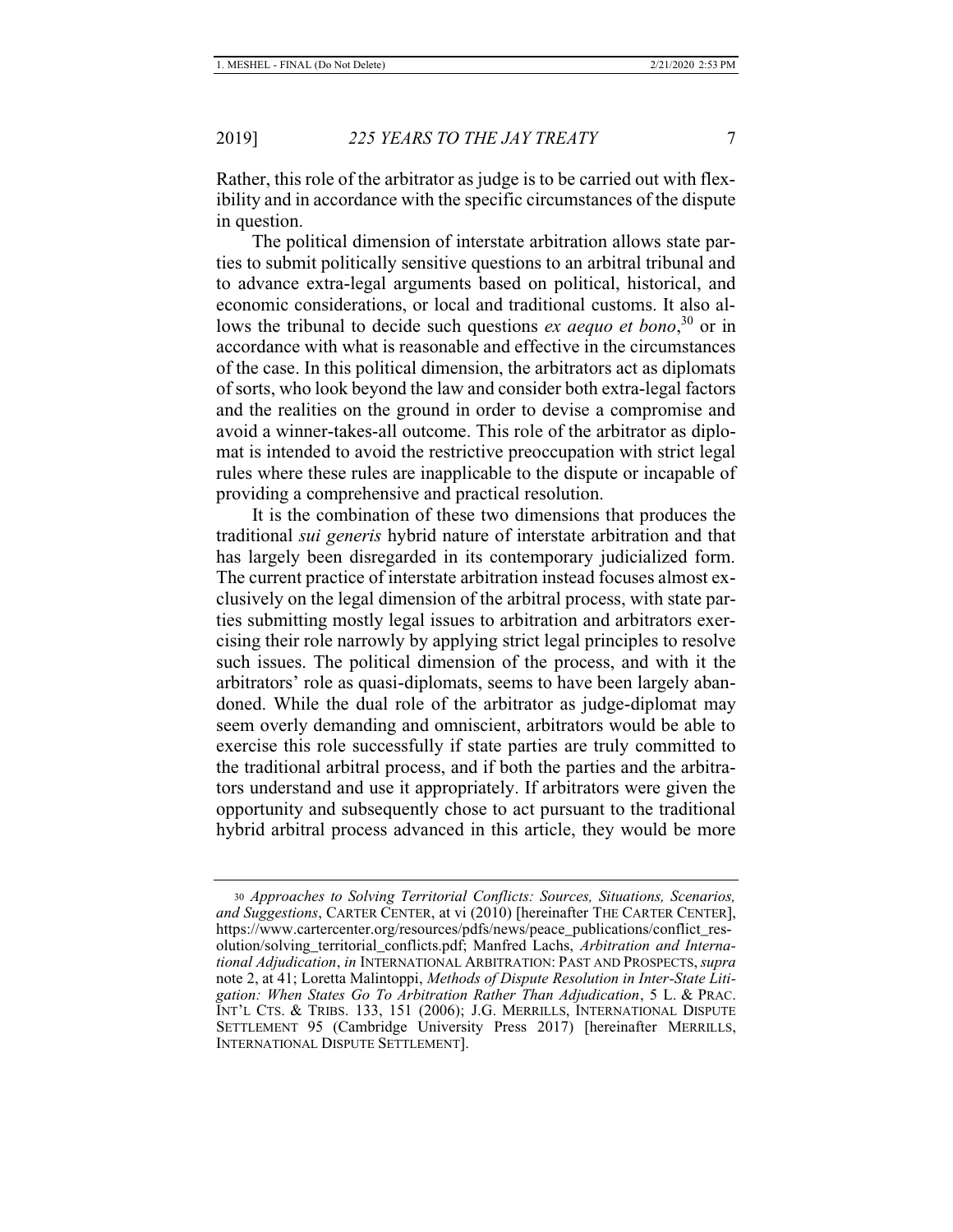likely to devise effective and comprehensive solutions to complex interstate disputes. $31$ 

This article will first provide a brief introduction to interstate arbitration and illustrate how its contemporary judicialized conception is antithetical to its original nature and purpose. Section II will then analyze and compare four interstate territorial arbitrations: (1) the 1977 Beagle Channel Arbitration between Chile and Argentina, (2) the 1988 Taba Arbitration between Israel and Egypt, (3) the 1998 Red Sea Islands Arbitration between Eritrea and Yemen, and (4) the 2002 Eritrea-Ethiopia Boundary Arbitration.<sup>32</sup> The goal of this comparative case study is to evaluate the extent to which the respective state parties' and arbitral tribunals' understanding, or lack thereof, of interstate arbitration may have impacted the outcomes of the disputes. Section III will offer conclusions by highlighting lessons from the case studies intended to reinforce the true nature of interstate arbitration.

Considering the wide range of mechanisms available for the settlement of interstate disputes, this article does not purport that other means should not be used prior to, or in conjunction with, arbitration.<sup>33</sup> It also does not posit that arbitration necessarily constitutes the optimal mechanism for the resolution of every interstate dispute; or, even in cases where it may be the optimal mechanism, that its success does not ultimately depend, as any other interstate dispute resolution method does, both on the political will and responsible behavior of governments<sup>34</sup> and on a recognition by those governments that making

33 Michael E. Schneider, *Combining Arbitration with Conciliation*, 1 TRANSNAT'L DISP. MGMT. 1 (2004).

<sup>31</sup> Eric A. Posner & John C. Yoo, *Judicial Independence in International Tribunals*, 93 CALIF. L. REV. (2005); Laurence R. Helfer & Anne-Marie Slaughter, *Why States Create International Tribunals: A Response to Professors Posner and Yoo*, 93 CALIF. L. REV. 899, 901 (2005).

<sup>32</sup> These cases were selected on the basis of the following criteria: (1) they were all interstate disputes; (2) they all involved a territorial dispute, either concerning land or boundaries, giving rise to both legal and political, historical, strategic, economic, or other important issues; and (3) they all involved some form of armed conflict or military confrontation between the parties (to the author's knowledge, these are also the most notable interstate territorial arbitrations that have taken place since WWII, other than the 1968 *Rann of Kutch* Arbitration between India and Pakistan, and the 1999 Brčko Arbitration between the Federation of Bosnia and Herzegovina and Republika Srpska (Brčko). A detailed discussion of these arbitrations is beyond the scope of this article). *See also* Robert G. Volterra, *The Rann of Kutch Arbitration*, in ARBITRATING FOR PEACE: HOW ARBITRATION MADE A DIFFERENCE 79 (Ulf Franke et al. eds., 2016); R. Jade Harry, *The Brčko Arbitration*, *in* ARBITRATING FOR PEACE: HOW ARBITRATION MADE A DIFFERENCE, *supra* note 32, at 179.

<sup>34</sup> Hans Corell, *The Feasibility of Implementing the Hague/ St. Petersburg Centennial Recommendations Under the UN System*, *in* PEACEFUL RESOLUTION OF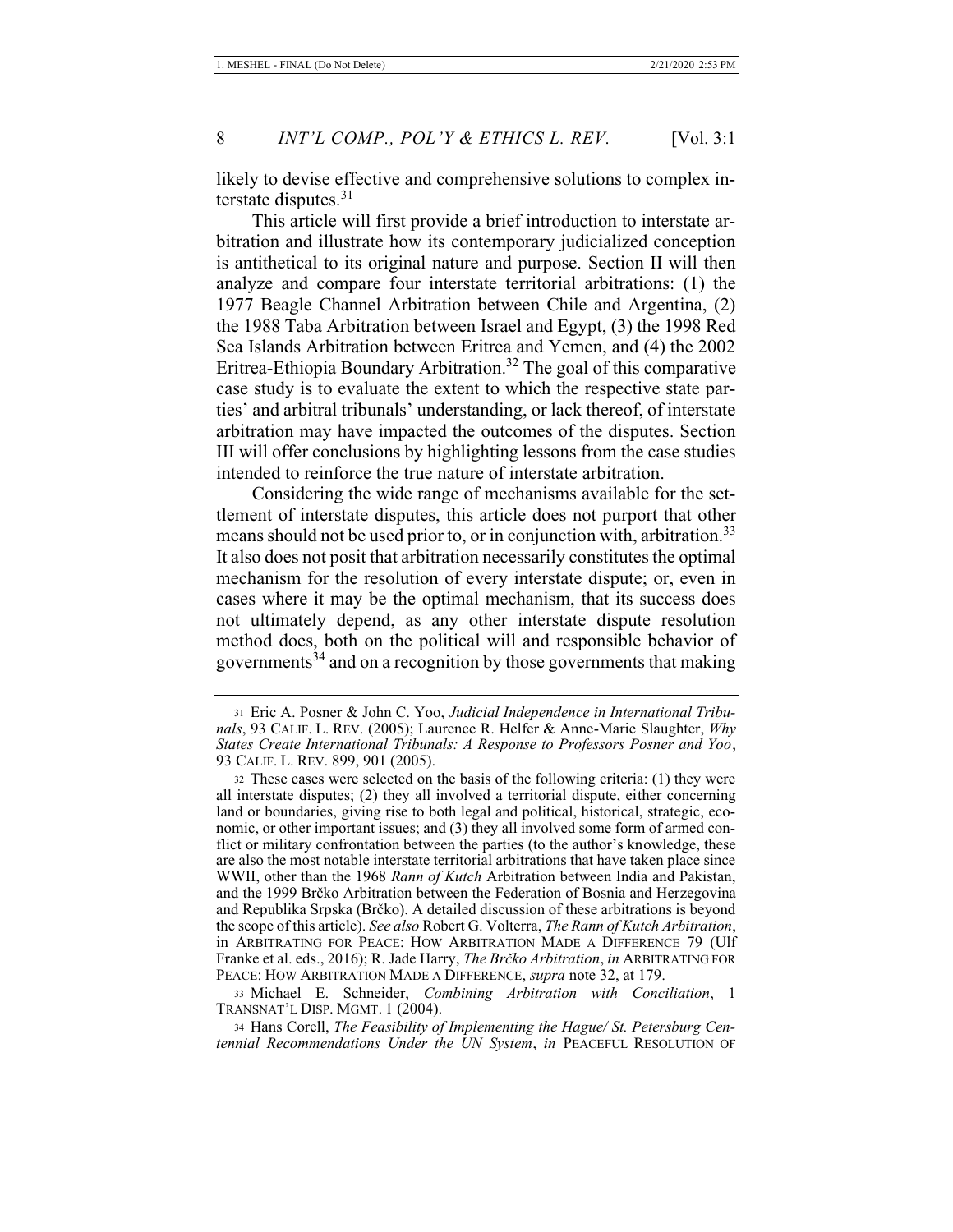peace is preferable to waging war.<sup>35</sup> Finally, this article sets out to counter what it views as a misperception and misuse of the interstate arbitral process, and aims to revive its traditional nature and original purpose. This account is largely internal to interstate arbitration itself, its history, and practice. It therefore does not purport to account for all possible factors, such as those external to the dispute resolution process, that may impact its success or failure. This account is also not presented as the only legitimate view of arbitration as an interstate dispute resolution mechanism or of the respective roles of law and politics in its application.

#### II. INTRODUCTION TO INTERSTATE ARBITRATION

States have a wide choice of mechanisms for resolving their disputes. None of these, however, is without its drawbacks. Unlike nonbinding diplomatic dispute resolution mechanisms, adjudication by a permanent international court does not allow states to maintain their perceptions of the facts and the law, control the terms of any settlement agreement,<sup>36</sup> or focus on non-legal disputed issues that are normally outside the scope of judicial review.<sup>37</sup> Moreover, states may prefer to resolve disputes on the basis of "political wisdom," expediency, and "the lessons of political or administrative experience," rather than on the basis of law.38 Such resolution is also more likely to produce a compromise<sup>39</sup> that is both less risky and unpredictable to the parties, as well as more durable and stable.<sup>40</sup>

Diplomatic dispute settlement, however, may also compromise states' interests by causing unnecessary delay or failure to obtain an

MAJOR INTERNATIONAL DISPUTES, *supra* note 12, at 31, 33; William G. Hopkinson, *Overcoming Diplomatic Inertia and Constraint in the Resolution of Major Conflict*, *in* PEACEFUL RESOLUTION OF MAJOR INTERNATIONAL DISPUTES, *supra* note 12, at 77, 80.

<sup>35</sup> W. Michael Reisman, *Stopping Wars and Making Peace: Reflections on the Ideology and Practice of Conflict Termination in Contemporary World Politics* 6 TUL. J. INT'L. & COMP. L. 5, 22 (1998) [hereinafter Reisman, *Stopping Wars and Making Peace*].

<sup>36</sup> *See* STUDY GROUP, *supra* note 12, at 38; Anna Spain, *Integration Matters: Rethinking the Architecture of International Dispute Resolution,* 32 U. PA. J. INT'L L. 6 (2010); PAN, *supra* note 14, at 53-54.

<sup>37</sup> THE CARTER CENTER, *supra* note 30, at vi, vii; PAN, *supra* note 14, at 54.

<sup>38</sup> Shaw, *supra* note 18, at 51.

<sup>39</sup> PAN, *supra* note 14, at 54.

<sup>40</sup> THE CARTER CENTER, *supra* note 30, at 17, 71.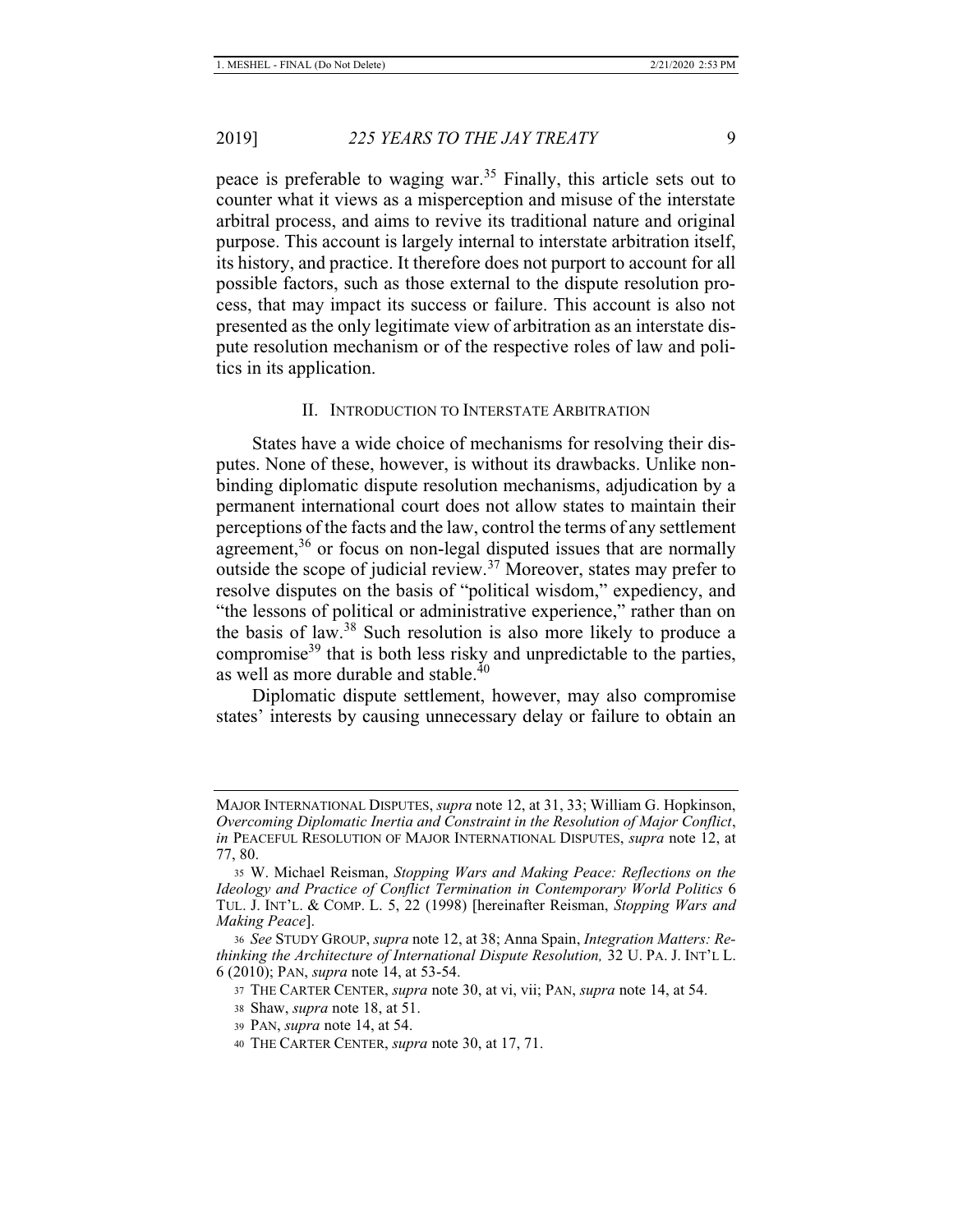effective resolution.<sup>41</sup> "Decades of political discourse"<sup>42</sup> may prolong disputes and lead to deadlock, further conflict or conflict escalation, and potentially hinder the development of interstate relations that may ultimately be more beneficial to states than a favorable outcome in a particular dispute.<sup>43</sup> Diplomatic dispute resolution mechanisms may also prove unsuccessful where the parties are "enduring rivals," the dispute has experienced negotiation stalemate, $44$  and where commitment problems exist that make it difficult for either party to bind itself to an agreement.<sup>45</sup> These mechanisms have also proven less effective in overcoming the "critical barriers" that prevent successful resolution of territorial claims,46 such as the absence of agreed-upon principles that may lead to a solution as well as the parties' reluctance to make concessions.<sup>47</sup>

In light of the limitations of both diplomatic dispute resolution mechanisms and adjudication by a permanent international court, a viable alternative that is capable of providing a binding, efficient, flexible, and effective resolution to both the legal and non-legal issues arising in territorial and other complex interstate disputes is warranted. Arbitration constitutes such an alternative, however its *sui generis* nature has been "largely ignored"<sup>48</sup> in its contemporary judicialized model.<sup>49</sup> This misperception of arbitration not only runs counter to the complex political-legal nature of most interstate disputes, but also belies the original purpose and "true nature" of interstate arbitration itsel $f<sub>50</sub>$ 

<sup>41</sup> *See* STUDY GROUP, *supra* note 12, at 39; PAN, *supra* note 14, at 6.

<sup>42</sup> Aman Mahray McHugh, *Resolving International Boundary Disputes in Africa: A Case for the International Court of Justice*, 49 HOW. L.J. 209, 239 (2005).

<sup>43</sup> One resource indicates that in most interstate disputes between 1945-2003 in which mediation was applied, and in almost half of such disputes in which negotiation was applied, these methods failed to resolve the dispute. *See* BERCOVITCH & FRETTER, *supra* note 12, at 29. Another resource shows that binding conflict management techniques are two to four times more likely to end a territorial claim than nonbinding mediation or bilateral negotiations. S*ee* Stephen E. Gent & Megan Shannon, *The Effectiveness of International Arbitration and Adjudication: Getting Into a Bind*, 72 J. POL. 366, 367 (2010). *See also* STUDY GROUP, *supra* note 12, at 39; THE CARTER CENTER, *supra* note 30, at v; Huth, Croco & Appel, *supra* note 15, at 92.

<sup>44</sup> Huth, Croco & Appel, *supra* note 15, at 100.

<sup>45</sup> Vanessa Ann Lefler, *Bargaining for peace? Strategic Forum Selection in Interstate Conflict Management*, 2-404 (U. of Iowa, Iowa Res. Online, July 2012).

<sup>46</sup> Gent & Shannon, *supra* note 43, at 378.

<sup>47</sup> RABOW, *supra* note 12, at 122-23.

<sup>48</sup> Allee & Huth, *supra* note 24, at 286.

<sup>49</sup> *See* Pinto, *Inter-State Disputes*, *supra* note 2, at 85, 94-95.

<sup>50</sup> Pinto, *Essence of International Arbitration*, *supra* note 13, at 244.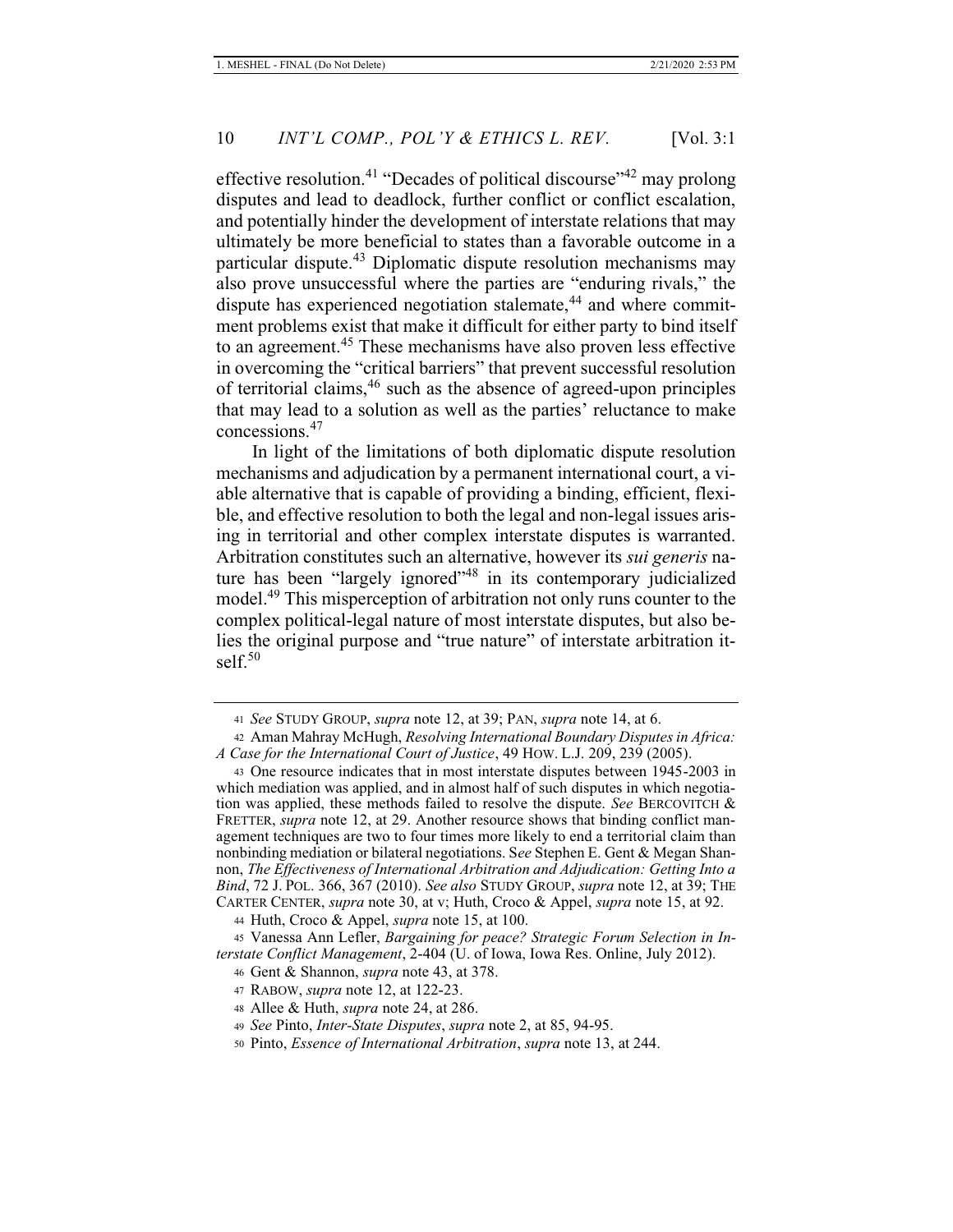# *A. The Origins and Purpose of Interstate Arbitration51*

The use of arbitration to resolve disputes between state-like entities has been documented since the times of ancient Greece and China, when arbitration was distinguished from determinations by judges because an arbitrator may consider the equity of the case, whereas a judge is bound by the letter of the law.<sup>52</sup> Such "equity" included "every thing [sic], which it is more proper to do than to omit, even beyond what is required by the express rules of justice."<sup>53</sup> Arbitration was used, for instance, as early as 600 B.C. to resolve disputes between Athens and Mytilene and between Athens and Megara.<sup>54</sup> Moreover, "compromissory clauses" providing for dispute resolution by arbitration were included in interstate treaties as far back as 418 B.C., at which time a treaty of peace between Sparta and Argos was concluded.55 Arbitration was used in those times to resolve a wide variety of issues ranging from frontiers to breaches of peace by armed attack,<sup>56</sup> but rather than involving "the strict application of law and judicial methods" it featured "an element of compromise."57 This use of interstate arbitration continued during the Middle Ages, mostly between the city-states of Italy, between Italian princes and communities, and between Swiss cantons,<sup>58</sup> "offering the singular spectacle of conciliation and peace advancing between populations of the most warlike character."<sup>59</sup> Arbitration was often resorted to during this time not only to prevent wars but also to end them by reconciling the parties and re-establishing peace<sup>60</sup> in accordance with the rules of law and "in the most useful and suitable way."<sup>61</sup>

As mentioned, the 1794 Jay Treaty between Great Britain and the United States was designed to resolve various disputes between the

<sup>51</sup> *See also* Tamar Meshel, *The Croatia v. Slovenia Arbitration: The Silver Lining*, 16 L. & PRAC. OF INT'L. CTS. & TRIBS. 288 (2017).

<sup>52</sup> Chittharanjan F. Amerasinghe, *International Arbitration: A Judicial Function?*, *in* CONTEMPORARY DEVELOPMENTS IN INTERNATIONAL LAW: ESSAYS IN HONOUR OF BUDISLAV VUKAS 677 (Rüdiger Wolfrum, Maja Sersic, & Trpimir M. Sosic eds., 2015).

<sup>53</sup> *See* Pinto, *Inter-State Disputes*, *supra* note 2, at 65.

<sup>54</sup> Amerasinghe, *supra* note 52, at 678.

<sup>55</sup> JACKSON H. RALSTON, INTERNATIONAL ARBITRATION FROM ATHENS TO LOCARNO 157-58 (Stanford University Press, 1929).

<sup>56</sup> *Id.* at 158.

<sup>57</sup> Amerasinghe, *supra* note 52, at 678.

<sup>58</sup> *Id.* at 679.

<sup>59</sup> RALSTON, *supra* note 55, at 176.

<sup>60</sup> *Id.* at 181.

<sup>61</sup> *Id.* at 180.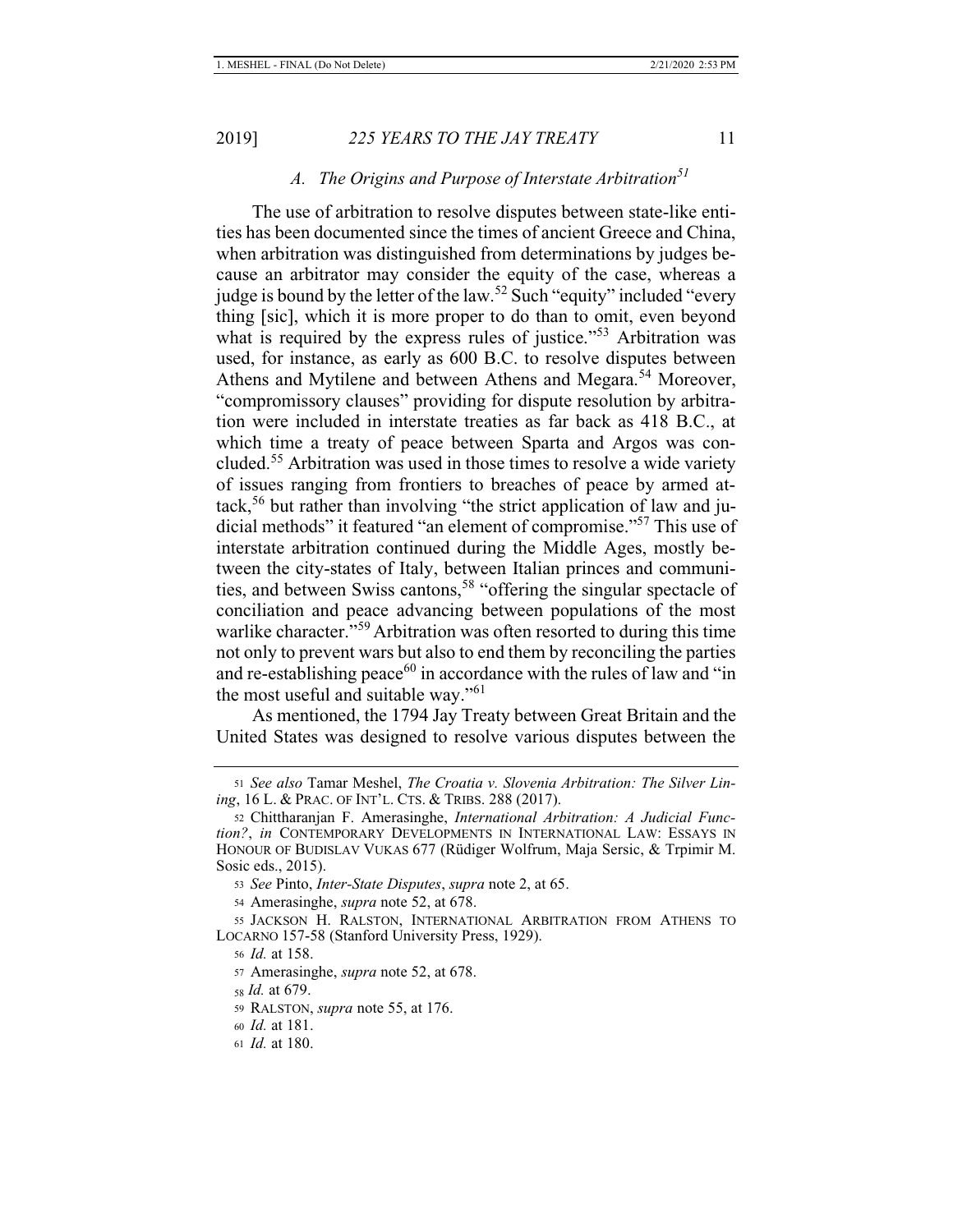two countries that threatened to deteriorate into war.<sup>62</sup> With respect to three such disputes that were not settled within the provisions of the Treaty itself, it provided for resolution by mixed arbitral commissions, i.e., commissions that were to combine legal proceedings and diplomatic negotiations in a quasi-diplomatic arbitral process,  $63$  and retained many of the original features of arbitration. Indeed, the commissioners "were supposed to blend juridical with diplomatic considerations to produce what was in effect a negotiated settlement."<sup>64</sup> Accordingly, in one of these disputes where the parties were silent on how the arbitration commission was to decide, the commission based its decision largely on equity and did not engage in much detail with the applicable international law of the time.<sup>65</sup> The remaining two disputes, moreover, were explicitly to be decided according to "justice, equity and the law of nations."<sup>66</sup>

The successful settlements achieved by some of the arbitral commissions under the Jay Treaty have largely been credited to their "spirit of negotiation and compromise"<sup>67</sup> and to the arbitrators acting as negotiators rather than judges.68 Moreover, the success of these arbitrations, among others,<sup>69</sup> resulted in a steady increase in the number of interstate arbitration agreements during the nineteenth century.<sup>70</sup> These often instructed the arbitrators to decide "according to justice" or "according to principles of justice and equity,"71 thereby emphasizing the quasi-diplomatic, rather than purely legal, nature of arbitration. Similarly, at a Conference of the Association for the Reform and Codification of the Law of Nations<sup>72</sup> in 1873 it was unanimously agreed that arbitration was to be regarded "as a means essentially just and

<sup>62</sup> *See* Pinto, *Inter-State Disputes*, *supra* note 2, at 66.

<sup>63</sup> Charles H. Brower II, *The Functions and Limits of Arbitration and Judicial Settlement Under Private and Public International Law*, 18 DUKE J. COMP. & INT'L L. 259, 266, 270-71 (2008) (discussing the encouragement of high-level consensusseeking due to the commission being solely composed of the parties' nationals); KAJ HOBÉR, ESSAYS ON INTERNATIONAL ARBITRATION 3-4 (2006).

<sup>64</sup> Amerasinghe, *supra* note 52, at 681.

<sup>65</sup> HOBÉR, *supra* note 63, at 4, 8.

<sup>66</sup> *See* Pinto, *Inter-State Disputes*, *supra* note 2, at 85.

<sup>67</sup> *See* Pinto, *Essence of International Arbitration*, *supra* note 13, at 241, 257.

<sup>68</sup> *See* Pinto, *Inter-State Disputes*, *supra* note 2, at 68.

<sup>69</sup> *See id.* (discussing examples of successful settlements achieved under the Jay Treaty).

<sup>70</sup> *See* Pinto, *Inter-State Disputes*, *supra* note 2, at 69-70.

<sup>71</sup> *See id.* at 85. *See also* Office of Legal Affair, Codification Division, *Handbook on the Peaceful Settlement of Disputes Between States*, 62 n.146 (1992).

<sup>72</sup> The name of which was changed to the International Law Association in 1895.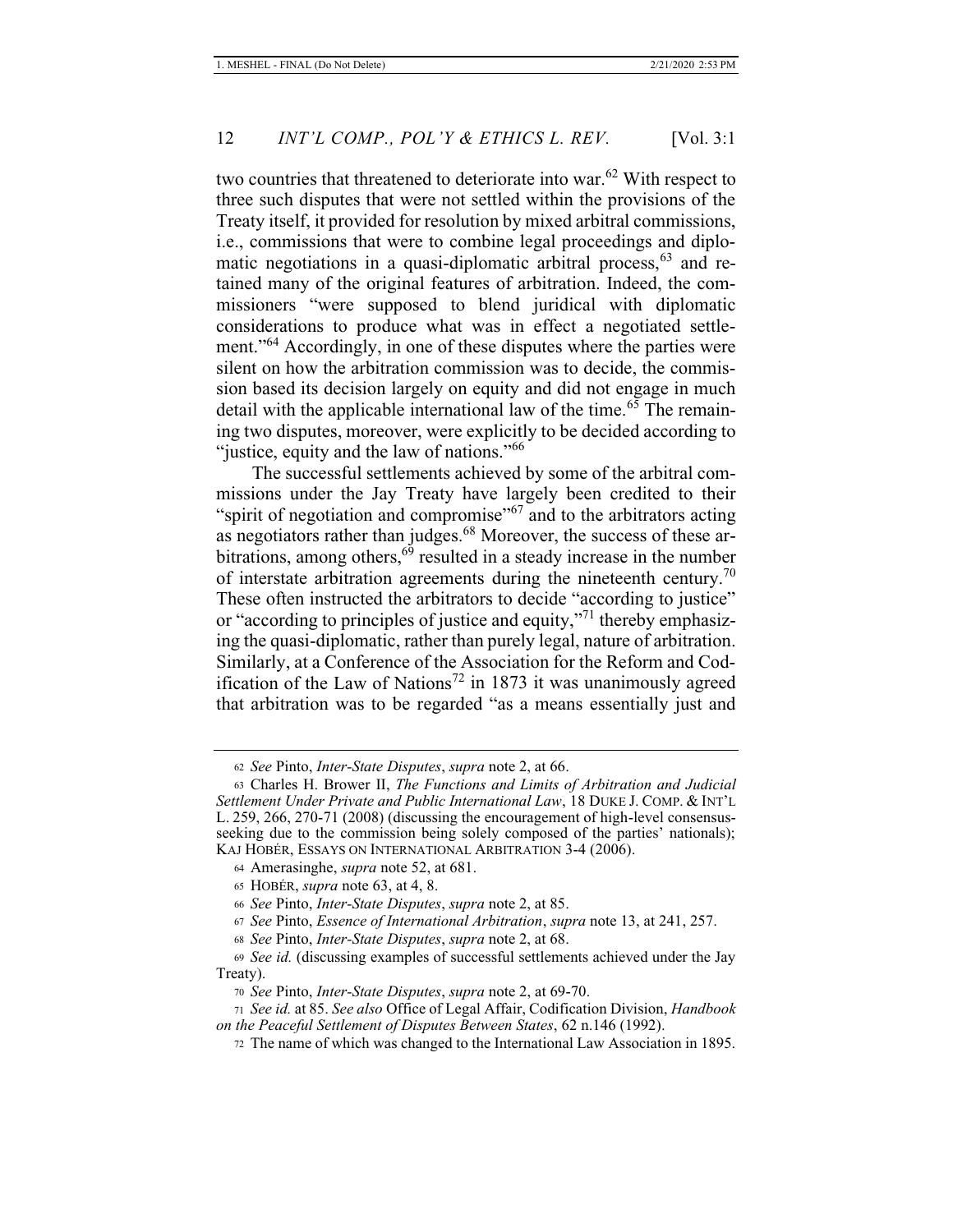reasonable, and even obligatory on all nations, of terminating international differences which cannot be settled by negotiation."73 At a later seating of the Conference, while defining one of the objects of the Association as "the question of International Law," it was repeated that "the principal object, nevertheless, [was] to be Arbitration as a means of settlement of all differences between nations,"74 whether legal or extra-legal.

However, this rise in prominence of interstate arbitration became greatly influenced by the European legal tradition in the twentieth century and as a result gradually evolved into a search for "orderly" dispute settlement through the application of law and institutionalized arbitration.<sup>75</sup> Thus began the judicialization process of interstate arbitration, whereby international agreements require that arbitral decisions be based solely on international law,76 and settlements incorporating "diplomatic adjustment" be viewed as fundamentally flawed.<sup>77</sup> The view that only such judicial arbitration based on international law is "arbitration properly so called" quickly followed and has become the conventional wisdom.<sup>78</sup>

This contemporary conception of interstate arbitration, while perhaps introducing procedural order and predictability into its practice, also deterred many states from using it in complex interstate disputes that were not necessarily amenable to resolution based solely on legal principles.<sup>79</sup> In addition, the strong political dimension of most interstate disputes led to a period of decline in the use of this judicialized version of interstate arbitration in the 1930s. As the rules governing arbitration grew in comprehensiveness, completeness, and legal precision, so did recourse to arbitration for the resolution of politically

<sup>73</sup> SANDI E. COOPER, ARBITRATION: TWO VIEWS: THE RECENT PROGRESS OF INTERNATIONAL ARBITRATION BY HENRY RICHARD AND ESSAI SUR L'ORGANISATION DE L'ARBITRAGE INTERNATIONAL BY BARON EDOUARD DESCAMPS 2 (Garland ed. 1972).

<sup>74</sup> *Id.*

<sup>75</sup> *See* Pinto, *Inter-State Disputes*, *supra* note 2, at 69-70.

<sup>76</sup> Jonathan I. Charney, *Third Party Dispute Settlement and International Law*, 36 COLUM. J. TRANSNAT'L L. 65, 68 (1998) (discussing the judicialization process of interstate arbitration, whereby international agreements require that arbitral decisions be based solely on international law).

<sup>77</sup> *See* Pinto, *Essence of International Arbitration*, *supra* note 13, at 258.

<sup>78</sup> *See id.* at 258 (noting that, however, there were exceptions to this view, such as the 1957 *European Convention for the Peaceful Settlement of Disputes*, 320 UNTS 243, which provided that "non-legal" disputes should be submitted to arbitration. Still, the Convention was signed by only 14 states and 8 of these did not accept this particular provision.).

<sup>79</sup> *See* Pinto, *Inter-State Disputes*, *supra* note 2, at 74, 87.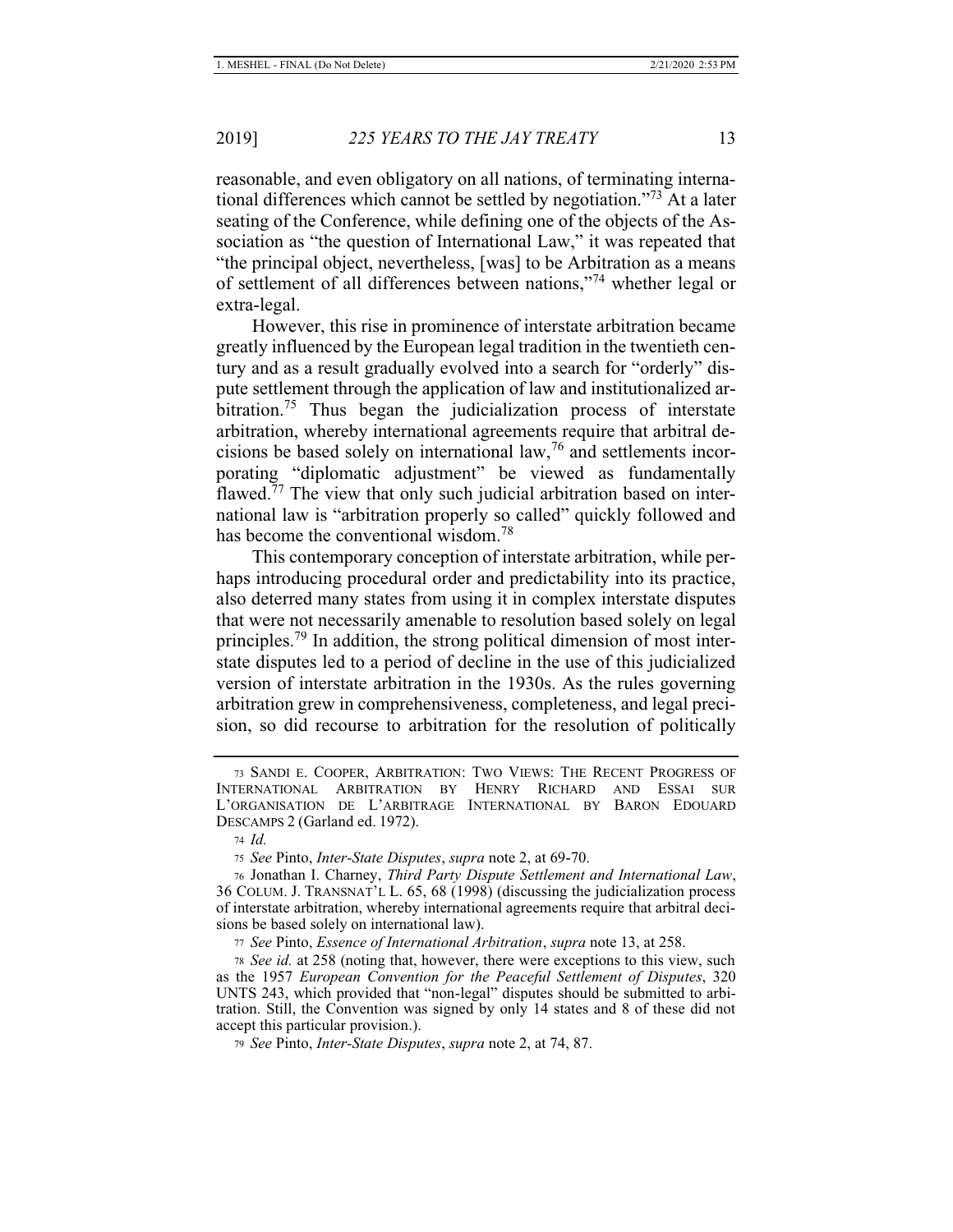sensitive interstate disputes decline.<sup>80</sup> In most cases where arbitration continued to be used, the issues submitted for resolution remained largely legal, and arbitrators tended to decide them by strictly applying international law, thereby perpetuating the judicialized form of interstate arbitration.<sup>81</sup>

Interstate arbitration thus gradually transitioned from a mechanism that emphasized the *settlement* of a dispute to an essentially judicial mechanism that emphasized the *application of law* to the dispute.<sup>82</sup> As a result, it has come to be treated by states with "wariness" and circumspection,"83 excluding from its purview any dispute which cannot be decided strictly on the basis of law. $84$  As the distinction between arbitration and adjudication by a permanent international court continues to fade into a "distinction without a difference,"85 so too fades the prospect of states being willing to arbitrate more complex and politically sensitive disputes.<sup>86</sup>

#### *B. The True Nature of Interstate Arbitration*

Traditionally, the true nature of interstate arbitration lies in its ability to provide a "genuine alternative method of dispute settlement"87 based on both law and politics. This perception of arbitration places it midway between adjudication by a permanent international court and non-binding mechanisms on the spectrum of interstate dispute resolution processes. Unlike diplomatic mechanisms such as negotiation and mediation, arbitration can provide a state party with legitimate "political cover"88 and protection from negative public perception by allowing it to use the arbitral tribunal as a "scapegoat,"<sup>89</sup> and thereby diffuse difficult political situations.<sup>90</sup> As governments are

<sup>80</sup> *See id.* at 70, 87-88.

<sup>81</sup> HOBÉR, *supra* note 63, at 55.

<sup>82</sup> *See* Pinto, *Essence of International Arbitration*, *supra* note 13, at 258 (emphasis in original).

<sup>83</sup> *See* Pinto, *Inter-State Disputes*, *supra* note 2, at 88.

<sup>84</sup> Hazel Fox, *Arbitration*, *in* THE INTERNATIONAL REGULATION OF FRONTIER DISPUTES 168, 168 (Evan Luard ed., 1970).

<sup>85</sup> MERRILLS, INTERNATIONAL DISPUTE SETTLEMENT, *supra* note 30, at 83, 288; VICUÑA, *supra* note 18, at 271, 285.

<sup>86</sup> CLAPHAM, *supra* note 12, at 432.

<sup>87</sup> *See* Pinto, *Inter-State Disputes*, *supra* note 2, at 86-87; McHugh, *supra* note 42, at 239.

<sup>88</sup> Allee & Huth, *supra* note 24, at 300-01; Gent & Shannon, *supra* note 43, at 369.

<sup>89</sup> Lachs, *supra* note 30, at 40; Malintoppi, *supra* note 30, at 133.

<sup>90</sup> Corell, *supra* note 34, at 34.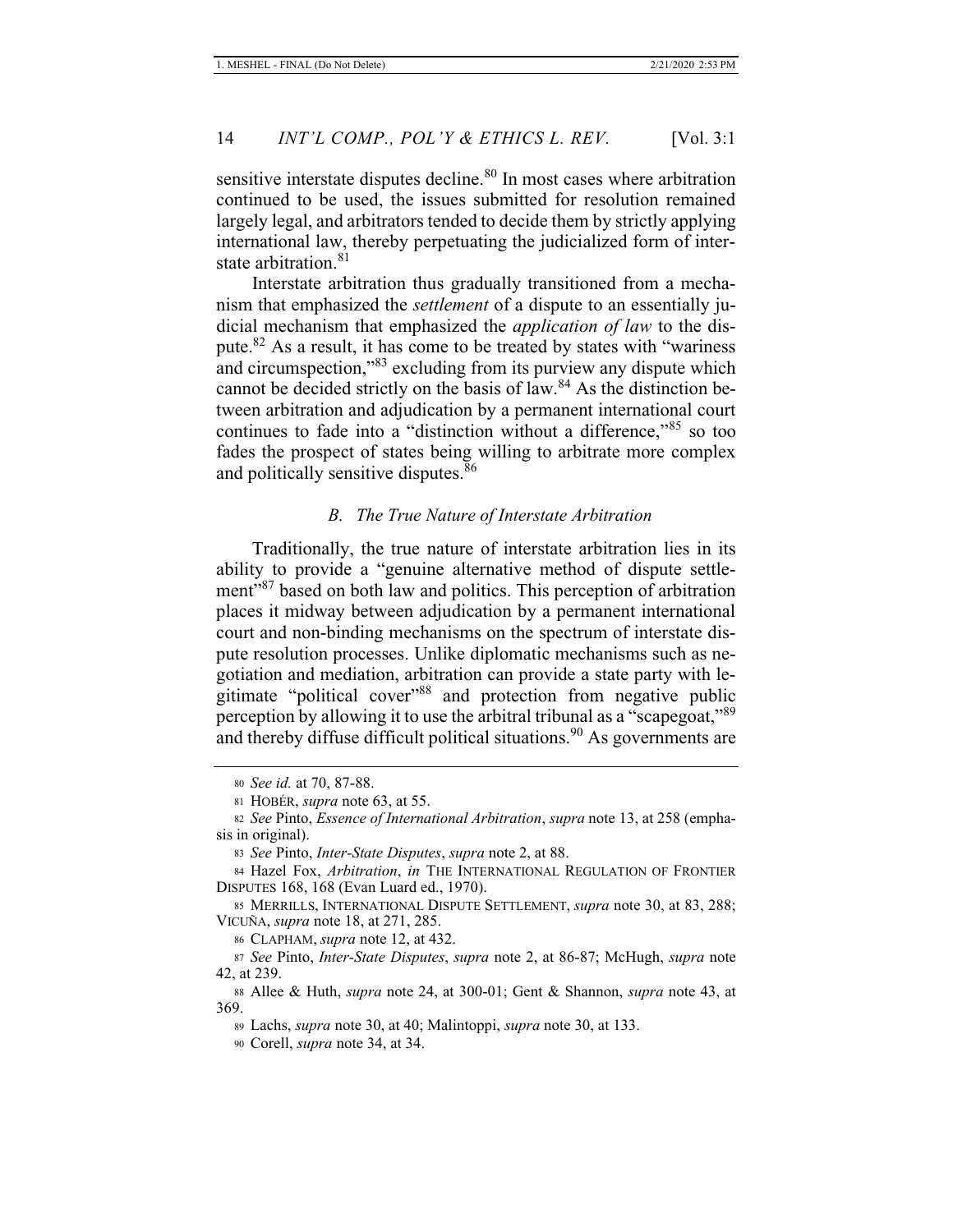often reluctant to agree to negotiated settlements or make voluntary concessions due to domestic political constraints,<sup>91</sup> arbitration can be used to justify such concessions domestically,  $92$  as well as to legitimize the successful state's claim in the eyes of the international community. $93$  In this way, arbitration can be used strategically to achieve an outcome that cannot be obtained through negotiation,  $94$  and can play an important role in facilitating a long-term settlement by providing a binding and neutral decision.<sup>95</sup> Arbitration is therefore particularly useful where a fundamental lack of trust between the parties influences their behavior or claims. $96$  In such circumstances, the parties may not be able to negotiate in good faith because of mutual distrust, and a diplomatic, yet binding, resolution provided by a neutral third party may supply the missing element of objectivity and impartiality, resulting in a mutually acceptable outcome.

Unlike a permanent court, procedural and substantive flexibility is fundamental to interstate arbitration. In contrast to the largely fixed composition of a permanent court, such as the International Court of Justice ("ICJ"),  $97$  state parties in arbitration are free to choose their decision makers.<sup>98</sup> This allows them to appoint arbitrators with specific non-legal expertise, or those who are familiar with the dispute and the parties' interests, and are thus likely to inspire greater

96 Vaughan Lowe, *Is There a Role for International Law in the Middle East Peace Process?: Proceedings of the Annual Meeting*, *Remarks from ASIL Proceedings*, 99 AM. SOC'Y INT'L L. 213, 221 (2005).

<sup>91</sup> Gent & Shannon, *supra* note 43, at 369-70; MERRILLS, INTERNATIONAL DISPUTE SETTLEMENT, *supra* note 30, at 111.

<sup>92</sup> Allee & Huth, *supra* note 24, at 300-01; Beth A. Simmons, *Capacity, Commitment, and Compliance: International Institutions and Territorial Disputes*, 829 J. CONFLICT RESOL. 829 (2002); BERCOVITCH & FRETTER, *supra* note 12, at 27.

<sup>93</sup> BERCOVITCH & FRETTER, *supra* note 12, at 27.

<sup>94</sup> Simmons, *supra* note 92, at 831.

<sup>95</sup> Gent & Shannon, *supra* note 43, at 369-70; MERRILLS, INTERNATIONAL DISPUTE SETTLEMENT, *supra* note 30, at 111.

<sup>97</sup> I.C.J. Art. 31 §3 (a party to an ICJ case that does not have a judge of its nationality on the bench may appoint an *ad hoc* judge to sit for the duration of the case); RUTH MACKENZIE ET AL., THE MANUAL ON INTERNATIONAL COURTS AND TRIBUNALS 7-8 (Oxford Univ. Press ed., 2d ed. 2010); Howard M. Holtzmann, *Some Reflections on the Nature of Arbitration*, *in* THE FLAME REKINDLED: NEW HOPES FOR INTERNATIONAL ARBITRATION 73 (Sam Muller et al. eds., 1994).

<sup>98</sup> D.H.N. Johnson, *International Arbitration Back in Favour?*, 34 Y.B. WORLD AFF. 305, 306-07 (1980) [hereinafter Johnson, *International Arbitration*]; John W. Bridge, *The Court of Justice of the European Communities and the Prospects for International Adjudication*, *in* INTERNATIONAL COURTS FOR THE TWENTY-FIRST CENTURY, *supra* note 12 at 111-12; Malintoppi, *supra* note 30, at 141.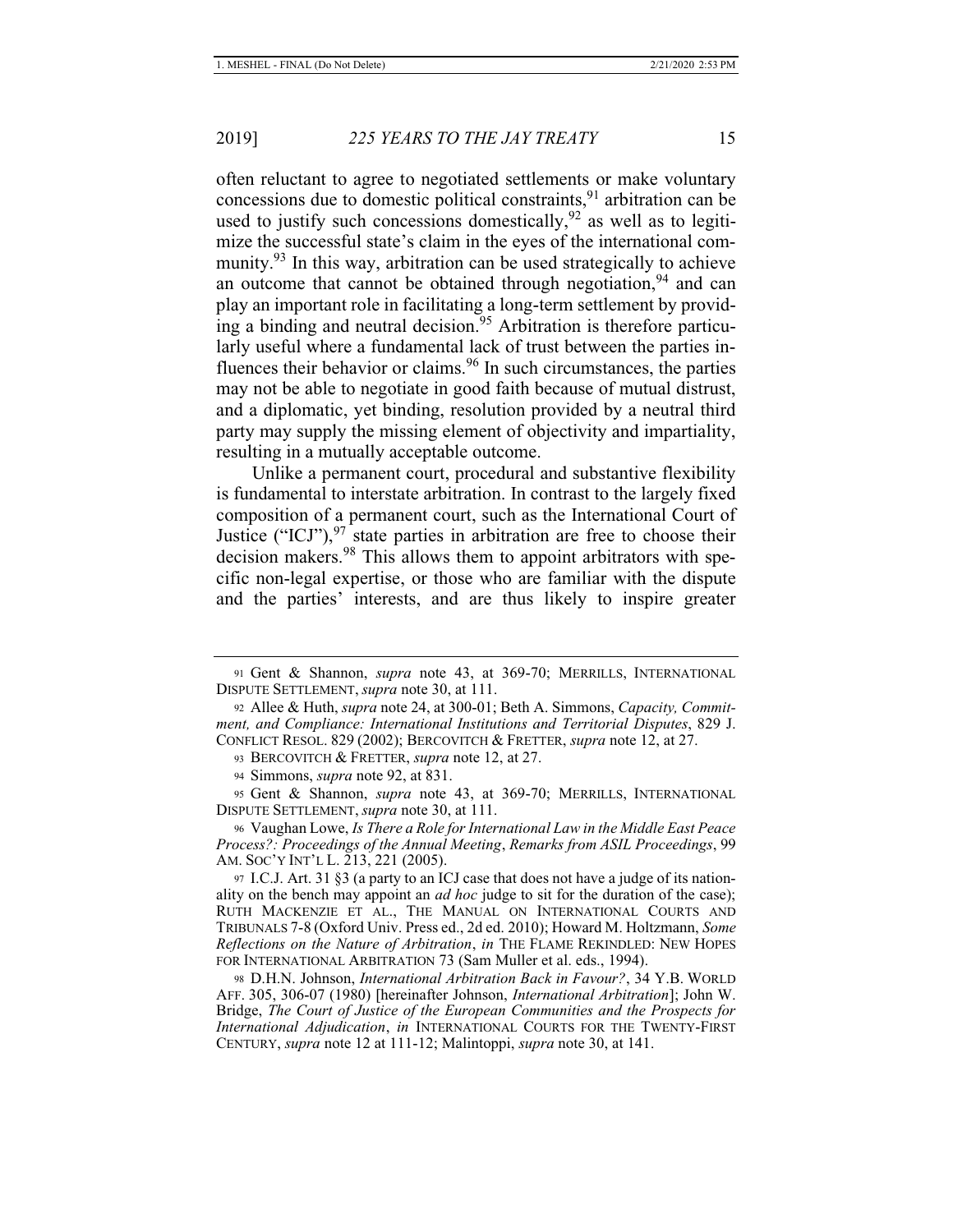confidence in the arbitral tribunal.<sup>99</sup> Indeed, the right of parties to choose their arbitrators is viewed as "a right which is of the very essence of arbitral justice."<sup>100</sup>

The arbitral process itself is also more flexible and informal than judicial settlement by a permanent court,  $101$  while still guaranteeing the parties procedural fairness and safeguards. The arbitral process can also better accommodate cases requiring fact finding or settlements based on extra-legal principles.<sup>102</sup> Many interstate disputes, such as those concerning territory, are governed by "a few basic legal principles" that must be weighed against dominant "physical, mathematical, historical, political, economic or other facts,"<sup>103</sup> and would therefore benefit from a more flexible and less legally-rigid dispute resolution mechanism.<sup>104</sup>

In addition, state parties are able to retain more control over the course of the arbitral process<sup>105</sup> since they draw up their own arbitration agreement, or *compromis*, and decide on the procedural and substantive rules to be applied by the tribunal.<sup>106</sup> This includes such matters as the place of the arbitration, costs, evidentiary issues, whether the arbitration proceedings are to be held in private, and whether the

<sup>99</sup> Johnson, *International Arbitration*, *supra* note 98, at 312; MERRILLS, INTERNATIONAL DISPUTE SETTLEMENT, *supra* note 30, at 111.

<sup>100</sup> *See* Pinto, *Essence of International Arbitration*, *supra* note 13, at 245.

<sup>101</sup> THE CARTER CENTER, *supra* note 30, at vi-vii.

<sup>102</sup> COLLIER & LOWE, *supra* note 18, at 33; THE CARTER CENTER, *supra* note 30, at vii; MACKENZIE ET AL., *supra* note 97, at 37; MERRILLS, INTERNATIONAL DISPUTE SETTLEMENT, *supra* note 30, at 95 (explaining that while the ICJ has, at times, broadened the basis of its decisions by taking into account such considerations as cultural diversity and changing circumstances, and refining the law accordingly, the demands of legal continuity impose limits on this ability of the Court, where such demands do not exist in arbitration).

<sup>103</sup> Vidmar, *supra* note 24, at 99.

<sup>104</sup> Nejib Jibril, *The Binding Dilemma: From Bakassi to Badme—Making States Comply with Territorial Decisions of International Judicial Bodies*, 19 AM. U. INT'L L. REV. 634, 668 (2004) (explaining how some scholars have therefore called for territorial disputes involving "sensitive issues of political and nationalistic concern" to be referred to arbitration); MERRILLS, INTERNATIONAL DISPUTE SETTLEMENT, *supra* note 30, at 102; PAN, *supra* note 14, at 60.

<sup>105</sup> BOAS GIDEON, PUBLIC INTERNATIONAL LAW: CONTEMPORARY PRINCIPLES AND PERSPECTIVES 348 (Edward Elgar, ed., 2012); John W. Bridge, *The Court of Justice of the European Communities and the Prospects for International Adjudication, in* INTERNATIONAL COURTS FOR THE TWENTY-FIRST CENTURY, *supra* note 12, at 111-12; MERRILLS, INTERNATIONAL DISPUTE SETTLEMENT, *supra* note 30, at 111.

<sup>106</sup> MERRILLS, INTERNATIONAL DISPUTE SETTLEMENT, *supra* note 30, at 83, 89; Malintoppi, *supra* note 30, at 143.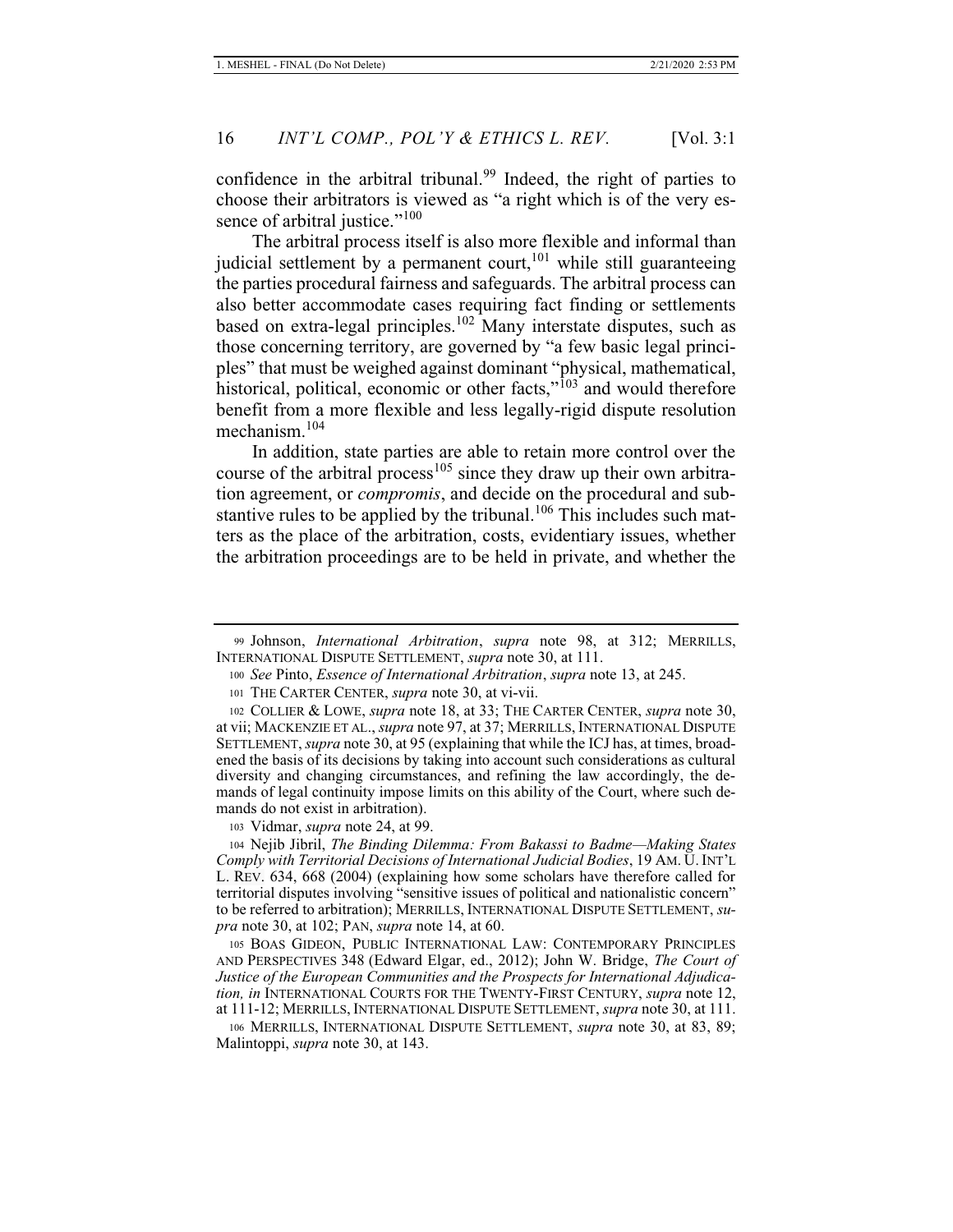award shall remain confidential.<sup>107</sup> Perhaps most importantly, the parties also decide on the issues and questions to be referred to the arbitral tribunal for determination, which may be legal or extra-legal, and establish its mandate and jurisdiction.<sup>108</sup> The parties may not always agree upon the issues and questions to be submitted to arbitration, and in such circumstances they may leave these questions to be determined by the arbitral tribunal.<sup>109</sup>

Consistent with its true hybrid nature, the role of law in interstate arbitration is different from its role in adjudication by the ICJ, which is intended to resolve disputes "in strict accordance with international law."110 While international arbitral tribunals and the ICJ share a legal dimension, since they are both intended to produce procedurally fair and reasoned decisions and presuppose a legal obligation by the parties to accept them,<sup>111</sup> arbitration envisages a more flexible, contextual, and broad interpretation and application of legal rules and principles by the arbitrators. Arbitration's political dimension assigns to law a "basic but by no means exclusive function,"112 permits decisions *ex aequo et bono* unless explicitly excluded by the parties,<sup>113</sup> and allows arbitrators to act as judge-diplomats.

Arbitrators are therefore not as concerned with "stat[ing] the law" and settling the dispute by "strict application of the legal rules"<sup>114</sup> as they are with "reconcil[ing] national interests . . . eas[ing] the tensions and encourag[ing] the re-building and development of lasting co-operation," and achieving an "acceptable settlement,"<sup>115</sup> all of which are necessary where a dispute involves more than narrow legal

<sup>107</sup> COLLIER & LOWE, *supra* note 18, at 33-34; Bridge, *supra* note 105, at 110-11; GERNOT BIEHLER, PROCEDURES IN INTERNATIONAL LAW 307 (Berlin: Springer-Verlag, ed., 2008); Malintoppi, *supra* note 30, at 140, 143, 154 (explaining that the parties may devise their own procedural rules, adopt a set of rules such as the UNCITRAL Arbitration Rules or the Optional Rules of the Permanent Court of Arbitration for Arbitrating Disputes between States, or allow the arbitral tribunal to adopt its own rules); McHugh, *supra* note 42, at 230.

<sup>108</sup> MERRILLS, INTERNATIONAL DISPUTE SETTLEMENT, *supra* note 30, at 90-91; Malintoppi, *supra* note 30, at 143, 147-48; Fox, *supra* note 84, at 170-71.

<sup>109</sup> MERRILLS, INTERNATIONAL DISPUTE SETTLEMENT, *supra* note 30, at 91; Malintoppi, *supra* note 30, at 148, 150.

<sup>110</sup> *See* Pinto, *Inter-State Disputes*, *supra* note 2, at 73, 76-77.

<sup>111</sup> Copeland, *supra* note 11, at 3074-75.

<sup>112</sup> *See* Pinto, *Essence of International Arbitration*, *supra* note 13, at 247. <sup>113</sup> *See id.*

<sup>114</sup> Jean-Pierre Queneudec, *The Eritrea-Yemen Arbitration: Its Contribution to International Law*, *in* THE ERITREA-YEMEN ARBITRATION AWARDS 1998 AND 1999, 1, 5-6 (Bette Shifman ed., 2005).

<sup>115</sup> *See* Pinto, *Essence of International Arbitration*, *supra* note 13, at 247-48.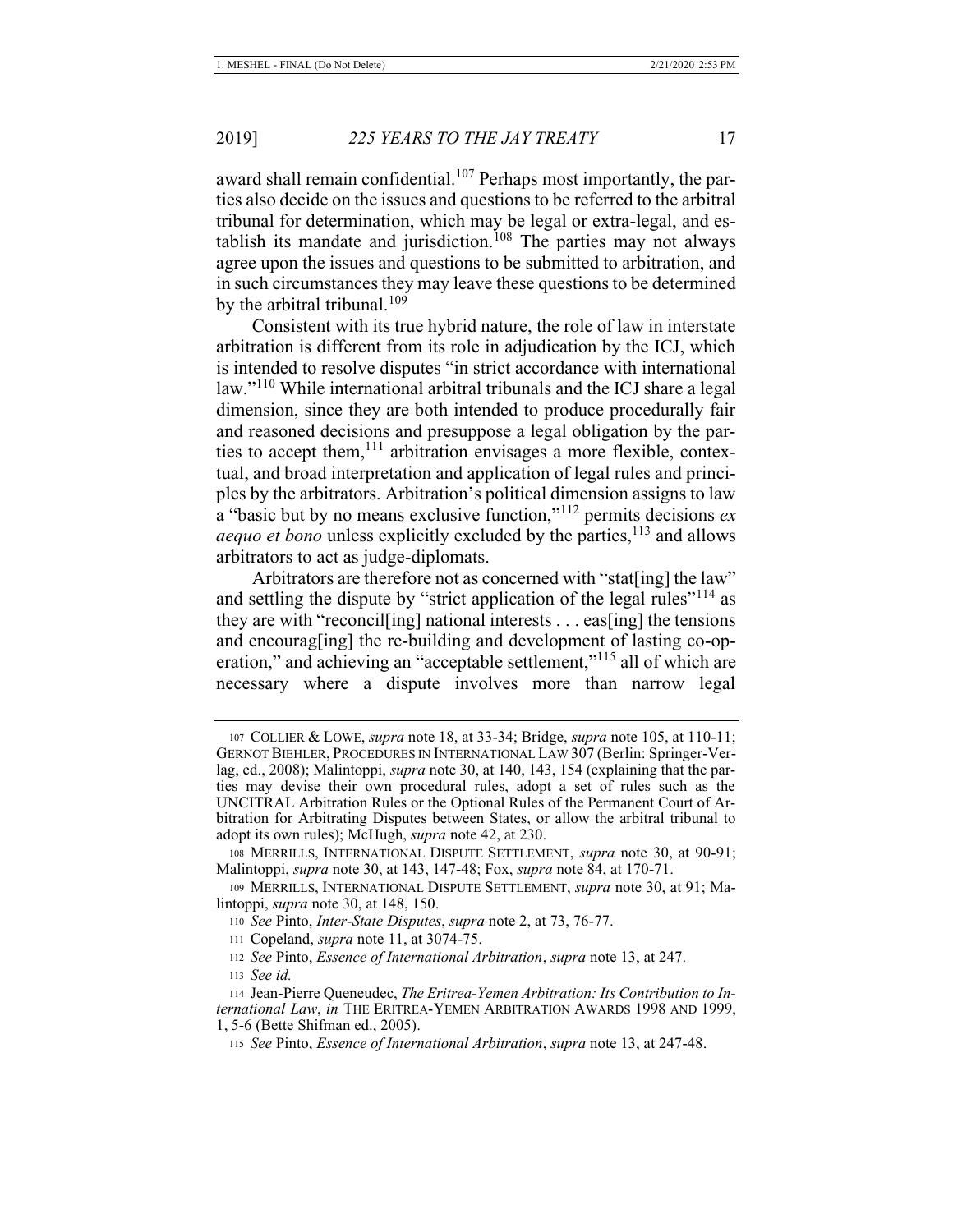questions.116 In contrast, adjudication by a permanent international court commonly involves a strict application of the law,  $117$  which is likely to produce decisions that are "less persuasive to the layman or the politician,"<sup>118</sup> making it "poorly equipped to resolve complex, multi-issue disputes involving political, social, environmental, and ethical interests."<sup>119</sup>

Arbitration and adjudication by a permanent court also differ in their fundamental functions and purposes in the international system. ICJ decisions, for instance, are expected to create the "continuity required for the consistent and progressive development of international law."<sup>120</sup> This "emphasis on systematic development of jurisprudence" means that the ICJ "may not address or resolve the political dimensions of cases."121 Arbitration, in contrast, is intended to be an *ad hoc*  process carried out by tribunals with no continued existence, no capacity to affect third parties, and tasked solely with resolving the particular dispute before them, whether legal or political.<sup>122</sup> Therefore, "arbitration's capacity to focus on the immediate needs of parties" may be more appealing to states "locked in disputes over grave issues,"<sup>123</sup> or "disputes involving high stakes, matters of political principle, or broad legal standards subject to a controversial range of application," $124$  than "the broader orientation of judicial settlement." $125$ 

These unique features of interstate arbitration, which are the foundation of its traditional *sui generis* nature, make it well-suited for the resolution of complex interstate disputes involving issues of "important domestic political implications," such as territorial disputes. $126$ Purely diplomatic mechanisms may be less likely to "foster lasting

<sup>116</sup> Johnson, *International Arbitration*, *supra* note 98, at 311. It should be noted that the ICJ has been increasingly prepared to hear politically charged disputes and "depoliticize" them by separating the legal aspects of the case from the political. However, these risks neglecting a party's non-legal interests, which may result in the rejection of judicial decisions by losing parties. MERRILLS, INTERNATIONAL DISPUTE SETTLEMENT, *supra* note 30, at 155-56; Shaw, *supra* note 18, at 60-62.

<sup>117</sup> Shaw, *supra* note 18, at 53.

<sup>118</sup> Lachs, *supra* note 30, at 41.

<sup>119</sup> Spain, *supra* note 36, at 16.

<sup>120</sup> Brower, *supra* note 63, at 293-94.

<sup>121</sup> *Id.* at 309.

<sup>122</sup> *Id.* at 295.

<sup>123</sup> *Id.* at 308.

<sup>124</sup> *Id.* at 298.

<sup>125</sup> *Id.* at 296.

<sup>126</sup> VICUÑA, *supra* note 18, at 346-47.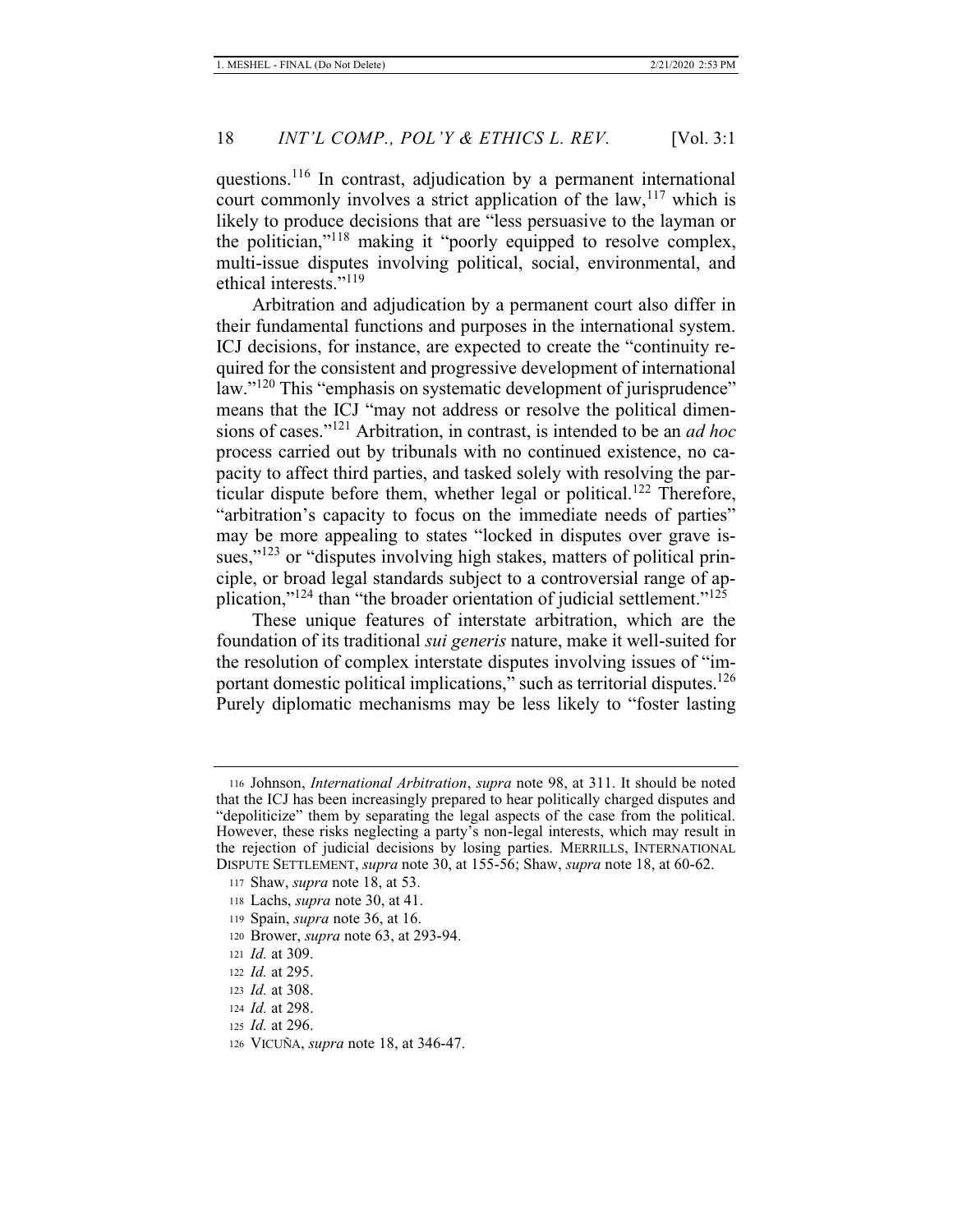peace"<sup>127</sup> absent a binding and authoritative award,<sup>128</sup> and the ICJ remains a "method of last resort" in most interstate disputes.<sup>129</sup>

#### III. ARBITRATING INTERSTATE TERRITORIAL DISPUTES—CASE STUDIES

#### *A. The Beagle Channel Arbitration, 1977*

The Beagle Channel ("the Channel"), a narrow passageway connecting the Atlantic and Pacific oceans at the southern tip of South America, was the subject of a protracted dispute between Chile and Argentina since its discovery in  $1830$ <sup>130</sup> In 1881, the two countries signed a Boundary Treaty ("the Treaty"), which defined in its Article III the parties' territorial entitlements in the Channel area, $^{131}$  but left the Channel itself undefined geographically. As a result, a dispute arose between the parties over the Channel extending also to issues concerning maritime boundaries, sovereignty over certain islands located in the Channel, and associated rights, which negotiations lasting for almost a century failed to resolve.<sup>132</sup> In 1952, Argentina rejected an ICJ ruling awarding control of the Channel to Chile, and civilian and military occupation of the Channel remained a source of contention for the next two decades.<sup>133</sup>

In 1971, Chile and Argentina signed a *compromis*, agreeing to arbitrate their dispute in accordance with the General Treaty of Arbitration they had signed in 1902, which provided for arbitration by the Britannic Majesty's Government of any disputes arising out of the 1881 Treaty.134 The British Government appointed a five-member

132 KRATOCHWIL, MAHAJAN & ROHRLICH, *supra* note 130, at 71; THE CARTER CENTER, *supra* note 30, at 21.

<sup>127</sup> Lefler, *supra* note 45, at 3.

<sup>128</sup> *See* STUDY GROUP, *supra* note 12, at 127.

<sup>129</sup> Spain, *supra* note 36, at 20.

<sup>130</sup> FRIEDRICH KRATOCHWIL, ARPREET MAHAJAN & PAUL ROHRLICH, PEACE AND DISPUTED SOVEREIGNTY: REFLECTIONS ON CONFLICT OVER TERRITORY 73 (Lanham, MD: University Press of America, 1985); Malcolm Shaw, *The Beagle Channel Arbitration Award*, 6 INT'L REL. 415, 416 (1978) [hereinafter Shaw, *Beagle Channel*].

<sup>131</sup> Argentina v. Chile (1977), Decision of the Court of Arbitration, 17:3 I.L.M. 634, at para. 15 (this was the English translation used by the arbitral tribunal); David M. Himmelreich, *The Beagle Channel Affair: A Failure in Judicial Persuasion*, 12 VAND. J. TRANSNAT'L L. 971, 975 (1979).

<sup>133</sup> BERCOVITCH & FRETTER, *supra* note 12, at 126.

<sup>134</sup> *Agreement for Arbitration (Compromiso) of a Controversy Between the Argentine Republic and the Republic of Chile Concerning the Region of the Beagle*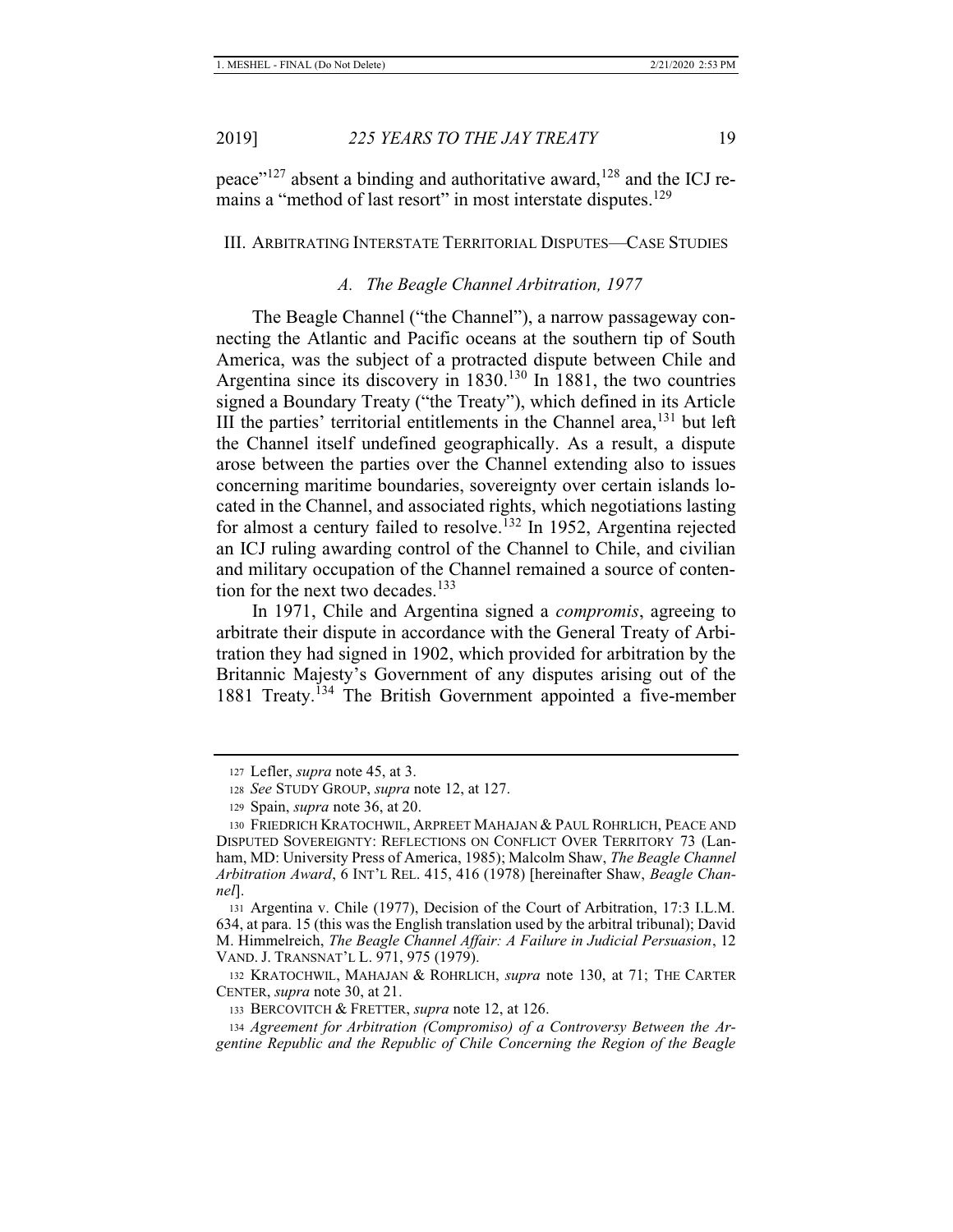arbitral tribunal composed of five ICJ judges.<sup>135</sup> This procedure departed from that of previous arbitrations between Argentina and Chile pursuant to the General Treaty of Arbitration,<sup>136</sup> in which the tribunals had included only British members. The decision to appoint ICJ judges was intended to ensure that the decision would be based on strict international legal criteria and would be perceived by the parties as objective. From its inception, therefore, the arbitration process "militated against any approach other than a strictly legal one."<sup>137</sup> As the parties could not agree on a common question to put before the arbitral tribunal in the *compromis*, they each formulated a separate question.<sup>138</sup> The arbitral tribunal was to decide the case "in accordance" with the principles of international law"<sup>139</sup> and transmit the award to the British Government for ratification.<sup>140</sup> Once the award was ratified by the British government, it was to be considered as final<sup>141</sup> and legally binding<sup>142</sup> on the parties, and no appeal from it was permitted.<sup>143</sup> Both Argentina and Chile relied in their arguments on the legal interpretation of the 1881 Treaty and the application of international law principles,<sup>144</sup> thereby focusing almost exclusively on the legal dimension of the arbitral process. Argentina adopted a "maritime"<sup>145</sup> approach to the dispute, and, based on the international legal doctrine of *uti possidetis*<sup>146</sup> and the related "Oceanic" principle,<sup>147</sup> argued that the

136 The *Cordillera of the Andes Boundary* case of 1902 and the *Argentine-Chile frontier* case of 1966. *See* Shaw, *Beagle Channel*, *supra* note 130, at 415, 417.

*Channel*, 66 AM. J. INT'L L. 461, at Preamble (July 22, 1971) [hereinafter "Beagle Channel Decision"].

<sup>135</sup> Dillard (U.S.A.), Fitzmaurice (Britain), Gros (France), Onyeama (Nigeria), and Petren (Sweden).

<sup>137</sup> *Id.*

<sup>138</sup> Beagle Channel Decision, *supra* note 134.

<sup>139</sup> *Id.* at Article I(7).

<sup>140</sup> *Id.* at Article XII(1), XIII(1).

<sup>141</sup> *Id.* at Article XIII(1).

<sup>142</sup> *Id.* at Article XIV.

<sup>143</sup> Beagle Channel Decision, *supra* note 134.

<sup>144</sup> F.V., *The Beagle Channel Affair*, 71 AM. J. INT'L L. 733, 737 (1977).

<sup>145</sup> *Argentina v. Chile* (1977), Decision of the Court of Arbitration, 17:3 I.L.M. 634 at para. 6 (1978).

<sup>146</sup> According to this doctrine, "all territory in Spanish-America . . . is deemed to have been part of one of the former administrative divisions of Spanish colonial rule" and "the title to any given locality is deemed to have become automatically vested in whatever Spanish-American State inherited or took over the former Spanish administrative division in which the locality concerned was situated." Beagle Channel Decision, *supra* note 134, at para. 10.

<sup>147</sup> According to this principle, "each Party had a sort of primordial or *a priori*  right to the whole of-and to anything situated on-in the case of Argentina, the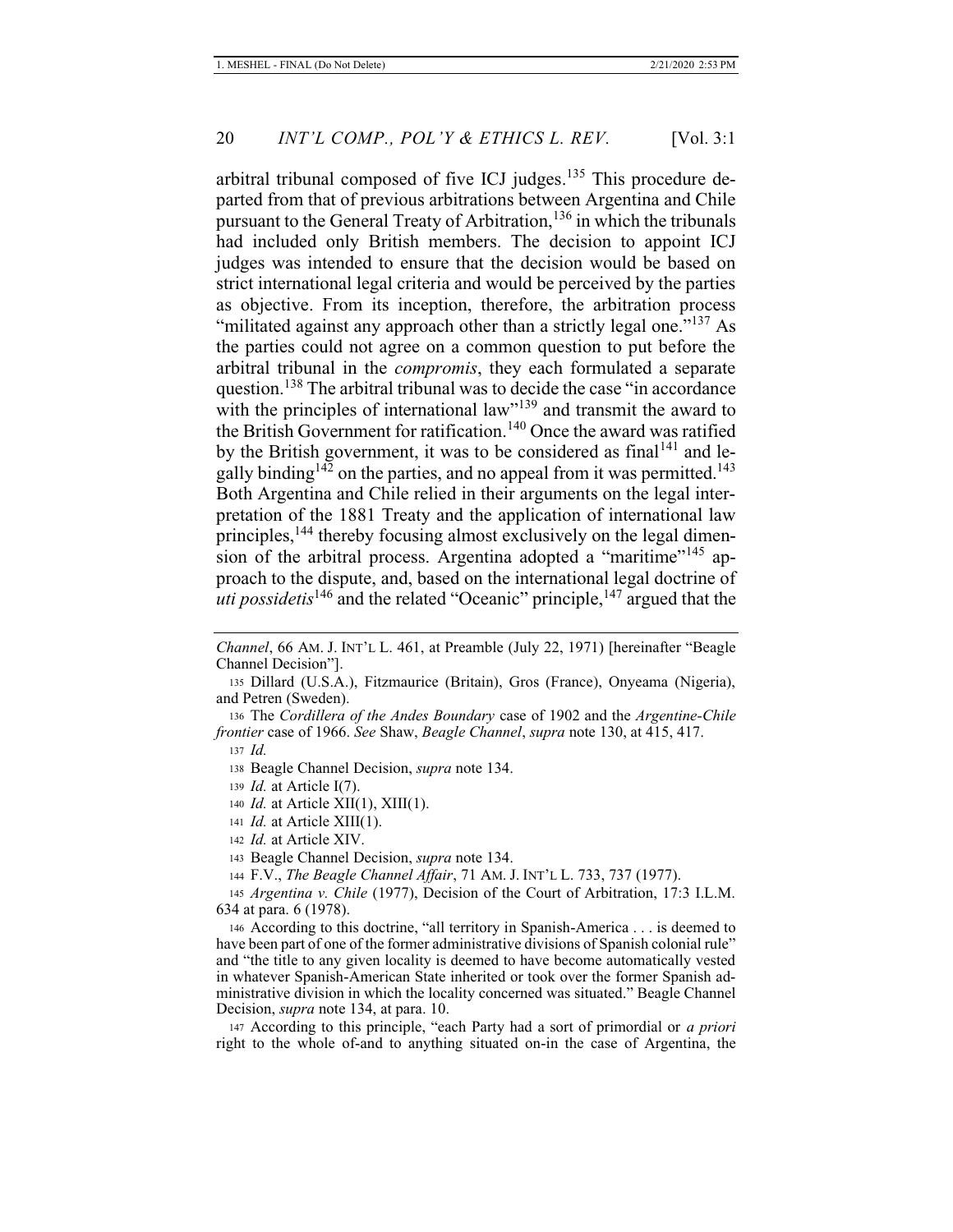Treaty should be interpreted to mean that the disputed islands belonged to Argentina.<sup>148</sup> Chile, on the other hand, adopted a "territorial"149 approach to the dispute, and objected to the application of the *uti possidetis* doctrine and the Oceanic principle advocated by Argentina.150 It claimed, instead, that the *uti possidetis* doctrine was replaced by the terms of the 1881 Treaty,  $151$  and that the disputed islands belonged to Chile in accordance with the Treaty.<sup>152</sup> Moreover, Chile argued that it had exercised effective sovereignty over the islands for many years, and therefore claimed possession over it on the basis of customary international law.<sup>153</sup> Finally, Chile argued that Argentina's interpretation of the 1881 Treaty should be rejected on the basis of the latter's post-Treaty conduct and its acceptance of various maps recognizing Chile's claims.<sup>154</sup>

The tribunal's decision comprised of two main parts, the first dealing with the interpretation of the 1881 Treaty and the considerably shorter second part dealing with "corroborative or confirmatory incidents and material."155 Similar to the parties' arguments, the arbitrators also focused on the legal dimension of the arbitration and their role as judges. While the arbitrators considered certain extra-legal factors, they ultimately based their decision on the narrow legal interpretation of the treaty.

In the first part of its decision, the arbitral tribunal adopted the Chilean approach to the interpretation of the Treaty,  $156$  and accordingly proceeded to reject the Oceanic principle invoked by Argentina, agreeing with Chile that the regime established in the Treaty governed

Atlantic coasts and seaboard of the continent, and in the case of Chile the Pacific." Beagle Channel Decision, *supra* note 134, at paras. 21-22, 60; THE CARTER CENTER, *supra* note 30, at 21; KRATOCHWIL, MAHAJAN & ROHRLICH, *supra* note 130, at 73; F.V., *supra* note 144, at 736.

<sup>148</sup> KRATOCHWIL, MAHAJAN & ROHRLICH,*supra* note 130, at 74; F.V., *supra* note 144, at 736; Shaw, *Beagle Channel*, *supra* note 130, at 424.

<sup>149</sup> Beagle Channel Decision, *supra* note 134, at para. 6.

<sup>150</sup> *Id.* at para. 62; Shaw, *Beagle Channel*, *supra* note 130, at 425.

<sup>151</sup> Beagle Channel Decision, *supra* note 134, at para. 21.

<sup>152</sup> Shaw, *Beagle Channel*, *supra* note 130, at 425.

<sup>153</sup> KRATOCHWIL, MAHAJAN & ROHRLICH, *supra* note 130, at 75.

<sup>154</sup> Beagle Channel Decision, *supra* note 134, at para. 167; KRATOCHWIL, MAHAJAN & ROHRLICH, *supra* note 130, at 75.

<sup>155</sup> F.V., *supra* note 144, at 738; Shaw, *Beagle Channel*, *supra* note 130, at 420.

<sup>156</sup> Beagle Channel Decision, *supra* note 134, at para. 31; KRATOCHWIL, MAHAJAN & ROHRLICH, *supra* note 130, at 74; F.V., *supra* note 144, at 738; Shaw, *Beagle Channel*, *supra* note 130, at 420; Himmelreich, *supra* note 131, at 978-79. This characterization of the parties' Compromise has been criticized as "operat[ing] against Argentina's claims." Shaw, *Beagle Channel*, *supra* note 130, at 423.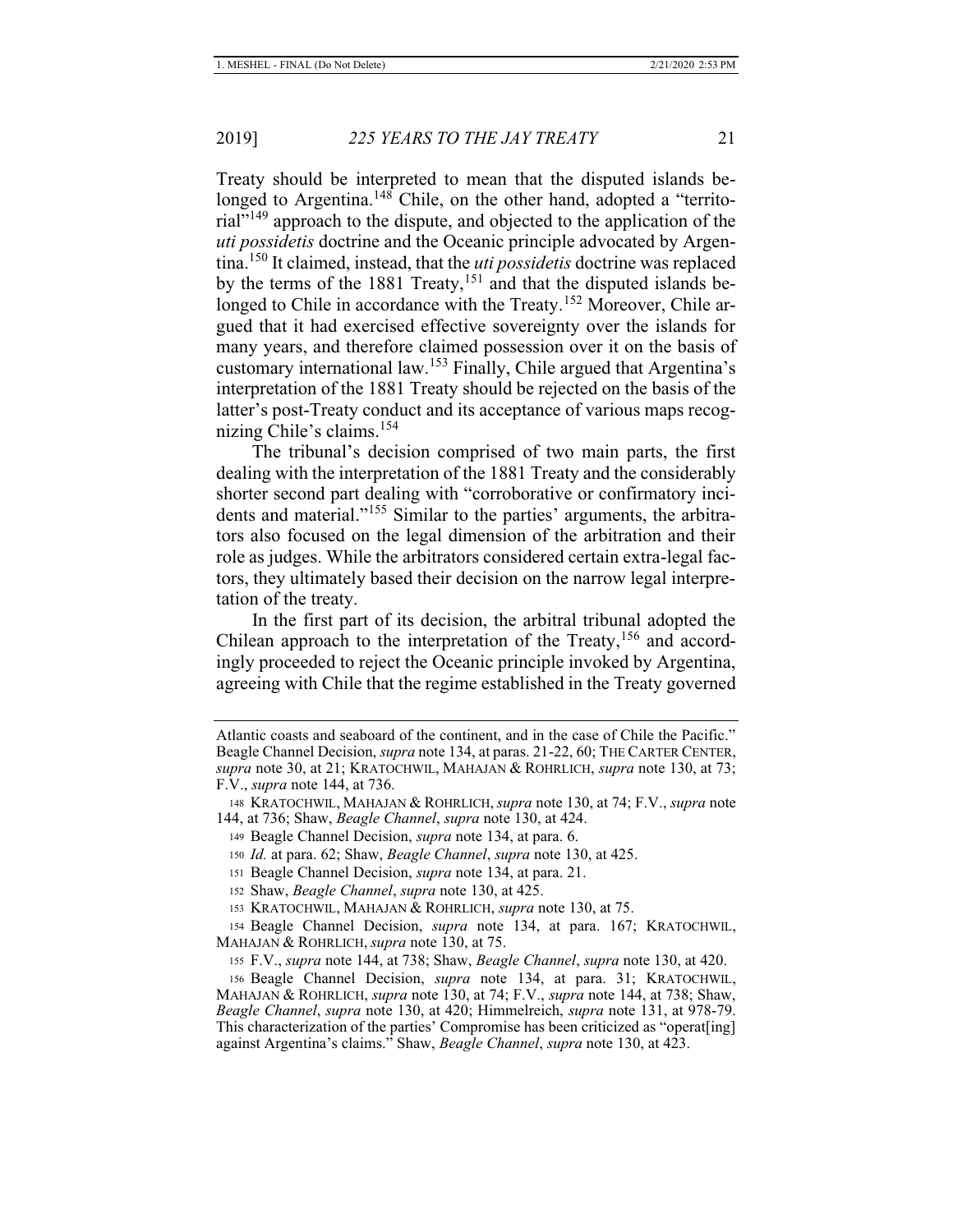the parties' territorial claims and rights to the exclusion of the *uti possidetis* doctrine.<sup>157</sup> The tribunal further found that the Treaty allocated all of the islands to one party only, and that external evidence failed to furnish a "certain result."<sup>158</sup> In light of the fact that the drafters had failed to define the Channel's boundary, the tribunal found that such boundary must have been "obvious."<sup>159</sup> Thus the tribunal concluded that this boundary, "as a matter of compelling probability,"160 located the islands in the territory of Chile.<sup>161</sup>

In the second part of its decision, dealing with "corroborative or confirmatory incidents and material," the tribunal considered several matters which, while expressly not constituting the basis for its conclusions, did confirm them in its view.162 The tribunal first examined the conduct of the parties between 1881-1888, which it considered as reflecting their respective interpretations of the Treaty.<sup>163</sup> Based on this analysis, the tribunal concluded that Argentina's position in the arbitration contradicted its position at the time the Treaty was drawn up, while the Chilean position remained consistent.<sup>164</sup> Moreover, the tribunal studied several maps of the disputed area, emphasizing that its decision was made independently of cartography, although it may contribute to the ordinary processes of interpretation.<sup>165</sup> The tribunal discarded early explorers' maps as being inconclusive, and noted that on a map given to the British diplomatic representative in Argentina in  $1881$ ,  $^{166}$  and on an official Argentine map of 1882, the disputed area was attributed to Chile.<sup>167</sup> Finally, the tribunal recognized the peaceful, uninterrupted, and undisputed possession of the area by Chile to

<sup>157</sup> Beagle Channel Decision, *supra* note 134, at paras. 11, 66, 74. The decision to entirely exclude the *uti possidetis* principle has been criticized since, where treaty interpretation is involved, this principle "can provide a useful guide to the background circumstances, elucidating presumptions and establishing a framework." *See* Shaw, *Beagle Channel*, *supra* note 130, at 421-22.

<sup>158</sup> Beagle Channel Decision, *supra* note 134, at para. 91.

<sup>159</sup> *Id.* at para. 94.

<sup>160</sup> *Id.* at para. 96.

<sup>161</sup> *Id.* at para. 99; Shaw, *Beagle Channel*, *supra* note 130, at 427-28; Himmelreich, *supra* note 131, at 980.

<sup>162</sup> Beagle Channel Decision, *supra* note 134, at para. 112.

<sup>163</sup> *Id.* at paras. 113, 117, 129; F.V., *supra* note 144, at 739; Shaw, *Beagle Channel*, *supra* note 130, at 432-43.

<sup>164</sup> Shaw, *Beagle Channel*, *supra* note 130, at 432.

<sup>165</sup> Beagle Channel Decision, *supra* note 134, at para. 136; Shaw, *Beagle Channel*, *supra* note 130, at 433-34.

<sup>166</sup> Beagle Channel Decision, *supra* note 134, at paras. 122, 131.

<sup>167</sup> *Id.* at para. 126; KRATOCHWIL, MAHAJAN & ROHRLICH, *supra* note 130, at 75.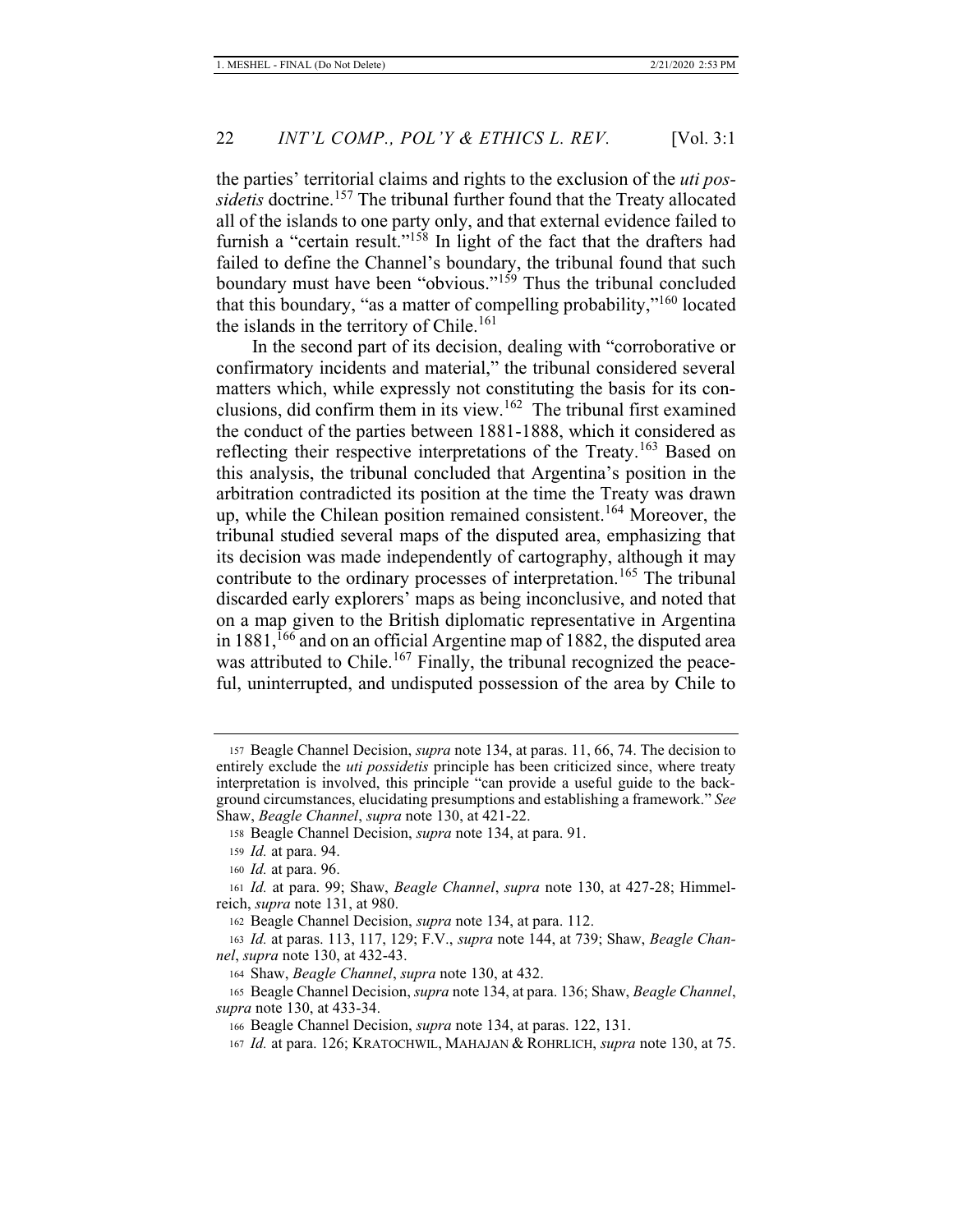be a relevant consideration,  $168$  although conceding that it was "in no sense a source of independent right."<sup>169</sup> The tribunal found that certain acts of jurisdiction, such as establishing a land lease system and providing public services, performed by Chile from 1892 onwards, and Argentina's failure to react to such acts, $170$  were relevant to the interpretation of the parties' intentions<sup>171</sup> and "tended to confirm the correctness of the Chilean interpretation of the Treaty."<sup>172</sup>

The arbitral award, rendered in February 1977, has been considered to "constitute a highly polished legal document . . . clearly founded upon international legal principles and its discussion of extralegal factors [wa]s minimal."173 At the same time, it has also been considered as exceptional in that it completely endorsed one party's claims rather than reaching a compromise between the parties as in most boundary cases, and this result has been attributed to the composition of the tribunal.<sup>174</sup> In May 1977, after the British Crown approved the award,  $175$  Argentina issued a formal note rejecting it as being null and void under international law on the grounds, *inter alia*, that the tribunal distorted Argentina's arguments, and that there was an imbalance in the evaluation of the arguments and evidence submitted by the parties. $176$ 

In 1978, Argentina and Chile signed the Act of Puerto Montt, providing for direct negotiations to resolve their dispute. These negotiations failed, however, and military mobilization ensued. In 1979, the parties agreed to Papal mediation, $177$  which in 1980 produced a decision that was partially rendered *ex aequo et bono*. The decision awarded the contested area to Chile; however, it also limited potential

<sup>168</sup> KRATOCHWIL, ROHRLICH & MAHAJAN, *supra* note 130, at 75.

<sup>169</sup> Beagle Channel Decision, *supra* note 134, at para. 165.

<sup>170</sup> *Id.* at paras. 166, 172.

<sup>171</sup> Shaw, *Beagle Channel*, *supra* note 130, at 437-39.

<sup>172</sup> Beagle Channel Decision, *supra* note 134, at para. 165.

<sup>173</sup> Shaw, *Beagle Channel*, *supra* note 130, at 420.

<sup>174</sup> *Id.* at 441-42.

<sup>175</sup> *Argentina-Chile: Beagle Channel Arbitration, Declaration of Her Majesty Queen Elizabeth II, Pursuant to the Agreement For Arbitration (Compromiso) Determined by the Government of the United Kingdom of Great Britain and Northern Ireland and Signed on Behalf of That Government and the Governments of the Argentine Republic and the Republic of Chile on 22 July 1971 for the Arbitration of a Controversy Between the Argentine Republic and the Republic of Chile Concerning the Region of the Beagle Channel*, 17 INT'L LEGAL MATERIALS 632 (1978) [hereinafter *Argentina-Chile: Beagle Channel Arbitration, Declaration of Her Majesty Queen Elizabeth II*].

<sup>176</sup> Himmelreich, *supra* note 131, at 980.

<sup>177</sup> BERCOVITCH & FRETTER, *supra* note 12, at 127.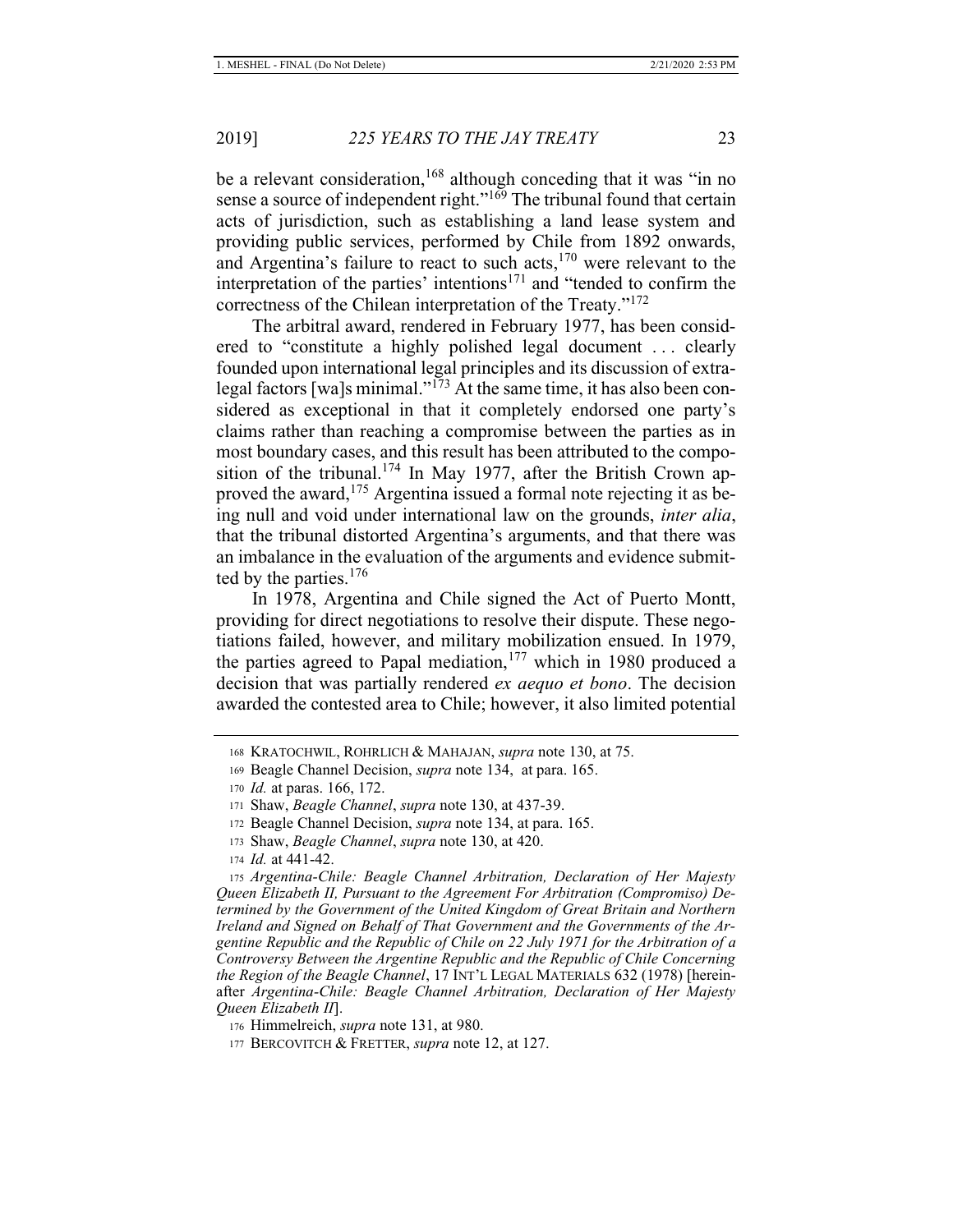Chilean claims to sovereignty in the Atlantic by restricting its maritime right to the Pacific waters based on the Oceanic principle, declaring the Channel itself to be bi-national.<sup>178</sup> The Papal decision therefore "grasped the symbolic importance and face saving potential of the Oceanic principle," which was neglected by the arbitral tribunal, and Chile's acceptance of this principle "belie[d] the [tribunal]'s conclusion that no such principle exist [ed]." $179$  The two countries accepted the Papal decision and in 1984 signed a Treaty of Peace and Friendship that finally resolved the dispute.<sup>180</sup>

The failure of the Beagle Channel arbitration to resolve the dispute between Chile and Argentina can be seen to emanate, at least in part, from the parties' and arbitral tribunal's narrow focus on the legal dimension of the dispute and the arbitral process, despite the complex nature of the subject-matter. The parties approached the arbitration as an essentially judicial process, focusing on legal arguments grounded in legal principles and strict treaty interpretation while neglecting, both in their claims and in their perception of the arbitral tribunal's role, the significant non-legal aspects of their dispute. Similarly, the arbitrators appear to have perceived themselves narrowly as judges bound by the strict legal interpretation of a treaty, instead of employing a more flexible interpretation of the law in combination with an extra-legal diplomatic function to adequately address the non-legal issues in dispute.

Several aspects of the parties' approach to the arbitration in this case may have contributed to its ultimate failure. The parties failed to utilize one of the hallmark features and greatest advantages of arbitration—their ability to select their decision maker(s). The arbitrators in this case were all chosen by the British government, and none originated from the parties' region, let alone were nationals of either of the parties. This effectively deprived the parties of their right to appoint arbitrators of their choosing who are familiar with the region, sympathetic to the parties' claims, and cognizant of the broader implications of their decision. The result in this case was an arbitral tribunal comprised solely of ICJ judges, which viewed itself as a court rather than an arbitral tribunal, perceived its role in strictly legal terms, and may

<sup>178</sup> KRATOCHWIL, ROHRLICH & MAHAJAN, *supra* note 130, at 73; BERCOVITCH & FRETTER, *supra* note 12, at 127; THE CARTER CENTER, *supra* note 30, at 23-24; Himmelreich, *supra* note 131, at 997.

<sup>179</sup> *See* Himmelreich, *supra* note 131, at 997.

<sup>180</sup> KRATOCHWIL, ROHRLICH & MAHAJAN, *supra* note 130, at 73; BERCOVITCH & FRETTER, *supra* note 12, at 127; THE CARTER CENTER, *supra* note 30, at 23-24.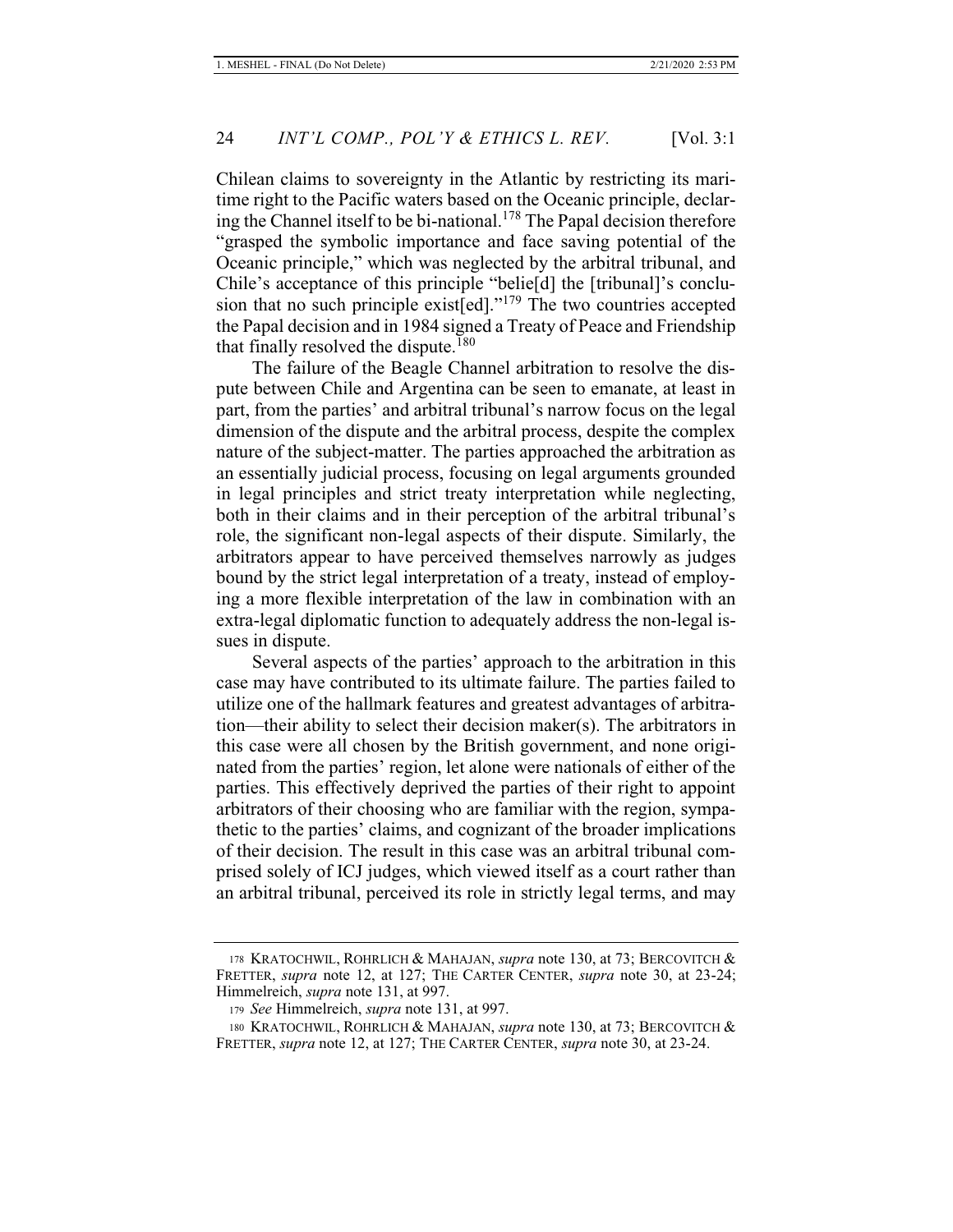have been less familiar and engaged with the parties' underlying interests. Moreover, considering that Argentina had previously rejected an ICJ award granting the disputed area to Chile, its rejection of the same outcome reached by an arbitral tribunal comprised solely of ICJ judges was to be expected. $181$ 

Although it is an accepted practice in international arbitration to designate a third party to appoint some or all of the members of an arbitral tribunal, such third parties are generally neutral individuals or institutions that are detached from the disputed parties. In this case, however, the designated third party, the British government, shared a turbulent history with Argentina, including a long-standing dispute over the Falkland Islands.<sup>182</sup> Argentina's historic distrust of the United Kingdom and its potential fear of bias, therefore, likely influenced its ultimate rejection of the unfavorable outcome in the Beagle Channel arbitration.<sup>183</sup> If the British government did not have such a major role in setting up the arbitration, effectively subsuming the role naturally reserved for the parties themselves, the outcome of the arbitration, as well as its reception by Argentina, might have been different.

Indeed, in the immediate aftermath of Argentina's rejection of the arbitral award commentators already concluded that one of its likely results would be "a return . . . to a more flexible composition of the tribunal . . . since in this way the parties could ensure that all its [sic] relevant interests might be considered, including those interests that straddled that ambiguous boundary between 'hard' law and 'soft' law."<sup>184</sup> The 1984 Treaty of Peace and Friendship, for instance, provided that in the event that arbitration was commenced, it was to be conducted by a panel of five members, one appointed by each party who may be their nationals, and the remaining three were to be nonnationals to be selected either by agreement of the parties or by the Swiss government.<sup>185</sup>

<sup>181</sup> *See* BERCOVITCH & FRETTER, *supra* note 12, at 126. *See also Argentina-Chile: Exchange of Diplomatic Notes Concerning the Beagle Channel Arbitration*, 17 INT'L LEGAL MATERIALS 738 (1978).

<sup>182</sup> *See, e.g.*, Peter J. Beck, *Cooperative Confrontation in the Falkland Islands Dispute: The Anglo-Argentine Search for a Way Forward, 1968-1981*, 24 J. INTERAM. STUD. & WORLD AFF. 37; LOWELL S. GUSTAFSON, THE SOVEREIGNTY DISPUTE OVER THE FALKLAND (MALVINAS) ISLANDS (1988).

<sup>183</sup> Himmelreich, *supra* note 131, at 988-89.

<sup>184</sup> Shaw, *Beagle Channel*, *supra* note 130, at 445.

<sup>185</sup> Treaty of peace and friendship (with annexes and maps), Arg.-Chile., art. 24- 25, Nov. 29, 1984, http://www.un.org/Depts/los/LEGISLATIONANDTREATIES/PDFFILES/TREA TIES/ CHL-ARG1984PF.PDF.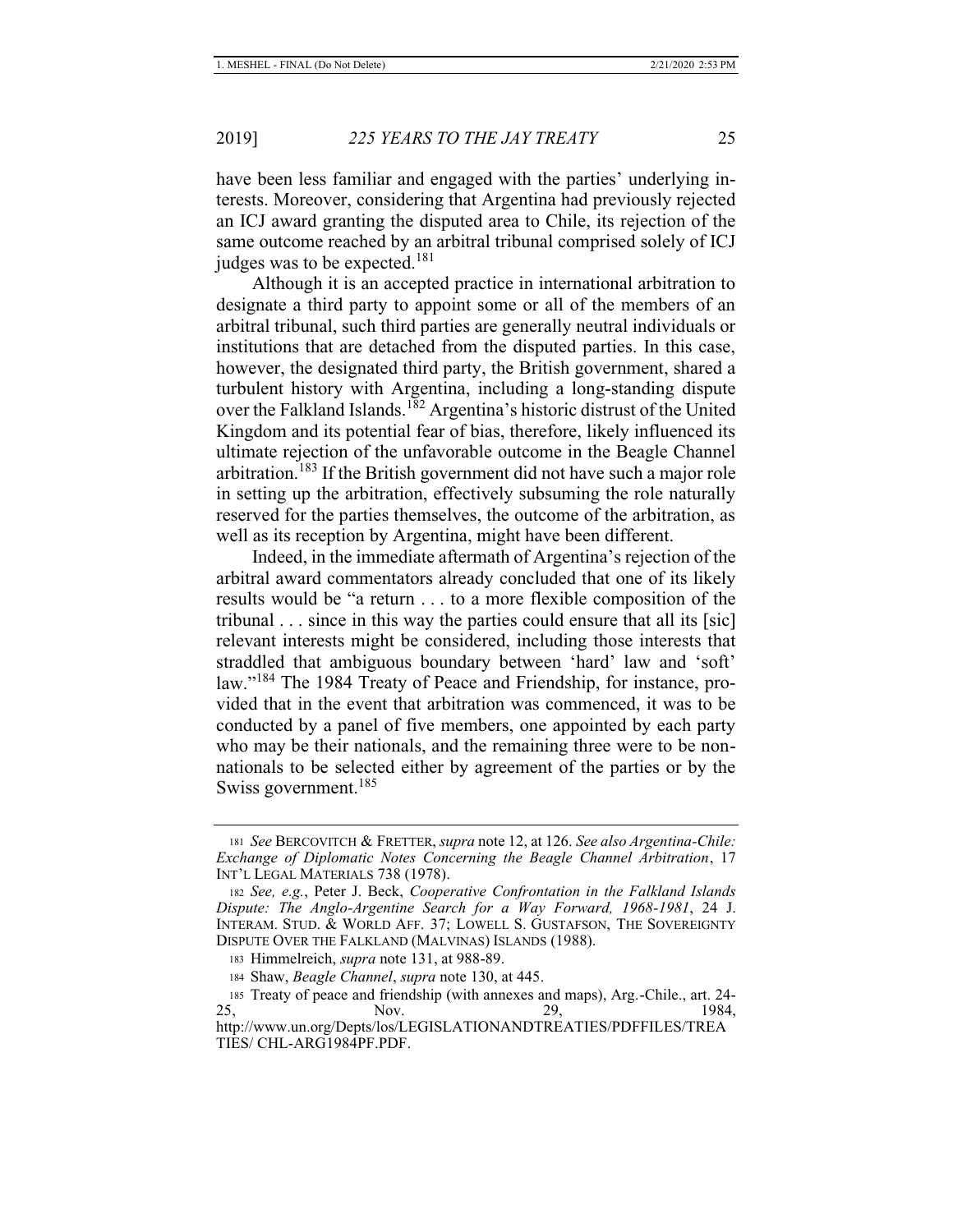In addition, the parties defined the disputed issue in the *compromis* narrowly, as a technical or factual question to be resolved by the arbitral tribunal "[i]n accordance with the principles of international law."<sup>186</sup> This narrow framing of the issues and limited authority granted to the tribunal likely contributed to its strict legal approach and the unsatisfactory outcome. In such a complex dispute, which involves important strategic, economic, and political underlying interests, it is doubtful that the submission of a single narrow legal question to arbitration could result in a comprehensive decision that pays sufficient regard to "interests that are not ordinarily protected as rights."<sup>187</sup> Rather, in order to obtain a satisfactory resolution in such complex disputes, parties should frame the issues to be determined by the arbitral tribunal broadly to include both their legal and non-legal aspects, and allow for some flexibility in the governing law so that the tribunal is able to adapt the applicable rules to the circumstances of the case.<sup>188</sup> While states may be reluctant to entrust a third party with deciding political or vital issues<sup>189</sup> "outside the law,"<sup>190</sup> this case suggests that *not* doing so may thwart the resolution of the overall dispute and result in an inadequate award.

The arbitral tribunal's reasoning and decision-making process also contributed to the ultimate failure of the arbitration. Most notably, the arbitrators did not pay sufficient attention to "political realities" in deciding a dispute that was "primarily a manifestation or symbol of a more generalized conflict between the parties," and in which acceptance of an adverse decision was "not likely to be dissociated from the underlying tension."<sup>191</sup> The fundamental nature of this particular dispute, therefore, required the tribunal to take into account "political, moral, or other extra-legal considerations," and its failure to do so likely contributed, at least in part, to the rejection of the award by Argentina.<sup>192</sup>

This failure to take into account non-legal considerations significantly limited the tribunal's ability to reach a flexible decision that balanced the parties' respective interests. The subsequent Papal mediation, in contrast, was *not* based on strict adherence to legal principles,

<sup>186</sup> *Argentina-Chile: Beagle Channel Arbitration, Declaration of Her Majesty Queen Elizabeth II*, *supra* note 175, at 633.

<sup>187</sup> Trakman, *supra* note 28, at 642.

<sup>188</sup> *But see* Copeland, *supra* note 11, at 3084; RABOW, *supra* note 12.

<sup>189</sup> RABOW, *supra* note 12, at 122, 135-36.

<sup>190</sup> Trakman, *supra* note 28, at 622.

<sup>191</sup> Himmelreich, *supra* note 131, at 991-92.

<sup>192</sup> *Id.* at 992.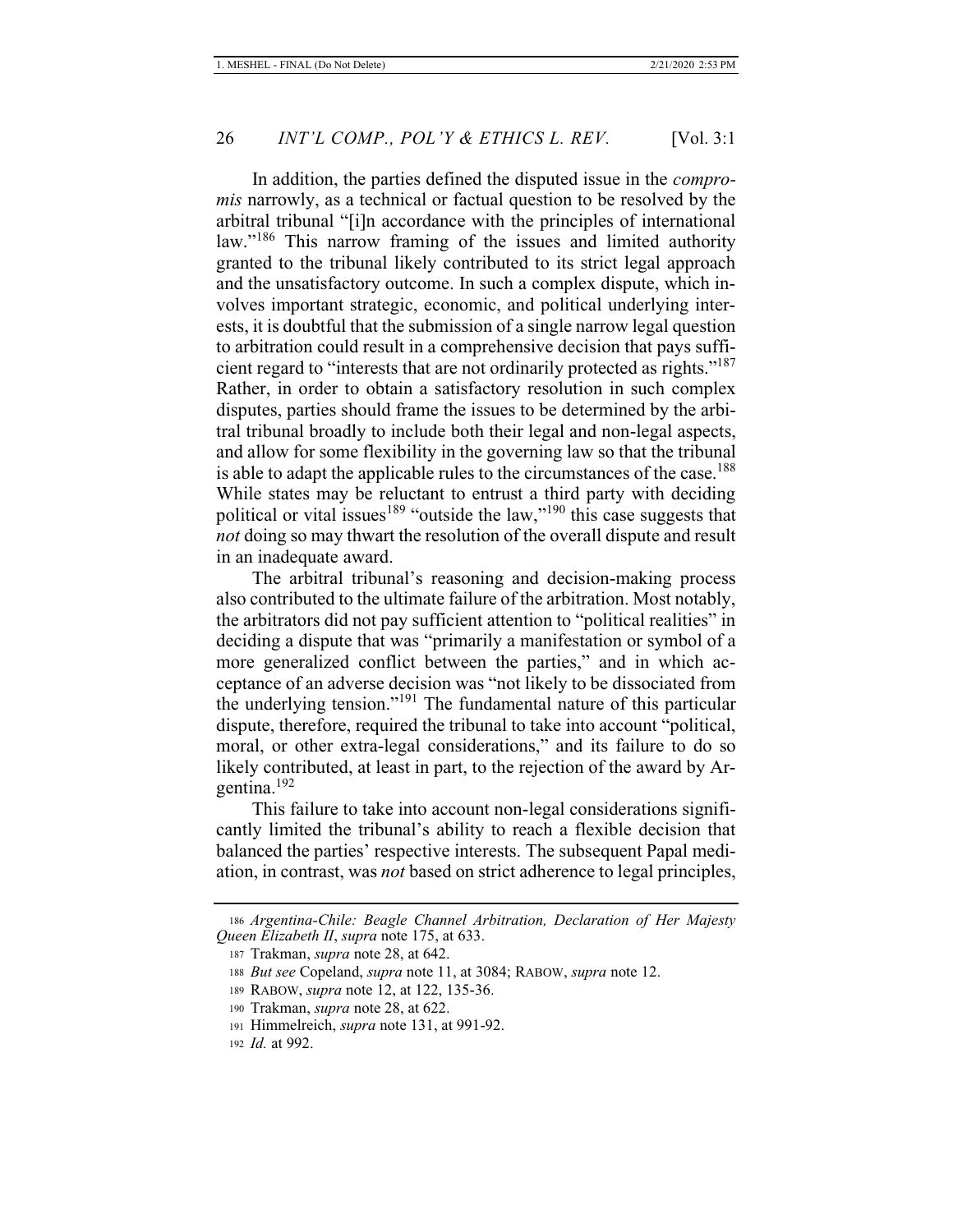and therefore succeeded where the arbitral tribunal had failed.<sup>193</sup> Although the parties did not authorize the arbitral tribunal to decide *ex aequo et bono*, it retained the authority to apply equity, at least to the extent that it forms part of international  $law$ ,<sup>194</sup> in order to take into account "considerations of fairness, reasonableness, and policy often necessary for the sensible application of more settled rules of law."<sup>195</sup> Such an approach would likely have prevented the tribunal from unequivocally accepting the claims of one party while entirely rejecting those of the other. Instead, the tribunal's restrictive legal approach weakened the "logic and moral force" of its decision and may have affected Argentina's motivation to implement it.<sup>196</sup>

The tribunal also did not utilize the advantages of the arbitral process itself in order to reach a compromise, rather than a zero-sum outcome. For instance, since the tribunal concluded that there was nothing in the Treaty pointing definitively to the view of one side or the other,  $197$  it ought to have furnished a decision that would account for the positions of both parties, rather than adopting one to the exclusion

<sup>193</sup> KRATOCHWIL, ROHRLICH & MAHAJAN, *supra* note 130, at 76.

<sup>194</sup> Holtzmann, *supra* note 97, at 75.

<sup>195</sup> *Id.* at 75. *See also* Lachs, *Equity in Arbitration*, *supra* note 28, at 325; Munkman, *supra* note 12, at 14; D.W. Greig, *The Beagle Channel Arbitration*, 7 AUSTL. Y.B. INT'L L. 332, 384 (1976-1977); Pinto, *Inter-State Disputes*, *supra* note 2, at 83 (for example, discussing how, in the 1968 *Rann of Kutch* arbitration between India and Pakistan, the arbitral tribunal based its decision on equity and "the paramount consideration of promoting peace and stability" even though it was not authorized by the parties to decide *ex aequo et bono*. Similarly, in the G*uinea-Guinea Bissau*  maritime delimitation arbitration, the arbitral tribunal was to "decide according to the relevant rules of international law" and found that it was to achieve an "equitable solution" by the rule of law it selected to apply. Both decisions were accepted by the parties and settled their respective disputes).

<sup>196</sup> Himmelreich, *supra* note 131, at 982, 985-86, 997 (explaining that while the tribunal's refusal to apply the Oceanic principle may have been "logically defensible," its complete rejection and discrediting of this principle compromised both the logic of its decision and its legitimacy. While the tribunal was not explicitly authorized to decide *ex aequo et bono* or based on equity, this "did not prevent a broad interpretation of the Treaty to include some version of the Oceanic principle" advanced by Argentina); Greig, *supra* note 193, at 382 (explaining the effects of sovereignty over the PNL group on maritime issues was clearly of great importance to Argentina, by "neglect<sup>[ing]</sup> the important contextual factor of the oceanic divide" the tribunal failed to provide a logically and morally forceful award and led Argentina to question its judgment); KRATOCHWIL, ROHRLICH & MAHAJAN, *supra* note 130, at 74.

 <sup>197</sup> Greig, *supra* note 195, at 352.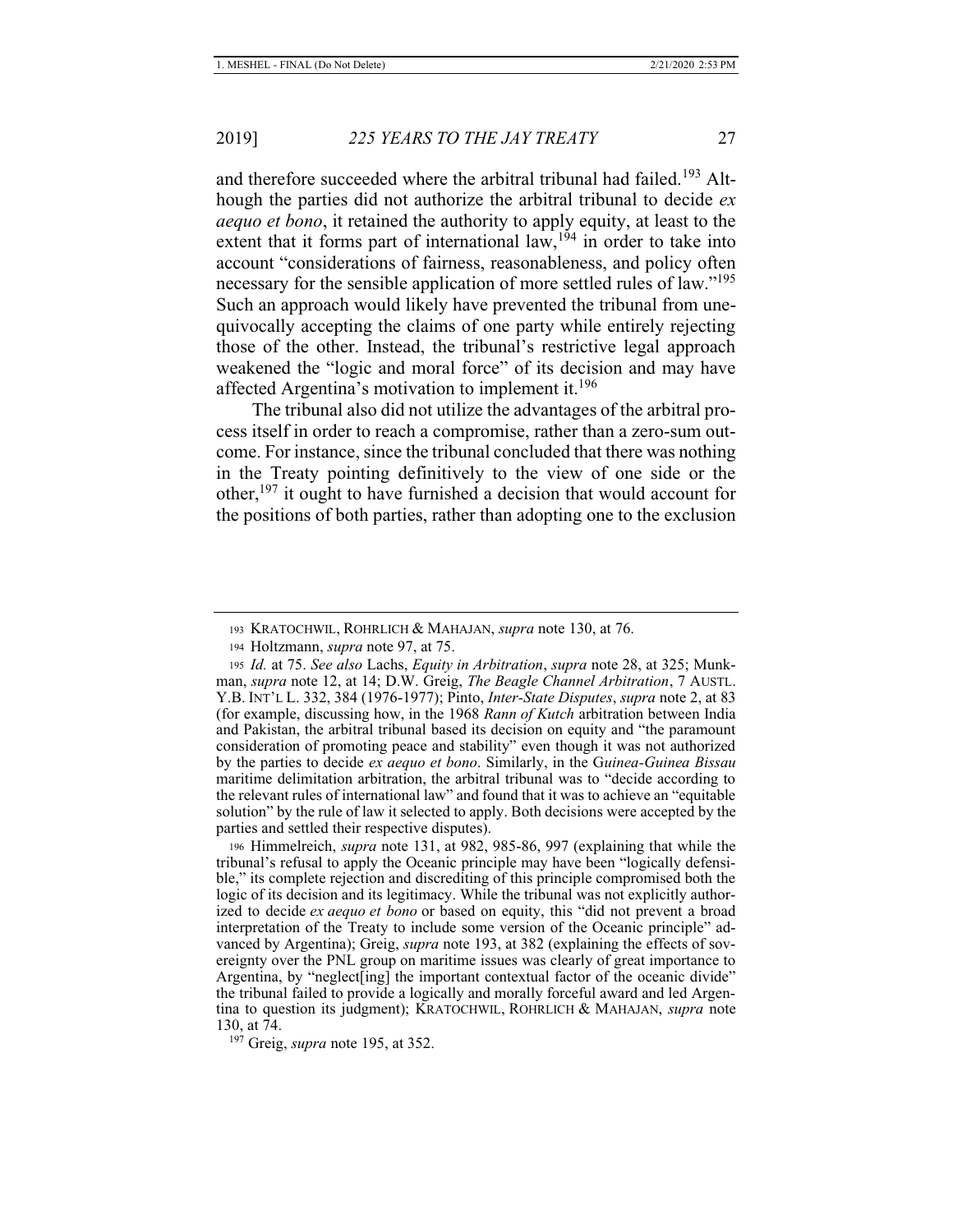of the other.<sup>198</sup> The tribunal's restrictive legal approach and "narrow" view of its role,"<sup>199</sup> however, prevented it from doing so.<sup>200</sup>

This restrictive approach also extended to the arbitral tribunal's use of "confirmatory" materials to supplement its strict treaty interpretation. While the tribunal reviewed such "confirmatory" materials in great length and detail, it declared that it was only using these to reinforce conclusions already made on the basis of treaty interpretation.<sup>201</sup> The tribunal also recognized that "mixed factors of coastal configuration, equidistance, and also of convenience, navigability, and the desirability of enabling each Party as far as possible to navigate in its own waters" were relevant to determining the boundary-line, but it nonetheless maintained that there was "little deviation from the strict median line."<sup>202</sup> This formalistic reasoning may have further eroded the legitimacy and credibility of the tribunal's decision in the eyes of the parties.

Therefore, the "five Members of the Court sat ostensibly as arbitrators but in reality as judges on another bench."<sup>203</sup> They not only restricted their role to that of judges,<sup>204</sup> but also carried out this role in a narrow, rigid, and legalistic manner inappropriate for interstate arbitration. This is evident, for instance, from the length of the proceedings. The tribunal spent six years in deliberations before rendering the award, an unusually long period of time for an arbitration and more characteristic of international court proceedings.<sup>205</sup> The tribunal's selfperception is also evident from the fact that, while it felt compelled to consider and analyze evidence external to the text of the Treaty, it refused to allow such evidence to influence its "positivistic"<sup>206</sup> interpretation of the text, on which it ultimately based its decision. A more

<sup>198</sup> Beagle Channel Decision, *supra* note 134, at 116 (statement of tribunal merely noting that "the Chilean version, although not itself entirely free from difficulty, is the more normal and natural on the basis of the actual language of the text"); Himmelreich, *supra* note 131, at 989 (explaining that this, in turn, led Argentina to assert that the tribunal did not clearly favor Chile's interpretation, but rather "merely prefe[red] it" over Argentina's "after having weighed up the sum total of their respective weaknesses.").

<sup>199</sup> Greig, *supra* note 195, at 381.

<sup>200</sup> Himmelreich, *supra* note 131, at 989-90.

<sup>201</sup> Shaw, *Beagle Channel*, *supra* note 130, at 429.

<sup>202</sup> Beagle Channel Decision, *supra* note 134, at para. 110; Shaw, *Beagle Channel*, *supra* note 130, at 431.

<sup>203</sup> Lachs, *supra* note 30, at 48.

<sup>204</sup> McWhinney, *supra* note 13, at 283.

<sup>205</sup> Himmelreich, *supra* note 131, at 996-97; JEONG, *supra* note 12, at 178-79.

<sup>206</sup> McWhinney, *supra* note 13, at 283.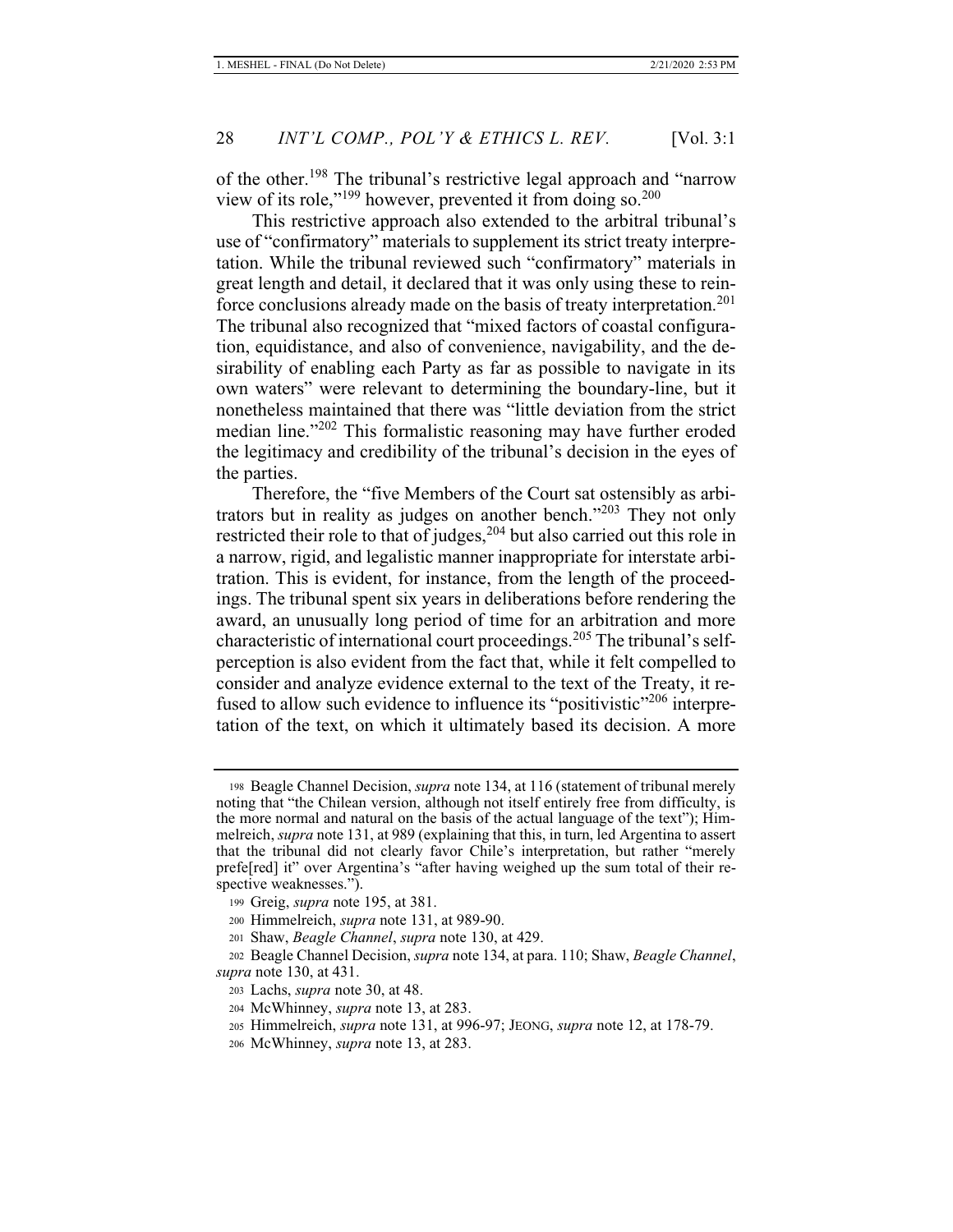flexible and contextual approach to treaty interpretation and the arbitrators' role, along with a broader understanding of the arbitral process, was necessary. Such an understanding was in fact raised by one of the members of the tribunal in an earlier arbitration between the parties, in which the "need to adjust as equitably as possible the conflicting claims of the two States"207 was considered.

In summary, the approach adopted by the arbitral tribunal to the interpretation of the Treaty, while legally sound and seemingly justified in light of the narrow jurisdiction granted to it by the parties in the *compromis*, was nonetheless overly legalistic and formalistic, and neglected to take into account the political dimension of the arbitral process, the broader context of the dispute, and the parties' underlying interests. By so doing, the tribunal wasted an opportunity to formulate a compromise within the limits of the parties' claims and delegitimized itself and the arbitral award in the eyes of the losing party, thereby contributing to the failure of the arbitration to resolve the dispute between the parties.<sup>208</sup>

There were also external factors that converged in 1983 to make the conflict more amenable to resolution than before. First, changes in the law of the sea and a need for greater regional economic cooperation made the resolution of the dispute more pressing. Second, the increase in aggressive military confrontations between the parties made it clear that, absent a peaceful resolution to the dispute, war would be inevitable. Third, and most significantly, major changes in Argentine domestic politics, including the rise of a democratic government, constituted "the primary impetus for the settlement ultimately achieved," as the new government facilitated the concessions made by Argentina in the 1984 Treaty of Peace and Friendship.<sup>209</sup>

While it is possible that the change in government in Argentina was a *necessary* condition for any successful arbitration of this specific dispute,210 it would not have been a *sufficient* condition so long as the process continued to be used in the same deficient manner. The fact that Papal mediation ultimately brought the dispute to a peaceful conclusion suggests that the involvement of a third party deemed acceptable to the parties was required once the political conditions

210 *Id.* at 316.

<sup>207</sup> Greig, *supra* note 195, at 381 (regarding the 1902 Andean boundary dispute). 208 Greig, *supra* note 195, at 382-83.

<sup>209</sup> MARK LAUDY, *The Vatican Mediation of the Beagle Channel Dispute: Crisis Intervention and Forum Building*, *in* WORDS OVER WAR: MEDIATION AND ARBITRATION TO PREVENT DEADLY CONFLICT 305-06, 315 (Melanie C. Greenberg, John H. Barton & Margaret E. McGuinness eds., 2000).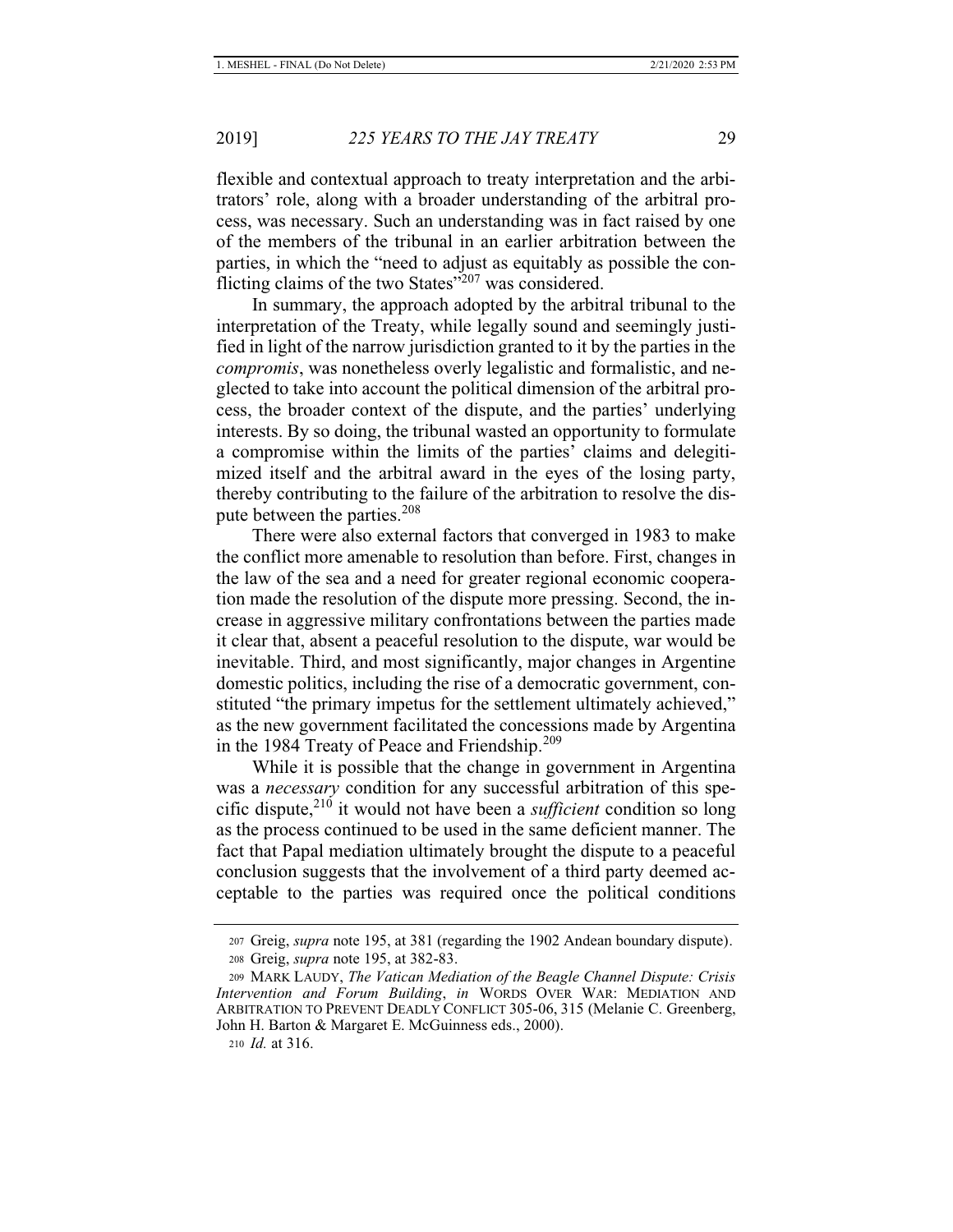allowed for a settlement, and this requirement could have been satisfied by arbitration if it were properly applied. In any event, the ultimate failure of the arbitration in this case, rather than attesting to the inherent unsuitability of arbitration to resolve complex interstate territorial disputes, emanated from the restrictive perception of the process and its inadequate use by the parties, along with the self-restrictive and legalistic approach of the arbitral tribunal, and the unsuitable external political conditions.

In sum, both the parties and the arbitral tribunal in this case failed to recognize the true nature of interstate arbitration and how to utilize it properly. The parties did not exercise their right to select their arbitrators and consented to arbitrators who were ICJ judges, who unduly restricted the tribunal's jurisdiction to decide only narrow legal or factual issues in accordance with international law.<sup>211</sup> Had the parties appointed neutral arbitrators, preferably including their own nationals or non-nationals who had a better understanding of the underlying conflict and its implications for the parties, and had they provided the tribunal with sufficiently broad jurisdiction to take the parties' non-legal interests into account, the resulting award could have been more effective in resolving their dispute. Similarly, the arbitrators restricted themselves to the rigid role of judges, applying narrow and legalistic approaches to the interpretation of the Treaty that excluded any equitable considerations and crucial extra-legal factors, disregarded the "symbolism of international politics,"<sup>212</sup> and failed to devise a conciliatory settlement in a situation where it was both called for and possible. Therefore, the arbitrators compromised the legitimacy of the award and the likelihood of its implementation.

#### *B. The Taba Arbitration, 1988*

This arbitration concerned the dispute between Israel and Egypt over the Taba area, a strip of land in the Sinai desert on the shore of the Gulf of Aqaba.213 In the 1967 Six-Day War, Israel gained control of the Sinai Peninsula, including the Taba area.<sup>214</sup> Fighting between Israel and Egypt continued until the 1979 Camp David Accords, when the Treaty of Peace was signed and Israel agreed to return Sinai to

<sup>211</sup> Himmelreich, *supra* note 131, at 971-72.

<sup>212</sup> *Id.* at 998.

<sup>213</sup> Copeland, *supra* note 11, at 3081.

<sup>214</sup> A. Kemp & Y. Ben-Eliezer, *Dramatizing Sovereignty: The Construction of Territorial Dispute in the Israel – Egyptian Border at Taba*, 19 POL. GEOGRAPHY 315, 320 (2000).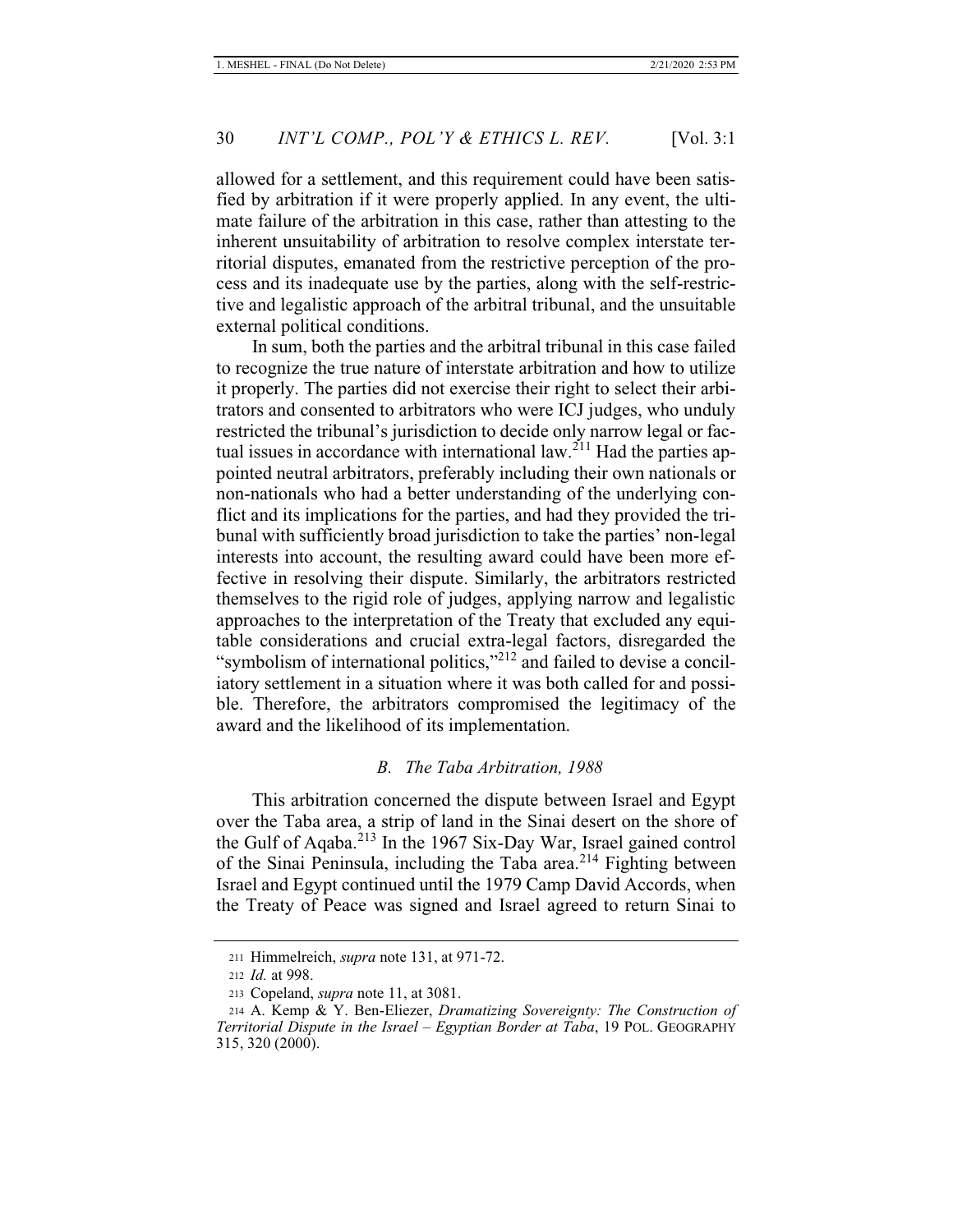Egypt in exchange for peace. $2^{15}$  However, there was continued disagreement regarding the location of the boundary between the two countries in the Taba area. Since the Treaty of Peace required conciliation or arbitration of disputes not resolved by negotiations, the parties entered into an agreement in 1982 to submit the question regarding the location of the boundary "to an agreed procedure which will achieve a final and complete resolution."<sup>216</sup> Israel wanted the dispute to be resolved by conciliation, so that economic and geographical considerations would be taken into account, whereas Egypt preferred arbitration, since it considered the border question to require a more formal procedure.<sup>217</sup> In 1986, the parties signed an agreement referring the dispute to arbitration.<sup>218</sup>

Aside from the issue of territorial sovereignty, the dispute over Taba also concerned several hundred meters of shoreline, corresponding territorial water rights, and a multi-million dollar resort hotel complex and tourist village, which made this area economically valuable.<sup>219</sup> That said, there is no doubt that when compared with other territorial concessions made by Israel under the Treaty of Peace, the Taba area was relatively insignificant. The protracted dispute over the area is therefore a testament to the complexity of territorial disputes in the Middle East, and to the "intractable nature" of the Israeli-Palestinian conflict, $220$  in which territory may have greater symbolic significance than actual objective value.

On September 11, 1986, Egypt and Israel signed an arbitration agreement (the "Arbitration Agreement"), which provided that the "boundary dispute concerning the Taba beachfront" shall be submitted

<sup>215</sup> BERCOVITCH & FRETTER, *supra* note 12, at 282; Kemp & Ben-Eliezer, *supra*  note 214, at 320. *See* Art. VII of the Treaty of Peace, available on the website of the Israeli Ministry of Foreign Affairs, https://mfa.gov.il/mfa/foreignpolicy/peace/guide/pages/israel-egypt%20peace%20treaty.aspx.

<sup>216</sup> Treaties and Agreements Egypt – Israel: Agreement to Arbitrate the Boundary Dispute Concerning the Taba Beachfront, Isr. – Egypt, Jan. 1987, 26 I.L.M 1987; Initial Procedure for Resolving Boundary Questions (April 25, 1982) 26 I.L.M. 1987 at 14 [hereinafter Taba Arbitral Award].

<sup>217</sup> Ruth Lapidoth, *Some Reflections on the Taba Award*, 35 GER. Y.B. INT'L L. 224, 234 (1992); Ruth Lapidoth, *The Taba Controversy*, 37 JERUSALEM Q. 29, 35 (1986).

<sup>218</sup> Treaties and Agreements Egypt – Israel, *supra* note 216, paras. 2-3 at 104; BOWETT, *supra* note 12, at 429; Copeland, *supra* note 11, at 3082; Gunnar Lagergren, *The Taba Tribunal 1986 – 1989*, 1 AFR. J. INT'L & COMP. L. 525, 525 (1989).

<sup>219</sup> Haihua Ding & Eric S. Koenig, *Boundary Dispute Concerning the Taba Area*, 83 AM. J. INT'L L. 590, 593 (1988); Copeland, *supra* note 11, at 3082, 3084.

<sup>220</sup> Kemp & Ben-Eliezer, *supra* note 214, at 316.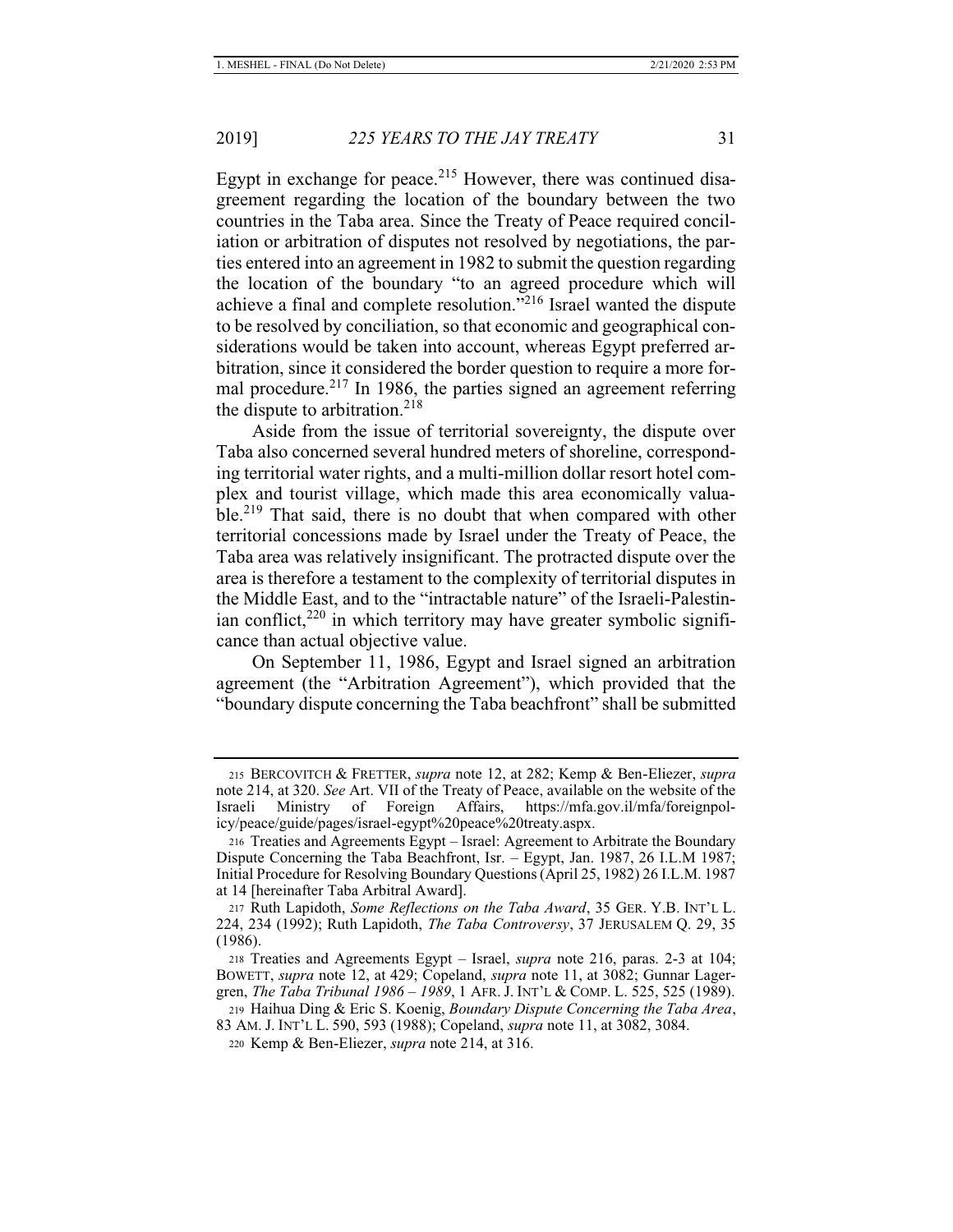to an arbitral tribunal consisting of five members.<sup>221</sup> The Arbitration Agreement further provided that the tribunal was to decide "the location of the boundary pillars of the recognized international boundary between Egypt and the former mandated territory of Palestine, in accordance with the Peace Treaty; the April 25, 1982 Agreement; and the Annex."222

The Arbitration Agreement contained two unusual features. First, pursuant to an Israeli formula of "conciliatory arbitration,"223 the Agreement provided for a conciliation process *within* the arbitration. For this purpose, it created a "three-member chamber" composed of the two party-appointed arbitrators and one of the non-national members of the tribunal, to be selected by the tribunal's President. The task of this chamber was to "explore the possibilities of a settlement of the dispute" and to make recommendations to the parties regarding such possibilities before the completion of the written pleadings. Should the parties jointly accept a settlement recommendation made by the chamber, the arbitration process would terminate.<sup>224</sup> Second, the Annex to the Arbitration Agreement provided that "the Tribunal is not authorized to establish a location of a boundary pillar other than a location advanced by Israel or by Egypt," and that "the Tribunal also is not authorized to address the location of boundary pillars other than those specified in paragraph 1."225

In their arguments, both parties focused on the legal dimension of the arbitration, basing their arguments largely on treaty interpretation and principles of international law such as the legal principle of "critical date."226 Israel submitted that the critical date was 1906, when Egypt and Turkey agreed to establish the boundary line. According to Israel, any pillars that were at variance with the 1906 agreement were of no legal significance.<sup>227</sup> Israel relied exclusively on the 1906

<sup>225</sup> *Id.* at Art. 5.

<sup>221</sup> The tribunal members included three non-nationals, Gunnar Lagergren (Sweden) as President, Pierre Bellet (France), and Dietrich Schindler (Switzerland), and two nationals of the parties, Hamed Sultan (Egypt) and Ruth Lapidoth (Israel).

<sup>222</sup> Treaties and Agreements Egypt – Israel, *supra* note 216, at 43.

<sup>223</sup> Kemp & Ben-Eliezer, *supra* note 214, at 325.

<sup>224</sup> *Agreement to Arbitrate the Boundary Dispute Concerning the Taba Beachfront* (Israel and Egypt), 26 I.L.M. 1, at IX (Sept. 11, 1986).

<sup>226</sup> According to this principle, a tribunal must determine the date on which the dispute over territorial sovereignty or boundary location can be said to have "crystallised." The Tribunal then decides who was sovereign, or where the boundary lay, on that critical date. *See* BOWETT, *supra* note 12, at 430-31.

<sup>227</sup> Taba Arbitral Award, *supra* note 216, at paras. 142-143; Prosper Weil, *Some Observations on the Arbitral Award in the Taba Case*, 23 ISR. L. REV. 1, 3 (1989).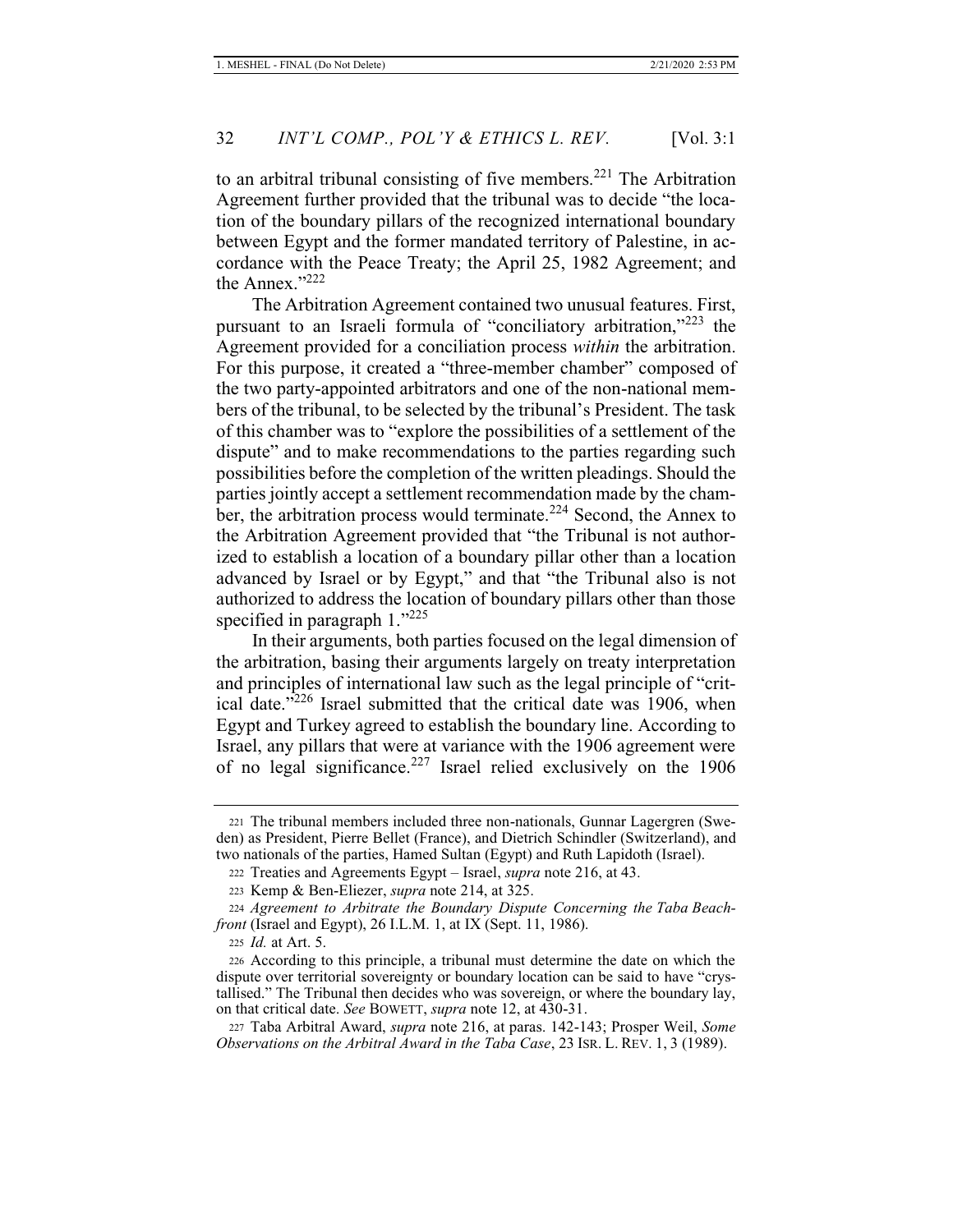agreement since it described the boundary pillars as "intervisible," and Israel's suggested locations met this "intervisibility test."228 Egypt, on the other hand, submitted that the critical date could be anytime during the Mandate period between 1922 and 1948, and therefore argued that the "recognized international boundary" was the line linking the boundary pillars existing on the ground during this period.<sup>229</sup> Egypt referred in this regard to the need "to bring into operation the general legal principles of the stability and finality of boundaries, the succession of States to territory, estoppel, acquiescence, and *de facto* agreement so as to preclude Israel's claims based on application of the terms of the 1906 Agreement."<sup>230</sup>

Despite the parties' narrow legal attitude, the arbitral tribunal adopted a diplomatic approach to their dispute by interpreting broadly any relevant legal principles and taking into account extra-legal considerations. The tribunal accordingly rejected the parties' reliance on the principle of "critical date" and adopted a "critical period" instead as the basis for its decision. The tribunal also rejected Israel's position, finding that it did not accord with the description of the boundary in the Treaty of Peace and the Arbitration Agreement.<sup>231</sup> The tribunal therefore rejected Israel's legalistic approach and set out to determine the location of the disputed pillars on the basis of "where the boundary pillars stood" and what "the situation on the ground" was during the relevant period.<sup>232</sup> Professor Ruth Lapidoth, the arbitrator appointed

<sup>228</sup> Taba Arbitral Award, *supra* note 216, at paras. 144, 149-50; BOWETT, *supra*  note 12, at 432.

<sup>229</sup> Taba Arbitral Award, *supra* note 216, at paras. 111-13; BOWETT, *supra* note 12, at 431-32; Copeland, *supra* note 11, at 3082.

<sup>230</sup> Taba Arbitral Award, *supra* note 216, at para. 113; Weil, *supra* note 227, at 3. 231 Taba Arbitral Award, *supra* note 216, at paras. 169-175; BOWETT, *supra* note 12, at 431; Copeland, *supra* note 11, at 3082.

<sup>232</sup> Taba Arbitral Award, *supra* note 216, at para. 173. With regard to the location of the disputed "Nine Northern Pillars," the tribunal found the evidence presented by both sides unpersuasive and decided in favor of the proposed locations nearest to a straight line drawn from agreed pillar locations, which resulted in five of the pillars being awarded to Egypt and four to Israel. With respect to the pillars in the "Ras-el-Naqb area," the majority found that the three existing pillars had been in Egypt's territory since at least 1915 and that the available maps did not support the boundary line as claimed by Israel. The majority therefore rejected Israel's argument based on the 1906 agreement, finding that the three existing pillars located in Egypt's territory were not inconsistent with this agreement. The majority also discussed the speculative situation that would have arisen had there been such inconsistency between the existing pillar locations and the 1906 agreement, finding that a jointly agreed demarcation should prevail over the text of the agreement. Finally, the majority also awarded the fourth new pillar to Egypt, since its proposed location was closer to the straight line it had drawn between the existing pillars. *See also* Taba Arbitral Award,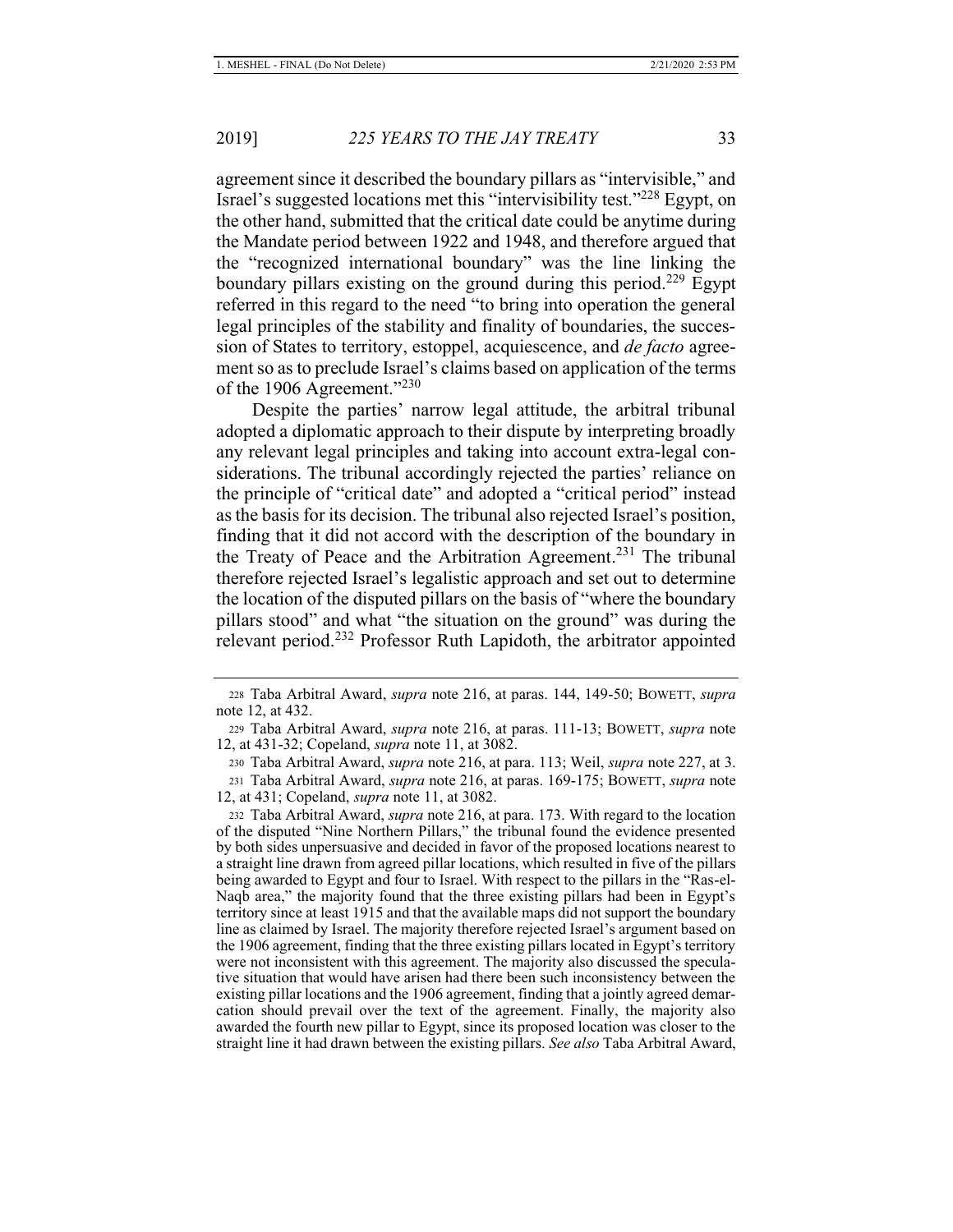by Israel, rendered a dissenting opinion in which she adopted a more textual, legalistic approach, finding that the correct boundary was that recognized by Egypt and Great Britain in 1906, regardless of later developments on the ground.<sup>233</sup>

In 1988, two years after the parties entered into the Arbitration Agreement, the arbitral tribunal rendered an award in which it decided that five of the disputed Pillars were located on Egyptian territory and four on Israeli territory.<sup>234</sup> After the arbitral award was rendered, there was concern that Israel would refuse to withdraw from the Taba area on the ground.235 However, Israel eventually withdrew from the Taba area after an agreement was signed between the parties in 1989.

While seemingly concerned with a narrow issue of the location of a few boundary pillars, the Taba arbitration in fact turned out to be quite complex and unusual. The parties' underlying interests in the Taba area were not clearly evident, and there seemed to be little economic or strategic value to this piece of land. However, the boundary question submitted to arbitration was in fact highly political and constituted merely one aspect of a much broader and more complex conflict that the parties eventually resolved through negotiations. While the arbitrators ultimately managed to resolve the disputed issue submitted to them by adopting a broad view of the arbitral process and of their own role as judges-diplomats, their success in doing so was partial at best as a result of the extremely limited jurisdiction granted to them by the parties. Israel and Egypt's narrow view of the arbitration as a strictly legal process and their refusal to allow the arbitral tribunal to reach a settlement compromised the tribunal's ability to effectively resolve even the narrow question submitted to it, and the complete failure of the arbitration was prevented only by the flexible approach adopted by the tribunal and the unique circumstances of the conflict between the parties.<sup>236</sup>

The parties' narrow and overly-detailed framing of the issue presented for consideration by the arbitral tribunal in the Arbitration

*supra* note 216, at paras. 187, 197-13; BOWETT, *supra* note 12, at 432-34; Ding & Koenig, *supra* note 219, at 594; Copeland, *supra* note 11, at 3083.

<sup>233</sup> Taba Arbitral Award, *supra* note 216, at paras. 18-31, 41-42, 49 (dissenting opinion of Prof. Lapidoth).

<sup>234</sup> Lagergren, *supra* note 218, at 531.218

<sup>235</sup> Taba Arbitral Award, *supra* note 216, dissenting opinion of Prof. Lapidoth, at para. 165; Kemp & Ben-Eliezer, *supra* note 214.

<sup>236</sup> David W. Rivkin, *Arbitrating for Peace in the Middle East: The Taba Award*, *in* ARBITRATING FOR PEACE: HOW ARBITRATION MADE A DIFFERENCE 156 (Ulf Franke, Anette Magnusson & Joel Dahlquist eds., 2016).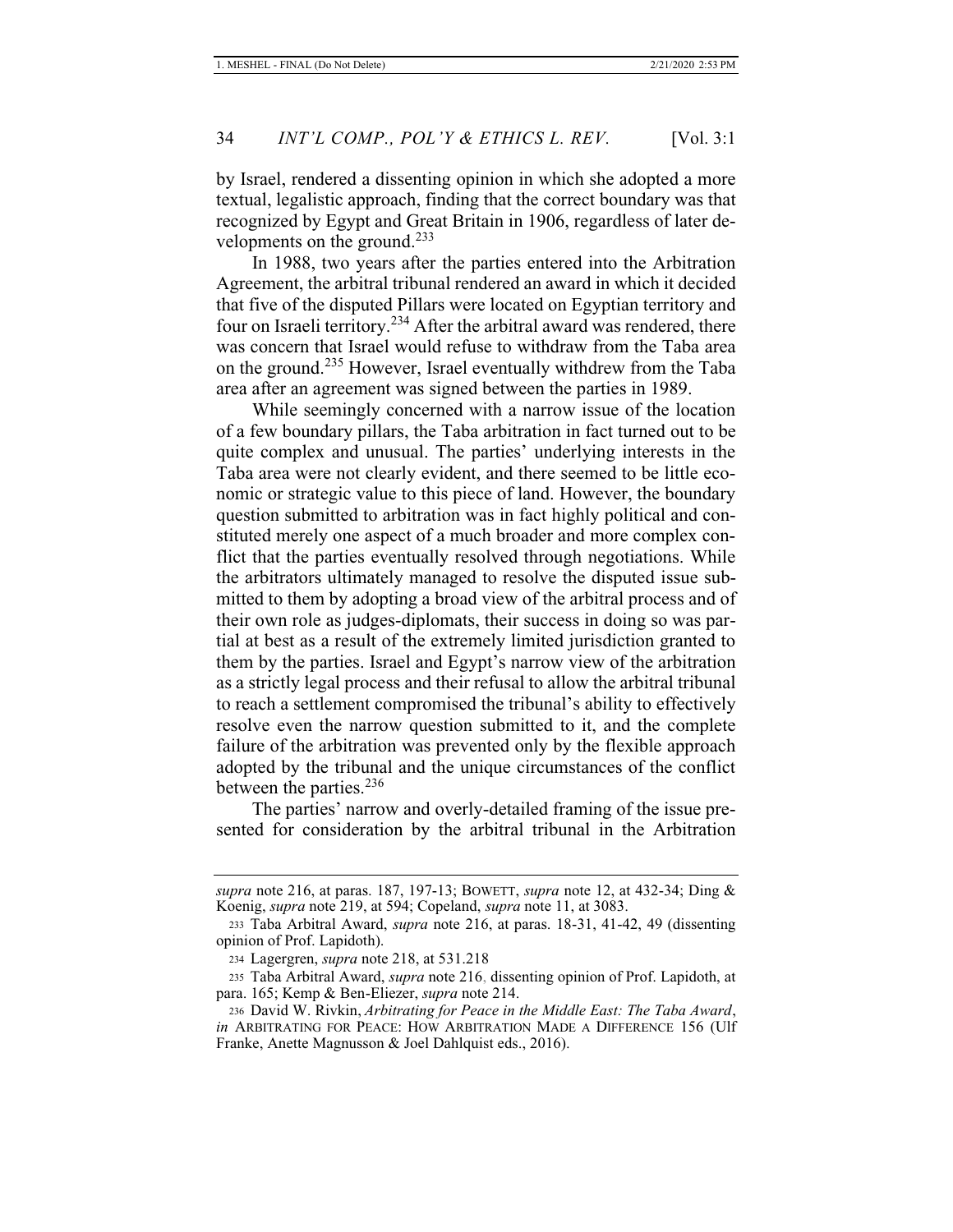Agreement, as well as the limited authority granted to the tribunal to decide this issue, reflected their narrow legalistic view of the arbitral process and led to a partial, "winner-takes-all" outcome that was not readily implemented and left many disputed issues unsettled. The parties' overly-specific instructions and overly-detailed descriptions of the issue to be determined by the arbitral tribunal also frustrated the tribunal's ability to render a comprehensive decision that accounted for the parties' positions and all relevant facts. The restrictive authority granted to the tribunal to decide only between the parties' positions compromised the tribunal's ability to render a logically sound decision within the confines of the Arbitration Agreement, since it was forced to choose between locations that did not entirely comply with the requirements of the Arbitration Agreement. Although the tribunal found that the original pillar was not at any of the locations advocated by the parties and clearly preferred a different location, it was required to choose one of the parties' positions over the other.<sup>237</sup>

As a result of the narrow legal issue submitted to the arbitral tribunal's determination, the arbitral award only partially resolved the parties' dispute, leaving unsettled such issues as the extension of the boundary to the sea,  $238$  which were finally settled in a negotiated agreement in 1989.<sup>239</sup> While the issue of the location of the boundary pillars may seem technical, the tribunal was in effect charged with the task of establishing facts on the ground through a careful consideration of the evidence rather than the application of legal principles.<sup>240</sup> In light of the nature of this task, it is regrettable that the parties effectively tied the hands of the tribunal and prevented it from reaching an informed decision based on the available evidence and on the parties' respective interests.

With all that being said, the particular nature of the dispute in this case should be noted. The parties' narrow approach to the arbitration may have been rooted in their desire to dispense with a relatively minor issue that was standing in the way of implementing a much broader and more complex peace agreement.<sup>241</sup> In fact, "once the prospect of a meaningful agreement became real, both parties appreciated that the issue was strategically meaningless and that under no circumstances

<sup>237</sup> Lapidoth, *supra* note 217, at 236.

<sup>238</sup> E. Lauterpacht, *The Taba Case: Some Recollections and Reflections*, 23 ISR. L. REV. 443, 461 (1989); Weil, *supra* note 227, at 24.

<sup>239</sup> Lapidoth, *supra* note 217, at 248.

<sup>240</sup> BOWETT, *supra* note 12, at 430.

<sup>241</sup> Copeland, *supra* note 11, at 3083-84; Rivkin, *supra* note 236, at 157.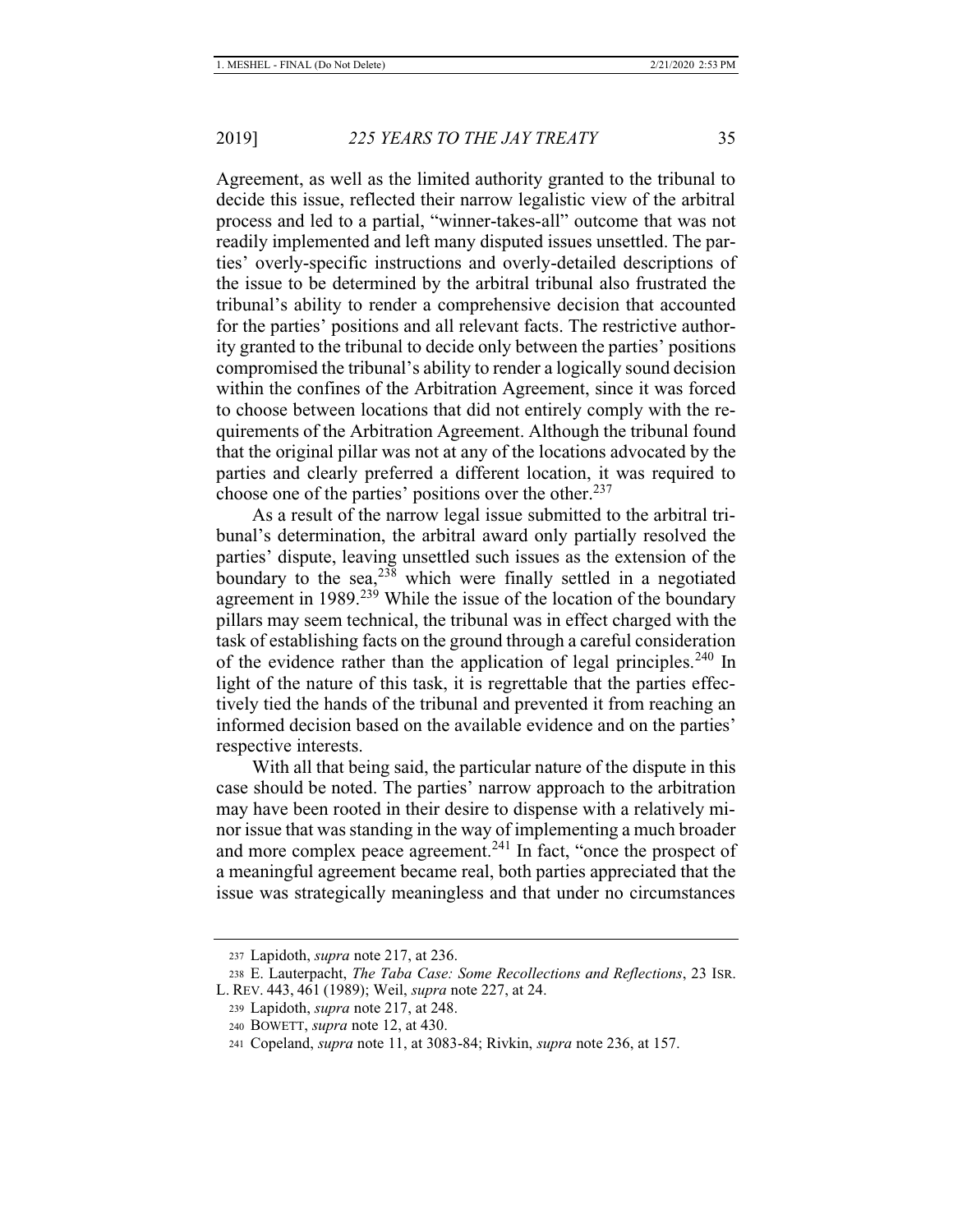could it be permitted to disrupt the peace relationship that was, by then, seen as serving their common interests."242 Therefore, Israel and Egypt were not seeking to use arbitration to reach a compromise so much as to have an authoritative third party choose between their respective positions, and they were prepared to accept whatever zerosum result was decided so long as the issue was resolved. The parties' inclusion of a parallel but separate conciliation process in the Arbitration Agreement also evidences their intention to either agree on a compromise suggested by the conciliators or accept the consequences of an "all or nothing" arbitral award. $243$  Secure in the knowledge that all other possibilities have been considered and rejected, the parties may have been more comfortable with accepting the binding zero-sum decision of the arbitral tribunal.

Furthermore, while the parties failed to recognize the full potential of arbitration, they did utilize other advantages of the arbitral process. The parties were able to agree on neutral arbitrators and to appoint their own nationals to the tribunal, which presumably was of particular importance in light of the politically charged background of the dispute and the parties' prolonged conflict.<sup>244</sup> They also succeeded in obtaining an authoritative and binding decision peacefully settling a disputed question that proved impossible to settle by agreement and that jeopardized their broader peace process.

As for the arbitral tribunal's reasoning, although its authority and discretion were severely restricted by the parties in the Arbitration Agreement, it managed to conduct the proceedings effectively and paid considerable regard to the political context and complexity of the dispute, the sensitive relationship between the parties, and the need for a diplomatic or political, rather than strictly legal, solution that is as practical and fair as possible under the circumstances. Any weaknesses in the arbitral award, therefore, should be attributed to the parties' narrow approach rather than the attitude and conduct of the arbitral tribunal.

Conscious of the sensitive circumstances of the case and their role as judge-diplomats, the arbitrators avoided any "emotive"<sup>245</sup> reasoning that might have clouded its appearance of impartiality, and

<sup>242</sup> Reisman, *Stopping Wars and Making Peace*, *supra* note 35, at 41.

<sup>243</sup> Israel and Egypt have been criticized for pursuing a parallel arbitration and conciliation before the same decision-makers in light of the "virtually inevitable challenges associated" with doing so. *See* Rivkin, *supra* note 236, at 149.

<sup>244</sup> Copeland, *supra* note 11, at 3082.

<sup>245</sup> BOWETT, *supra* note 12, at 339.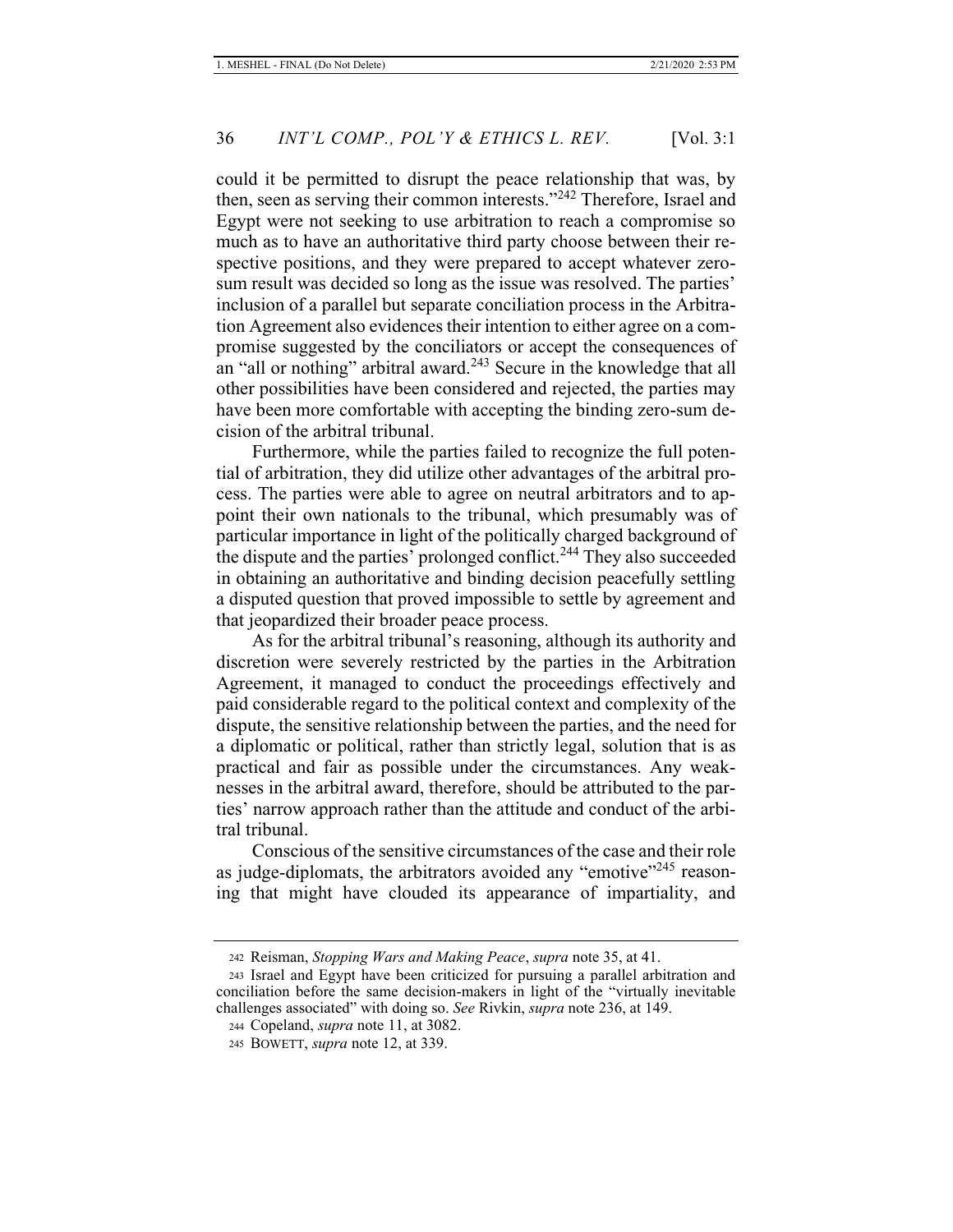maintained a diplomatic and unbiased position throughout the proceedings.246 The tribunal also took care to address, in detail, the arguments of both sides, even when these arguments could have been dismissed outright.<sup>247</sup> The tribunal's diplomatic, yet legally "rigorous" approach, was therefore both "prudent and compelling" and likely contributed to the ultimate acceptance and execution of the award.<sup>248</sup>

The arbitral tribunal's approach to the application of international law and accepted legal principles is also noteworthy. While the Arbitration Agreement contained no direct reference to international law, but only to three agreements concluded by the parties, it is doubtful that this effectively excluded the application of international law, particularly since the Treaty of Peace explicitly referred to such application.<sup>249</sup> Nonetheless, the arbitral tribunal largely relied on testimony and documentary evidence submitted by the parties in its decision making, rather than on established international law,  $250$  and ultimately found that the location of the disputed pillars was to be determined on the basis of the effective situation on the ground during the critical period, rather than the provisions of the delimitation treaty.<sup>251</sup>

Furthermore, the arbitral award has been considered by some commentators as "running so clearly against the mainstream of international law,"252 since in disputes over boundary delimitation considerations of legal title under treaties tend to prevail over factual situations.<sup>253</sup> It may be that the absence of a specific reference to

249 Lapidoth, *Some Reflections on the Taba Award*, *supra* note 217, at 237.

<sup>246</sup> For instance, the tribunal avoided Egypt's assertion that Israel had acted in bad faith by not disclosing to Egypt during negotiations the existence of the "Parker pillar" and allowing the latter to describe the proposed location of the "Ras Taba" pillar as the "final pillar" in the Arbitration Agreement. Similarly, the tribunal stayed clear of many other accusations brought by Egypt against Israel, including that Israel had destroyed boundary pillars, altered maps post-1982, falsified photographs, withheld evidence, and concealed its true case until the oral hearing. *See* BOWETT, *supra* note 12, at 339-41.

<sup>247</sup> BOWETT, *supra* note 12, at 433 (explaining that although the tribunal accepted Egypt's position regarding the location of the boundary pillars in the "Ras-el-Naqb area," the tribunal did not reject Israel's argument in this regard merely on the ground that these pillars had been accepted by Great Britain and Egypt during the Mandate period and therefore had to be respected, as it could have. Rather, the tribunal analyzed Israel's argument, in detail, based on the 1906 agreement and map evidence, and rejected it on its merits).

<sup>248</sup> BOWETT, *supra* note 12, at 440-42.

<sup>250</sup> Copeland, *supra* note 11, at 3084.

<sup>251</sup> Lapidoth, *Some Reflections on the Taba Award*, *supra* note 217, at 243, 246- 47.

<sup>252</sup> Weil, *supra* note 2277, at 12.

<sup>253</sup> *See id.* at 10-11.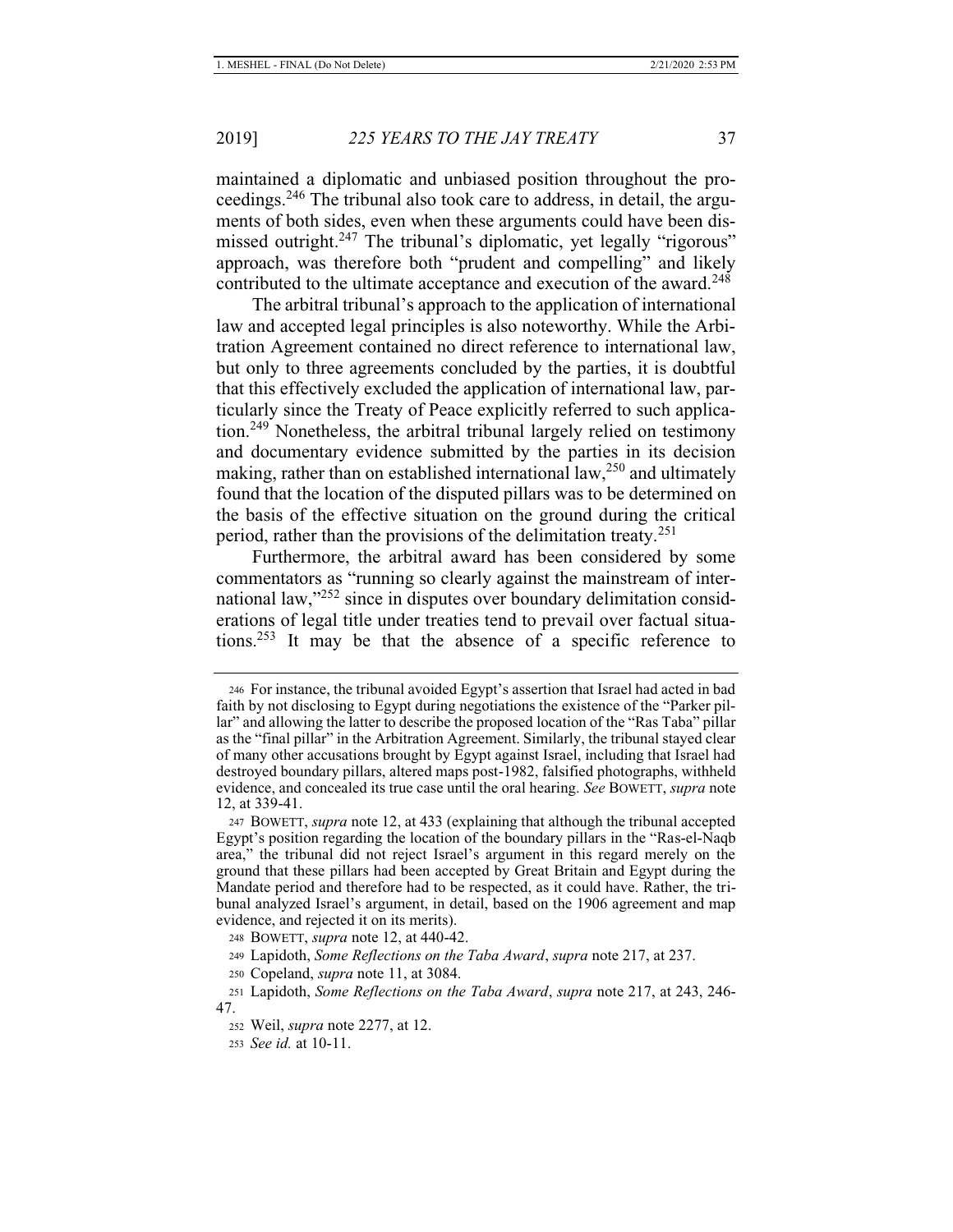international law in the Arbitration Agreement was interpreted by the tribunal as permitting it to depart from established international legal principles in favor of what it may have perceived to be a better outcome applicable to the circumstances.<sup> $2\bar{5}4$ </sup> Therefore, the majority's flexible approach to the application of international legal principles, while perhaps not contributing much to their development or force, was necessary in order for the arbitrators to properly carry out their dual role as judge-diplomats and render a decision that would effectively resolve the question submitted to them. While the majority's interpretation of the Arbitration Agreement may be seen as "illogical" at times and may be charged with exceeding its jurisdiction, $255$  such criticism emanates from the narrow modern perception of arbitrators as judges interpreting and applying strict legal principles, and is therefore misplaced. The majority's contextual view of its own role was necessary for the arbitration to effectively settle the dispute, and this view facilitated its success in doing so.

In conclusion, while a territorial dispute over a piece of desert 10  $km<sup>2</sup>$  in size seems relatively insignificant in light of the broader and more complex peace agreement concluded between Israel and Egypt,<sup>256</sup> the severity of a territorial dispute is assessed in subjective terms, and may be motivated by psychological considerations without necessarily conforming to the "value" of the territory in objective terms.<sup>257</sup> It is therefore not necessary for vital interests to be at stake for a territorial dispute to become politicized and threaten peace and stability. "Status politics" and "prestige contests" between states can easily translate into conflicts over territory,<sup>258</sup> and, as the Taba case illustrates, the true nature of interstate arbitration can also be effectively employed in these instances to resolve territorial disputes involving a long history of violent conflict.

In many respects, the arbitration in this case constitutes only a partial success due to the parties' narrow view of the arbitral process. As "poor questions can only receive poor answers,"<sup>259</sup> the narrow question submitted to the arbitral tribunal in this case and the manner in which it was submitted resulted in many disputed issues remaining

<sup>254</sup> *See id.* at 14-15.

<sup>255</sup> Lapidoth, *Some Reflections on the Taba Award*, *supra* note 217, at 247.

<sup>256</sup> *See* Kemp & Ben-Eliezer, *supra* note 214, at 315-16; *see also* Lagergren, *supra*  note 218, at 525.

<sup>257</sup> Yoram Dinstein, *Psak HaBorerut BeParashat Taba* [The Taba Arbitration Award], 14 TEL AVIV U. L. REV. 57, 59 (1989) (Isr.).

<sup>258</sup> Kemp & Ben-Eliezer, *supra* note 214, at 318.

<sup>259</sup> Weil, *supra* note 227, at 25.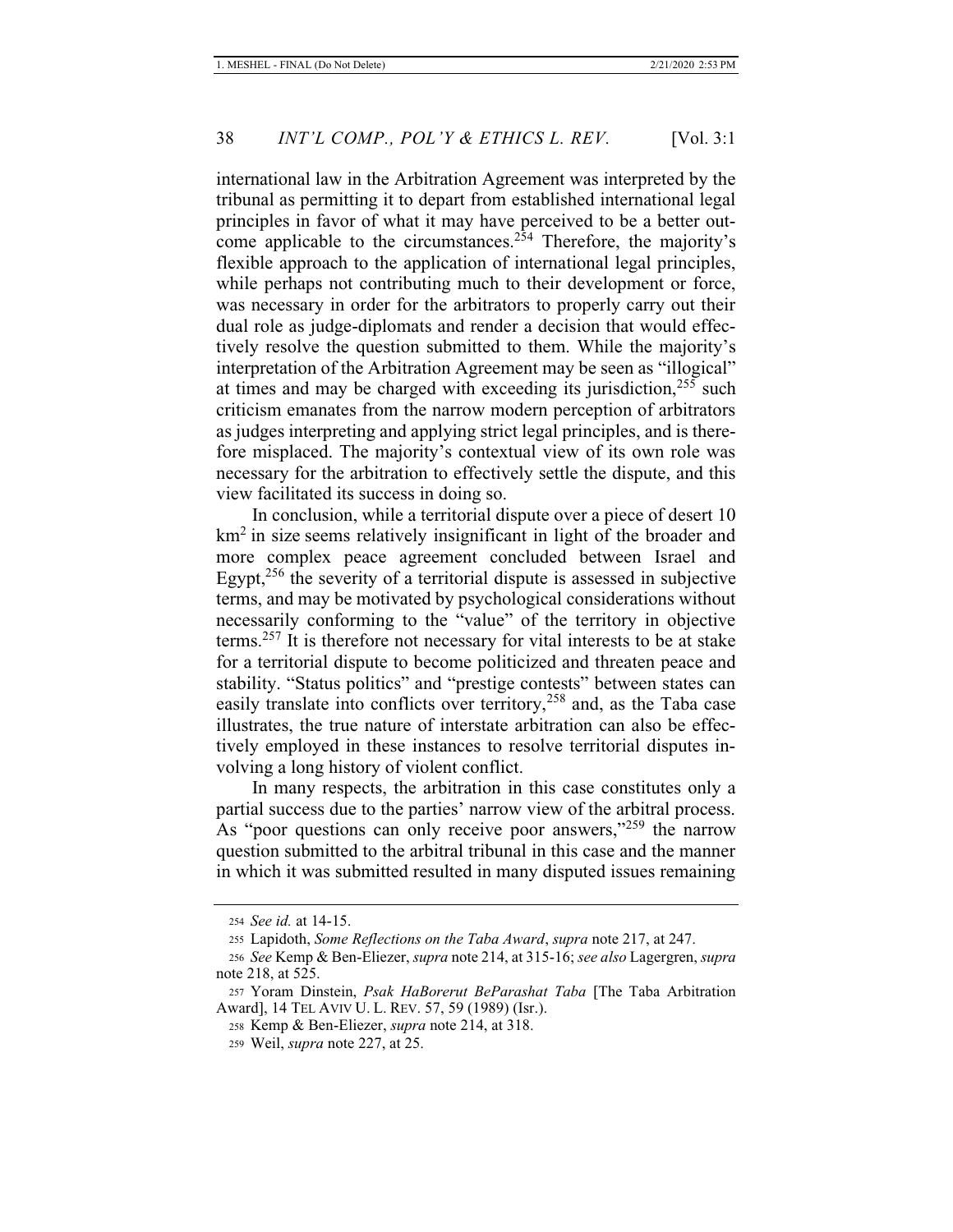unresolved, although the arbitration laid the foundation for further negotiations on these issues. Had the parties fully accepted the political dimension of the arbitral process and allowed the arbitrators to devise a binding compromise with regard to all aspects of the Taba dispute, they could have been spared the considerable time and effort spent on subsequent negotiations.

Although eventually the arbitral award was implemented by the parties, the initial Israeli response to it was negative, and could have easily led to further friction and deterioration in the already fragile relationship between the parties. While the parties presumably intended to protect their broader peace process by submitting only a narrow legal question to arbitration and severely limiting the arbitral tribunal's decision-making powers, this narrow approach instead exposed the peace negotiations to unnecessary risk. Moreover, had the circumstances been different—for instance had Taba been more strategically important<sup>260</sup>—this approach may have led to the ultimate failure of the arbitral process, leaving the parties with no solution to this contested issue.

Therefore, this case exhibits several problematic features that, if taken out of the specific and atypical context of this dispute, may set a negative precedent for states in future interstate territorial arbitrations.261 The restrictions imposed on the arbitral tribunal by the parties resulted in what has been considered by some to be a somewhat illogical and inconsistent award rendered by the tribunal in an effort to remain within the strict limits of the Arbitration Agreement.<sup>262</sup> The parties' legalistic approach to the arbitrators' role and the nature of the arbitral process also resulted in a zero-sum outcome favoring the position of one party almost to the exclusion of the other, even though the tribunal found both positions largely unacceptable.

At the same time, this case also makes some positive contributions to the practice of interstate arbitration that reinforce its true nature. These include the parties' choice of non-judges to act as arbitrators; the national, cultural, and ethnic diversity of the members of the tribunals; and the flexible approach of the tribunal, which enabled it to resolve the disputed issue despite the constraints placed on it by the parties and to render an award that was ultimately implemented by the losing party. This case unfortunately remains the only instance where a dispute between an Arab state and Israel was submitted to

<sup>260</sup> Reisman, *Stopping Wars and Making Peace*, *supra* note 35, at 41.

<sup>261</sup> Copeland, *supra* note 11, at 3084.

<sup>262</sup> *See* Weil, *supra* note 227, at 23.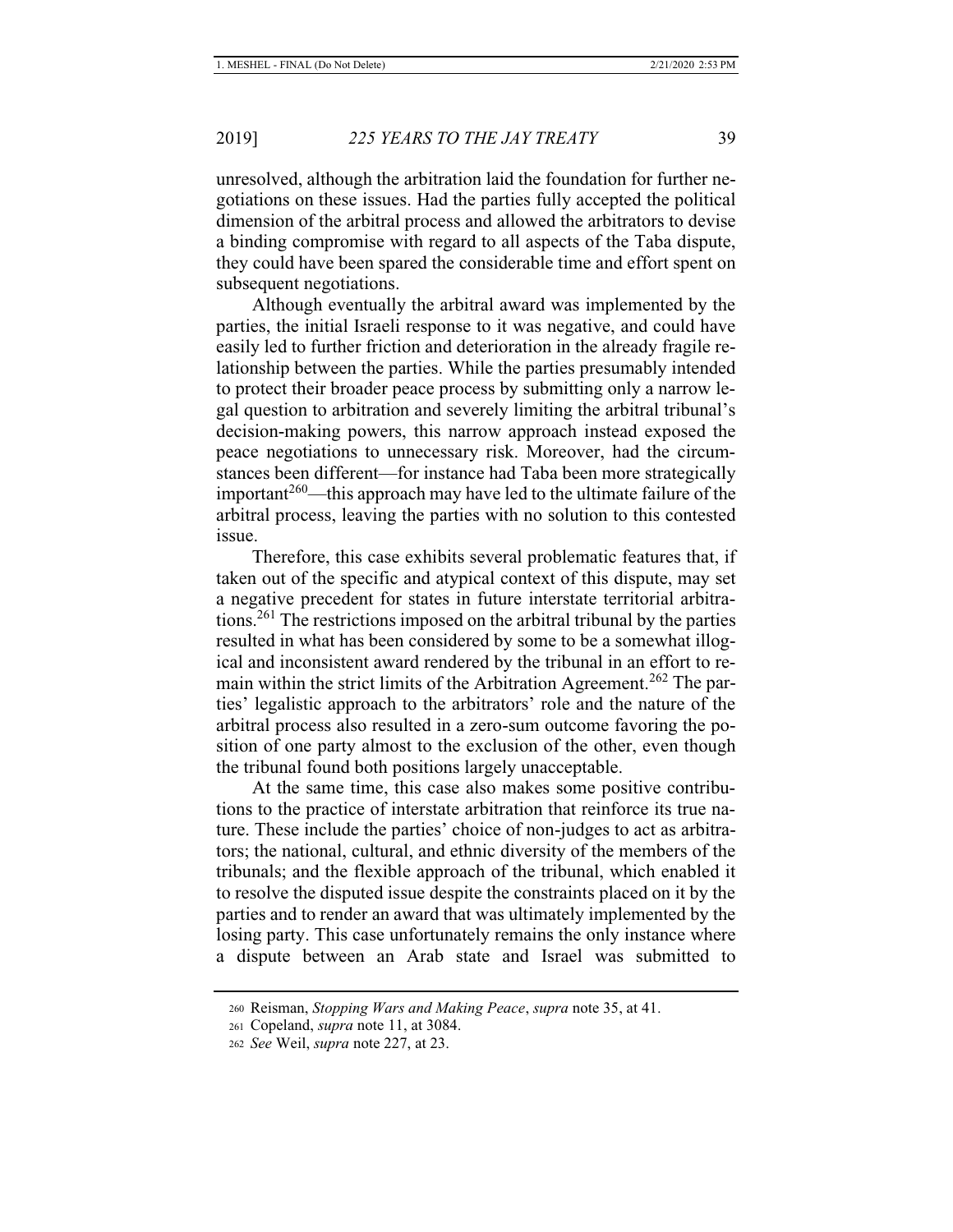arbitration, $2^{63}$  and had it not taken place, even in the limited form that it did, "the Taba problem would have remained unresolved indefinitely."264

#### *C. The Red Sea Islands Arbitration, 1998*

The islands and island groups located in the Southern end of the Red Sea ("the Islands") were the subject of a violent dispute between Eritrea and Yemen lasting from 1995 to 1998. In the 1923 Treaty of Lausanne, Turkey renounced its sovereignty over the Islands, leaving them with "an objective legal status of indeterminacy."<sup>265</sup> After gaining independence from Ethiopia in 1993, Eritrea proceeded to claim sovereignty over the Islands, which was disputed by Yemen. In 1995, after negotiations failed to resolve the dispute, a full-scale battle erupted threatening to escalate into an Arab-African conflict. Mediation attempts by several states and international organizations, including the United Nations ("UN"), led to a cease fire. In May 1996, Eritrea and Yemen signed an Agreement on Principles in which they agreed to settle their dispute peacefully by arbitration. Concurrently with the Agreement on Principles, the Parties issued a brief Joint Statement, emphasizing their desire to settle the dispute, and "to allow the reestablishment and development of a trustful and lasting cooperation between the two countries," contributing to stability and peace in the region.<sup>266</sup>

The parties' dispute concerned territorial sovereignty over the Islands, the definition of their maritime boundary, and related rights to tourism, fishing, minerals, and oil. For both Eritrea and Yemen, two of the world's poorest countries, these issues were directly linked to national economic development as well as to perceptions of national honor, thereby magnifying their significance; the Islands were also of

<sup>263</sup> *See* Lapidoth, *Some Reflections on the Taba Award*, *supra* note 217, at 224. 264 Lauterpacht, *supra* note 238, at 450.

<sup>265</sup> Constance Johnson, *Case Analysis: Eritrea-Yemen Arbitration*, 13 LEIDEN J. INT'L L. 427, 431 (2000) [hereinafter Johnson, *Case Analysis: Eritrea-Yemen Arbitration*]; Queneudec, *supra* note 114, at 9; Jeffrey A. Lefebvre, *Red Sea Security and the Geopolitical-Economy of the Hanish Islands Dispute* (1998) 52 MIDDLE EAST J. 367, 369-70 (1998).

<sup>266</sup> *Eritrea v. Yemen* (1998) Award of the Arbitral Tribunal in the First Stage of the Proceedings (Territorial Sovereignty and Scope of the Dispute), at para. 3 [hereinafter Red Sea Islands First Award]. *See also* Barbara Kwiatkowska, *Award of the Arbitral Tribunal in the First Stage of the Eritrea/Yemen Proceedings*, 14 INT'L J. MARINE & COASTAL L. 125, 125 (1999) [hereinafter Kwiatkowska, *Award of the Arbitral Tribunal*].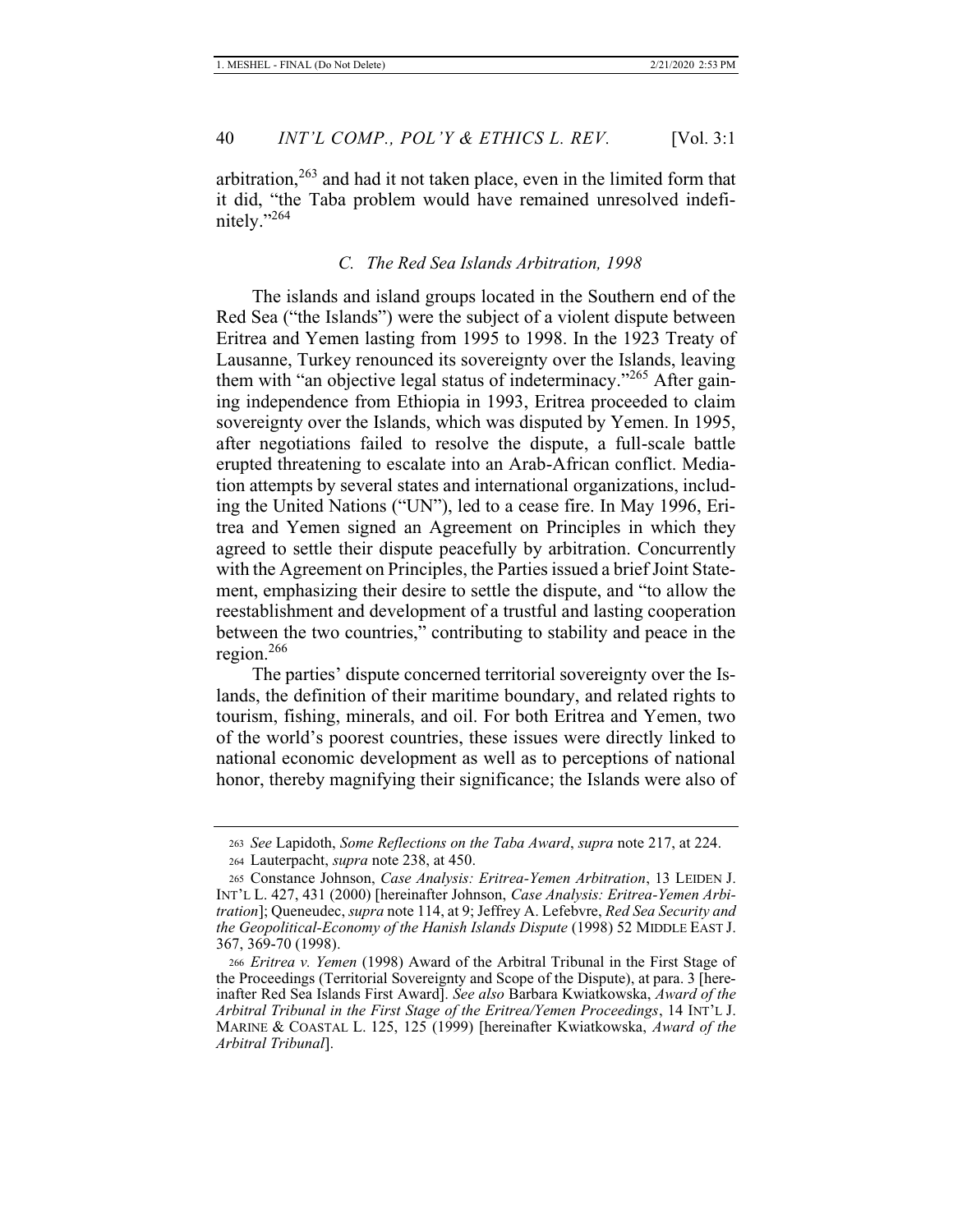great strategic importance to the parties, since they were situated along central shipping lanes and in an area of possible oil reserves, and the dispute therefore raised concerns about a possible threat to international navigation.<sup>267</sup>

In October 1996, the parties concluded an arbitration agreement ("the Arbitration Agreement"), which provided for a five-member arbitral tribunal, each party appointing two arbitrators, who were then to appoint the President of the tribunal in cooperation with the parties.<sup>268</sup> Should the party-appointed arbitrators fail to agree on a president, the Arbitration Agreement provided that the President shall be appointed by the President of the ICJ in consultation with the party-appointed arbitrators.<sup>269</sup>

The Arbitration Agreement further provided that the tribunal was to decide "in accordance with international law"270 in two stages. The first stage concerned the definition and scope of the dispute, to be decided "on the basis of the respective positions of the two Parties," and the issue of territorial sovereignty, to be decided "in accordance with the principles, rules and practices of international law applicable to the matter, and on the basis, in particular, of historic titles."<sup>271</sup> The second stage concerned the delimitation of maritime boundaries, and was to be decided "taking into account the opinion that [the tribunal] will

<sup>267</sup> *See, e.g*., BERCOVITCH & FRETTER, *supra* note 12; J.G. Merrills, *Reflections on Dispute Settlement in the Light of Recent Arbitrations Involving Eritrea*, *in* THE DIVERSITY OF INTERNATIONAL LAW: ESSAYS IN HONOUR OF PROFESSOR KALLIOPI K. KOUFA 109-10 (Leiden; Boston: Martinus Nijhoff Publishers, 2009) [hereinafter Merrills, *Reflections on Dispute Settlement*]; Queneudec, *supra* note 114, at 2; Nuno Sérgio Marques Antunes, *The Eritrea-Yemen Arbitration: First Stage—the Law of Title to Territory Re-Averred*, 48 INT'L & COMP. L. Q. 362, 362 (1999) [hereinafter Antunes, *Eritrea-Yemen Arbitration First Stage*]; Kwiatkowska, *Award of the Arbitral Tribunal*, *supra* note 266, at 126; Barbara Kwiatkowska, *The Eritrea-Yemen Arbitration: Landmark Progress in the Acquisition of Territorial Sovereignty and Equitable Maritime Boundary Delimitation*, 32 OCEAN DEV. & INT'L L. 1, 2 (2001) [hereinafter Kwiatkowska, *The Eritrea-Yemen Arbitration*]; Spain, *supra* note 36, at 37-38; Lefebvre, *supra* note 265, at 369, 372, 374-76.

<sup>268</sup> *See* Kwiatkowska, *The Eritrea-Yemen Arbitration*, *supra* note 267, at 2 (explaining that Eritrea appointed as arbitrators ICJ President Stephen Schwebel [U.S.A.] and ICJ judge Rosalyn Higgins [Britain], while Yemen appointed Ahmed Sadek El-Kosheri [Egypt] and Keith Highet [U.S.A.], both leading international counsel. Pursuant to the joint recommendation of the parties, the four arbitrators appointed Sir Robert Jennings [Britain], former President of the ICJ, as President of the arbitral tribunal).

<sup>269</sup> *Eritrea v. Yemen*, PCA Case Repository 51, ¶ 4-5 (Perm. Ct. Arb. 1996).

<sup>270</sup> *Id.* at Art. 2(1).

<sup>271</sup> *Id.* at Art. 2(2).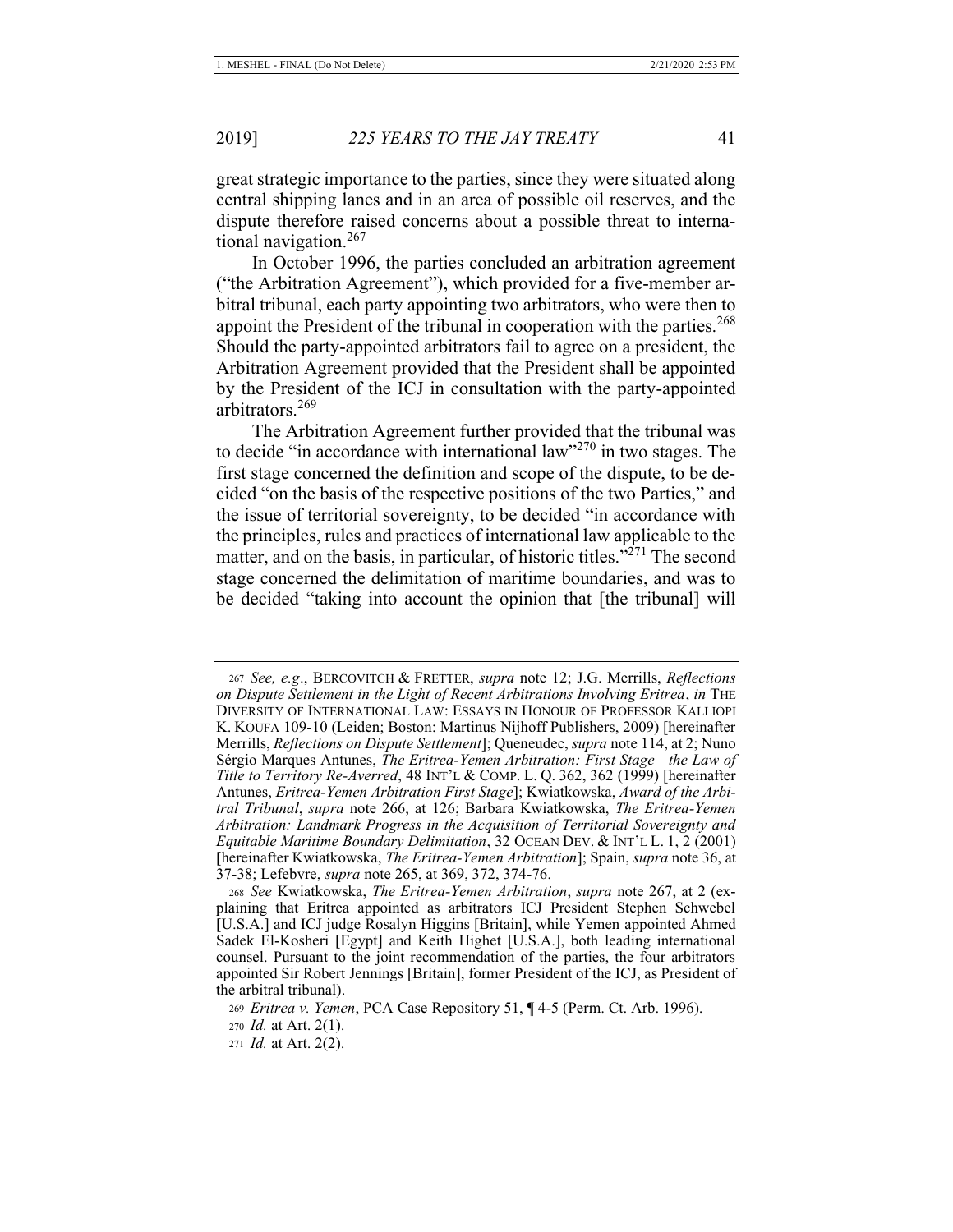have formed on questions of territorial sovereignty, the United Nations Convention on the Law of the Sea, and any other pertinent factor."<sup>272</sup>

At the first stage of the proceedings, therefore, the arbitral tribunal was to determine the parties' respective territorial sovereignty over the Islands.273 Both Eritrea and Yemen claimed title to the Islands on the basis of both legal and non-legal factors. Both parties invoked historical evidence: the Ottoman Empire's long-lasting domination in the case of Yemen, and Italy's nineteenth-century colonial activity in the case of Eritrea.274 Yemen based its claims, *inter alia*, on an "original, historic and traditional" ancient title preceding the Ottoman Empire, which, it asserted, "reverted" back to it when the Empire fell and Yemen became independent in 1918.<sup>275</sup> Therefore, according to Yemen, despite its incorporation into the Ottoman Empire it has

275 Red Sea Islands First Award, *supra* note 266, at para. 99.

<sup>272</sup> *Id.* at Art. 2(3). *See also* Merrills, *Reflections on Dispute Settlement*, *supra* note 267, at 110; Queneudec, *supra* note 117, at 12 (interestingly, at the time Eritrea was not a party to the Convention on the Law of the Sea).

<sup>273</sup> *See* Red Sea Islands First Award, *supra* note 266, at paras. 75, 90. A preliminary issue to be determined by the arbitral tribunal was the scope of the dispute, and particularly whether the northern islands of Jabal al-Tayr and the Zubayr group ("Northern Islands") were to be included in the arbitration. With respect to the meaning of the expression "the respective positions of the parties" in the Arbitration Agreement, Yemen argued that this referred to the parties' positions regarding the scope of the dispute at the time the Agreement on Principles was concluded in 1996, and that, at that time, Eritrea had not claimed sovereignty over the Northern Islands. Therefore, Yemen claimed that these islands should be excluded from the arbitration. Eritrea, on the other hand, argued that the parties were "free to put forth and elaborate on their positions concerning the scope of the dispute at any point in the proceedings," and therefore that the claims contained in its submissions to the arbitral tribunal were sufficient to justify the inclusion of the Northern Islands in the arbitration. In deciding this question, the arbitral tribunal considered the "ordinary meaning" of the terms of the Arbitration Agreement, its object and purpose, and the fact that Yemen had included in its submissions arguments to support its claims to sovereignty over the Northern Islands. The tribunal concluded that these Islands were disputed at time the Arbitration Agreement was concluded, even if the parties may have held different positions earlier, when the Agreement on Principles was concluded. It therefore "prefer[red] the view of Eritrea" and included in the scope of the dispute "all the islands and islets with respect to which the parties have put forward conflicting claims." *See also* Antunes, *Eritrea-Yemen Arbitration First Stage*, *supra* note 267, at 364; Johnson, *Case Analysis: Eritrea-Yemen Arbitration*, *supra*  note 265, at 429-30; Merrills, *Reflections on Dispute Settlement*, *supra* note 267, at 111.

<sup>274</sup> Merrills, *Reflections on Dispute Settlement*, *supra* note 267, at 111; Antunes, *Eritrea-Yemen Arbitration First Stage*, *supra* note 267, at 366; Michael W. Reisman, *The Government of the State of Eritrea and the Government of the Republic of Yemen, Award of the Arbitral Tribunal in the First Stage of the Proceedings (Territorial Sovereignty and Scope of the Dispute)* 93 AM. J. INT'L L. 668 at 669 (1999) [hereinafter Reisman, *Eritrea-Yemen Award First Stage*].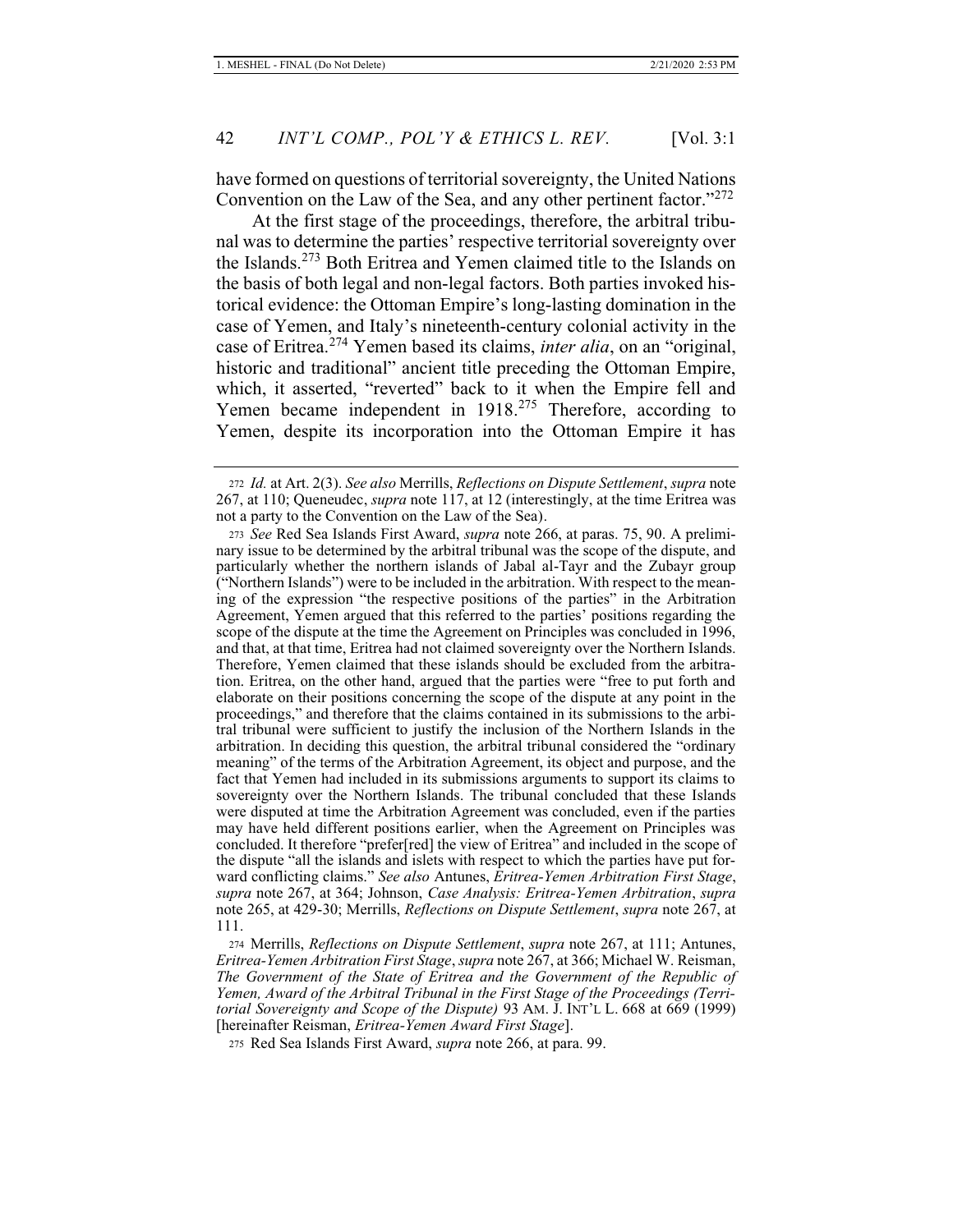retained continuous title to the Islands on the basis of a "doctrine of reversion" and the principle of *uti possidetis*. 276 Eritrea founded its claims on more recent historical grounds, following the demise of the Ottoman Empire. It argued that Italy had acquired title to the Islands by effective occupation after Turkey relinquished its sovereignty over them in the Treaty of Lausanne, rendering them *res nullius*. 277 According to Eritrea, Ethiopia had succeeded this title in 1952, and as a result of Eritrea's secession from Ethiopia it then succeeded the Ethiopian legal position with respect to the Islands.<sup>278</sup> In making their respective historical and legal claims, the parties relied on evidence of state and governmental authority, as well as use and possession they had allegedly exercised over the Islands, $279$  and both parties incorporated concepts of "contiguity," "appurtenance,"<sup>280</sup> and "unity of islands and archipelagos" in their submissions.<sup>281</sup>

In the second stage of the proceedings, the issue to be determined by the arbitral tribunal was the location of the maritime boundary.<sup>282</sup> The parties' arguments at this stage were largely of a legal nature and concerned the interpretation of the international law principle of

<sup>276</sup> *Id.* at paras. 96, 118; Antunes, *Eritrea-Yemen Arbitration First Stage*, *supra*  note 267, at 365-67.

<sup>277</sup> Red Sea Islands First Award, *supra* note 266, at paras. 17-18, 165, 183.

<sup>278</sup> *Id.* at paras. 13-30.

<sup>279</sup> Johnson, *Case Analysis: Eritrea-Yemen Arbitration*, *supra* note 265, at 432- 33.

<sup>280</sup> According to which "any islands off one of the coasts may be thought to belong by appurtenance to that coast unless the state on the opposite coast has been able to demonstrate a clearly better title," Red Sea Islands First Award, *supra* note 266, at para. 458.

<sup>281</sup> Red Sea Islands First Award, *supra* note 266, at para. 458 (according to which "any islands off one of the coasts may be thought to belong by appurtenance to that coast unless the state on the opposite coast has been able to demonstrate a clearly better title.").

<sup>282</sup> Nuno Sérgio Marques Antunes, *The 1999 Eritrea-Yemen Maritime Delimitation Award and the Development of International Law*, 50 INT'L & COMP. L. Q. 299 at 317-18 (2001) [hereinafter Antunes, *The 1999 Eritrea-Yemen Maritime Delimitation Award*]; Michael W. Reisman, *Eritrea-Yemen Arbitration (Award, Phase II: Maritime Delimitation)*, 94 AM. J. INT'L L.721 at 723 (2000) [hereinafter Reisman, *Eritrea-Yemen Award Phase II*]. (Eritrea and Yemen geographically mirrored each other, with Eritrea to the west and Yemen to the east, and their mainland coasts ran gradually apart from each other from south to north. The presence of the islands in various locations, both near the coasts of the parties and in mid-sea, was a key geographic consideration in the delimitation. Given this diverse location and the configuration of the Red Sea, the delimitation in the south and parts of the middle sectors divided only territorial waters, while in the north the delimitation divided continental shelf and exclusive economic zones.).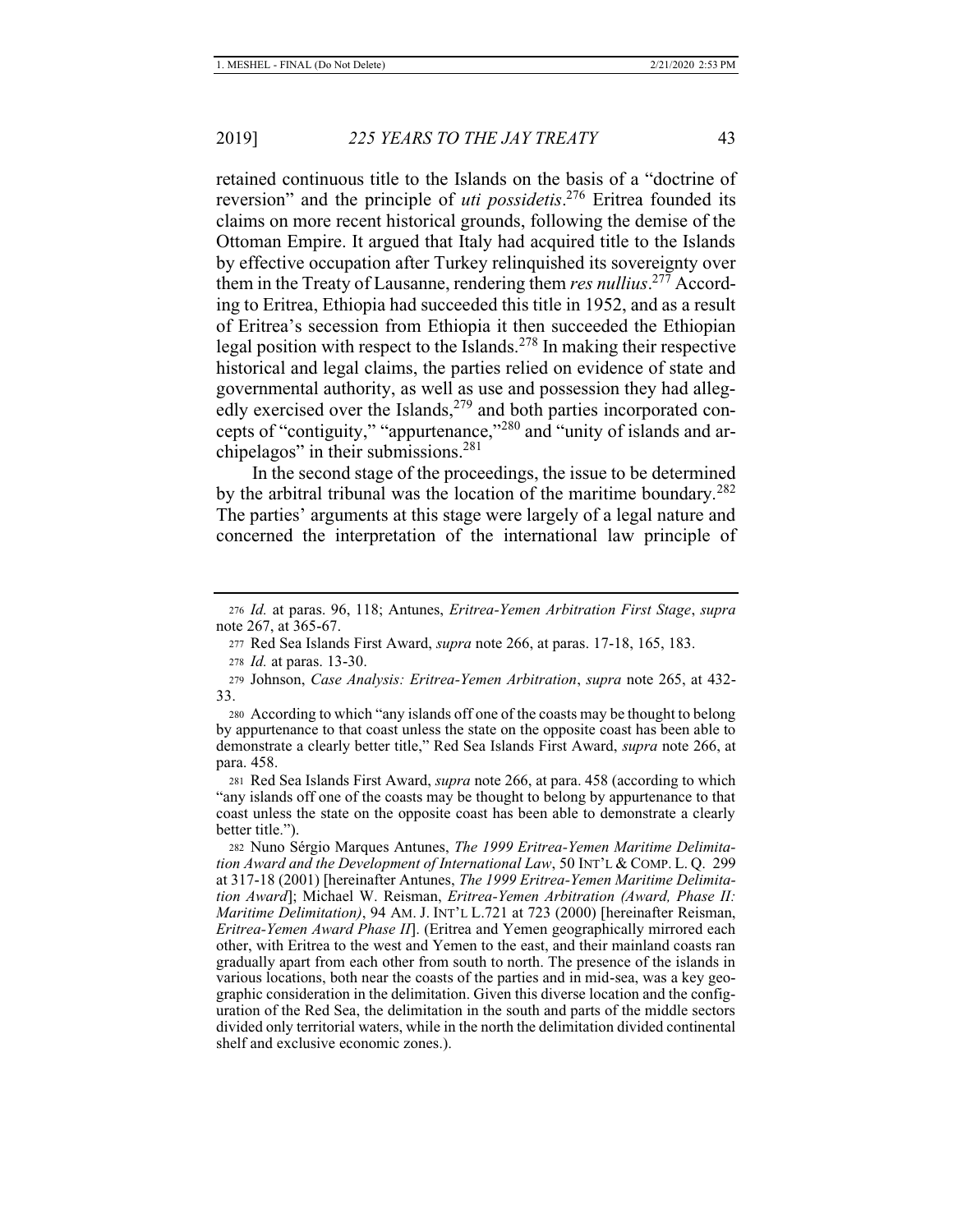equidistance.<sup>283</sup> Yemen claimed that "one single international boundary line for all purposes," based on a division of the delimitation areas into three parts: "northern," "central," and "southern." According to Yemen, in the "northern" part, the Islands' base points of both sides should be treated equally because they each possessed islands of comparable size lying at similar distances from their respective mainland. As for the "central" part, Yemen argued that Eritrea's Haycock Islands were mere "navigational hazards" and therefore "inappropriate for a delimitation role" and entitled only to be considered as "limited enclaves." In the south, Yemen's claim was based on a simple equidistance line between the parties' mainland coasts. In contrast, Eritrea claimed that a distinction should be drawn between delimiting areas of continental shelf and exclusive economic zones in the north, and areas of territorial seas in the center. According to Eritrea, in the northern area Yemen's "small northern mid-sea islets" should not be taken into account, while in the center its Haycock Islands should be considered in applying the equidistance principle since Yemen's proposed solution would render both shipping channels within Yemen's territorial waters. Eritrea's alternative solution was based on what it considered to be the "historical median line," an equidistance line between the respective mainland coasts that gave effect to some of Eritrea's "historically owned islands" but disregarded completely Yemen's "recently acquired" mid-sea islands, as well as on the establishment of a "resource box system" that confined the Islands in certain "boxes" that would become joint resource areas.

In response to the parties' submissions, the arbitrators adopted a broad and flexible approach to the resolution of the parties' dispute, recognizing both the legal and the political dimensions of the arbitral process and their own role as judge-diplomats.

Dealing first with the parties' historical and legal arguments, the tribunal found that in order to establish title the parties had to prove both continuity and passage of time,<sup>284</sup> and that the Treaty of Lausanne covered all the contested Islands.<sup>285</sup> The tribunal rejected Yemen's

<sup>283</sup> *Eritrea v. Yemen* (1999) Award of the Arbitral Tribunal in the Second Stage of the Proceedings (Maritime Delimitation) at paras. 17, 114 [hereinafter Red Sea Islands Second Award]; Antunes, *The 1999 Eritrea-Yemen Maritime Delimitation Award*, *supra* note 282, at 318-19; Malcolm D. Evans, *The Maritime Delimitation Between Eritrea and Yemen*, 14 LEIDEN J. INT'L L.141, at 152-153 (2001).

<sup>284</sup> Red Sea Islands First Award, *supra* note 266, at para. 106; Queneudec, *supra*  note 117, at 8.

<sup>285</sup> Red Sea Islands First Award, *supra* note 266, at para. 163; Reisman, *Eritrea-Yemen Award First Stage*, *supra* note 274, at 670.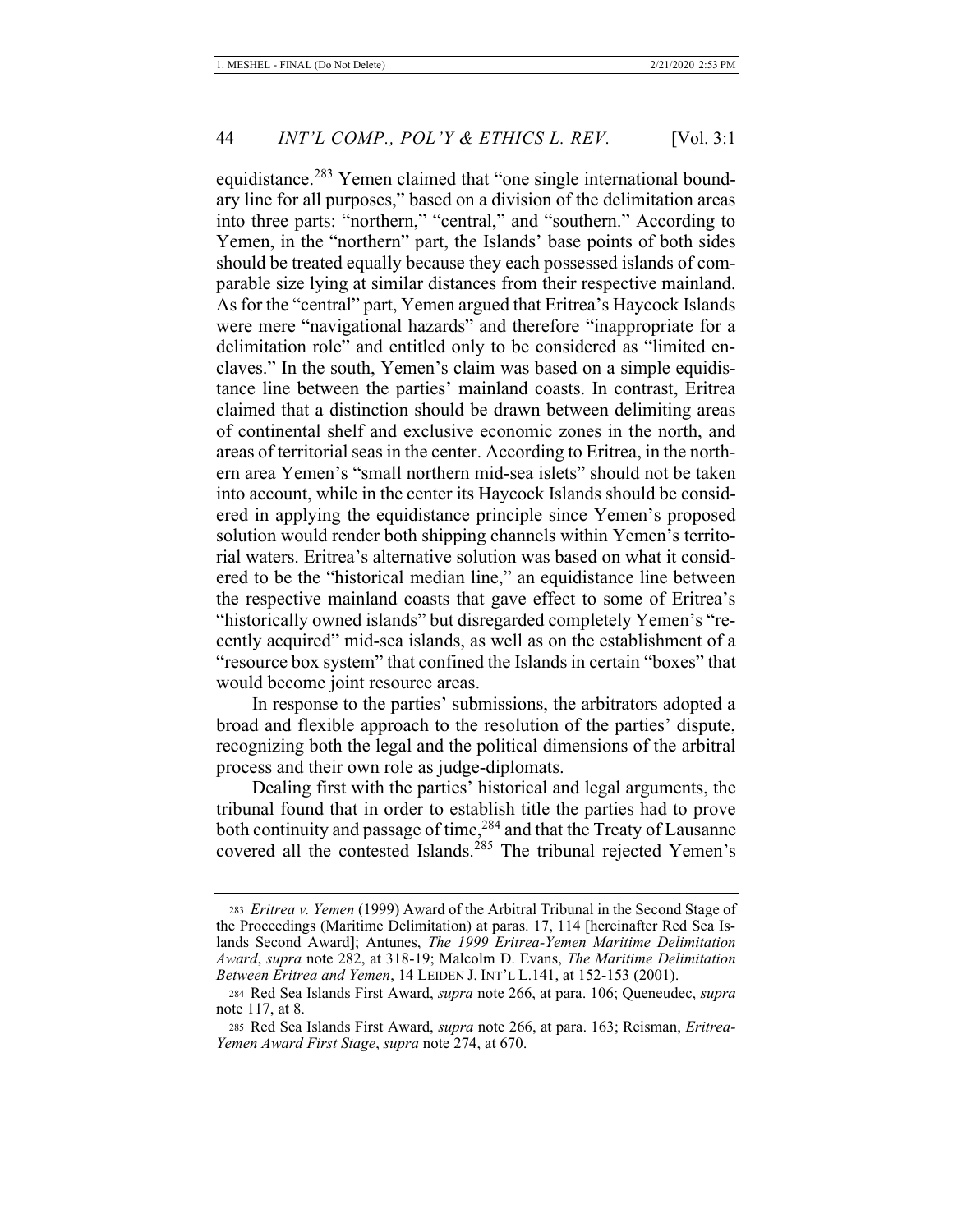claim to a "reversion of title," doubting that it was a valid principle of international law, $286$  and found that, in any event, "the concept of territorial sovereignty was entirely strange" to Yemen during the time of the Ottoman Empire, and that it was questionable whether Yemen possessed sovereignty over the Islands prior to this time.<sup>287</sup> Therefore, the tribunal concluded that Yemen could not claim ancient title due to lack of continuity.<sup>288</sup> While the tribunal also doubted whether the doctrine of *uti possidetis* "could properly be applied to interpret a juridical question arising in the Middle East shortly after the close of the First World War,"<sup>289</sup> it did apply a form of this doctrine by finding that "when the whole region was under Ottoman rule it was assumed that the powers of juris diction and administration over the islands should be divided between the two opposite coasts,"<sup>290</sup> and that this was a historic fact that should be given "a certain legal weight."<sup>291</sup>

With respect to Eritrea's claims to Italian sovereignty on the basis of *res nullius*, the tribunal interpreted the Lausanne Treaty to mean that Italy had not acquired valid title to the Islands at any point in time, and therefore such title could not have been transferred to Eritrea through Ethiopia. $292$  Concluding that neither party was able to establish historic title to the Islands, $293$  the tribunal turned to evidence of "demonstration of use, presence, display of governmental authority, and other ways of showing a possession which may gradually consolidate into a title."<sup>294</sup>

The tribunal divided this evidence into four categories of *effectivités*<sup>295</sup>: "assertion of intention to claim the islands," "activities relating to the water," "activities on the islands," and "general

<sup>290</sup> *Id.* at para. 100.

<sup>286</sup> Red Sea Islands First Award, *supra* note 266, at paras. 125, 443; Johnson, *Case Analysis: Eritrea-Yemen Arbitration*, *supra* note 265, at 433-34.

<sup>287</sup> Red Sea Islands First Award, *supra* note 266, at para. 143.

<sup>288</sup> *Id.* at paras. 144, 443; Antunes, *Eritrea-Yemen Arbitration First Stage*, *supra*  note 267, at 367-368; Johnson, *Case Analysis: Eritrea-Yemen Arbitration*, *supra*  note 265, at 434-35.

<sup>289</sup> Red Sea Islands First Award, *supra* note 266, at para. 99.

<sup>291</sup> *Id.* at paras. 126, 142; Reisman, *Eritrea-Yemen Award First Stage*, *supra* note 274, at 669.

<sup>292</sup> Red Sea Islands First Award, *supra* note 266, at paras. 169-186, 448; Johnson, *Case Analysis: Eritrea-Yemen Arbitration*, *supra* note 265, at 435-36.

<sup>293</sup> Red Sea Islands First Award, *supra* note 266, at paras. 447-49.

<sup>294</sup> *Id.* at para. 450.

<sup>295</sup> *Id.* at para. 451; Antunes, *Eritrea-Yemen Arbitration First Stage*, *supra* note 267, at 371-372 (these reflect "continuous and peaceful display of the functions of state").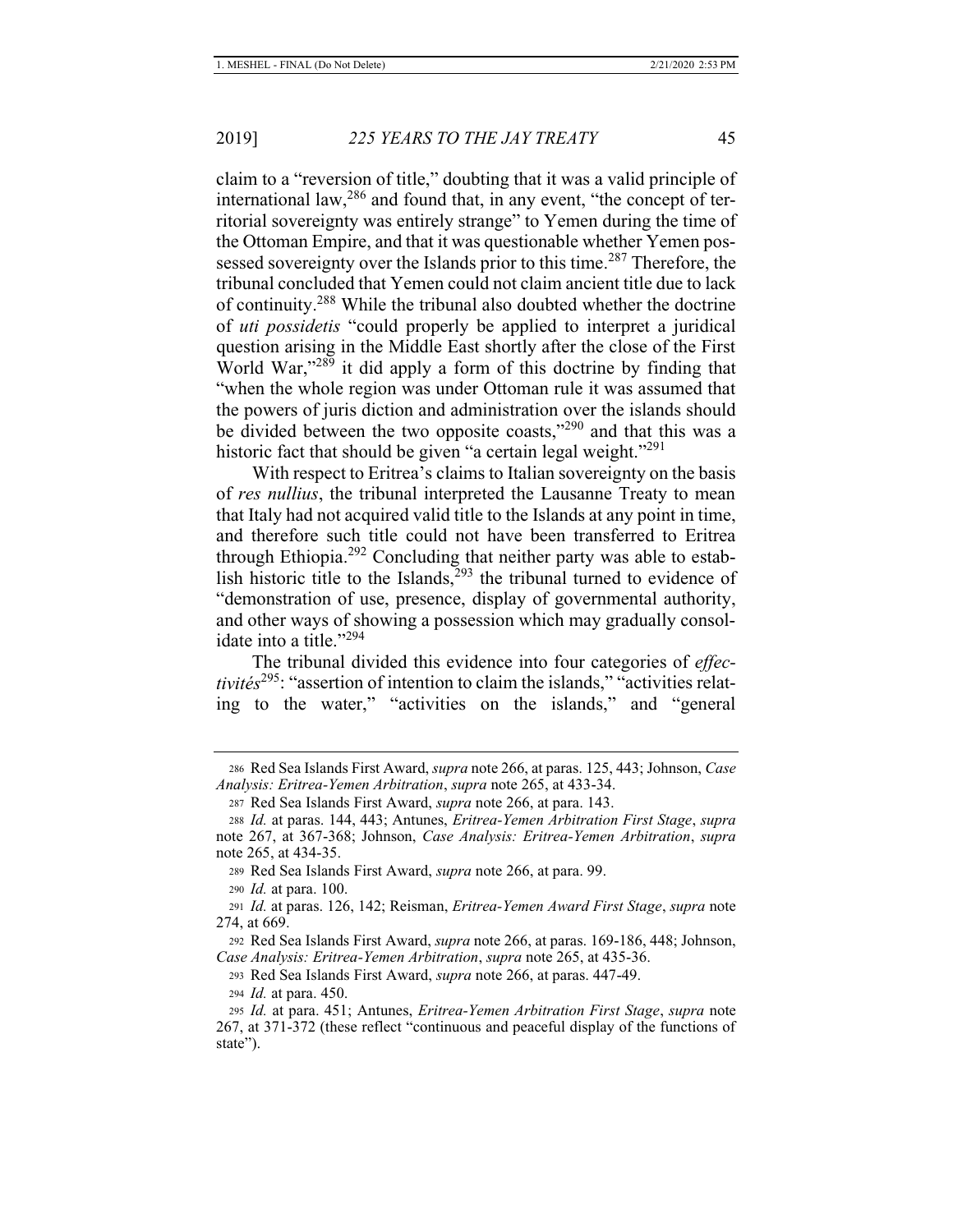activities."<sup>296</sup> Within these categories the parties presented evidence relating to petroleum-related activities,  $2^{57}$  the establishment and maintenance of lighthouses in the Red Sea,<sup>298</sup> and cartographic evidence.299 Since these different types of evidence concerned different islands with different legal histories, the tribunal found that it could not consider the sovereignty of the Islands as a whole as claimed by the parties.<sup>300</sup> Moreover, the tribunal found that this evidence revealed "a chequered and frequently changing situation," and since "the activities relied upon by the parties, though many, sometimes speak with an uncertain voice, it is surely right for the Tribunal to consider whether there are in the instant case other factors which might help to resolve some of these uncertainties."<sup>301</sup>

The tribunal therefore proceeded to consider such "other factors," and divided the Islands into four sub-groups, assigning them individually to one or other of the parties based on the "portico doctrine,"<sup>302</sup> and principles of appurtenance or proximity, and unity.<sup>303</sup> Finally, the

302 According to which control established over one of the mainland coasts should be considered to continue to islands or islets off that coast which are naturally "proximate" to the coast or "appurtenant" to it. Red Sea Islands First Award, *supra* note 266, at para. 463; Antunes, *Eritrea-Yemen Arbitration First Stage*, *supra* note 267, at 377-78; Johnson, *Case Analysis: Eritrea-Yemen Arbitration*, *supra* note 265, at 437-38.

303 With respect to the first sub-group—the Mohabbaka Islands located in or near Eritrea's territorial sea—the tribunal considered that since "no convincing alternative title" to these islands was shown by Yemen to rebut the principle that "islands within the territorial sea of a state were to belong to that state," they belonged to Eritrea. With respect to the second sub-group, the Haycocks Islands, the tribunal noted their historical connection with African jurisdiction during the Ottoman rule as well as some evidence of Italian presence, but ultimately also relied on geographical proximity to the Eritrean mainland coast for granting sovereignty over these islands to Eritrea. With respect to the third sub-group, the Zuqar-Hanish Group located in the central part of the Red Sea, the tribunal found historical and cartographical evidence to be inconclusive, and relied instead on recent evidence of governmental authority, including lighthouses, naval patrols, and petroleum agreements. The tribunal referred to Yemen's presence, display of authority, "widespread repute" regarding these islands, and its effective presence in them and concluded that, although there was also some evidence supporting Eritrea's claims, Yemen's claim was stronger. With respect to the fourth sub-group, Jabal al-Tayr Island and the

<sup>296</sup> Red Sea Islands First Award, *supra* note 266, at paras. 240-361; Antunes, *Eritrea-Yemen Arbitration First Stage*, *supra* note 267, at 373-74; Johnson, *Case Analysis: Eritrea-Yemen Arbitration*, *supra* note 265, at 438-39; Kwiatkowska, *The Eritrea-Yemen Arbitration*, *supra* note 2677, at 5-6.

<sup>297</sup> Red Sea Islands First Award, *supra* note 266, at paras. 389-39.

<sup>298</sup> *Id.* at paras. 200-38.

<sup>299</sup> *Id.* at para. 362-88.

<sup>300</sup> *Id.* at para. 459.

<sup>301</sup> *Id.* at para. 456-57.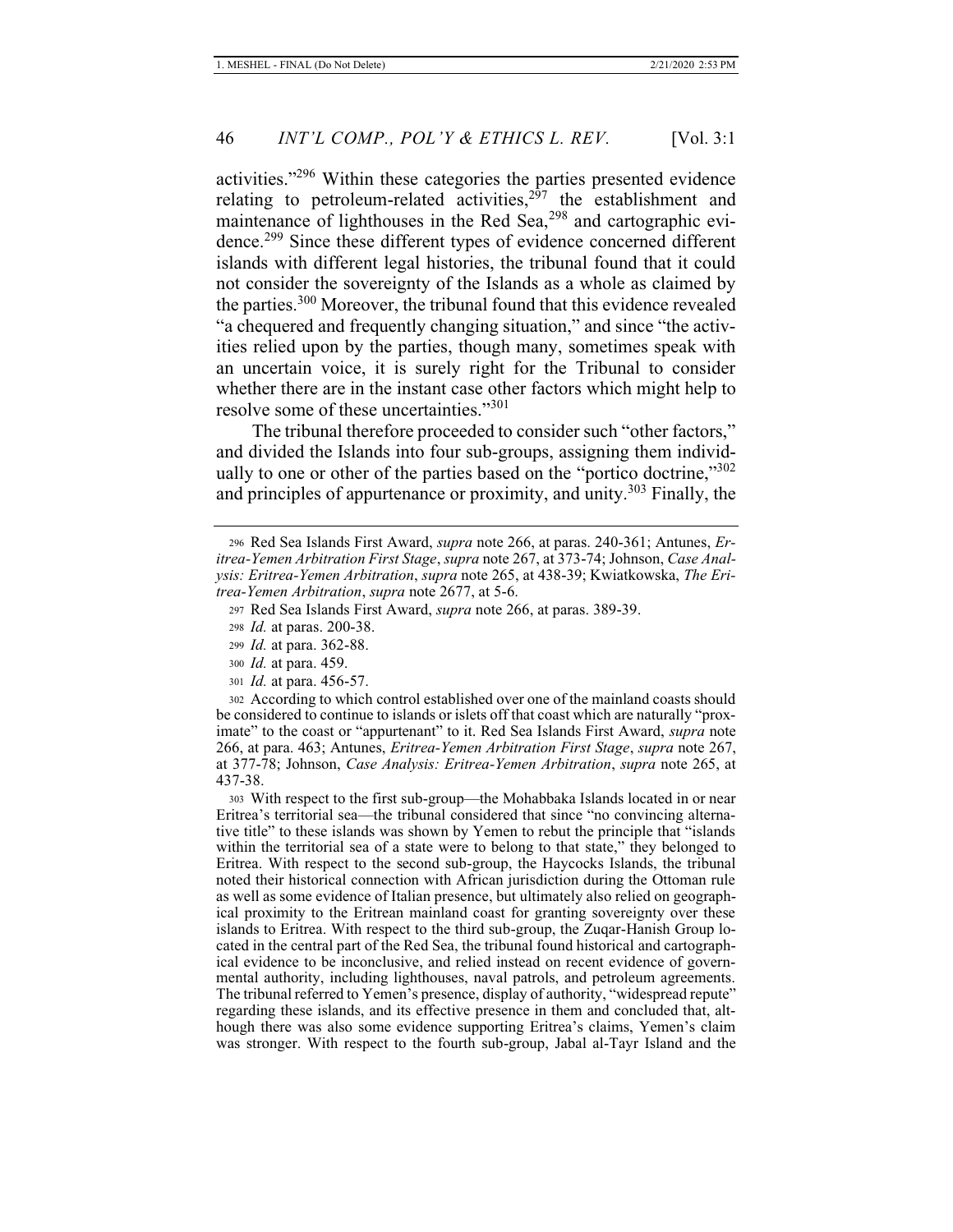arbitral tribunal recognized that "intertwined with the question of sovereignty was the problem of the immemorial access to fishing resources by fishermen from both States," and therefore stated that in exercising its sovereignty over certain islands, Yemen was to ensure "that the traditional fishing regime of free access and enjoyment for the fishermen of both Eritrea and Yemen shall be preserved."304 In the *dispositif*, the tribunal therefore decreed that "the sovereignty found to lie within Yemen entails the perpetuation of the traditional fishing regime in the region, including free access and enjoyment for the fishermen of both Eritrea and Yemen."<sup>305</sup>

The second stage of the proceedings mainly dealt with the location of the maritime boundary. However, the tribunal first addressed in greater detail its ruling in the first stage regarding the preservation of "the traditional fishing regime,"306 since the parties differed in their interpretation of this ruling. The tribunal viewed this regime as rooted in the Islamic heritage of the area and in the legal rules contained in the Qur'an, and considered it most relevant that "fishermen from both of these nations had, from time immemorial, used these islands for fishing and activities related thereto."<sup>307</sup> Eritrea claimed that this "traditional fishing regime" required the establishment of joint resource zones that the tribunal should delimit, and that the tribunal should "specify with precision what was entailed by its finding as to the traditional fishing regime."<sup>308</sup> Yemen, on the other hand, argued that its sovereignty over the Islands was not made conditional by the tribunal's ruling, that it alone was to ensure the preservation of traditional fishing rights, that no agreement with Eritrea was required, and that

Zubayr Group, which were more isolated, the tribunal accepted that there was "little evidence" of governmental authority and found the construction and maintenance of lighthouses by Yemen, its conclusion of petroleum agreements, and the legal history of these islands to favor Yemen. Red Sea Islands First Award, *supra* note 266, at paras. 472, 476-507, 509-24; Antunes, *Eritrea-Yemen Arbitration First Stage*, *supra*  note 2677, at 378, 380-82; Evans, *supra* note 283, at 142-144; Johnson, *Case Analysis: Eritrea-Yemen Arbitration*, *supra* note 265, at 441-45; Merrills, *Reflections on Dispute Settlement*, *supra* note 267, at 111-12; Queneudec, *supra* note 117, at 12.

<sup>304</sup> Red Sea Islands First Award, *supra* note 266, at para. 526.

<sup>305</sup> *Id.* at para. 527 (vi).

<sup>306</sup> Red Sea Islands Second Award, *supra* note 283, at paras. 87-112.

<sup>307</sup> *Id.* at para. 95. The reference to the rules of the Qur'an has been attributed to arbitrator El-Kosheri. Antunes, *The 1999 Eritrea-Yemen Maritime Delimitation Award*, *supra* note 28282, at 302.

<sup>308</sup> Red Sea Islands Second Award, *supra* note 283, at para. 89.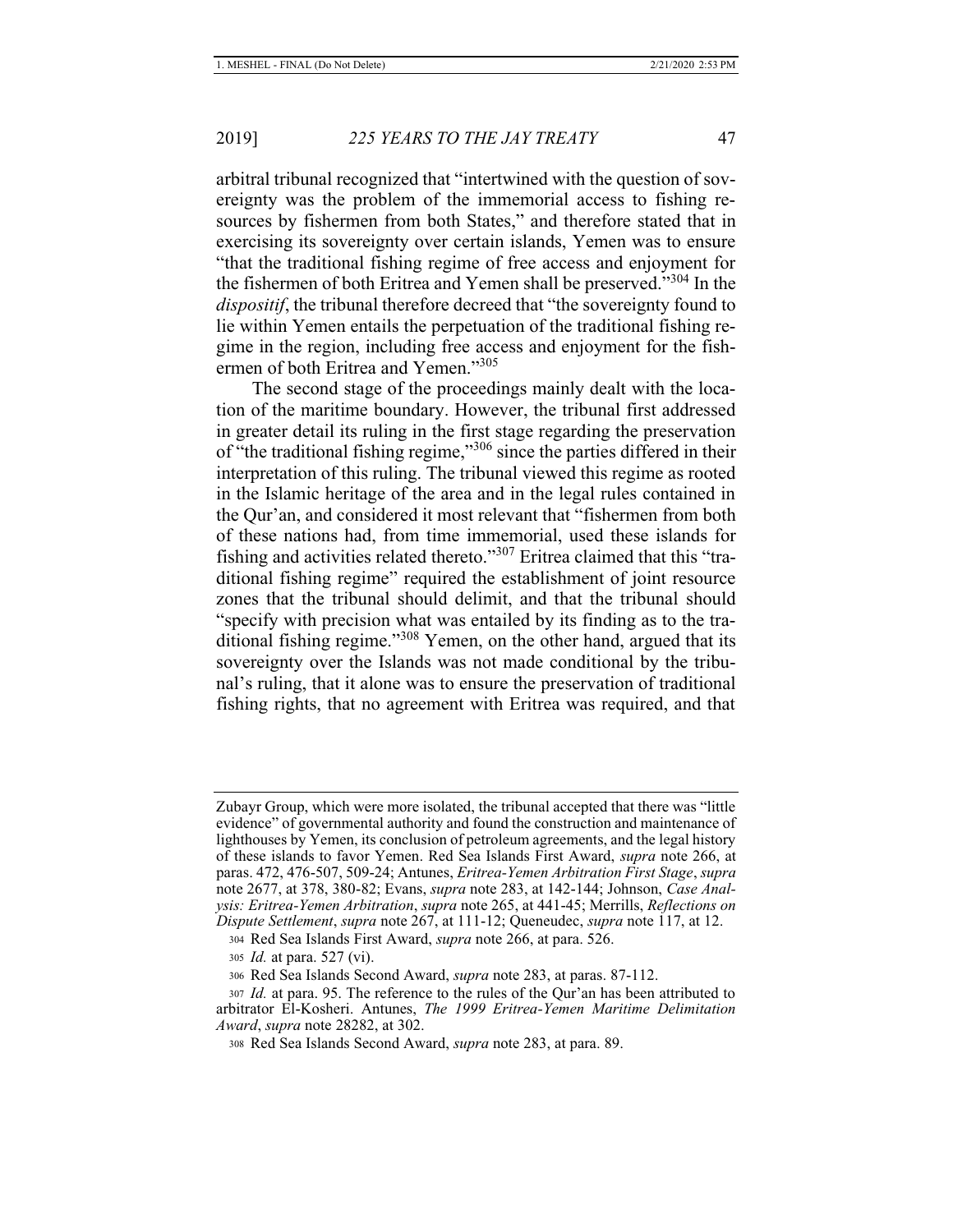the tribunal's finding was in favor of fishermen of the two countries, not only Eritrea.<sup>309</sup>

The tribunal clarified in this regard that the sovereignty over the Islands awarded to Yemen was not "conditional," but was rather sovereignty that "respect[ed] and embrace[d] and [wa]s subject to the Islamic legal concepts of the region . . . precisely because classical western territorial sovereignty would have been understood as allowing the power in the sovereign State to exclude fishermen of a different nationality from its waters."<sup>310</sup> The traditional fishing regime was therefore "one of free access and enjoyment for the fishermen of both Eritrea and Yemen," but Eritrea could act for its nationals "through diplomatic contacts with Yemen or through submissions to this Tribunal."<sup>311</sup> Moreover, the tribunal rejected Eritrea's claim to joint resource areas by stating that this "regime is not an entitlement in common to resources nor is it a shared right in them."<sup>312</sup>

The tribunal then described the activities encompassed by the fishing regime, who was entitled to benefit from them, and where they could be carried out.<sup>313</sup> It stated that both Eritrean and Yemeni fishermen were entitled "to engage in artisanal fishing around the islands,"<sup>314</sup> and that the regime covered "those entitlements that all fishermen have exercised continuously through the ages . . . [including] . . . to enter the relevant ports, and to sell and market fish there," and was not restricted "by the maritime zones specified under" the United Nations Convention on the Law of the Sea ("UNCLOS") or the international maritime boundary decided by the tribunal.<sup>315</sup>

Although the purpose of the fishing regime was not to limit Yemen's competence to regulate either the fishing activities of nationals of third states or industrial fishing activities by Eritreans, it was to limit its competence to regulate the traditional fishing regime and to

<sup>309</sup> *Id.* at paras. 37, 90; Antunes, *The 1999 Eritrea-Yemen Maritime Delimitation Award*, *supra* note 28282, at 301-02; Reisman, *Eritrea-Yemen Award First Stage*, *supra* note 274, at 722.

<sup>310</sup> Red Sea Islands Second Award, *supra* note 283, at paras. 94-95.

<sup>311</sup> *Id.* at para. 101.

<sup>312</sup> *Id.* at para. 103.

<sup>313</sup> *Id.* at paras. 103-09.

<sup>314</sup> *Id.* at para. 103 ("artisanal fishing" was interpreted broadly by the tribunal to include diving for shells and pearls and related traditional activities such as drying fish); Antunes, *The 1999 Eritrea-Yemen Maritime Delimitation Award*, *supra* note 282, at 303 n.14.

<sup>315</sup> Red Sea Islands Second Award, *supra* note 283, at paras. 104, 107, 110; Antunes, *The 1999 Eritrea-Yemen Maritime Delimitation Award*, *supra* note 282, at 303-04; Kwiatkowska, *The Eritrea-Yemen Arbitration*, *supra* note 267, at 13.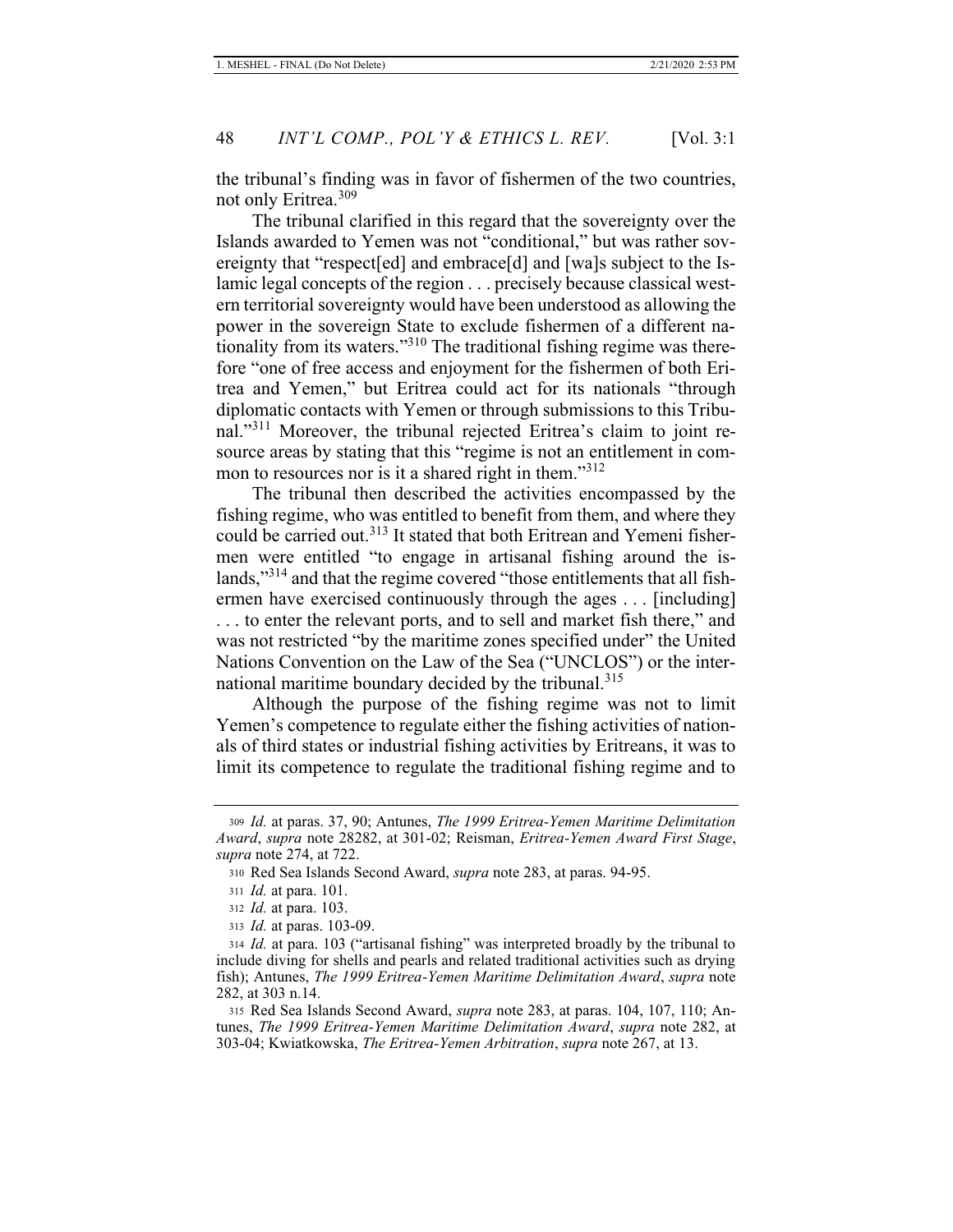enact environmental measures that could affect that regime, which from now on could be taken only "with the agreement of Eritrea."<sup>316</sup> The parties were also to "inform one another and to consult one another on any oil and gas and other mineral resources that may be discovered that straddle the single maritime boundary between them or that lie in its immediate vicinity" and to "give every consideration to the shared or joint or unitized exploitation" of resources that "straddle maritime boundaries."<sup>317</sup> This traditional fishing regime, however, was to have no bearing on the determination of the maritime boundary  $line<sup>318</sup>$ 

With regard to this determination, the tribunal again utilized the hybrid nature of arbitration to produce a legally sound, but also pragmatic and equitable, solution to the parties' dispute. The parties based their arguments in this regard largely on principles of international law, and the tribunal recognized that the Arbitration Agreement referred to UNCLOS and did not mention customary law.<sup>319</sup> Nonetheless, principles of customary law of the sea were incorporated through the inclusion of UNCLOS, as some of its articles included a number of relevant customary elements that "were consciously designed to decide as little as possible" and "envisage[d] an equitable result." $320$ Moreover, the term "other pertinent factors" in the Arbitration Agreement was interpreted by the tribunal to be a "broad concept" that included "various factors that are generally recognized as being relevant to the process of delimitation such as proportionality, non-encroachment, the presence of islands, and any other factors that might affect the equities of the particular situation."<sup>321</sup>

The basic rationale guiding the tribunal's ultimate determination of the maritime boundary was that a single all-purpose boundary was to be delimited, which "as far as practicable, [should] be a median line between the opposite mainland coastlines."322 This finding was based on both legal and non-legal factors, including the following: the

<sup>316</sup> Red Sea Islands Second Award, *supra* note 283, at para. 108; Reisman, *Eritrea-Yemen Award First Stage*, *supra* note 274, at 723.

<sup>317</sup> Red Sea Islands Second Award, *supra* note 283, at para. 86.

<sup>318</sup> Reisman, *Eritrea-Yemen Award Phase II*, *supra* note 282, at 725.

<sup>319</sup> Red Sea Islands Second Award, *supra* note 283, at para. 130.

<sup>320</sup> *Id.* at para. 116.

<sup>321</sup> *Id.* at para. 130; Queneudec, *supra* note 117 at 13; Antunes, *The 1999 Eritrea-Yemen Maritime Delimitation Award*, *supra* note 282, at 320; Evans, *supra* note 283, at 148-149.

<sup>322</sup> Red Sea Islands Second Award, *supra* note 283, at para. 132; Antunes, *The 1999 Eritrea-Yemen Maritime Delimitation Award*, *supra* note 282, at 320.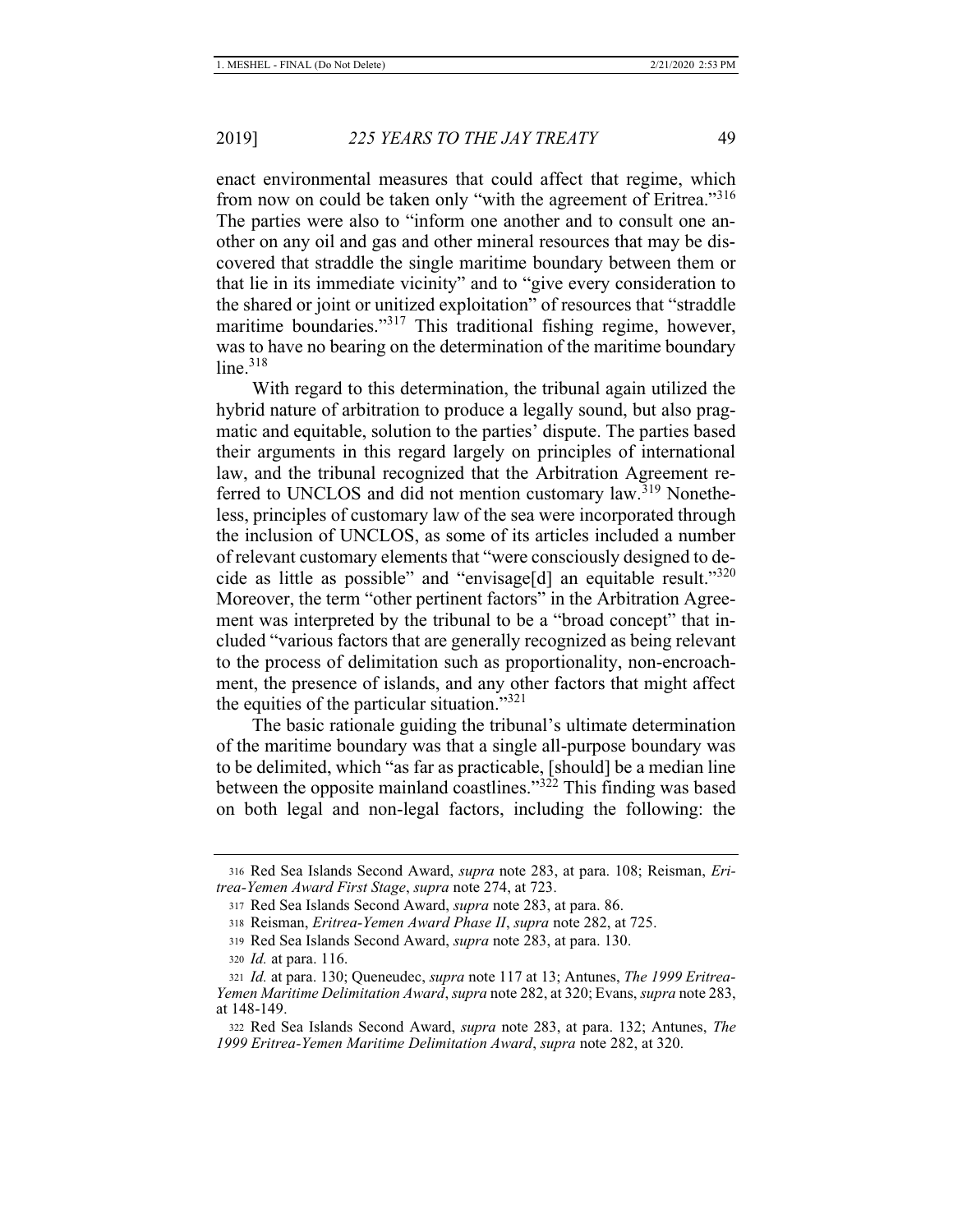"generally accepted view" that in cases such as this, "the median or equidistance line normally provides an equitable boundary;" the fact that such a line was in accordance with the requirements of the Convention; and the fact that both parties relied on the equidistance method "although based on different points of departure."<sup>323</sup> In deciding the location of the maritime boundary line, the tribunal also took into account international navigation interests, referred to by the parties in the preamble of the Arbitration Agreement as "their responsibilities toward the international community as regards ... the safeguard of the freedom of navigation in a particularly sensitive region of the world."324 The tribunal also assessed the equitable nature of the equidistance boundary in accordance with the test of "a reasonable degree of proportionality," which both parties agreed meant that the division of waters was to be proportional to the lengths of their respective coasts, but differed on how these lengths should be calculated.<sup>325</sup> Finally, the tribunal considered the possible claims of neighboring states, namely Saudi Arabia in the north and Djibouti in the south, and while noting that it did not have authority to decide such claims, it

<sup>323</sup> The median line ultimately drawn by the tribunal, however, largely followed a different course from the lines proposed by the parties. In the northern part of the boundary, the arbitral tribunal considered factors such as "size, importance and like considerations in the general geographical context" and found that an equitable result required that Yemen's mid-sea islands be treated differently from Eritrea's islands due to their far location and barren nature, and that they should not be considered in the calculation of the equidistance boundary. In the central part of the boundary, the tribunal found that the parties' territorial waters overlapped and rejected Yemen's "enclave solution," which it found to be "impractical" in light of the vicinity of a major international shipping route, as well as potentially interfering with Eritrea's rights and security. The tribunal decided instead on a mainland coastal median, which cut through the area of overlap of the territorial seas of the parties and created a "neater and more convenient international boundary." In the southern part of the boundary, as there were no mid-sea islands, there were few differences between the parties' equidistance lines and the line determined by the tribunal attempted to reflect the desirability of "simplicity in the neighborhood of a main shipping lane." Red Sea Islands Second Award, *supra* note 283, at paras. 113-20, 124- 25, 127-28, 131, 147-53, 154-59, 162-63; Antunes, *The 1999 Eritrea-Yemen Maritime Delimitation Award*, *supra* note 282, at 320-21, 324; Kwiatkowska, *The Eritrea-Yemen Arbitration*, *supra* note 267, at 8, 10; Merrills, *Reflections on Dispute Settlement*, *supra* note 267, at 112-13; Evans, *supra* note 283, at 154-57.

<sup>324</sup> Annex 1: The Arbitration Agreement, *in* Red Sea Islands Second Award, *supra*  note 283, at Preamble.

<sup>325</sup> Red Sea Islands Second Award, *supra* note 283, at paras. 39-43, 117, 165-68; Antunes, *The 1999 Eritrea-Yemen Maritime Delimitation Award*, *supra* note 282, at 338-39; Evans, *supra* note 283, at 163-65; Kwiatkowska, *The Eritrea-Yemen Arbitration*, *supra* note 267, at 10-11.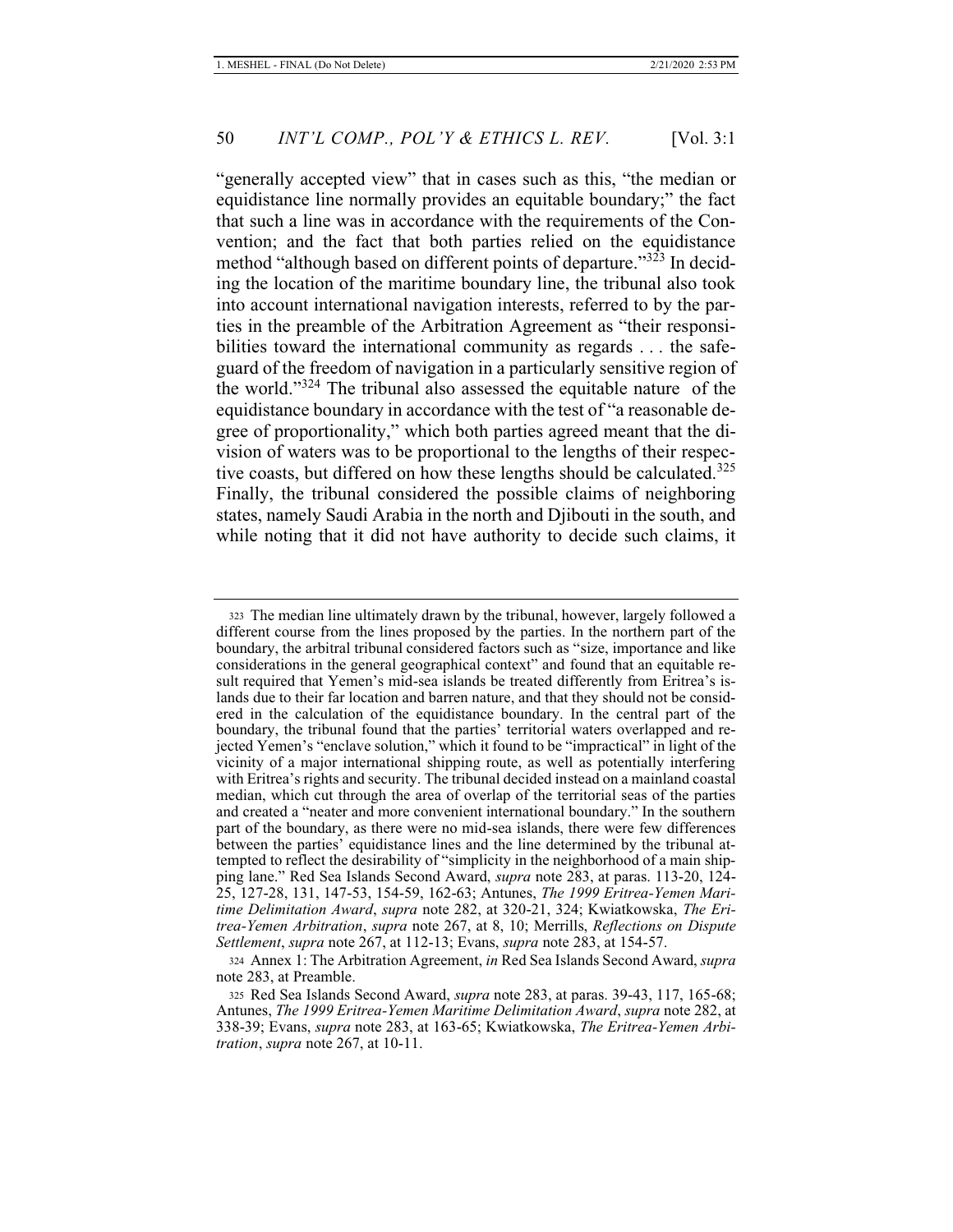reached a compromise between their positions and that of the parties, particularly Yemen.<sup>326</sup>

The first award rendered by the arbitral tribunal was praised for achieving "a well-struck balance between individual justice *in casu*  and the need for predictability demanded by 'international society,'" as well as taking due account of the parties' aspiration to "allow the re-establishment and the development of a trustful and lasting co-operation" between them.<sup>327</sup> Both states expressed their intention to abide by the award and Eritrea proceeded to withdraw its forces from the islands awarded to Yemen in the arbitration.<sup>328</sup> The parties also signed the Treaty Establishing the Joint Yemeni-Eritrean Committee for Bilateral Cooperation of October 16, 1998, which testified to the restoration of friendly relations between the parties.<sup>329</sup>

The findings of the arbitral tribunal in the second award were accepted by both parties as "balanced."330 Eritrea stated that the settlement of the dispute "will not only pave the way for a harmonious relationship between the littoral states of the Red Sea, but also opens a new window of opportunity for the consolidation of peace and stability in the region and the creation of a zone of peace, development and mutual benefit." Yemen, in contrast, stated that the award "represents a culmination of a great diplomatic effort and an important historic development in political and diplomatic relations between two neighboring countries . . . [and] . . . a way that should be followed for resolving Arab, regional and international disputes."<sup>331</sup>

As in the Beagle Channel and Taba cases, both the parties' perceptions of the arbitration and the arbitral tribunal's reasoning and approach to its own role shaped the outcome of the Red Sea Islands arbitration. Unlike in the previous two cases, however, the parties' and the arbitral tribunal's recognition of the political and legal dimensions of the arbitral process and the proper exercise of their dual role in this case likely contributed to the successful resolution of the parties' conflict. The parties' perception of the arbitration process as designed to

<sup>326</sup> Red Sea Islands Second Award, *supra* note 283, at paras. 44-46, 136, 164; Antunes, *The 1999 Eritrea-Yemen Maritime Delimitation Award*, *supra* note 282, at 325, 340; Evans, *supra* note 283, at 165-66.

<sup>327</sup> Antunes, *Eritrea-Yemen Arbitration First Stage*, *supra* note 2677, at 384. <sup>328</sup> *Id.*

<sup>329</sup> Kwiatkowska, *The Eritrea-Yemen Arbitration*, *supra* note 267, at 2.

<sup>330</sup> Antunes, *The 1999 Eritrea-Yemen Maritime Delimitation Award*, *supra* note 282, at 341; Queneudec, *supra* note 117, at 1.

<sup>331</sup> Spain, *supra* note 36, at 40; Kwiatkowska, *The Eritrea-Yemen Arbitration*, *supra* note 2677, at 3.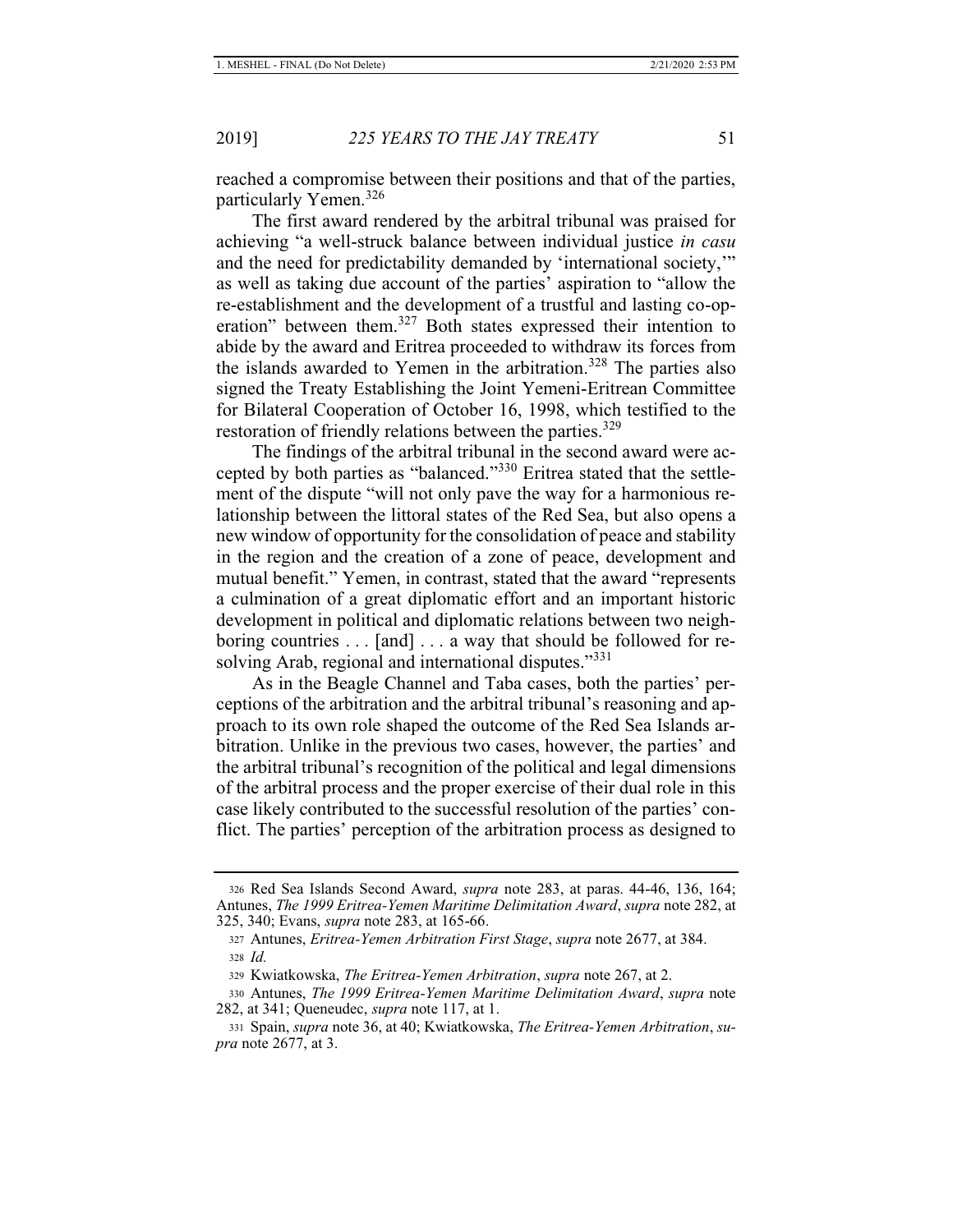resolve multiple aspects of their dispute and produce an equitable result is reflected in several aspects of this arbitration: the language and scope of the Arbitration Agreement; the constitution of the arbitral tribunal and the relatively broad authority granted to it; and, ultimately, in the parties' prompt acceptance of the arbitral award even though it was not based solely on international law principles.

Notably, the parties exercised their right to appoint arbitrators of their choice, and the arbitral tribunal included both current and past ICJ judges and non-judges, one of whom, Dr. El-Kosheri, "was brought up in the Islamic culture."332 This balanced composition of the tribunal ensured both that international law would be adequately followed and applied, and that local circumstances—such as the history of the dispute, the parties' culture, particular legal tradition, and underlying interests—would be accounted for. The composition of the tribunal may have contributed to its flexible legal approach in the First Award, applying novel concepts of land acquisition, and its consideration of extra-legal factors in delimiting the parties' maritime boundary in the Second Award. Moreover, the presence of Dr. El-Kosheri, who was familiar with the region and Islamic law, may have contributed to the tribunal's consideration of local customs concerning fishing and its incorporation of Islamic law in the protection of traditional fishing rights.

The flexible approach of the parties is also evident in the Arbitration Agreement, which provided that the tribunal was to determine "territorial sovereignty . . . in accordance with the principles, rules and practices of international law . . . and . . . in particular, historic titles . . . [and] . . . maritime boundaries . . . taking into account the opinion that it will have formed on questions of territorial sovereignty, the United Nations Convention on the Law of the Sea, and any other pertinent factor."<sup>333</sup> The parties therefore used broad and general language to define the issues to be determined, namely "territorial sovereignty" and "maritime boundaries," and, at least with respect to their maritime dispute, granted broad authority to the tribunal to take into account potentially extra-legal considerations, which may indicate their interest in avoiding a restrictive reading of UNCLOS.<sup>334</sup>

<sup>332</sup> Antunes, *Eritrea-Yemen Arbitration First Stage*, *supra* note 2677, at 385 n.100.

<sup>333</sup> Annex 1: The Arbitration Agreement, *in* Red Sea Islands Second Award, *supra*  note 283, at art. 2(2).

<sup>334</sup> Reisman, *Eritrea-Yemen Award Phase II*, *supra* note 282, at 728.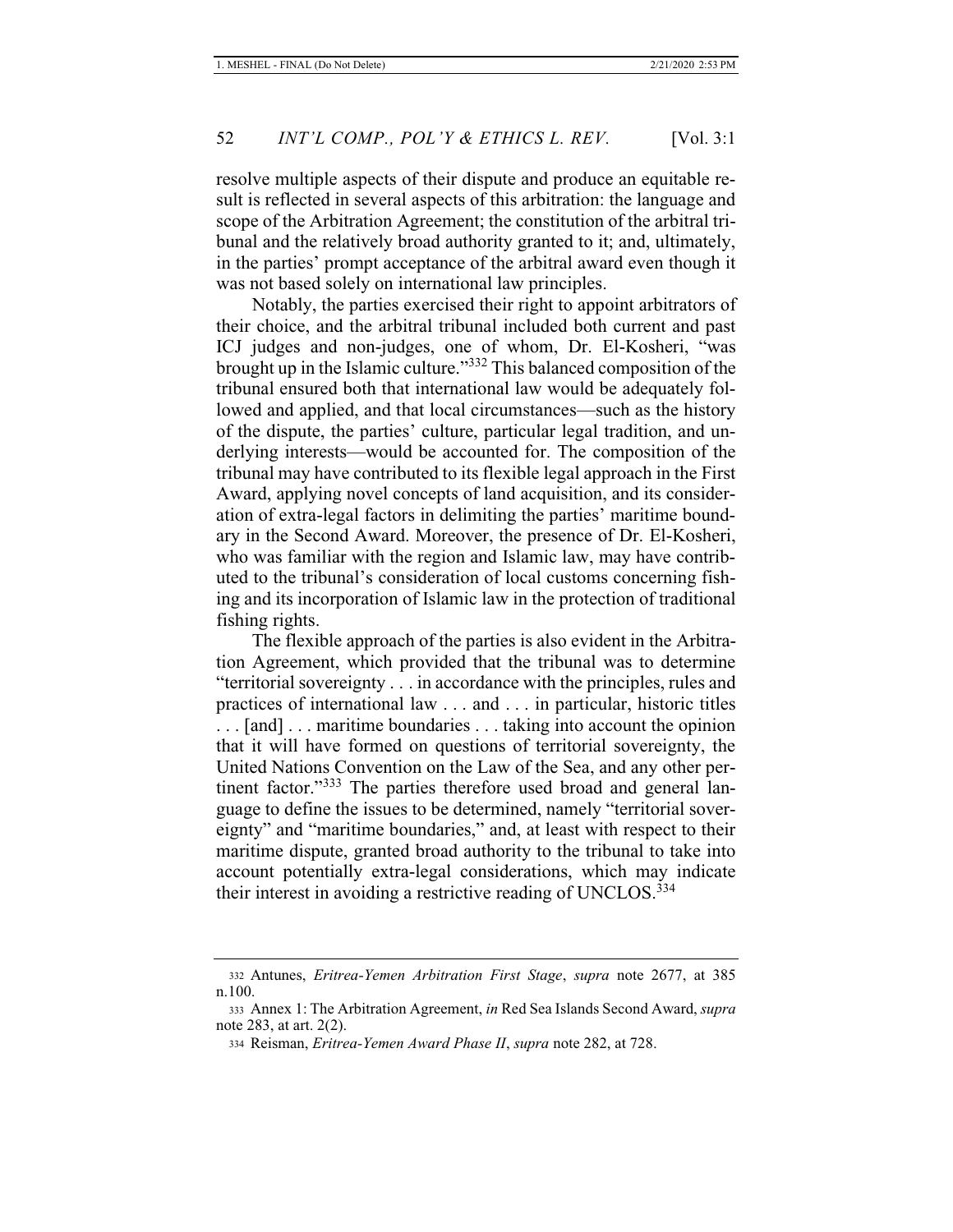This broad language translated into flexibility and creativity in the arbitral tribunal's decision making, allowing it to allocate sovereignty over the islands based on varied considerations and in accordance with what it perceived to be best for the parties.<sup>335</sup> In contrast, the term "any other pertinent factor" was not sufficiently clear,  $336$  and although it was interpreted broadly by the tribunal as including "factors that might affect the equities of the particular situation,"<sup>337</sup> the parties would have been well advised to use a clearer term such as "equitable factors" if they indeed intended to give such authority to the tribunal.

The Arbitration Agreement also illustrates how differences between state parties over the scope of the dispute, which are a "wellknown obstacle to utilizing" interstate arbitration,  $338$  can be overcome by allowing the arbitral tribunal to determine its own mandate. The parties in this case still maintained some degree of control by providing that such determination was to be made "on the basis of the respective positions of the two parties,"<sup>339</sup> although the meaning of this expression was itself disputed and left to be resolved by the tribunal. Rather than narrowly defining the scope of the dispute in the Arbitration Agreement, as was the case in the Beagle Channel arbitration, Eritrea and Yemen rightly granted the tribunal the authority to determine the precise scope of the dispute it was to decide, which likely also facilitated the conclusion of the Arbitration Agreement.<sup>340</sup>

In addition to the parties' commendable approach to the arbitration process, the arbitral tribunal's reasoning and decision-making process also contributed to the successful resolution of the dispute. Exercising their role as judges broadly and creatively, the arbitrators applied both flexible and innovative reasoning in the First Award, and traditional legal analysis in the Second Award.<sup>341</sup> They incorporated both established international law and equitable considerations in their decision making and applied novel and creative reasoning where established international law failed to provide an adequate answer.<sup>342</sup>

<sup>335</sup> Red Sea Islands First Award, *supra* note 266, at paras. 102, 454-55; Queneudec, *supra* note 117, at 7.

<sup>336</sup> Queneudec*, supra* note 117 at 13.

<sup>337</sup> Red Sea Islands Second Award, *supra* note 283, at para. 130.

<sup>338</sup> Merrills, *Reflections on Dispute Settlement*, *supra* note 267, at 111.

<sup>339</sup> *Id.* at 116.

<sup>340</sup> Reisman, *Eritrea-Yemen Award First Stage*, *supra* note 274, at 677.

<sup>341</sup> Queneudec, *supra* note 117, at 3.

<sup>342</sup> In the First Award, for instance, the tribunal was faced with a novel situation in which neither recourse to legal title nor to effective occupation could provide the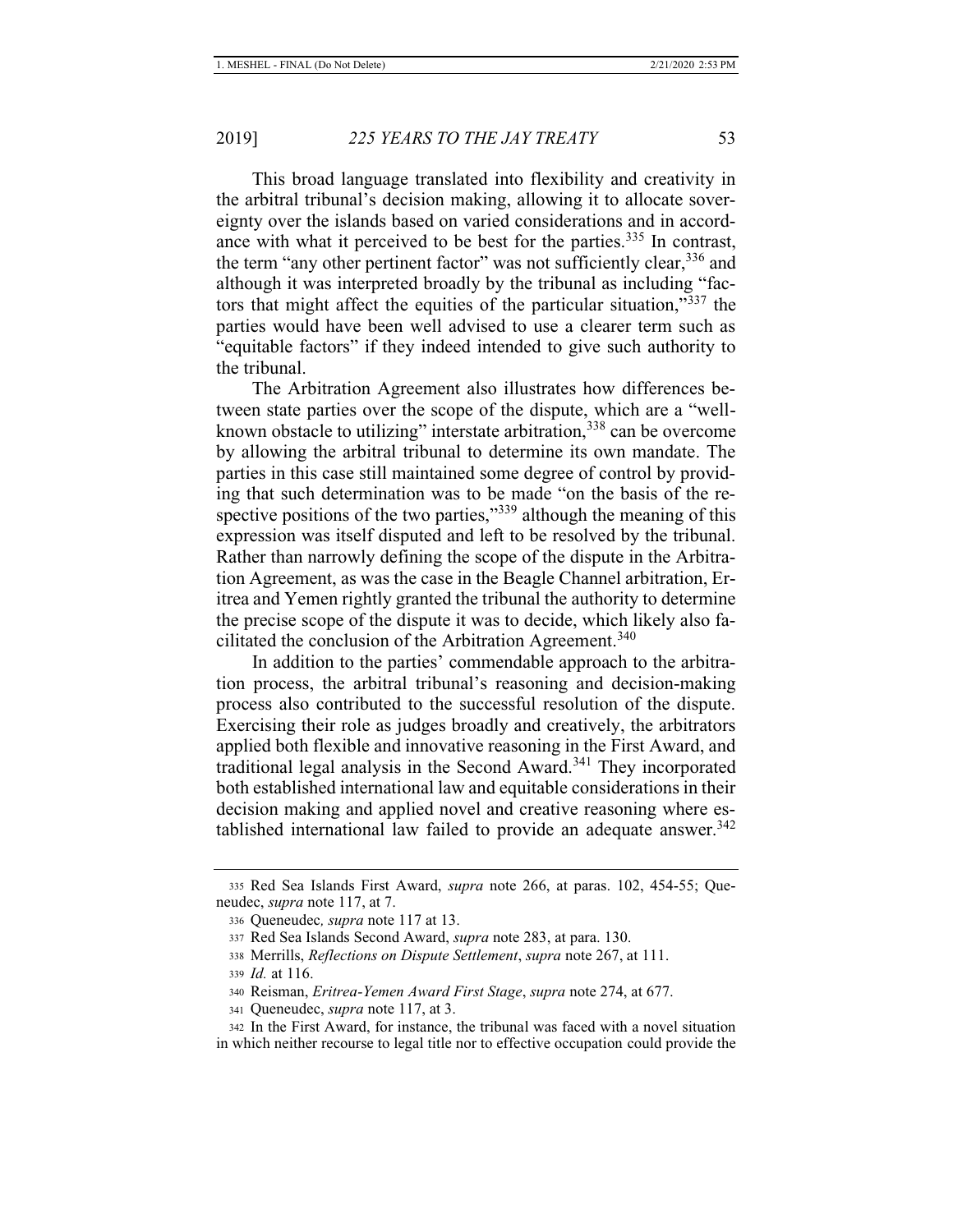The arbitrators also effectively invoked their role as diplomats by finding that their authority to decide "on territorial sovereignty"343 allowed them to decide on related issues, such as the fishing rights of the Eritrean people around the islands awarded to Yemen. The arbitrators therefore did not restrict their own jurisdiction to the legal issues disputed by the parties, and considered also the parties' culture and tradition, which likely made the ultimate outcome of the arbitration easier for the parties to accept and implement.<sup>344</sup>

Effectively utilizing the legal dimension of the arbitral process, the tribunal applied legal standards flexibly in its decision making, finding, for instance, that decisions should not be reached merely by balancing the relative strength of the parties' claims as presented, particularly "when looking at other possible factors might strengthen the basis of decision."345 Therefore, in determining sovereignty over the Islands, since the tribunal found that the evidence provided by the parties was inconclusive, it applied criteria that the Arbitration Agreement did not authorize.<sup>346</sup> As the tribunal stated:

[I]n order to make decisions on territorial sovereignty, the Tribunal has hardly surprisingly found no alternative but to depart from the

basis for the settlement of the territorial conflict. The tribunal found that Article 16 of the Treaty of Lausanne was biding *erga omnes*, severed any links of succession the parties may have relied on, and gave the islands an "indeterminate status" that could not be amended by subsequent action, and also that neither party could establish effective occupation of the disputed islands. Rather than issuing a decision *non liquet* as a result of this finding, however, the tribunal effectively created new law and "innovative prescriptions regarding territorial acquisition" by setting out a presumption of sovereignty based on geographical proximity that can be defeated only by a "fully-established case to the contrary" or another "superior title." Queneudec, *supra* note 117, at 10-11; Reisman, *Eritrea-Yemen Award First Stage*, *supra* note 274, at 678-79; Red Sea Islands First Award, *supra* note 266, at paras. 474, 480.

<sup>343</sup> Annex 1: The Arbitration Agreement, *in* Red Sea Islands Second Award, *supra*  note 283, at art. 2(2).

<sup>344</sup> In the First Award, for instance, the tribunal rejected Yemen's claim to "historic title" partially on the ground that it was inappropriate to attribute western concepts of sovereignty to a medieval Islamic society such as that which existed in the Yemen area at the time. Red Sea Islands First Award, *supra* note 266, at paras. 123, 143, 446; Johnson, *Case Analysis: Eritrea-Yemen Arbitration*, *supra* note 265, at 434. Still, some argue that the tribunal did not go far enough in its departure from Eurocentric political-cultural notions since it continued to demand "socio-political power over the geographic area" in order to secure title, rather than applying a more "sensitive socio-ecological test" to these uninhabited islands and thereby recognizing and giving effect to forms of political organization that have evolved in ecologies different from those of Europe. Reisman, *Eritrea-Yemen Award First Stage*, *supra*  note 274, at 681-82.

<sup>345</sup> Red Sea Islands First Award, *supra* note 266, at paras. 452-57.

<sup>346</sup> Reisman, *Eritrea-Yemen Award First Stage*, *supra* note 274, at 674.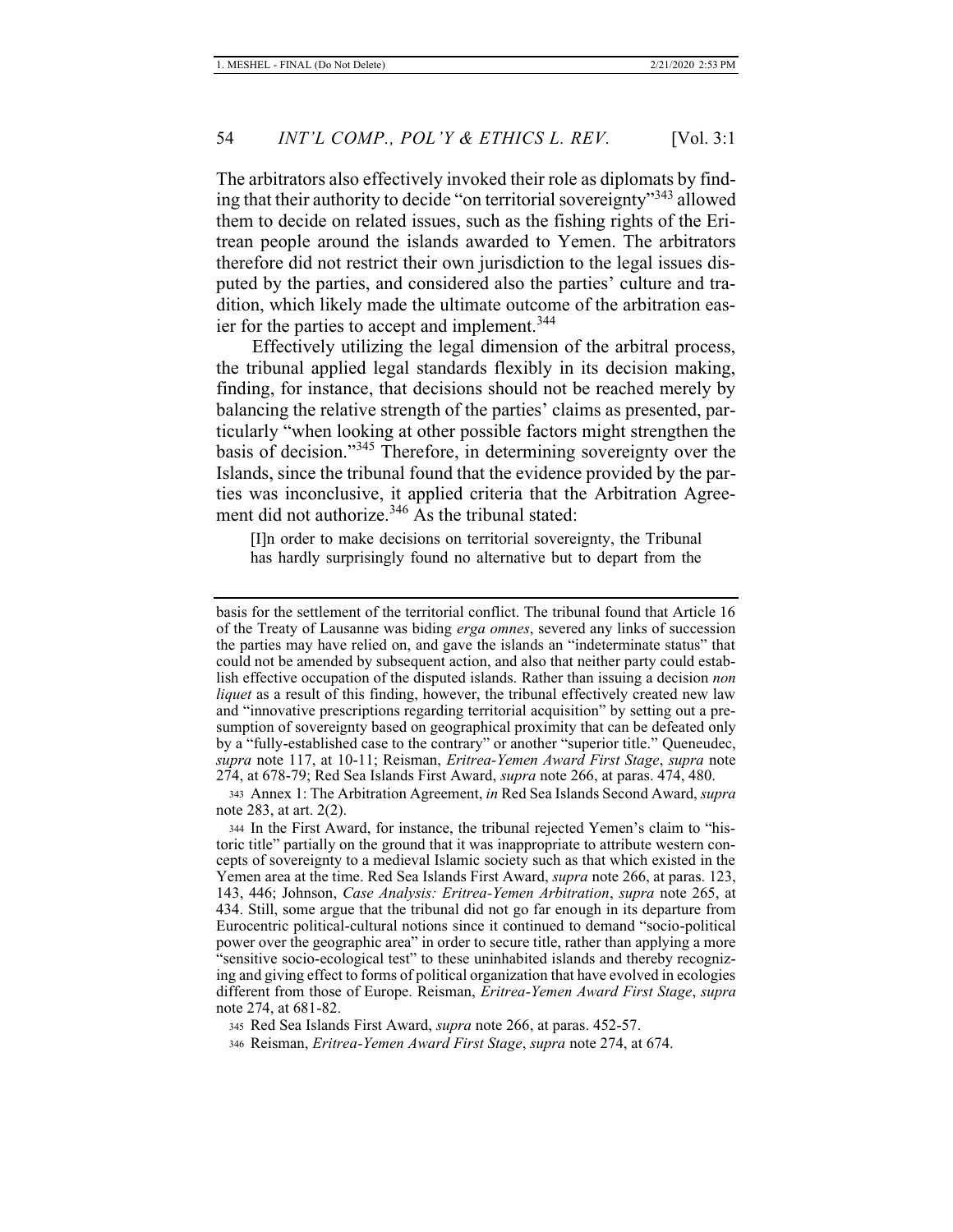terms in which both Parties have pleaded their cases, namely by each of them presenting a claim to every one of the islands involved in the case. The legal history simply does not support either such claim . . . [t]he Tribunal has accordingly had to reach a conclusion which neither Party was willing to contemplate, namely that the islands might have to be divided; not indeed by the Tribunal but by the weight of the evidence and argument presented by the Parties, which does not fall evenly over the whole of the islands but leads to different results for certain sub-groups, and for certain islands. $347$ 

Therefore, rather than confining itself to the legal arguments of the parties and a strict reading of the Arbitration Agreement, the tribunal departed from the parties' contemplated solution and devised an alternative one, which provided a just and fair allocation of sovereignty between the parties.<sup>348</sup> At the same time, the tribunal took care to acknowledge evidence that supported the parties' contradictory claims to sovereignty, balanced "all relevant historical, factual and legal considerations," and noted its "greatest respect for the sincerity and foundations of the claims of both parties."<sup>349</sup>

The arbitral tribunal also considered equity in determining the parties' maritime boundary in the Second Award. Indeed, the tribunal preferred to "refashion geography" rather than to produce an inequitable boundary in the northern mid-sea islands area.<sup>350</sup> Therefore, achieving an equitable result seemed to trump, in the tribunal's view, the strict application of the equidistance principle. In addition, the tribunal relied on considerations of proportionality to assess the equitability of the final delimitation decision, which allowed it to depart from the application of strict equidistance where it saw fit.<sup>351</sup>

In carrying out their roles as judge-diplomats, the arbitrators went beyond the disputed issues submitted by the parties and considered the need to respect their "regional legal traditions," noting that "western

<sup>347</sup> Red Sea Islands First Award, *supra* note 266, at para. 466.

<sup>348</sup> *Id.* at para. 475 (the tribunal proceeded to allocate the groups of islands between the parties by applying a variety of principles, such as proximity, shared "legal destiny," unity, and appurtenance).

<sup>349</sup> Red Sea Islands First Award, *supra* note 266, at para. 508; Antunes, *Eritrea-Yemen Arbitration First Stage*, *supra* note 267, at 381.

<sup>350</sup> Antunes, *The 1999 Eritrea-Yemen Maritime Delimitation Award*, *supra* note 282, at 335.

<sup>351</sup> Evans, *supra* note 283, at 165; Antunes, *The 1999 Eritrea-Yemen Maritime Delimitation Award*, *supra* note 282, at 338-39 (the proportionality test devised by the tribunal, while criticized as "legally meaningless," (since it did not include any objective and standard criteria) was not aimed at setting out "internationally defined objective criteria," but rather at achieving an equitable result between the parties, which it succeeded to do.).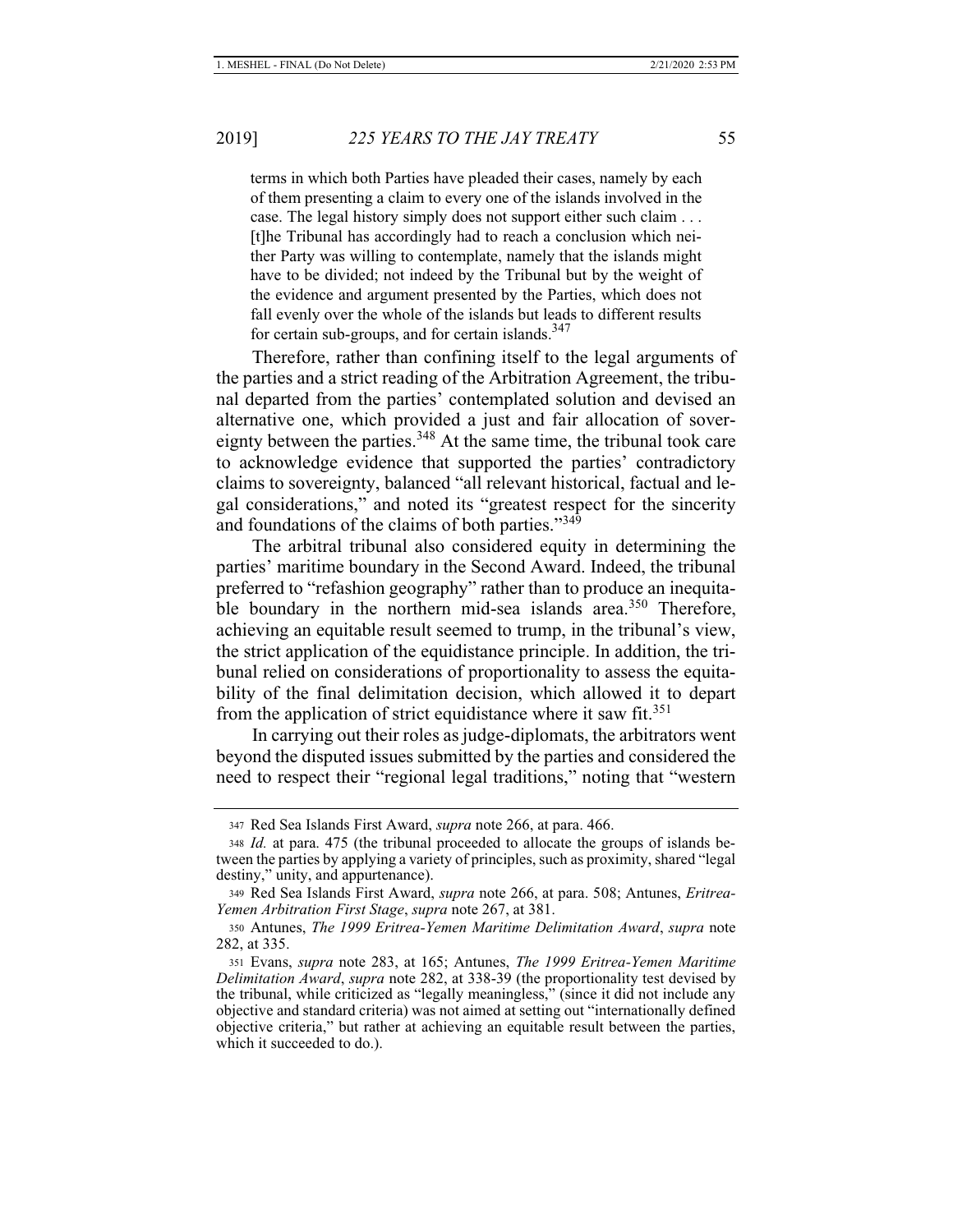ideas of territorial sovereignty are strange to peoples brought up in the Islamic tradition," and ruling that the parties were to maintain and perpetuate the traditional fishing regime which had existed around the disputed islands for many years.<sup>352</sup> The tribunal thereby construed the Islamic tradition of territorial sovereignty as distinct from the corresponding Western ideas, and antedated to "the relatively modern, European-derived, concepts of exclusionary sovereignty."353 Although Islamic law was neither selected nor argued by the parties, the arbitral tribunal purported to use it as the basis for the continuing traditional fishing regime.

This approach has been criticized as "unwise in context" since "the essential function of general international law, as a secular *corpus juris*, is to provide a common standard and to play a mediating role between states with different cultures, legal systems, and belief systems."354 Still, it does not necessarily follow that *ad hoc* arbitral tribunals deciding a specific dispute between particular parties must "stick to international law<sup>355</sup> when the parties included broad language in their arbitration agreement and allowed for the application of other "pertinent factor[s]" as the tribunal sees fit. While inappropriate application of religious or other law not contemplated or authorized by the parties may indeed prove "mischievous, even pernicious."356 In some cases, applying legal norms shared by the parties that address significant aspects of their dispute that international law fails to adequately address, may also strengthen the legitimacy of the outcome in the eyes of the parties and facilitate its acceptance and implementation.

The issue of fishing rights, although also not explicitly submitted to the tribunal for determination, was of great importance to the parties, since it presented a potential source of income—generating jobs, food, and revenues from exports and from granting foreign fishing licenses.357 The fishing regime set out by the arbitral tribunal entitled fishermen from both states to freely practice traditional fishing in the waters surrounding the islands attributed to Yemen, independent of the international boundary, and granted to them related rights and

<sup>352</sup> Red Sea Islands First Award, *supra* note 266, at para. 525; Queneudec, *supra*  note 117, at 6.

<sup>353</sup> Red Sea Islands Second Award, *supra* note 283, at paras. 85, 92-95; Red Sea Islands First Award, *supra* note 266, at para. 525; Kwiatkowska, *The Eritrea-Yemen Arbitration*, *supra* note 2677, at 11.

<sup>354</sup> Reisman, *Eritrea-Yemen Award Phase II*, *supra* note 28282, at 729.

<sup>355</sup> *Id.*

<sup>356</sup> *Id.*

<sup>357</sup> Lefebvre, *supra* note 265, at 374.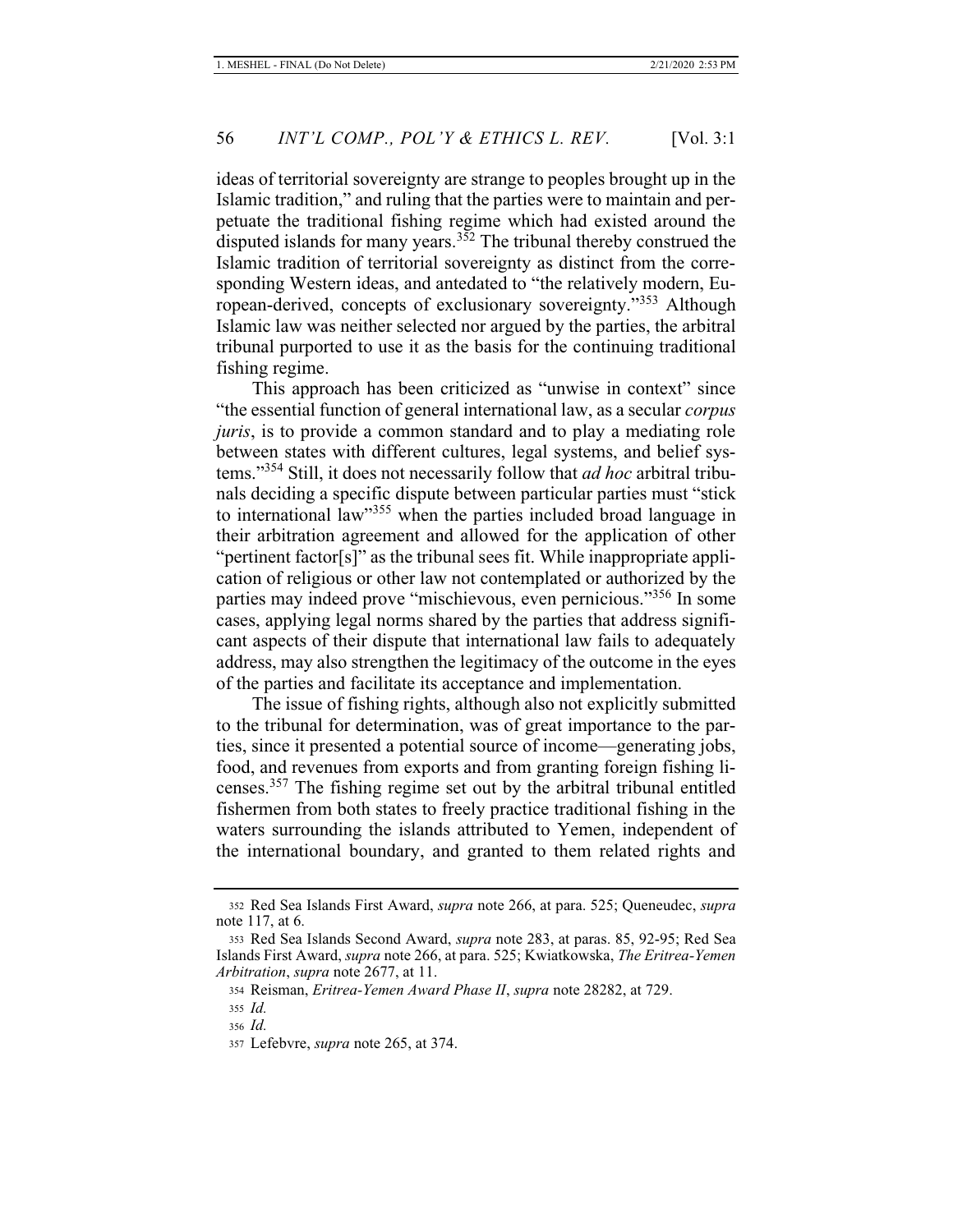privileges, such as free access to the islands and the right to sell catches in the ports of the other state.<sup>358</sup> This fishing regime constituted a special legal order that was non-territorial in nature, "a transnational order of inter-individual dimensions<sup>"359</sup> intended to "benefit" of the lives and livelihoods of this poor and industrious order of men."<sup>360</sup> While the tribunal may have gone beyond what the parties had intended it to decide upon and effectively limited their sovereignty,<sup>361</sup> this was justified in order to ensure the continued protection of the economic and cultural rights of fishermen from both countries. In devising the fishing regime, the tribunal emphasized "human" over legal considerations; although its legal foundation in international law was admittedly not entirely clear, the tribunal rationalized and described it in such a way that did not compromise the overall reasonableness of its decision.<sup>362</sup> Rather, it reflected its desire to "deal fully with the issues before it and do justice to the parties' arguments."<sup>363</sup>

The tribunal's decision to limit the parties' sovereign rights respecting the fishing regime was not based on treaties in similar situations<sup>364</sup> or on customary international law.<sup>365</sup> Therefore, the decision can best be seen as equitable in nature, reflecting the tribunal's understanding of the fairest result in light of the history and culture of the parties, and its objective "not to disturb the socio-economic reality of the community of fishermen."366 While the absence of a clear basis in international law for the tribunal's decision in this regard has been criticized,<sup>367</sup> such criticism is misplaced. While the parties did not

<sup>358</sup> Red Sea Islands Second Award, *supra* note 283, at paras. 103-07; Queneudec, *supra* note 117, at 6; Merrills, *Reflections on Dispute Settlement*, *supra* note 267, at 113.

<sup>359</sup> Queneudec, *supra* note 117, at 7.

<sup>360</sup> Red Sea Islands First Award, *supra* note 266, at para. 526.

<sup>361</sup> Antunes, *The 1999 Eritrea-Yemen Maritime Delimitation Award*, *supra* note 282, at 305.

<sup>362</sup> *Id.* at 342.

<sup>363</sup> Merrills, *Reflections on Dispute Settlement*, *supra* note 267, at 117.

<sup>364</sup> Antunes, *The 1999 Eritrea-Yemen Maritime Delimitation Award*, *supra* note 282, at 311.

<sup>365</sup> *Id.* at 308-09, 316 (although there are several possible legal foundations for this decision, such as viewing the traditional regime as *lex specialis* and the rules of international law as *lex generalis*; applying the principle of *quieta non movere*, i.e., that "a state of things which actually exists and has existed for a long time should be changed as little as possible;" or comparing it with the theory of the indigenous peoples' rights. However, the tribunal did not explicitly refer to any of these.).

<sup>366</sup> Antunes, *The 1999 Eritrea-Yemen Maritime Delimitation Award*, *supra* note 282, at 310.

<sup>367</sup> *Id.* at 310.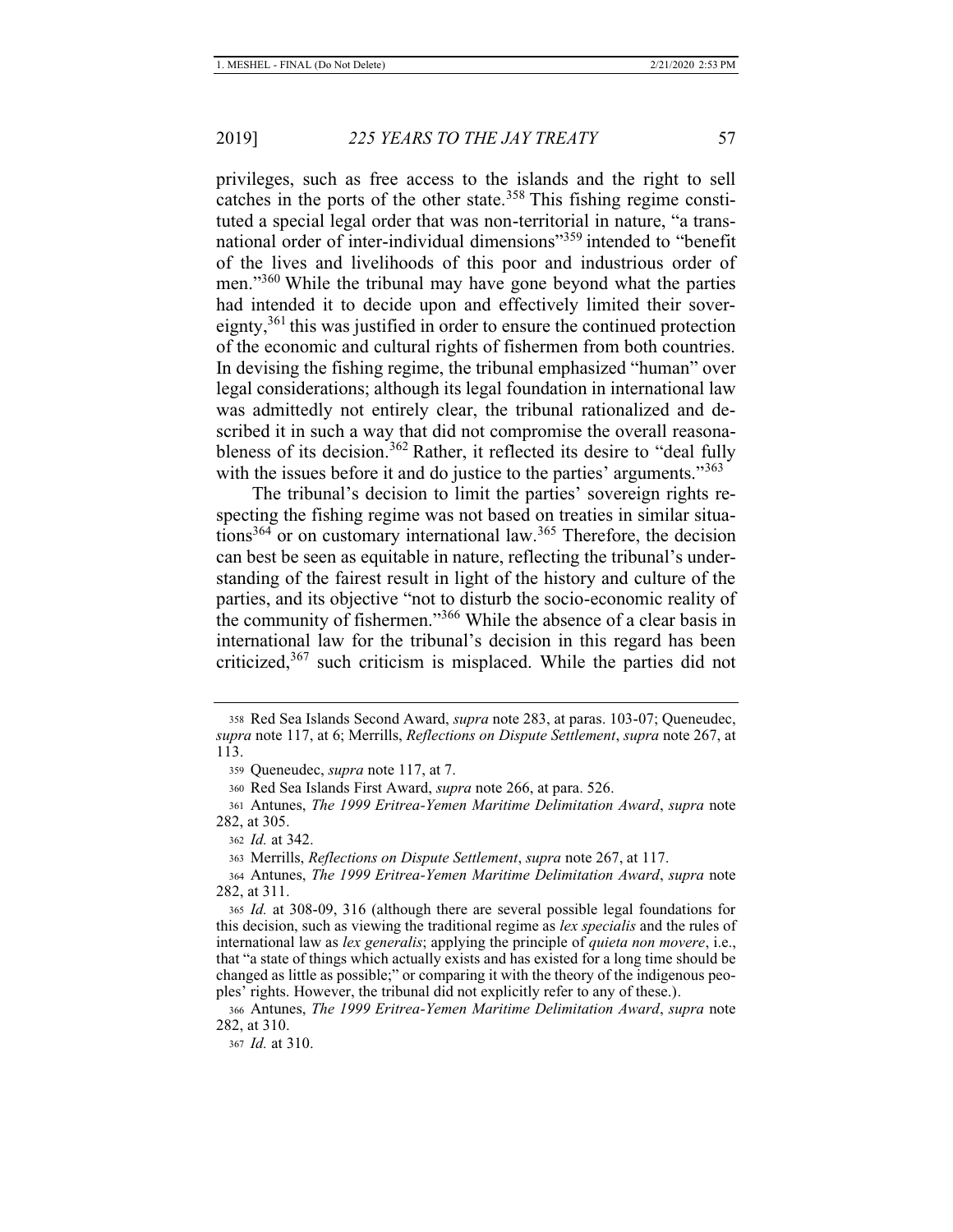explicitly authorize the tribunal to decide based on equity, the authority of the tribunal to incorporate equity, fairness, and other relevant considerations into its decision-making is inherent in the true nature of arbitration and integral to the successful resolution of complex interstate territorial disputes by arbitration. Moreover, the parties' acceptance and implementation of the awards rendered by the tribunal in this case suggest that this aspect of the tribunal's decision was both required and legitimate.

Likely having in mind the practical effects of its decision on the lives of the people of both states, and in order to facilitate its implementation, the tribunal rightly adopted a broad view of the dispute, its own role, and the underlying interests of the parties.<sup>368</sup> The inclusion of the detailed fishing regime in the Second Award and the tribunal's consideration of broader non-legal issues—beyond the narrow territorial dispute submitted to it by the parties—evinces the arbitrators' recognition of the political dimension of interstate arbitration and the inadequacy of strictly legal solutions to non-legal questions.

Further developing their role as judge-diplomats, in the Second Award, the arbitrators also took into account relevant factors that extended beyond the immediate interests of the parties, including international navigation considerations, the international importance of the shipping lane in the disputed area,  $369$  and the fact that there were potentially additional claims by other states in this area. These evidence the tribunal's consideration of its own responsibility to account for the practical effects of its decisions and to prevent any escalation in a "sensitive region,"370 where there may be multiple and overlapping territorial claims. Therefore, the tribunal considered the delimitation of the parties' maritime boundary not merely as a legal question to be determined based on strict legal criteria, but as a broader regional issue, which required the application of diplomacy and extra-legal considerations. This approach taken by the tribunal likely contributed to the equitable and balanced outcome that was readily accepted by the parties.

The flexible approach adopted by the arbitrators, their liberal interpretation of the Arbitration Agreement, and their incorporation of equitable considerations as part of international law and other relevant non-legal considerations where appropriate, all contributed to the

<sup>368</sup> *See generally id.* at 307-08.

<sup>369</sup> Red Sea Islands Second Award, *supra* note 283, at paras. 125, 128, 155, 162.

<sup>370</sup> Annex 1: The Arbitration Agreement, *in* Red Sea Islands Second Award, *supra*  note 283, at Preamble.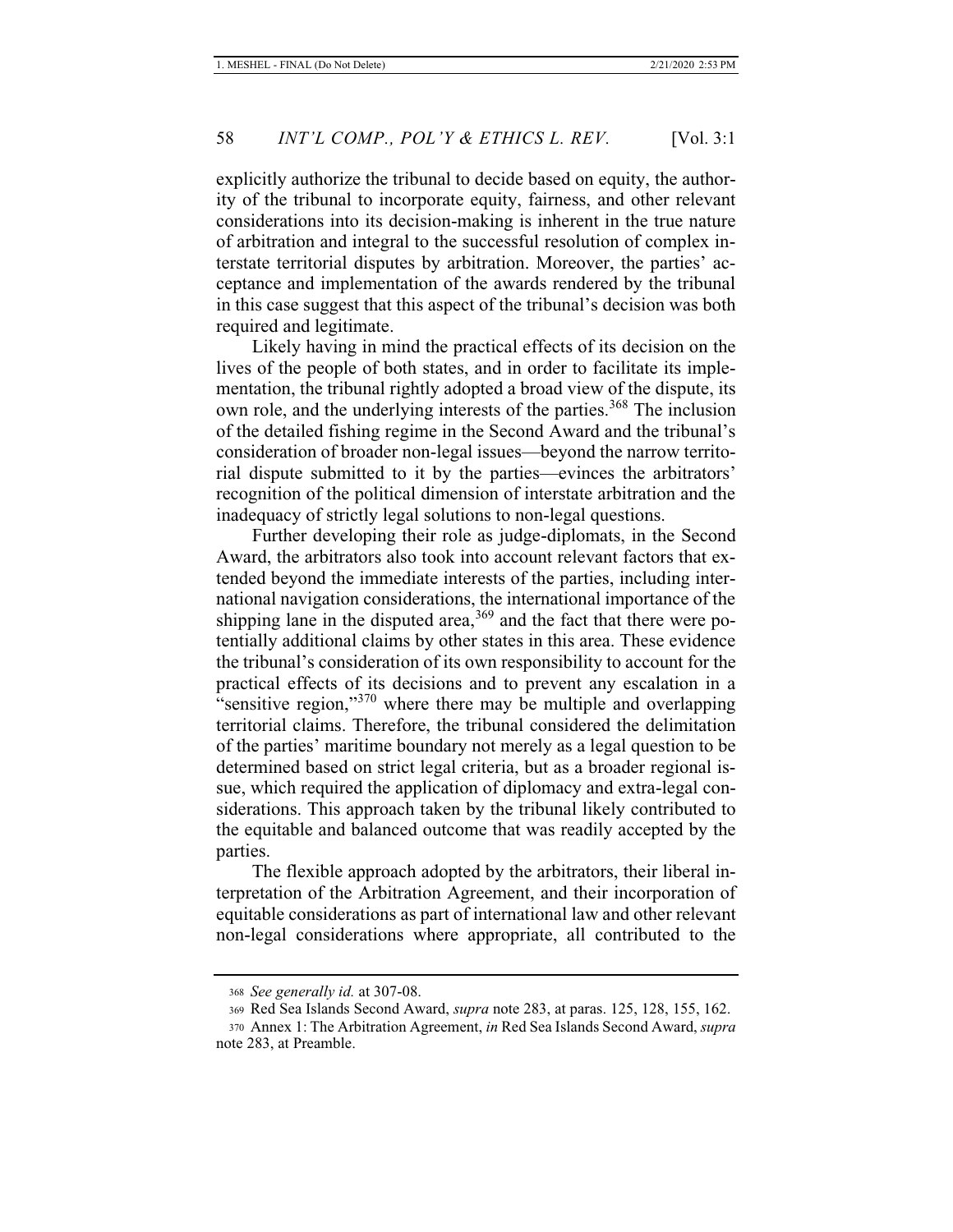successful resolution of the parties' dispute and evidence the arbitrator's proper understanding of the arbitral process and their dual role as judge-diplomats within this process. This approach enabled the arbitral tribunal to formulate a compromise taking into account the parties' underlying interests and the broader implications of its own decisions, which legitimized the tribunal's adoption of a broad and flexible interpretation of the Arbitration Agreement and the limits placed on its authority by the parties.

The Red Sea Islands arbitration has been considered as one of the most significant international arbitrations of the end of the twentieth century,  $371$  successfully resolving a dispute in one of the most strategically sensitive regions of the world.<sup>372</sup> There were critically important issues associated with the disputed legal questions of sovereignty and maritime boundaries submitted to the arbitral tribunal in this case. These included the historical and economic fishing rights of the two peoples and the impact of possible regional instability on international navigation. The tribunal's "intention of reconciling in a fair manner the opposite *political* and *legal* interests of Eritrea and Yemen [wa]s patent,"<sup>373</sup> and its goal was undoubtedly to balance "all the considerations invoked by the parties," demonstrating how "social reality and the perimeter of law could simultaneously form the foundation of a territorial decision."<sup>374</sup>

The social reality considered by the tribunal in this case had to reflect not only the ancillary rights of the parties that would inevitably be affected by its decision on territorial sovereignty, but also the fact that this case involved a newly-independent state, Eritrea, and its potential reaction to "international law of a pro-European and pro-Western origin."<sup>375</sup> The tribunal's decision accounted for both of these interrelated legal and extra-legal aspects by providing specific instructions for the protection of the fishing rights of the Eritrean people, and thereby "bridging the gap between different regional legal traditions and contemporary international law."376

This arbitration has been viewed as "remarkable" because the tribunal "endeavored to fulfill a pedagogical role towards the two States

<sup>371</sup> Queneudec, *supra* note 117 at 1.

<sup>372</sup> Kwiatkowska, *The Eritrea-Yemen Arbitration*, *supra* note 2677, at 1.

<sup>373</sup> Antunes, *The 1999 Eritrea-Yemen Maritime Delimitation Award*, *supra* note 282, at 341 (emphasis added).

<sup>374</sup> Antunes, *Eritrea-Yemen Arbitration First Stage*, *supra* note 2677, at 382-83. <sup>375</sup> *Id.* at 385.

<sup>376</sup> *Id.* at 385.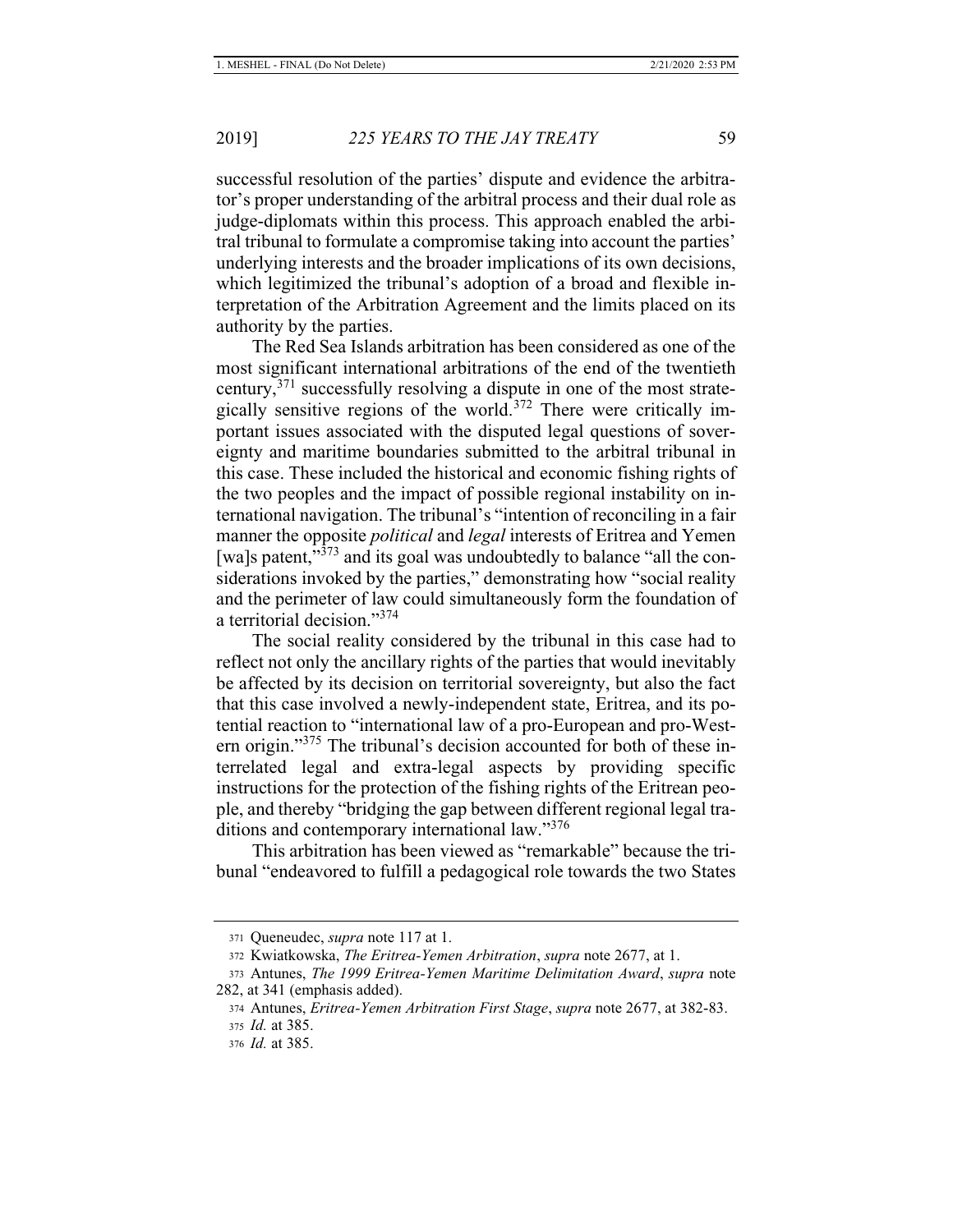while taking great care to scrupulously analyze the arguments put forward by each and to readily reveal the grounds which it deemed it had to retain or, on the contrary, reject them."377 Therefore, although the tribunal adopted a strong diplomatic approach to its own role, this did not prevent it from rendering two awards that were also well-reasoned and founded in law, and that were unequivocally implemented by the parties.

While some aspects of the tribunal's decisions, particularly with respect to the application of Islamic law and the enforcement of a "traditional fishing regime" of its own creation are unusual and may be controversial, it is precisely such "arbitral activism" that is required in interstate territorial arbitrations involving political, cultural, historical, or other extra-legal issues. As some of the other arbitrations reviewed in this article demonstrate, confining such issues to resolution based on strict legal analysis is unlikely to succeed, and arbitral tribunals should therefore be authorized to apply, or apply *sua sponte*, legal principles flexibly, as well as extra-legal principles as required for rendering a fair and effective decision.

In summary, the Red Sea Islands arbitration illustrates the advantages of interstate arbitration as a dispute resolution mechanism and its potential to successfully resolve interstate territorial disputes where the parties' and arbitral tribunal's perception of the purpose of arbitration "is not only to 'state the law' and to settle the dispute . . . by strict application of the legal rules . . . [but] also to ease the tensions and encourage the re-building and development of lasting co-operation between the two disputing States."378 This case therefore reflects the true "role of arbitration in the peaceful resolution of disputes and the maintenance of peaceful relations between states,"<sup>379</sup> and demonstrates the arbitrators' ability to effectively resolve legal as well as political, strategic, or other questions by exercising both legal and diplomatic judgment.<sup>380</sup>

<sup>377</sup> Queneudec, *supra* note 117, at 16.

<sup>378</sup> *Id.* at 5-6.

<sup>379</sup> Johnson, *Case Analysis: Eritrea-Yemen Arbitration, supra* note 265, at 446.

<sup>380</sup> The arbitral tribunal's approach in this case facilitated a fair compromise despite the presence of circumstances external to the arbitration suggesting that a successful outcome would be difficult to obtain. Both parties reportedly felt "confident that their respective claims to the islands will be recognized by the tribunal," the actions of the relatively inexperienced Eritrean government were difficult to anticipate since it was "infused with nationalism" and "in the habit of resorting to arms without hemming and hawing," and Yemen was resisting domestic pressure to reclaim its national honor. Nevertheless, neither party could afford the financial toll of an arms race to defend their right. This case, therefore, evidences the utility of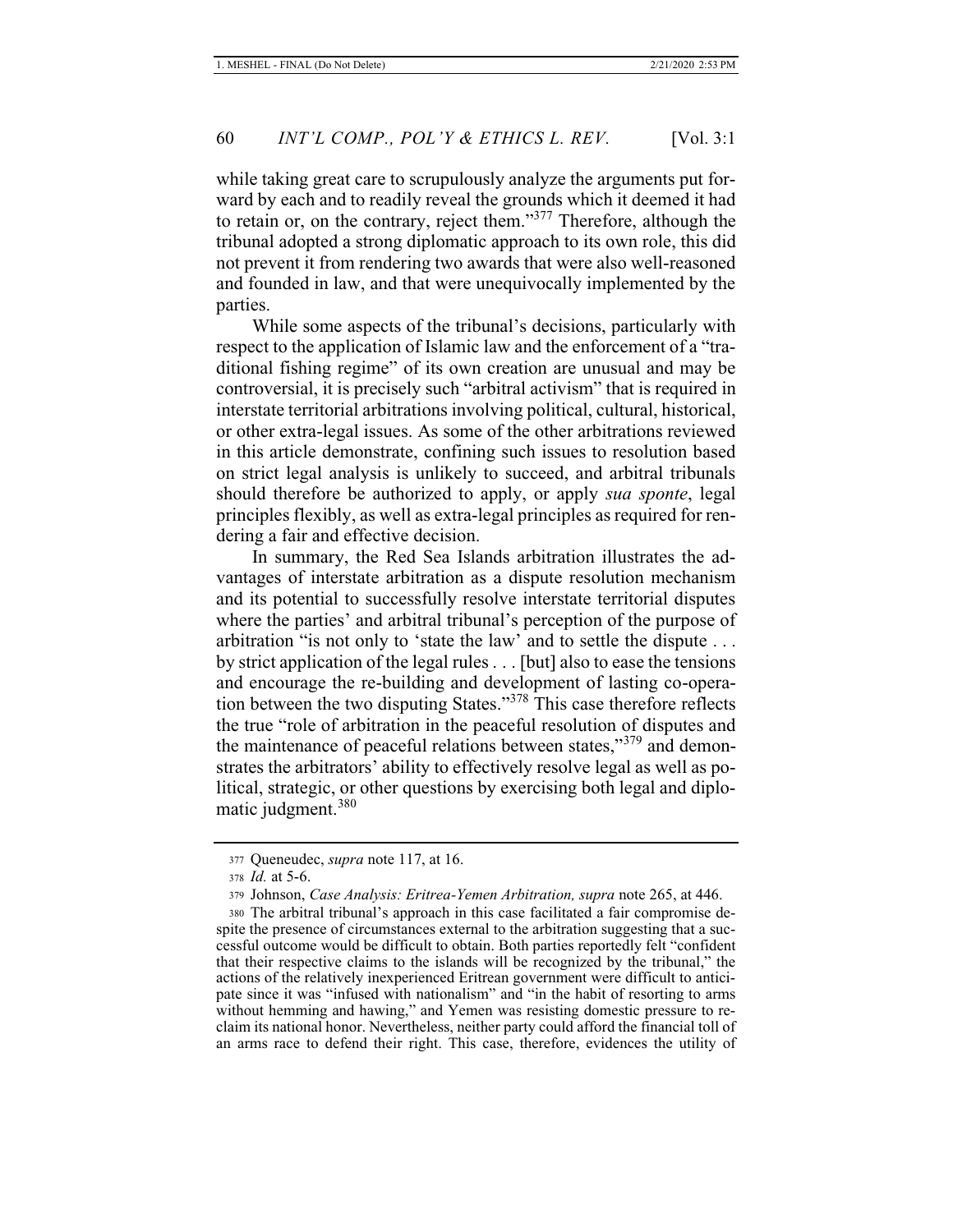## *D. The Eritrea-Ethiopia Boundary Commission, 2002*

Following Eritrea's secession from Ethiopia in 1993, a series of economic and political disagreements and border clashes between the neighboring states culminated in a full-scale war lasting from May 1998 to June 2000.381 The war erupted in the Ethiopian-held border village of Badme, an essentially barren piece of land devoid of any resources, seized by Eritrea.382 Unlike the common intrastate conflicts in Africa during the post-Cold War era, the Ethiopia-Eritrea war displayed the hallmarks of a conventional interstate border confrontation.<sup>383</sup> Ethiopia eventually gained the upper hand militarily and advanced deep into Eritrean territory until a cease-fire was concluded in June 2000 and the Algiers Peace Agreement ("the Agreement") was signed in December 2000 to regulate the postwar relationship between the parties.<sup>384</sup>

The main issue in dispute between the parties was the location of their mutual border,<sup>385</sup> which was first delimited in three treaties

382 Dominique Jacquin-Berdal, *Introduction-The Eritrea-Ethiopian War*, *in* UNFINISHED BUSINESS: ETHIOPIA AND ERITREA AT WAR, at xiii (Dominique Jacquin-Berdal & Martin Plaut eds., 2005); Patrick Gilkes, *Violence and Identity along the Eritrean-Ethiopian Border, in* UNFINISHED BUSINESS: ETHIOPIA AND ERITREA AT WAR, at 229 (Dominique Jacquin-Berdal & Martin Plaut eds., 2005).

383 The Ethiopia-Eritrea war was viewed as "the world's largest and deadliest" interstate conflict of its time, claiming 50,000-75,000 lives and displacing over 100,000 people from both states. Jacquin-Berdal, *Id.* at ix; Fausto Pocar, *Introductory Remarks*, *in* THE 1998-2000 WAR BETWEEN ERITREA AND ETHIOPIA, at xiii (Andrea de Guttry, Harry H.G. Post & Gabriella Venturini eds., 2009); Martin Plaut, *Background to War–From Friends to Foes*, *in* UNFINISHED BUSINESS: ETHIOPIA AND ERITREA AT WAR, at 2 (Dominique Jacquin-Berdal & Martin Plaut eds., 2005) [hereinafter Plaut, *Background to War–From Friends to Foes*]; Getahun Seifu, *Ethiopian-Eritrean Conflict: Options for African Union Intervention*, *in* MANAGING PEACE AND SECURITY IN AFRICA: ESSAYS ON APPROACHES TO INTERVENTIONS IN AFRICAN CONFLICTS, at 148 (2012).

384 Plaut, *Background to War–From Friends to Foes*, *supra* note 383, at 1-2; Martin Plaut, *The Conflict and its Aftermath*, *in* UNFINISHED BUSINESS: ETHIOPIA AND ERITREA AT WAR, at 107, 110 (Dominique Jacquin-Berdal & Martin Plaut eds., 2005) [hereinafter Plaut, *The Conflict and its Aftermath*].

385 The border consisted of three sections—central, western, and eastern.

arbitration where the parties are entrenched in opposing positions and find it politically advantageous to leave the resolution of the dispute in the hands of a neutral third party, thereby avoiding being seen as weak or conciliatory by their domestic constituencies. Lefebvre, *supra* note 265, at 371, 376, 380, 384-385.

<sup>381</sup> Bahru Zewde, *The Historical Background of the 1998-2000 War: Some Salient Points*, *in* THE 1998-2000 WAR BETWEEN ERITREA AND ETHIOPIA 22 (Andrea de Guttry, Harry H.G. Post & Gabriella Venturini eds., 2009); Jibril, *supra* note 104, at 640; Merrills, *Reflections on Dispute Settlement*, *supra* note 267, at 117; SCHWEIGMAN, *supra* note 12, at 149.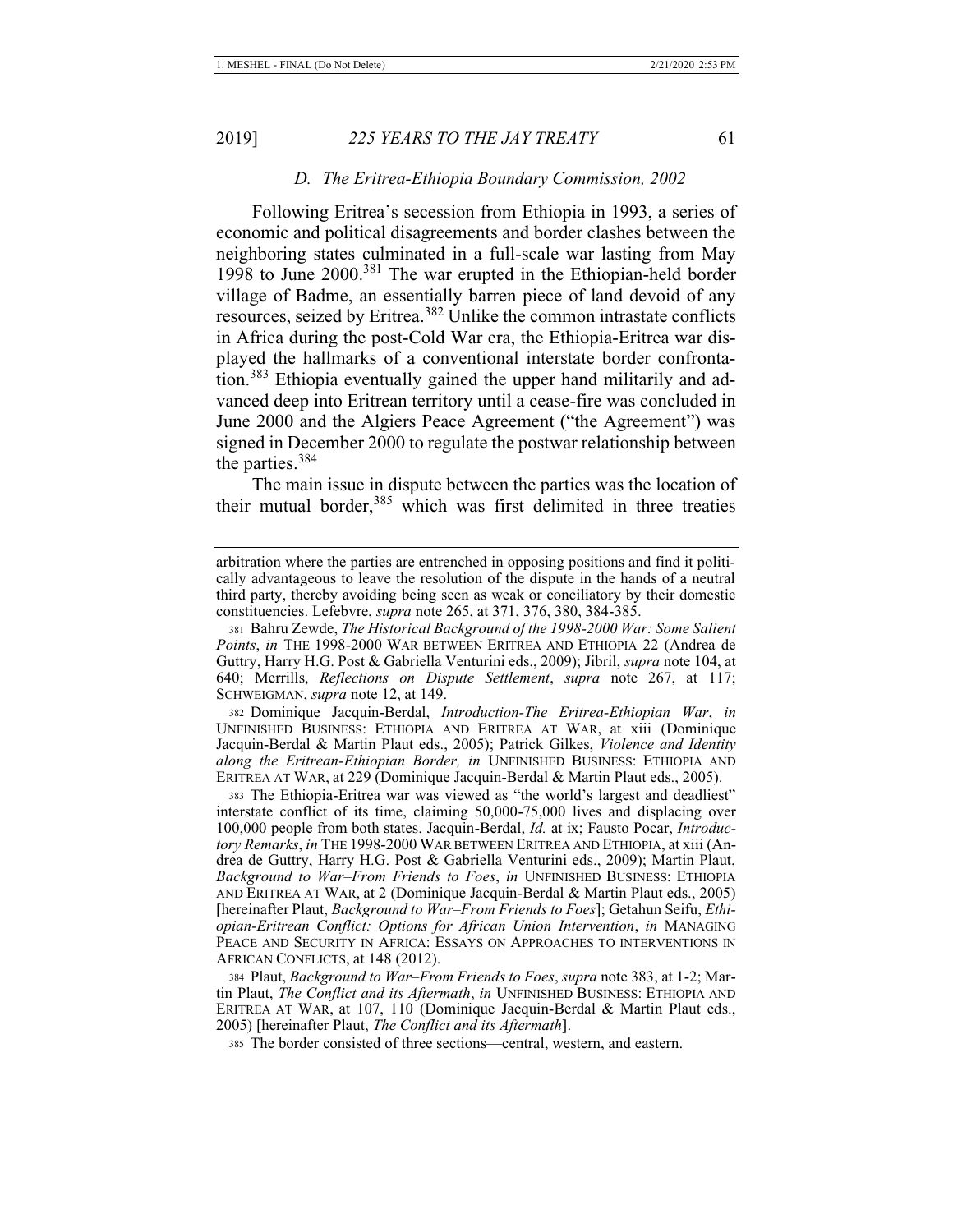concluded in 1900, 1902, and 1908 between Italy, the colonial power that ruled Eritrea at the time, and Ethiopia. This delimitation, however, was only partial, and the boundary was left undemarcated on the ground.386 Eritrea became part of Ethiopia in 1952, at which point Ethiopia unilaterally declared the boundary treaties void.<sup>387</sup> After Eritrea's independence, the dispute over the location of its common border with Ethiopia became inexorably linked to the parties' respective territorial control and integrity in a region where "geography determines politics" and colonial legacy divides peoples and territories along the common border.<sup>388</sup> For Eritrea, a new state, the process of defining its boundaries was an integral part of asserting its sovereignty both domestically and internationally. For Ethiopia, an established state whose geostrategic position and access to the sea were already compromised by Eritrea's independence, any additional territorial concession would be interpreted as a sign of weakness.<sup>389</sup>

In addition to the location of their mutual boundary, the "question of nationality" was also prominent in the parties' dispute, with Ethiopian and Eritrean leaders boasting incompatible conceptions of nationhood and a tradition of suspicion and hostility despite their shared ethnic and linguistic origins.<sup>390</sup> The parties' mutual boundary acquired a significant symbolic role in the formation of Eritrean nationalism, helping to create an Eritrean national identity that was antithetical to that of Ethiopia.391 Economic disagreements, such as the question of Ethiopia's access to the sea, further exposed the parties' dysfunctional relationship and imprecise mutual border; these disagreements would underline the parties' motivations to escalate the conflict and remained

<sup>386</sup> Decision Regarding the Delimitation of the Border between The State of Eritrea and The Federal Democratic Republic of Ethiopia, (Erit.-Eth.), 41:5 I.L.M. 1057 (2002), at ¶ 2.7 [hereinafter Eri.-Eth. Decision]; Merrills, *Reflections on Dispute Settlement*, *supra* note 267, at 119; Zewde, *supra* note 381, at 22; Malcolm N. Shaw, *Title, Control, and Closure? The Experience of the Eritrea–Ethiopia Boundary Commission* 56 INT'L & COMP. L.Q. 755, 756 (2007).

<sup>387</sup> McHugh, *supra* note 42, at 212-13; Shaw, *supra* note 386, at 756.

<sup>388</sup> Gian Paolo Calchi Novati, *The Lines of Tension in the Horn and the Ethiopia-Eritrea Case*, *in* THE 1998-2000 WAR BETWEEN ERITREA AND ETHIOPIA, at 3 (Andrea de Guttry, Harry H.G. Post & Gabriella Venturini eds., 2009); Federica Guazzini, *The Eritrean-Ethiopian Boundary Conflict: the Physical Border and the Human Border, in* THE 1998-2000 WAR BETWEEN ERITREA AND ETHIOPIA, at 109 (Andrea de Guttry, Harry H.G. Post & Gabriella Venturini eds., 2009).

<sup>389</sup> Jacquin-Berdal, *supra* note 382, at xiv.

<sup>390</sup> *Id.* at xiii; Plaut, *Background to War–From Friends to Foes*, *supra* note 383, at 4; Novati, *supra* note 388, at 17.

<sup>391</sup> Guazzini, *supra* note 388, at 130, 134.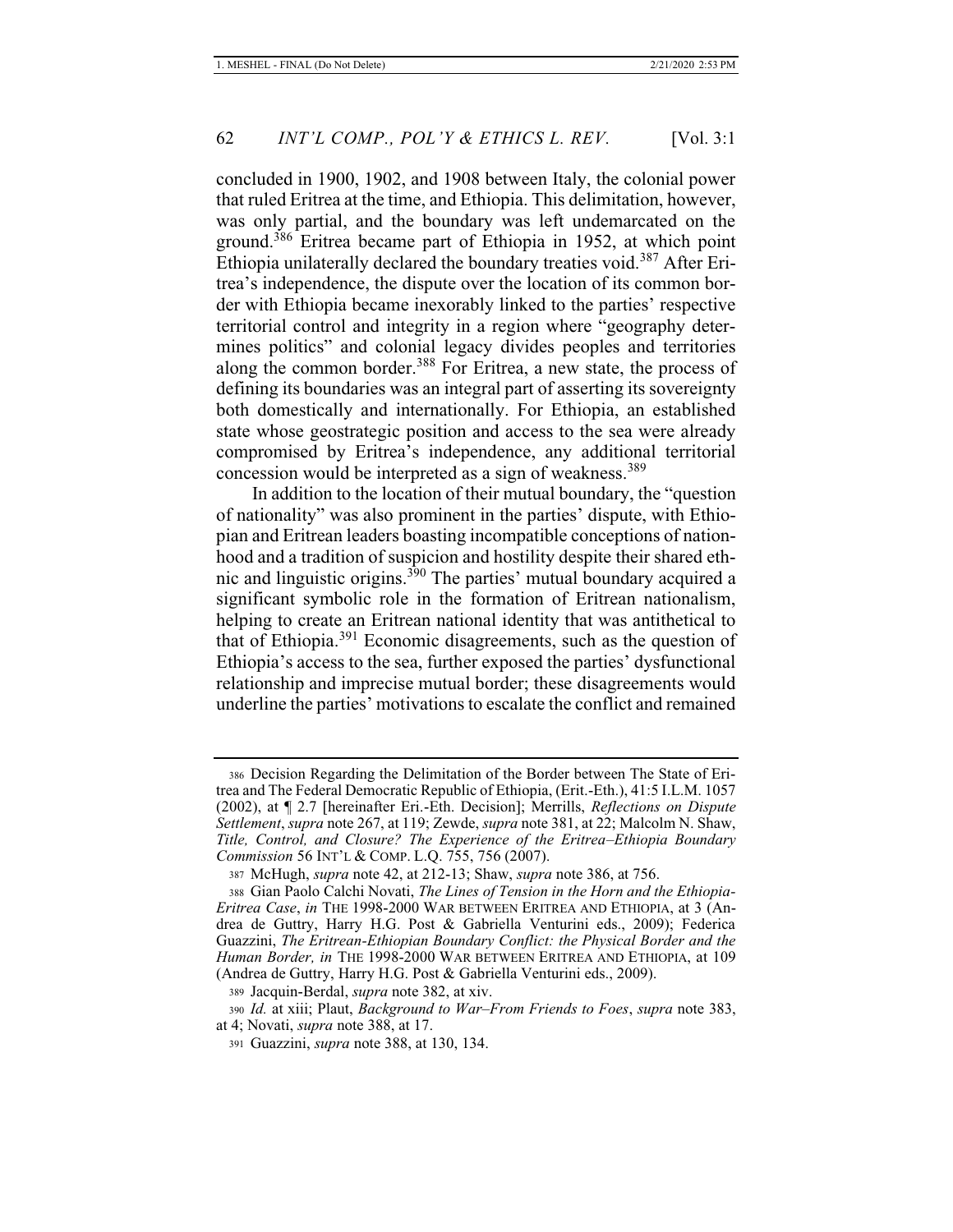fundamental to its resolution.<sup>392</sup> Therefore, while the war was initially characterized as a mere "border dispute," it in fact concerned many complex underlying historic and nationalistic issues arising out of the parties' problematic relationship, and has even been labeled by Eritrea as its "second war of independence."<sup>393</sup>

After the war and the signing of the Agreement, the village of Badme remained a symbol of the parties' sacrifice, national identity, and honor. While the war ended with a military victory for Ethiopia, a "war of words" continued to accompany a diplomatic battle over Badme and other disputed areas.<sup>394</sup> The positions of the parties, moreover, remained essentially unchanged after the war, and they were both equally stubborn in refusing to make concessions. Ethiopia demanded Eritrea's unconditional withdrawal, asserting that Badme was part of its sovereign territory. Eritrea, for its part, sought a demilitarization of the area and arbitration, since it believed that the colonial boundary treaties located the village within its borders.<sup>395</sup>

The Agreement provided for the cessation of hostilities, reaffirmed "the principle of respect for the borders existing at independence,"<sup>396</sup> and established "a neutral Boundary Commission composed of five members shall be established with a mandate to delimit and demarcate the colonial treaty border based on pertinent colonial treaties (1900, 1902 and 1908) and applicable international law."<sup>397</sup> Despite the vague terminology used in the Agreement for political purposes, the process that the parties had in mind was clearly arbitration.<sup>398</sup>

<sup>392</sup> Jacquin-Berdal, *supra* note 382, at xiii-xiv; Plaut, *The Conflict and its Aftermath*, *supra* note 384, at 17; Seifu, *supra* note 383, at 165-166.

<sup>393</sup> Richard Reid, *"Ethiopians believe in God, Sha'abiya Believe in Mountains": the EPLF and the 1998-2000 War in Historical Perspective*, *in* UNFINISHED BUSINESS: ETHIOPIA AND ERITREA AT WAR 25, 34 (Dominique Jacquin-Berdal & Martin Plaut eds., 2005).

<sup>394</sup> Guazzini, *supra* note 388, at 133.

<sup>395</sup> Plaut, *The Conflict and its Aftermath*, *supra* note 384, at 90, 110; Siphamandla Zondi & Emmanuel Réjouis, *The Ethiopia-Eritrea Border Conflict and the Role of the International Community*, 6 AFR. J. CONFLICT RESOL. 69, at 73 (2006).

<sup>396</sup> Agreement Between the Government of the Federal Democratic Republic of Ethiopia and the Government of the State of Eritrea art. 4.1, Eth.-Eri., Dec. 12, 2000, 2138 U.N.T.S. 94 [hereinafter Eth.-Eri. Agreement].

<sup>397</sup> *Id.* at art. 4.2.

<sup>398</sup> Kaiyan Homi Kaikobad, *The Eritrea-Ethiopia Boundary Commission: A Legal Analysis of the Boundary Delimitation Decision of 13th April 2002 and Relevant Subsequent Decisions*, *in* THE 1998-2000 WAR BETWEEN ERITREA AND ETHIOPIA 175 (Andrea de Guttry, Harry H.G. Post & Gabriella Venturini, eds., 2009).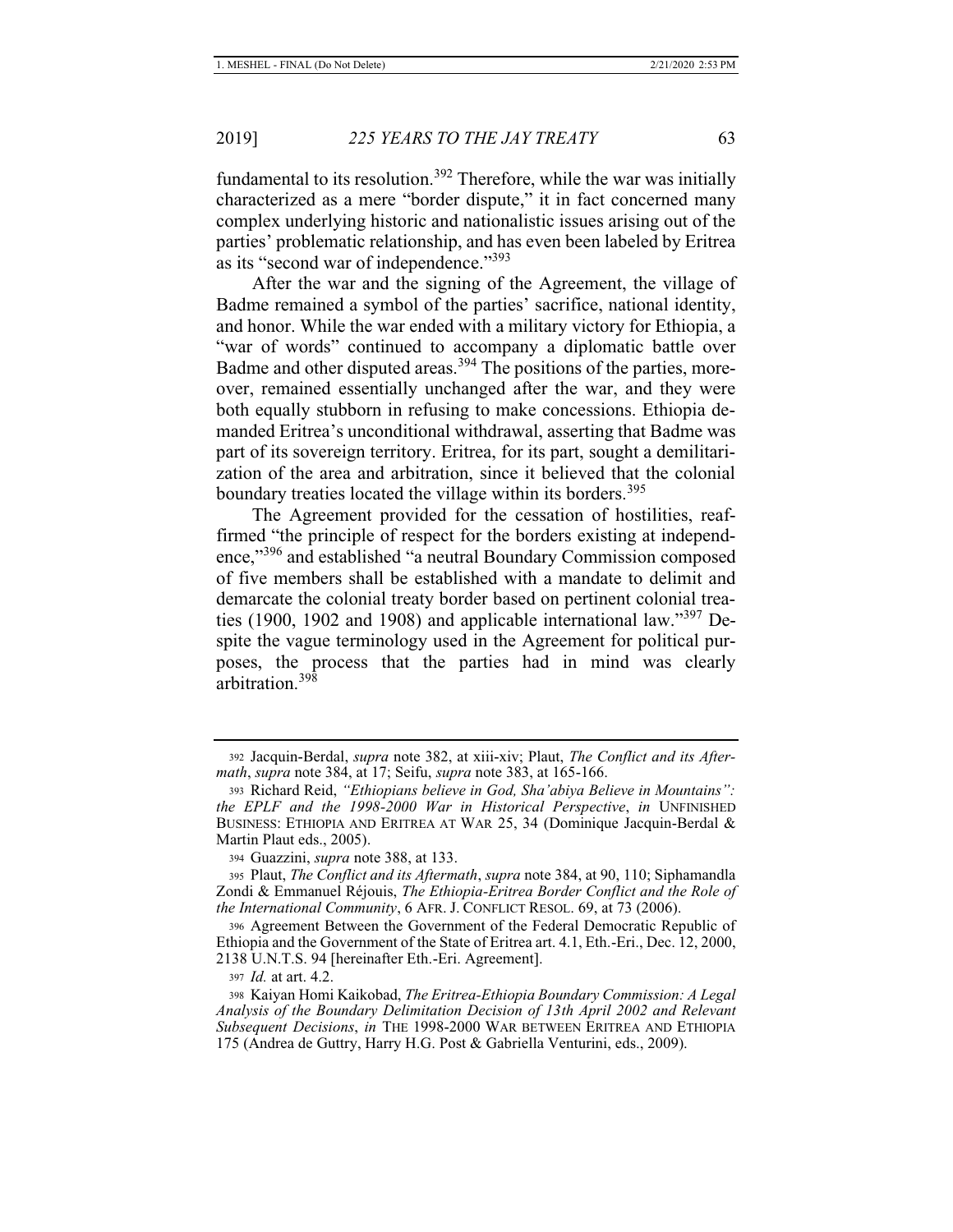The Agreement further provided that the Boundary Commission ("the Commission") "shall not have the power to make decisions *ex aequo et bono*,"399 and that each party shall appoint two commissioners, "neither of whom shall be nationals or permanent residents of the party making the appointment,"<sup>400</sup> and those commissioners shall select the president of the Commission, who also shall be neither a national nor permanent resident of either party.<sup>401</sup> The parties were to provide their claims and evidence to the Commission within forty-five days,402 and the Commission was to endeavor to make its delimitation decision within six months.403 Finally, the Agreement provided for the establishment of a second five-member neutral Claims Commis $sion,404$  in line with the parties' commitment to address "the negative socio-economic impact of the crisis on the civilian population, including the impact on those persons who have been deported."<sup>405</sup>

404 While the work of the Claims Commission is important in illustrating the potentially broad use of arbitration in interstate dispute resolution, it did not directly address the territorial dispute between the parties and its related issues. A detailed analysis of its work is therefore beyond the scope of this paper.

405 Eth.-Eri. Agreement, *supra* note 396, at art 5.1. Claims were to be submitted to the Commission by the state parties on their own behalf, on behalf of their nationals, or on behalf of non-nationals, within one year. Similar to the Boundary Commission, the Claims Commission was to apply relevant rules of international law and was not authorized to make decisions *ex aequo et bono*. Although the two Commissions were conceived as complementary, the mandate of the Boundary Commission was to resolve a specific territorial dispute, while the Claims Commission was set up to resolve a wide range of disputed issues and multiple claims emanating from the parties' armed conflict. These included claims regarding unlawful expulsion, displacement, and detention of civilians; unlawful treatment of prisoner of war; loss, damage, or injury claims, issues of diplomatic law; and issues regarding economic relations during the armed conflict. The Commission rendered a total of seventeen partial and final awards concerning both liability and damages arising from the parties' claims, which have been regarded as a reaffirmation of "essential principles of international law outlined in the Geneva Conventions." Eth.-Eri. Agreement, *supra*  note 396, at art. 5.8, 5.9, 5.13; Edoardo Greppi, *The 2000 Algiers Agreements*, *in* THE 1998-2000 WAR BETWEEN ERITREA AND ETHIOPIA 61 (Andrea de Guttry, Harry H.G. Post & Gabriella Venturini, eds., 2009); Merrills, *Reflections on Dispute Settlement, supra* note 267, at 127; *Eritrea-Ethiopia Claims Commission*, Rules of Procedure, art. 30; Andrea de Guttry, Harry H.G. Post & Gabriella Venturini, *Preface*, *in* THE 1998-2000 WAR BETWEEN ERITREA AND ETHIOPIA, at vi (2009); Brooks W.

<sup>399</sup> Eth.-Eri. Agreement, *supra* note 396, at art. 4.2.

<sup>400</sup> *Id.* at art. 4.4.

<sup>401</sup> *Id.* at art. 4.5. Sir Elihu Lauterpacht (Britain) served as President of the Commission, Ethiopia appointed Sir Arthur Watts (Britain) and Prince Bola Adesumbo Ajibola (Nigeria), and Eritrea appointed Michael Reisman (U.S.A.) and former President of the ICJ, Stephen Schwebel (U.S.A.).

<sup>402</sup> Eth.-Eri. Agreement, *supra* note 396, at art. 4.8.

<sup>403</sup> *Id.* at art. 4.12.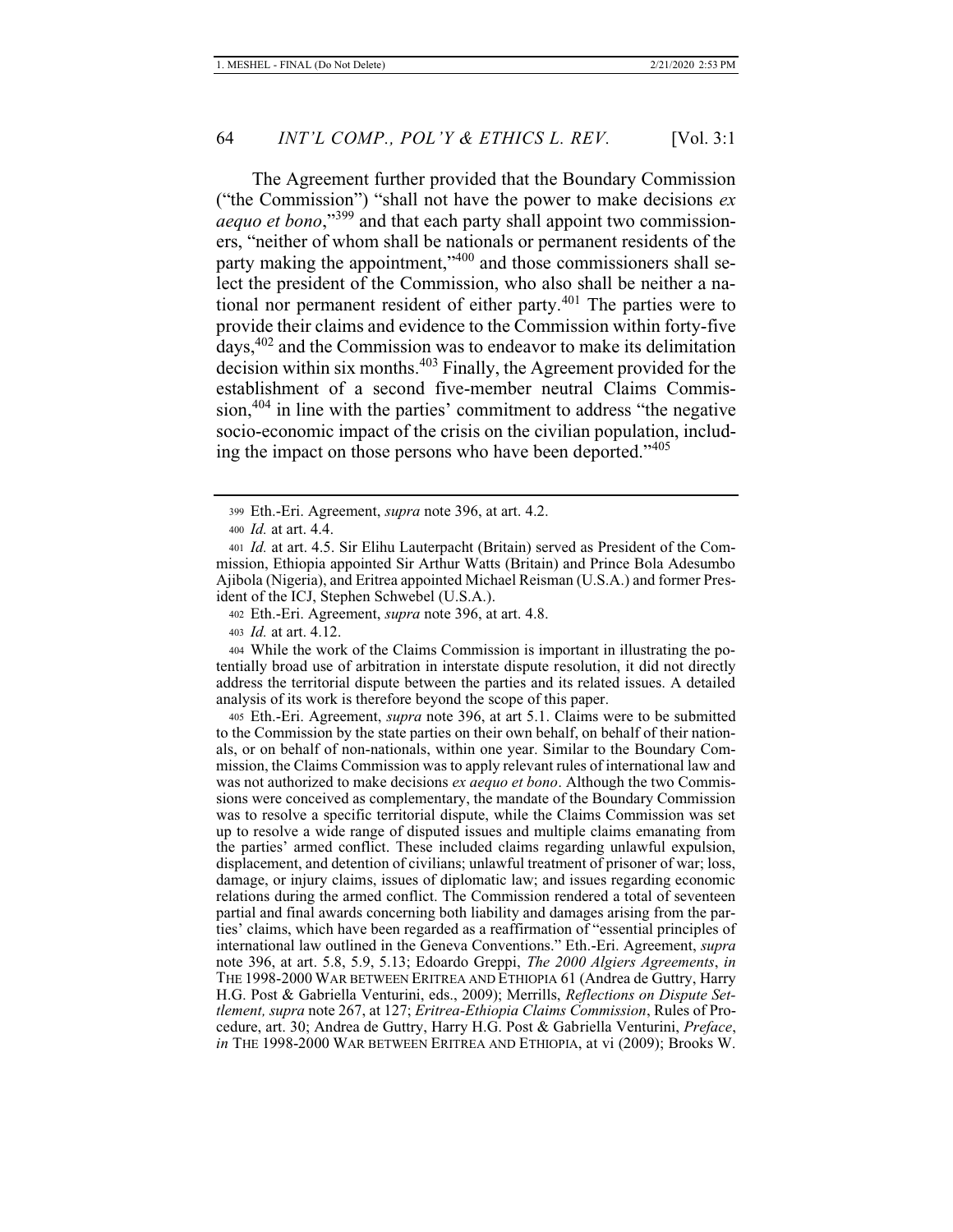The arguments of both Eritrea and Ethiopia centered on the interpretation of the colonial treaties purporting to delimit their common boundary and the accompanying maps, thereby largely focusing on the legal dimension of the arbitration.<sup>406</sup> The parties differed, however, on the limits placed on the Commission's authority in carrying out this interpretative task. Eritrea contended that the 1900 treaty map provided sufficient guidance to enable the Commission to identify each of the disputed components of the boundary line.<sup>407</sup> Eritrea, therefore, claimed that the treaty effectively delimited the boundary and led to a distinctive cartographic outline.<sup>408</sup> Ethiopia, on the other hand, claimed that the boundary had not been delimited and that the task of the Commission was not to delimit it *de novo* based on the treaty.<sup>409</sup>

The Commission made several findings that seemed to indicate its recognition of the political dimension of the arbitral process. $410$ 

407 Eth.-Eri. Agreement, *supra* note 396, at art 5.1.

408 Eri.-Eth. Decision, *supra* note 386, at ¶ 2.27.

409 Ethiopia also claimed that a comparison should be made between the map annexed to the treaty and a modern map based on satellite imaging, since the former did not accurately represent the relevant geography, particularly with respect to the depiction of the named rivers. *Id.* at ¶¶ 2.29-2.30.

410 For instance, the Commission decided that the reference in the Agreement to "applicable international law" entitled it to go beyond the law of treaty interpretation

Daly, *Permanent Court of Arbitration*, *in* THE RULES, PRACTICE, AND JURISPRUDENCE OF INTERNATIONAL COURTS AND TRIBUNALS 55-57 (Chiara Giorgetti ed., 2012).

<sup>406</sup> In the central section of the boundary, Article 1 of the 1900 treaty provided that the boundary ran along "the line from the Mareb-Belesa-Muna, traced on the map annexed," and the parties differed on the actual identity of these named rivers. In the western section of the boundary—which included the contentious village of Badme—Ethiopia claimed a straight line going north-east, while Eritrea claimed a "v" shape line that dipped south-east and then moved north-east in a straight line. Article 1 of the 1902 treaty provided that the boundary was to follow the course of the river Maiteb "so as to leave Mount Ala Tacura to Eritrea, and join the Mareb at its junction with the Mai Ambessa," and so that "the Canama tribe belong to Eritrea." The dispute in this section of the border therefore concerned the identity and course of the river "Maiteb" with regard to which contemporary maps differed, and the question of the location of the Canama tribe. The treaty was written in three different languages—Amharic, English, and Italian—which resulted in translation problems, and it did not contain a map. Therefore, the relevant rivers were described by different names in the three versions of the treaty, and the parties disagreed as to which of two possible rivers the treaty was in fact referring to. In the eastern section of the boundary, Article 1 of the 1908 treaty provided that from the "frontier of the French possessions of Somalia . . . the boundary continues south-east, parallel to and at a distance of 60 kilometres from the coast." Shaw, *supra* note 386, at 764, 768-769, 771; Eri.-Eth. Decision, *supra* note 386, at ¶ 5.3, 5.14-5.15, 6.2; Abebe Zegeye & Melakou Tegegn, *The Post-War Border Dispute between Ethiopia and Eritrea: On the Brink of Another War?*, 24 J. DEVELOPING SOC'YS 245, 262-263 (2008); McHugh, *supra* note 42, at 214; Kaikobad, *supra* note 398, at 179, 186.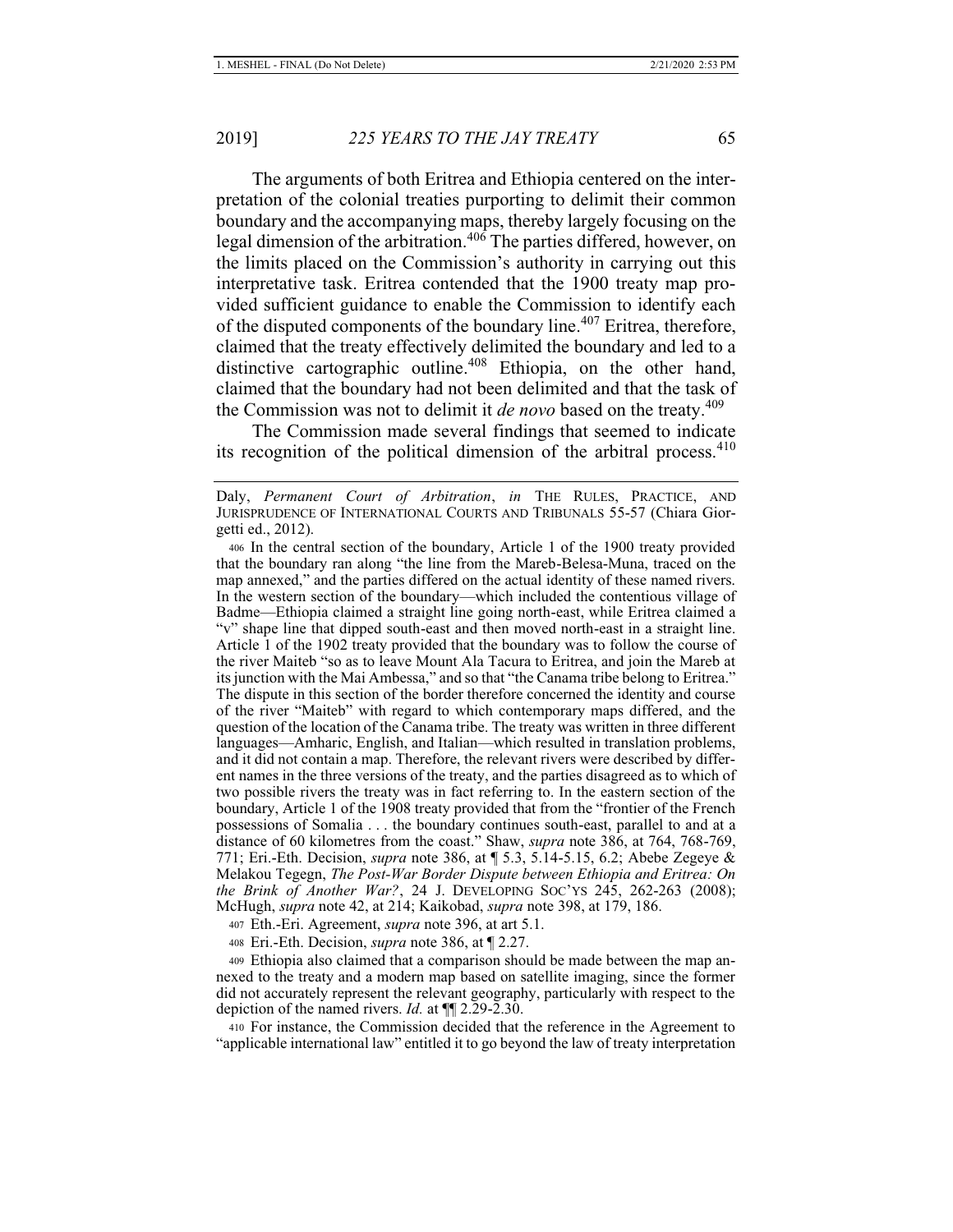However, this recognition was not ultimately reflected in its decision making, which instead adopted a narrow and legalistic approach to the resolution of the dispute.

The Commission adopted a literal and restrictive interpretation of the Agreement, finding as a preliminary matter that the relevant date for determining the parties' border was the date of Eritrea's independence in 1993, and that no subsequent developments were to be taken into account unless they were "a continuance or confirmation of a line of conduct already clearly established, or tak[ing] the form of express agreements between [the parties]."411 Therefore, all elements of effective Ethiopian administration in certain sections of the boundary became irrelevant.<sup>412</sup> The Commission also strictly followed the principle of contemporaneity,413 which involved giving expressions used in the treaties the meaning that they would have possessed at that time.<sup>414</sup>

While the Commission found that the description contained in the 1900 treaty "fell short of a desirably detailed description, particularly in the light of the uncertain knowledge at the time concerning the topography of the area and the names to be given to geographical features,"<sup>415</sup> it nonetheless considered the map annexed to the treaty to be of "critical importance."416 The Commission decided the location of the named rivers based on this map, noting that it should be followed "so long as it is not shown to be so at variance with modern knowledge as to render it valueless as an indicator of what the Parties could have intended on the ground," but that it was important not to attribute "farreaching consequences to relatively minor discrepancies."<sup>417</sup> Furthermore, the Commission took note of the parties' subsequent conduct

and to take into consideration customary international law, even if it may alter the colonial treaties. *Id.* at ¶¶ 3.14-3.15; Merrills, *Reflections on Dispute Settlement*, *supra* note 267, at 119, 122. Nonetheless, the Commission proceeded to rely on the "pertinent colonial treaties" for much of its decision. Jon Abbink, *Law Against Reality? Contextualizing the Ethiopian-Eritrean Border Problem*, *in* THE 1998-2000 WAR BETWEEN ERITREA AND ETHIOPIA 146 (Andrea de Guttry, Harry H.G. Post & Gabriella Venturini, eds., 2009).

<sup>411</sup> Eri.-Eth. Decision, *supra* note 386, at ¶ 3.36; Greppi, *supra* note 405, at 63.

<sup>412</sup> Greppi, *supra* note 405, at 64-65.

<sup>413</sup> According to which, "a treaty should be interpreted by reference to the circumstances prevailing when the treaty was concluded." Shaw, *supra* note 386, at 762. 414 Eri.-Eth. Decision, *supra* note 386, at ¶ 3.5.

<sup>415</sup> *Id.* at ¶ 4.8.

<sup>416</sup> Shaw, *supra* note 386, at 768.

<sup>417</sup> Eri.-Eth. Decision, *supra* note 386, at ¶ 4.36.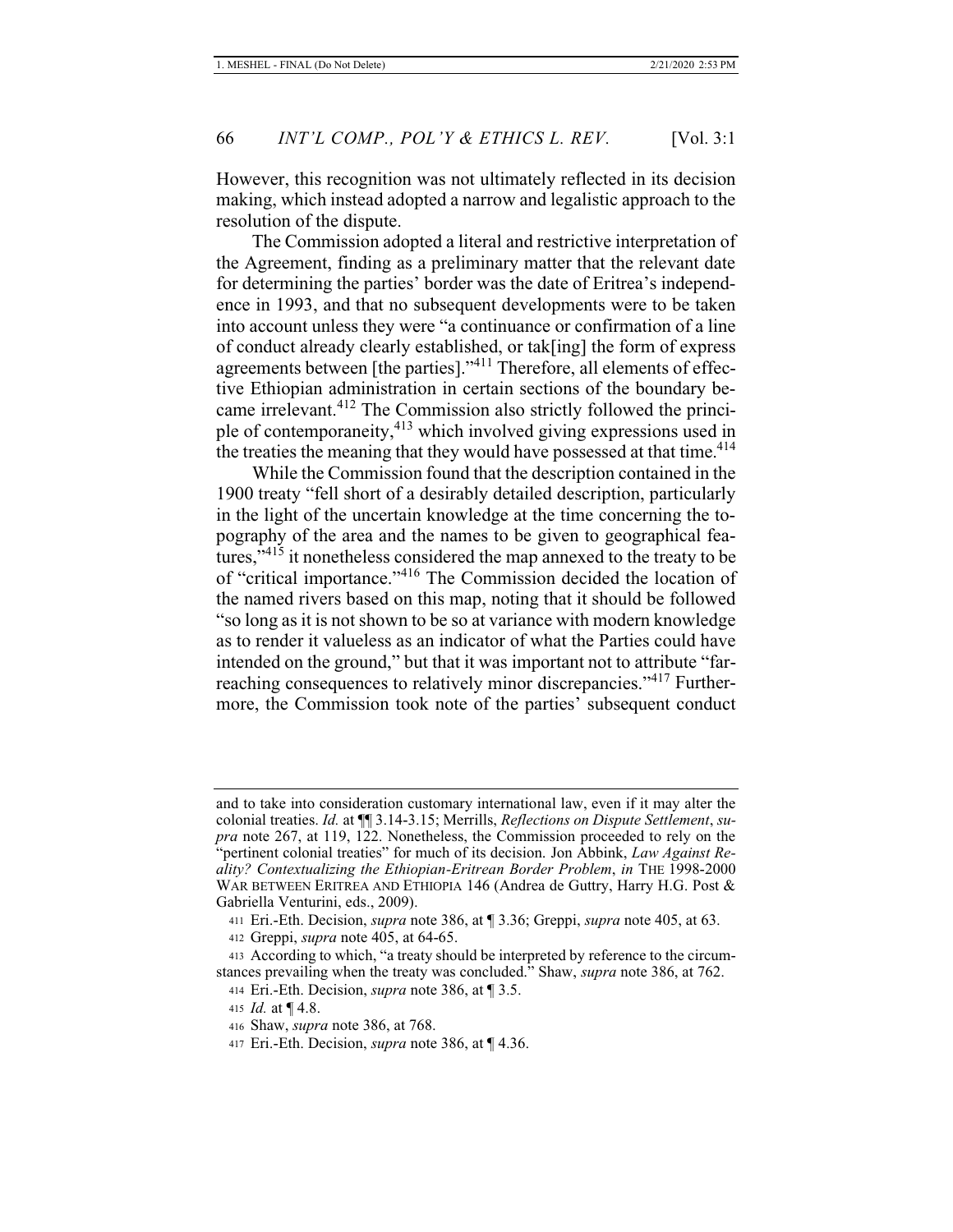and activities,<sup>418</sup> but found this evidence to have no legal effect on the delimitation of the boundary other than in several specific areas.<sup>419</sup>

Although the Commission purported to analyze the 1902 treaty in light of its object and purpose, it found that this included the assignment of the Cunama tribe, who inhibited the village of Badme, to Eritrea,420 even though the village was continuously under the *de facto*  control of Ethiopia.421 The Commission also considered evidence of Ethiopia's collection of taxes, establishment of an elementary school, and the destruction of incense trees in the area, but nonetheless rejected Ethiopia's claim to effective title, finding that this evidence "was not sufficiently clear in location, substantial in scope or extensive in time to displace the title of Eritrea."<sup>422</sup>

Finally, the Commission found that the 1908 treaty provided for a "geometric method of delimitation," which it interpreted to mean that "prior effectivités . . . are not to play a role in the calculation as to where the boundary is located."<sup>423</sup> While the Commission found that this method did not mean, as Eritrea argued, that all the Commission had to do was to apply the treaty delimitation to a map of the area, but rather that what was provided was "a formula, the application of which required a series of subsidiary decisions on other critical matters,"<sup>424</sup>

<sup>418</sup> *Id.* at ¶ 4.60, Appendix A, "Subsequent Conduct of the Parties in the Sector Covered by the 1900 Treaty." The Commission has been criticized for not including the evidence of subsequent conduct in the body of the award. Kaikobad, *supra* note 398, at 178-179.

<sup>419</sup> Two such areas were awarded to Eritrea on the basis of both an admission made by Ethiopia during the proceedings and on Eritrean activity, and another two areas were awarded to Ethiopia on the basis of the parties' conduct. Eri.-Eth. Decision, *supra* note 386, at ¶¶ 4.62, 4.71, 4.75, 4.78; Kaikobad, *supra* note 398, at 178; J.G. Merrills, *The Contribution of the Permanent Court of Arbitration to International Law: 1999-2009*, *in* PERMANENT COURT OF ARBITRATION SUMMARIES OF AWARDS 1999-2009, at 1, 5 (Belinda MacMahon & Fedelma Claire Smith eds., 2010) [hereinafter Merrills, *The Contribution of the Permanent Court of Arbitration to International Law: 1999-2009*].

<sup>420</sup> Eri.-Eth. Decision, *supra* note 386, at ¶¶ 5.29, 5.90, Appendix B, "The Location of the Cunama"; Merrills, *Reflections on Dispute Settlement*, *supra* note 267, at 119-20; Plaut, *The Conflict and its Aftermath*, *supra* note 384, at 112; McHugh, *supra* note 42, at 215. The Commission has also been criticized for not including the discussion of the Cunama nation in the body of the award. Kaikobad, *supra* note 398, at 180.

<sup>421</sup> Eri.-Eth. Decision, *supra* note 386, at ¶¶ 5.44-5.96.

<sup>422</sup> *Id.*, *supra* note 386, at ¶¶ 5.92-5.95; Merrills, *Reflections on Dispute Settlement*, *supra* note 267, at 120; Plaut, *The Conflict and its Aftermath*, *supra* note 384, at 112.

<sup>423</sup> Eri.-Eth. Decision, *supra* note 386, at ¶ 6.5.

<sup>424</sup> *Id.*, *supra* note 386, at ¶ 6.14.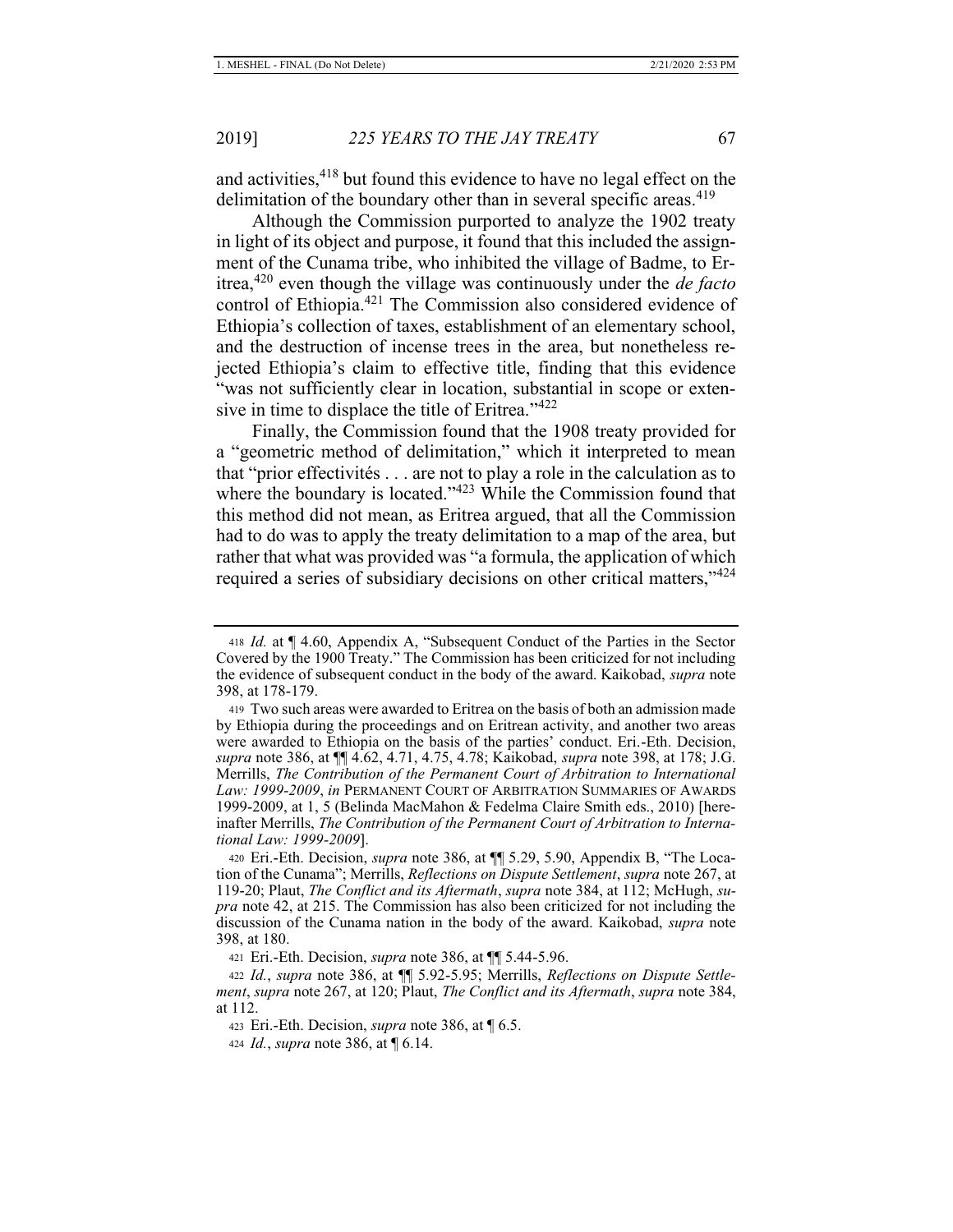it nonetheless proceeded to find that "departures from the geometric method in the demarcation process would only be permissible to take account of the nature and variation of the terrain."<sup>425</sup>

The Commission delivered a unanimous delimitation decision in April 2002.<sup>426</sup> While the Commission concluded that the western section of the boundary belonged to Eritrea, it did not indicate the exact location of the contentious village of Badme on the accompanying maps; instead, the Commission only provided the coordinates of the line along which the border would run.<sup>427</sup> Shortly thereafter, Ethiopia submitted a "Request for Interpretation, Correction and Consultation," which mostly concerned the relation between the Commission's delimitation decision and the second phase of demarcation.<sup>428</sup> This request constituted "an open objection and challenge" to the decision,  $429$ and was rejected by the Commission on the ground that it sought the reopening of matters clearly settled by the decision, and therefore went beyond the Commission's powers of interpretation or revision and was inadmissible.<sup>430</sup> Eritrea ultimately accepted the Commission's delimitation decision, despite the fact that it continued to dispute several issues it had lost, in order not to jeopardize the decision regarding Badme.431 Widespread opposition to the decision persisted, however,

<sup>425</sup> With regard to the application of the geometric method, the Commission decided that this was a question of both delimitation and demarcation, and that the line of delimitation would "serve as the basis for the demarcation." The Commission decided to use satellite images to produce this boundary, which it then reviewed in light of the parties' subsequent conduct and common agreement. With regard to the application of the geometric method, the Commission decided that this was a question of both delimitation and demarcation, and that the line of delimitation would "serve as the basis for the demarcation." The Commission decided to use satellite images to produce this boundary, which it then reviewed in light of the parties' subsequent conduct and common agreement. Eri.-Eth. Decision, *supra* note 386, at ¶¶ 6.14, 6.17, 6.20-6.32, 6.34; Shaw, *supra* note 386, at 771, 782; Kaikobad, *supra* note 398, at 186-187; Merrills, *Reflections on Dispute Settlement*, *supra* note 267, at 120.

<sup>426</sup> *See* Eri.-Eth. Decision, *supra* note 386. *See also* Shaw, *supra* note 386, at 758.

<sup>427</sup> Jibril, *supra* note 104, at 648; Shaw, *supra* note 386, at 785.

<sup>428</sup> *See, e.g.*, Martin Pratt, *A Terminal Crisis? Examining the Breakdown of the Eritrea-Ethiopia Boundary Dispute Resolution Process*, 23 CONFLICT MGMT. & PEACE SCI. 329, 330 (2006).

<sup>429</sup> Michael K. Addo, *The Role of Intergovernmental Agencies in the Management of Human Rights Risk*, *in* THE 1998-2000 WAR BETWEEN ERITREA AND ETHIOPIA 458 (Andrea de Guttry, Harry H.G. Post & Gabriella Venturini eds., 2009).

<sup>430</sup> Merrills, *Reflections on Dispute Settlement*, *supra* note 267, at 118, 120; Kaikobad, *supra* note 398, at 213-14.

<sup>431</sup> Gilkes, *supra* note 382, at 229.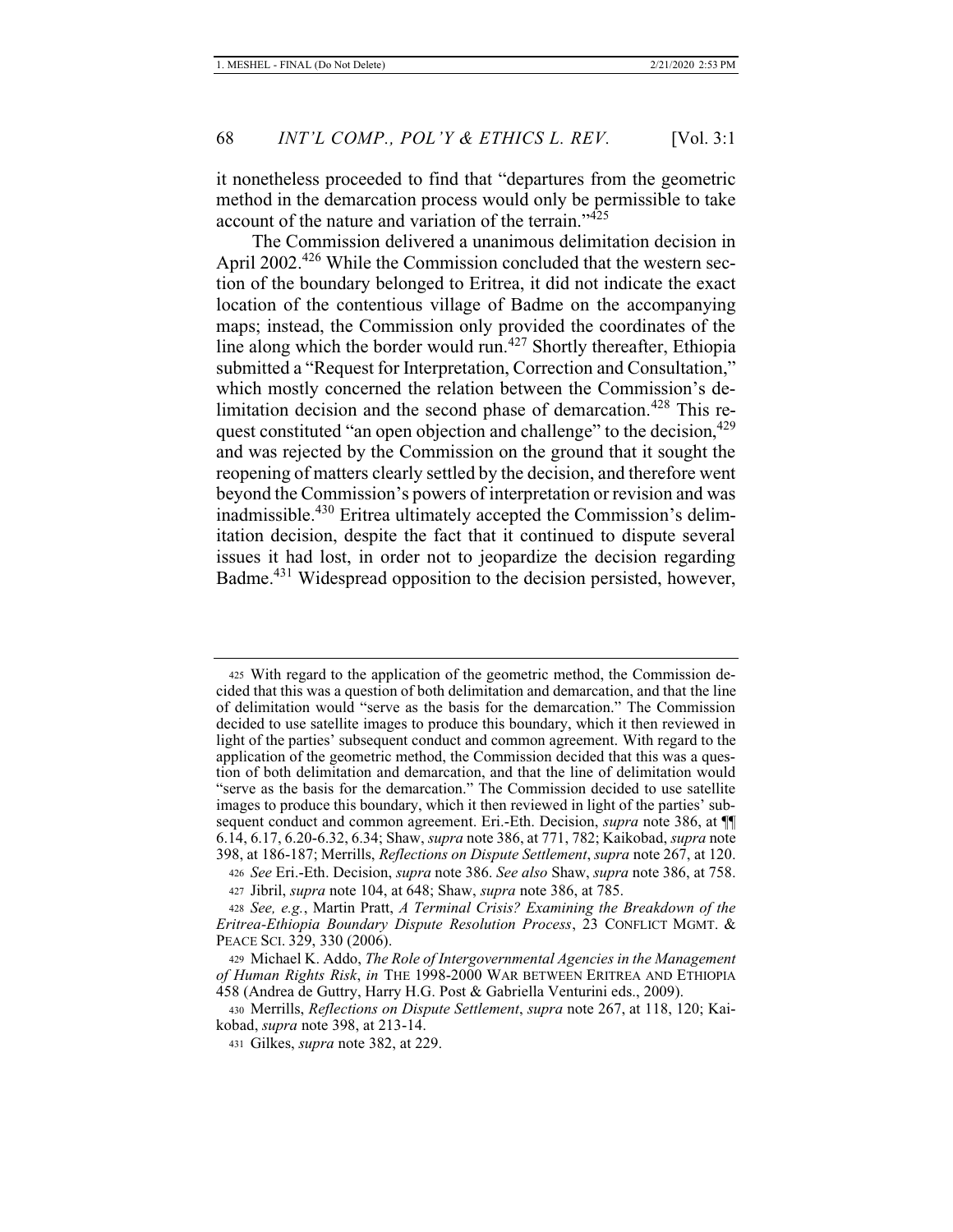within Ethiopia, which prevented the government from accepting the Commission's decision.<sup>432</sup>

Ethiopia argued that the demarcation of the boundary should be adapted to account for "human and physical geography," or else it would result in an impractical boundary that divided communities.<sup>433</sup> The Commission claimed, however, that since it was not authorized to decide *ex aequo et bono*, it could not take into account physical divisions of communities that may adversely affect the interests of the local inhabitants.434 Ethiopia proceeded to request the UN Security Council to set up an alternative mechanism to demarcate the boundary, claiming that the Commission was in a "terminal crisis;" however, the Commission rejected the accusation that any "crisis" existed that could not be cured by Ethiopia's compliance with its decision.<sup>435</sup> In 2004, Ethiopia stated that it was willing to accept the delimitation decision in principle if adjustments were made in the demarcation phase by way of negotiations between the parties; however Eritrea refused, demanding unconditional demarcation in accordance with the lines set out in the Commission's delimitation decision.<sup>436</sup>

The Commission attempted to commence its task of demarcating the boundary, but its work was obstructed by both parties. Ethiopia refused to allow the necessary preparatory work to be carried out in the territory subject to its control in the western and central sections of the border. Eritrea refused to allow the Commission to proceed in the eastern section, claiming that the demarcation activity was to be carried out simultaneously in all sections of the border.<sup>437</sup> The Commission therefore proceeded to demarcate the boundary "virtually" by using image processing techniques, a process which was completed in 2006.<sup>438</sup> Since the parties continued to refuse to cooperate with the Commission in the demarcation process on the ground, the

<sup>432</sup> Jacquin-Berdal, *supra* note 382, at xix.

<sup>433</sup> Seifu, *supra* note 383, at 168-69.

<sup>434</sup> Guazzini, *supra* note 388, at 138.

<sup>435</sup> Plaut, *The Conflict and its Aftermath*, *supra* note 384, at 115; Pratt, *supra* note 428, at 331.

<sup>436</sup> Abbink, *supra* note 410, at 157; Seifu, *supra* note 383, at 169; Jibril, *supra*  note 107, at 667; Terrence Lyons, *The Ethiopia–Eritrea Conflict and the Search for Peace in the Horn of Africa,* 36 REV. AFR. POL. ECON. 167, 169 (2009).

<sup>437</sup> Greppi, *supra* note 405, at 64-65; Shaw, *supra* note 386, at 790.

<sup>438</sup> Merrills, *Reflections on Dispute Settlement*, *supra* note 267, at 118, 120-21; Daly, *supra* note 405, at 53.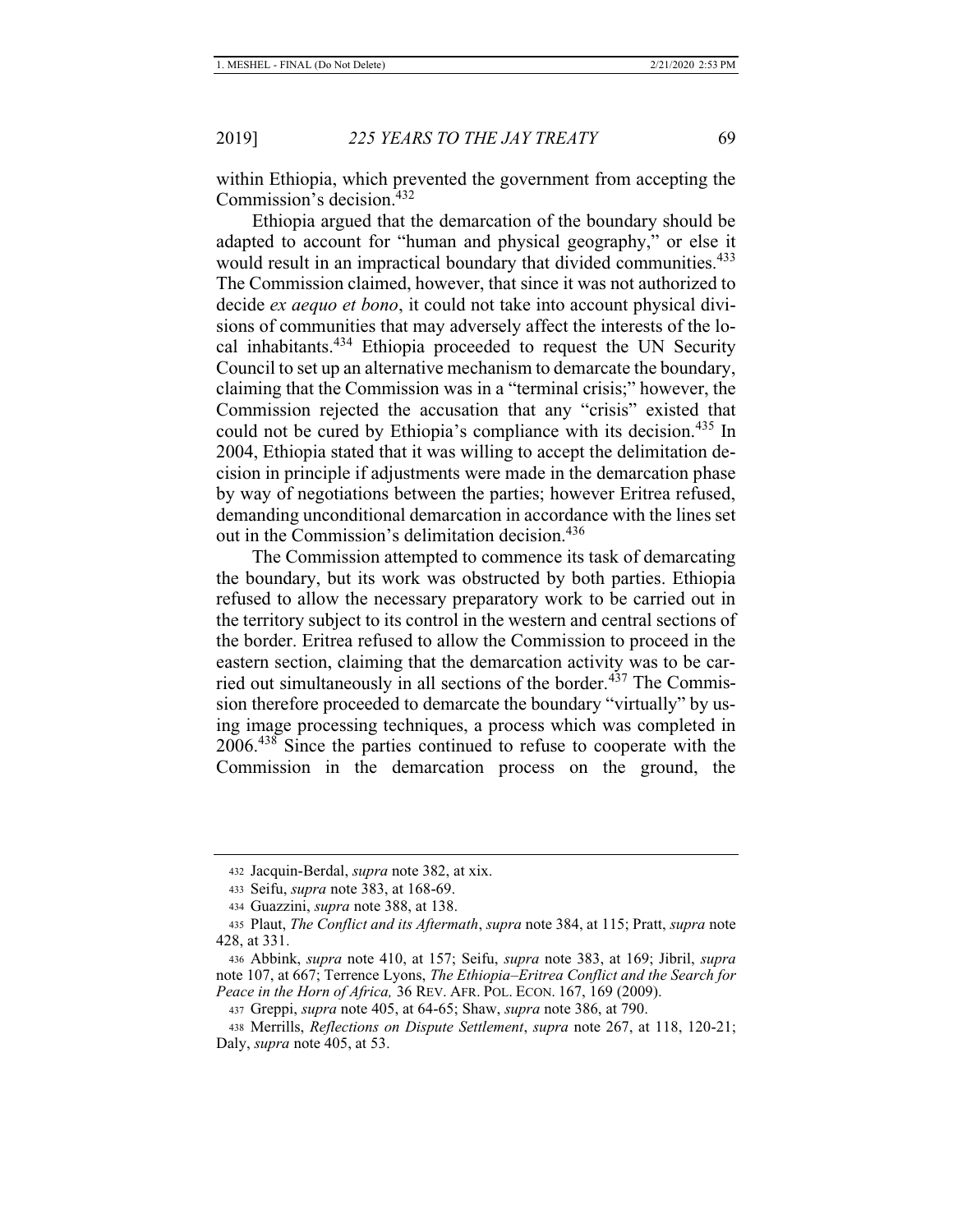Commission declared this "virtual" demarcation to be final and its mandate to be completed, ending all of its activity in  $2007<sup>439</sup>$ 

The impact of the Commission's unilateral demarcation decision continued to be uncertain for several years, as the border remained unmarked and sealed and Ethiopia retained control of areas allocated to Eritrea in the delimitation decision, including the village of Badme.440 Both parties also refused to compromise, with Eritrea asserting that the Commission's delimitation decision is final and backed by international law, while Ethiopia remained unmotivated to alter the status quo in light of its control over Badme and the lack of significant international pressure.<sup>441</sup> The two countries therefore continued to live "[at] an impasse of 'no-war,' 'no-peace," as low intensity conflicts have been witnessed recently along the common boundary.<sup>442</sup> Only in 2018, sixteen years after the Commission's decision was rendered and following a change of government in Ethiopia, the two states signed a "joint declaration of peace and friendship" pursuant to which Ethiopia withdrew from Badme.<sup>443</sup>

The failure of the Commission to resolve the parties' boundary dispute in this case may be understood as rooted in its narrow and legalistic approach to its own role as well as to the parties' conflict. Indeed, its delimitation decision has been criticized for its "relentless effort to exclude anything that allows the application of initiative or discretion in line with the peculiarities and realities of creation and maintenance of Africa's large artificial borders."444 However, the Commission's approach to its task may have resulted, at least in part, from the similarly narrow and legalistic formulation of the issue by the

<sup>439</sup> Merrills, *Reflections on Dispute Settlement*, *supra* note 267, at 118, 120-21; Daly, *supra* note 405, at 53.

<sup>440</sup> Daly, *supra* note 405, at 54; Plaut, *The Conflict and its Aftermath*, *supra* note 384, at 119; Lyons, *supra* note 436, at 167; ODUNTAN, *supra* note 26, at 196-97.

<sup>441</sup> Lyons*, supra* note 436, at 167, 169-70.

<sup>442</sup> Seifu, *supra* note 383, at 146.

<sup>443</sup> *See, e.g.*, *Ethiopia, Eritrea Officially End War*, DEUTSCHE WELLE NEWS (July 9, 2018), https://www.dw.com/en/ethiopia-eritrea-officially-end-war/a-44585296; *Ethiopian Leader Arrives in Eritrea for Landmark Summit*, DEUTSCHE WELLE NEWS (July 8, 2018), https://www.dw.com/en/ethiopian-leader-arrives-in-eritrea-for-landmark-summit/a-44575416; *Ethiopia's Abiy and Eritrea's Afwerki Declare End of War*, BBC NEWS (July 9, 2018), https://www.bbc.com/news/world-africa-44764597; Ethiopian, *Eritrean Leaders Sign Peace Agreement in Jeddah*, REUTERS (Sept. 16, 2018), https://www.reuters.com/article/us-ethiopia-eritrea-saudi/ethiopian-eritrean-leaders-sign-peace-agreement-in-jeddah-idUSKCN1LW0KV.

<sup>444</sup> Ghenga Oduntan, *Africa Before the International Courts: The Generational Gap in International Adjudication and Arbitration*, 5 J. WORLD INV. & TRADE 975, 988 (2004).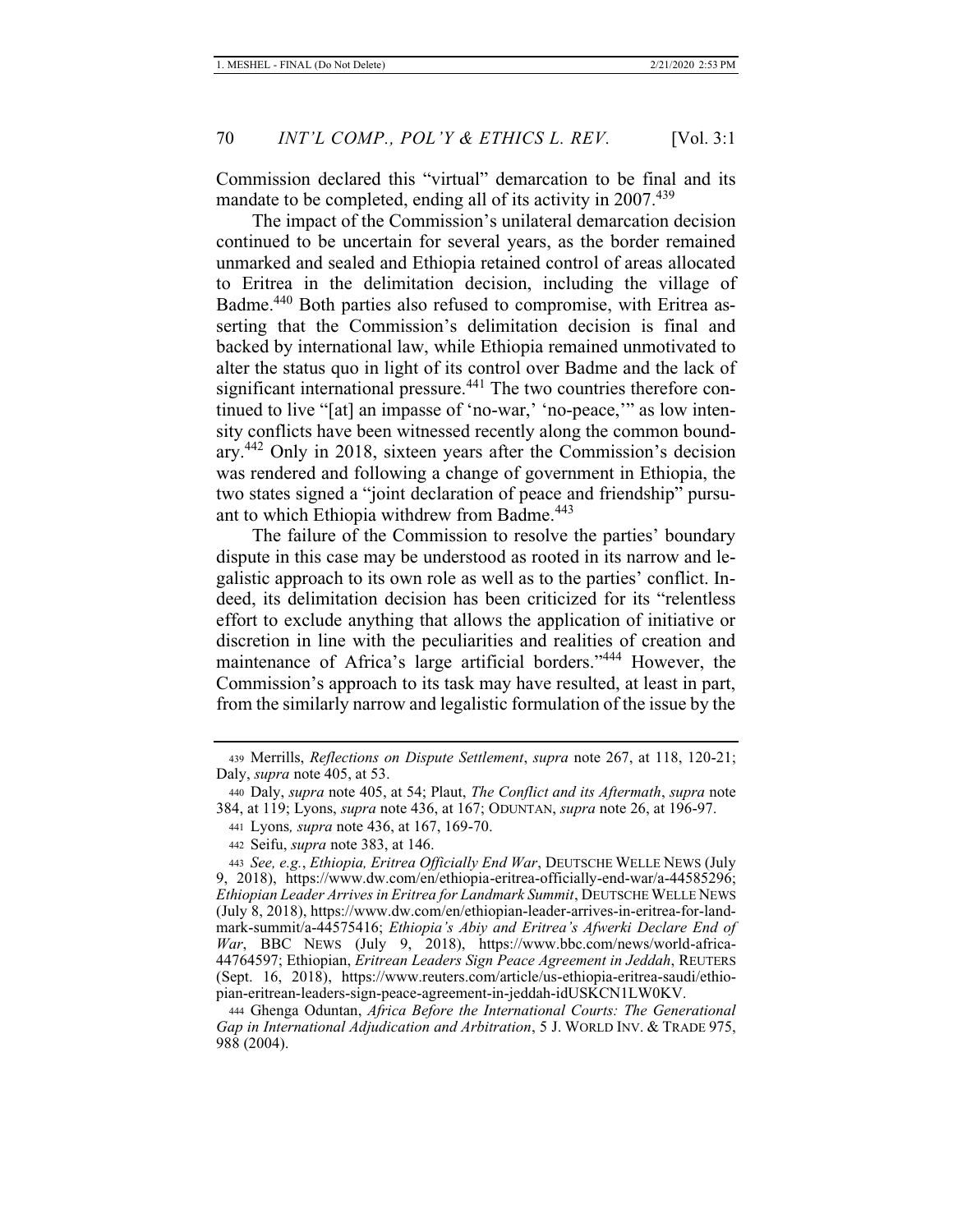parties and the limited jurisdiction granted to the Commission. Therefore, the "very seeds for the failure of the Commission's work were already laid in the formulation of the task given to the commission" by the parties.<sup>445</sup>

With respect to the composition of the Commission, a body charged with the task of demarcation or delimitation of boundaries should include at least one geographer or other relevant professional if the process is to be comprehensive and effective. The flexibility of the arbitration process and the freedom of the parties to appoint arbitrators of their choosing makes the appointment of a non-jurist possible and, in some cases, desirable. While the parties in this case appointed the UN Cartographer as Secretary to the Commission and provided for the use of the technical expertise of the UN Cartographic Unit and other experts as the Commission deemed necessary, the primary role of the UN Cartographer and his unit appears to have been providing cartographic support to the Commission, which is different from having a geographer as a member of the Commission.

A geographer sitting on the Commission could have offered "a different perspective on the issues under discussion, provide map-interpretation skills during deliberations, and advise the legal experts on the many complex geographical aspects of the delimitation," thereby facilitating the political dimension of the arbitral process.<sup>446</sup> Moreover, the presence of a geographer would likely have helped the other Commission members in the interpretation of geographic evidence and might have prevented some of the technical errors in the delimitation decision, which later on were used by Ethiopia to challenge its validity. A geographer would have likely insisted on a field survey of the disputed territory, and considering the poor quality of the mapping available to the Commission, "a geographer's insight into the landscape through which the boundary runs would have been invaluable in interpreting the three old boundary treaties."<sup>447</sup>

Instead, the Commission was comprised of a majority of former ICJ judges, no nationals of the parties, and only one member from the African region. While the choice of a majority of ICJ judges may guarantee international law expertise and strengthen the legal dimension of the arbitral process, it may also result in the adoption of an overlylegalistic approach. Moreover, the parties' choice not to appoint their own nationals, or non-nationals familiar with the particulars of the

<sup>445</sup> *Id.* at 197.

<sup>446</sup> Pratt, *supra* note 428, at 337.

<sup>447</sup> *Id.*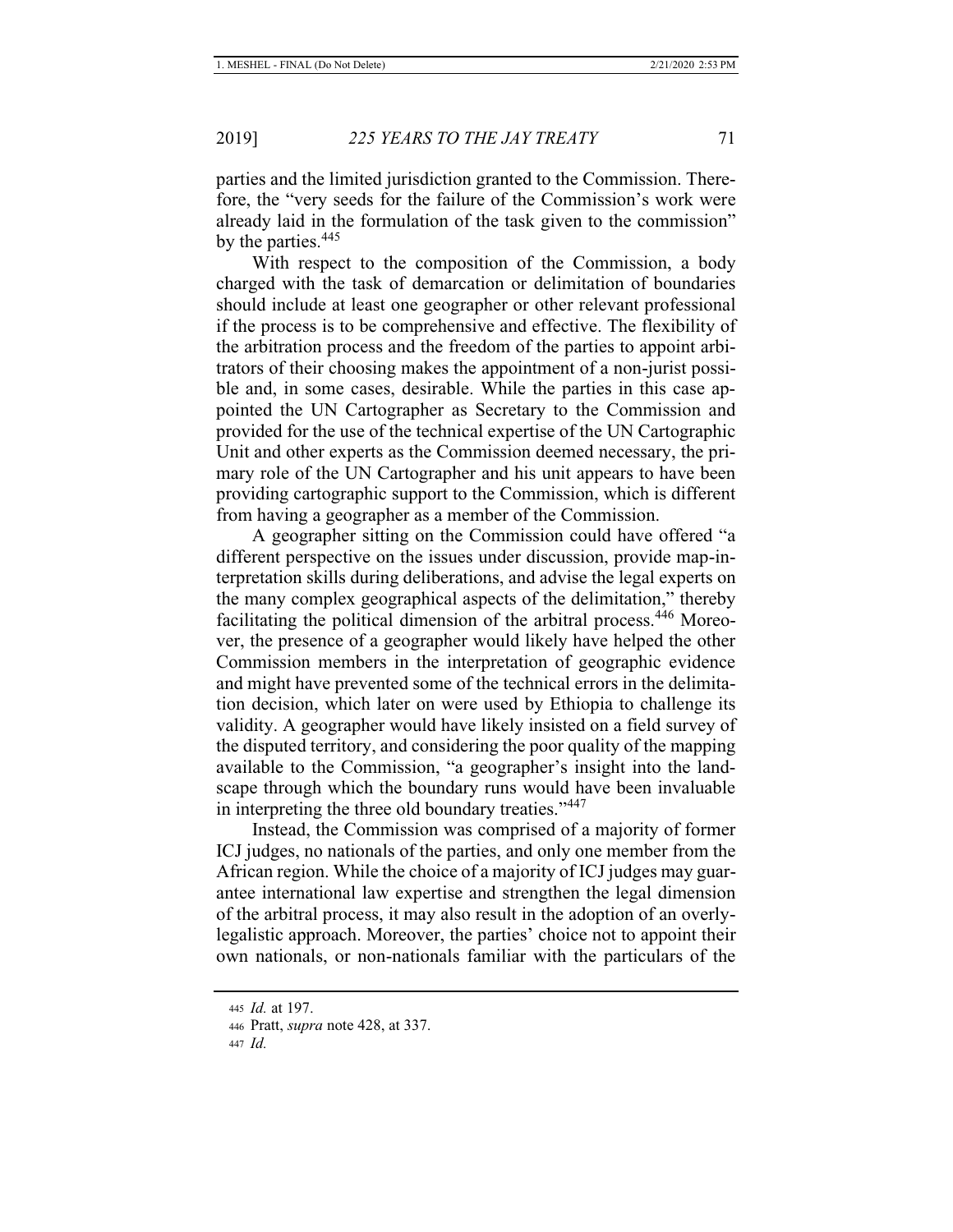dispute, may have compromised the Commission's ability to fully appreciate the parties' interests, their shared history, and the symbolic significance of their boundary and the contested village of Badme.

The parties also presented the border dispute as the ultimate cause of the war and framed the question presented to the Commission narrowly, as concerning the location of their "colonial treaty border," whereas the conflict in fact extended far beyond a boundary dispute. This narrow focus on the technical border issue may have contributed to the Commission's approach to the resolution of the dispute<sup>448</sup> and left it unaware of the true complexity of the conflict; this narrow focus has therefore been considered as the "utmost problem" with the arbitral process.449 The parties effectively masked a fundamentally political and historical conflict, "infused with a symbolism probably not found among other borders of the continent,"450 as a legal conflict, thereby hindering the Commission's ability to render a practical and realistic decision.

Adding insult to injury, the parties presumed that "outdated and fallible<sup> $3451$ </sup> colonial treaties, whose marks on the ground had substantially changed by the events and circumstances of the last century, would be sufficient to resolve their border dispute, and granted very narrow discretion to the Commission. While the parties' motivation in limiting the Commission's mandate was probably to protect their interests, it led to an ultimately detrimental outcome.<sup>452</sup> For instance, a broader mandate might have allowed for creative solutions to the problem of the village of Badme that would have been more acceptable to the parties if proposed as part of an overall boundary settlement package, rather than following an unequivocal ruling on legal title based on colonial treaties.<sup>453</sup> Granting broad authority to the arbitral tribunal is therefore to be preferred over a narrow and legalistic arbitration agreement<sup>454</sup> where disputed boundaries were established by colonial treaties, which often contain vague descriptions. To limit an arbitral tribunal's recourse to additional material beyond the interpretation of such treaties may be counterproductive and lead to either an unreasoned or unreasonable award.<sup>455</sup>

<sup>448</sup> Guazzini, *supra* note 388, at 110.

<sup>449</sup> Seifu, *supra* note 383, at 171.

<sup>450</sup> Guazzini, *supra* note 388, at 121.

<sup>451</sup> Seifu, *supra* note 383, at 172.

<sup>452</sup> Pratt, *supra* note 428, at 334.

<sup>453</sup> *Id.* at 335.

<sup>454</sup> Merrills, *Reflections on Dispute Settlement, supra* note 267, at 122.

<sup>455</sup> *Id.*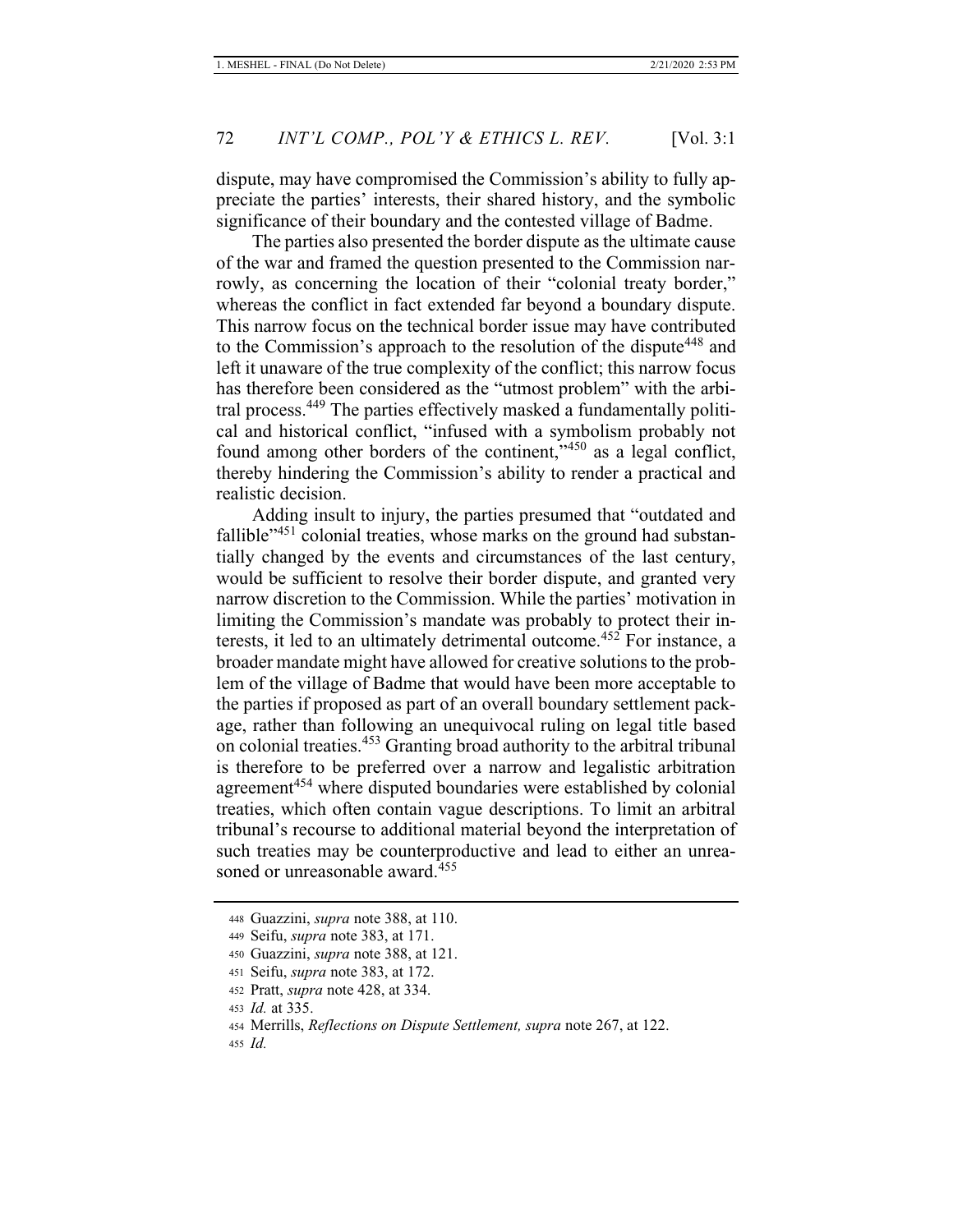The parties' express exclusion of a decision *ex aequo et bono* also evidenced their restrictive approach to the arbitration. This approach likely affected the Commission's perception of its own mandate, and may have signaled to it that the parties would not tolerate any decision not made purely on the basis of law. As mentioned previously, excluding the power to decide *ex aequo et bono* is often the chosen course in interstate arbitrations concerning disputes with political implications, as in the present case, and may seem appropriate at first blush.<sup>456</sup> However, it was precisely this exclusion of any consideration of what is fair and just that led to Ethiopia's perception of the delimitation decision as being "unjust" and to its request that the Commission reconsider its decision on the basis of fairness and justice.<sup>457</sup> From Ethiopia's perspective, it had won the war and its people were hoping that it would at least retrieve access to the ports it lost with Eritrea's independence and to "contested and symbolically significant" places like Badme.<sup>458</sup> It therefore seems rather counterintuitive that the Ethiopian government agreed to entrust such politically significant issues to an external commission that was to be guided by "colonial treaties of indeterminate status"<sup>459</sup> and was not permitted to consider what was just and fair in the circumstances.

In order for an arbitration process to successfully resolve an interstate territorial dispute, the parties must be committed to the process and view it as suitable in the circumstances. In the present case, it seems that arbitration was, at least to some extent, imposed on the parties from outside, which may explain Ethiopia's hostility toward it.<sup>460</sup> Ethiopia objected to arbitration throughout the process, from the conclusion of the Agreement and the selection of the arbitrators to the Commission's application of the Agreement, and although the parties generally agreed to submit their dispute to arbitration in 2000, it took six months of diplomatic pressure and mediation before Ethiopia agreed to actually proceed with the process.<sup>461</sup> Ethiopia's reservations may have been related also to its significantly stronger position relative to that of Eritrea at the time the Agreement was concluded. Ethiopia had a substantially larger population, resources, and military

<sup>456</sup> Greppi, *supra* note 405, at 61-62.

<sup>457</sup> Jibril, *supra* note 107, at 652-653.

<sup>458</sup> Zewde, *supra* note 381, at 23.

<sup>459</sup> *Id.*

<sup>460</sup> Pratt, *supra* note 428, at 334.

<sup>461</sup> Jibril, *supra* note 107, at 663.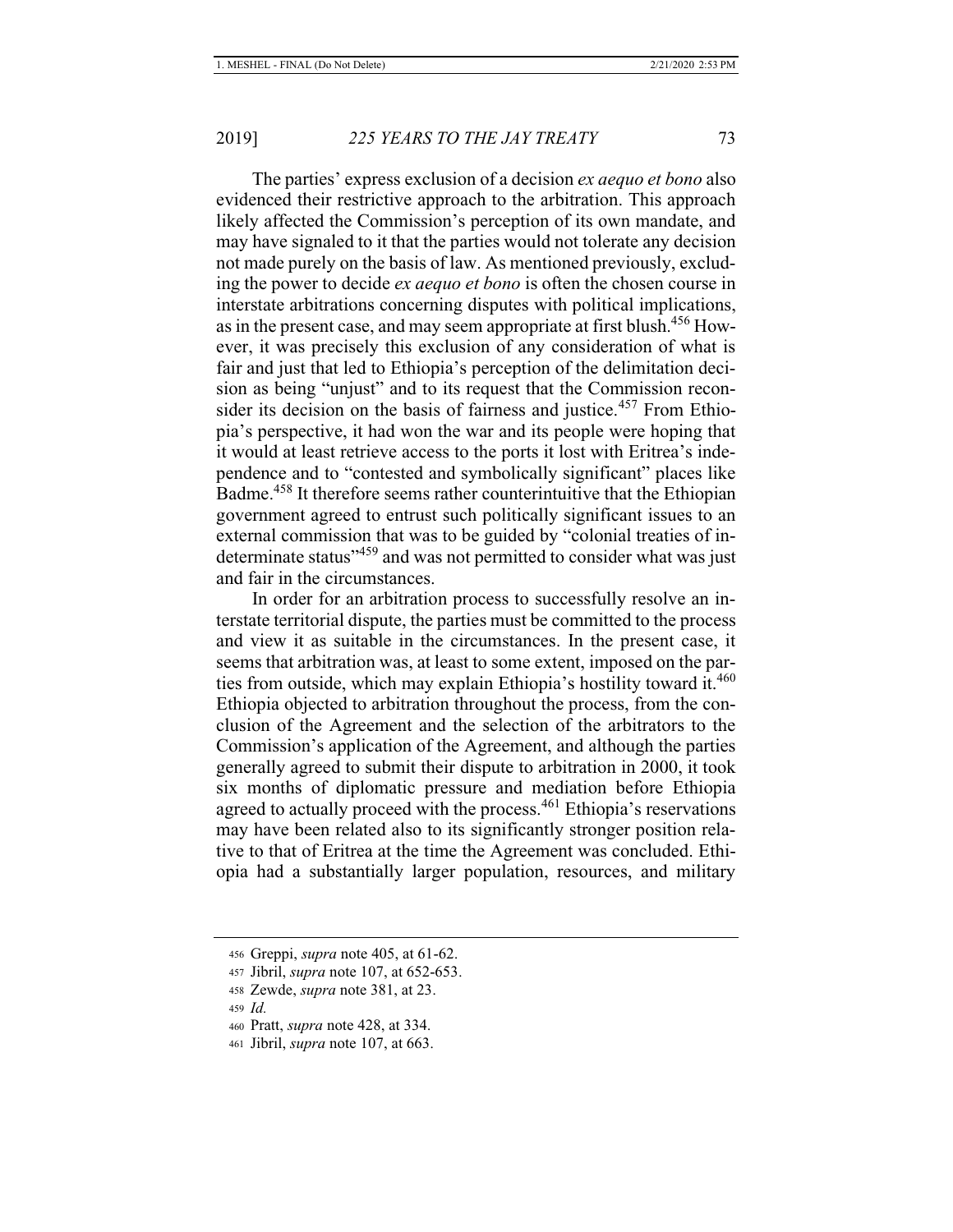might, and it made substantial territorial gains during the war.<sup>462</sup> In any event, "the circumstances leading to the establishment of the Boundary Commission and its resulting lack of perceived legitimacy" likely made it more difficult for Ethiopia to accept the Commission's decision.<sup>463</sup>

The parties therefore failed to appreciate the true nature of the arbitral process. They did not give due consideration to the broader context of their conflict and the practical reality on the ground, and largely confined the Commission's authority to the interpretation of ambiguous colonial treaties, whose statuses were originally controver $sial^{464}$  and were declared "null and void" by Ethiopia in 1952.<sup>465</sup> In addition, the parties, and particularly Ethiopia, were not sufficiently invested in the arbitration process and were forced into it by external parties. In these circumstances, the legitimacy of the entire arbitration process was compromised from the start, and coupled with the Commission's overly legalistic approach, it inevitably resulted in a narrow delimitation decision limited in scope and impact.<sup>466</sup>

It may be argued that in light of the narrow mandate granted to it by the parties, the role of the Commission in the delimitation phase was "simply to clarify the alignment of an existing boundary, albeit one whose original definition was vague and frequently ambiguous."<sup>467</sup> According to this narrow technical view, the Commission had no authority to adjust the boundary as depicted in the colonial treaties to take account of historical and geographical developments, regardless of how desirable this may have been. This position, however, seems "unreasonably inflexible" and should thus be rejected.<sup>468</sup>

Although the Commission was authorized to decide only in accordance with the three colonial treaties and international law principles, rather than *ex aequo et bono*, this should not have prevented it from adopting an approach that would allow it to interpret such treaties and principles flexibly and take into account relevant extra-legal considerations such as the history of the parties' shared boundary, the symbolic significance of its location, the need for stability along the border, trade routes, social systems, and the rights of the affected

<sup>462</sup> *Id.* at 663, 665.

<sup>463</sup> Pratt, *supra* note 428, at 334.

<sup>464</sup> Abbink, *supra* note 410, at 145; Guazzini, *supra* note 388, at 121.

<sup>465</sup> Greppi, *supra* note 405, at 61-62.

<sup>466</sup> Abbink, *supra* note 410, at 152, 155.

<sup>467</sup> Pratt, *supra* note 428, at 334.

<sup>468</sup> *Id.* at 334-35.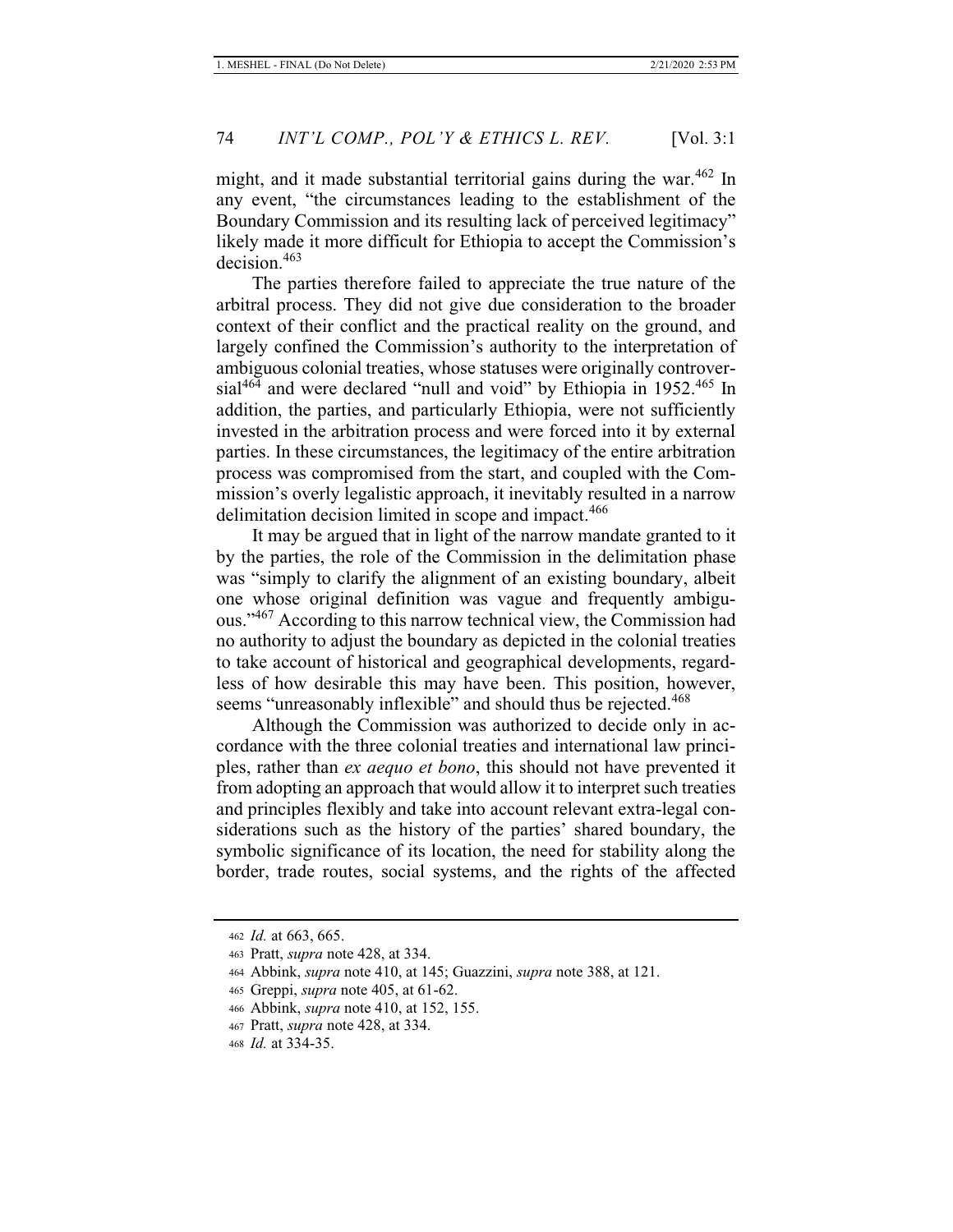communities.<sup>469</sup> Therefore, the parties' exclusion of an *ex aequo et bono* decision should not have prevented the Commissioners from fully exercising their role as judges by conducting their own fact-finding, including ground survey, interviews, and review of local documents, rather than relying almost exclusively on archival material and secondary documents, $470$  and their role as diplomats by considering activities that had been taking place on the ground for decades, such as settlements, economic activities, customs ports, and court proceedings.<sup>471</sup> The Commission's decision might have fared better with the parties, and particularly Ethiopia, had it taken into account such significant non-legal factors, and its failure to do so contributed to a decision that "has not necessarily provided the basis for a lasting settlement."<sup>472</sup>

The Commission's legalistic approach to its own role and to the parties' dispute was also illustrated by its over-reliance on the colonial treaties, even though "decades of historical events" have since passed.<sup>473</sup> In addition to being "partly fictitious and outdated" and lacking "clarity and status,"<sup>474</sup> these treaties were of minimal assistance in determining the border, since they failed to provide any agreed upon point of departure or supporting details. The cartographic depictions of rivers in the map annexed to the 1900 treaty did not conform to reality and presented many discrepancies as a result of lack of knowledge of the geographical features. $4^{75}$  The Commission's use of this map evidence further disregarded the importance of state activity on the ground, and maps which did not accurately represent legally

<sup>469</sup> The Commission was clearly aware of the customary rights of the local population, since with respect to a river boundary line that was left to be determined at the demarcation stage, it noted that "regard should be paid to the customary rights of the local people to have access to the river." Nonetheless, it largely failed to take these rights into account in its determination of the parties' mutual border. Eri.-Eth. Decision, *supra* note 386, at ¶ 7.3; Merrills, *The Contribution of the Permanent Court of Arbitration to International Law: 1999-2009*, *supra* note 419, at 8.

<sup>470</sup> Abbink, *supra* note 410, at 151-52, 155.

<sup>471</sup> *Id.* at 153.

<sup>472</sup> Jacquin-Berdal, *supra* note 382, at xiv, xix.

<sup>473</sup> Greppi, *supra* note 405, at 62.

<sup>474</sup> Abbink, *supra* note 410, at 146, 148.

<sup>475</sup> Guazzini, *supra* note 388, at 121. The Commission also misapplied the available maps and relied on unilateral Italian-drawn maps claiming Eritrean territory, which was misunderstood by the Commission as having been accepted by Ethiopia, rather than on an Italian map showing the extent of Italy's claims and effective occupation in the early twentieth century, which did not extend to the Badme area. Abbink*, supra* note 410, at 149-50.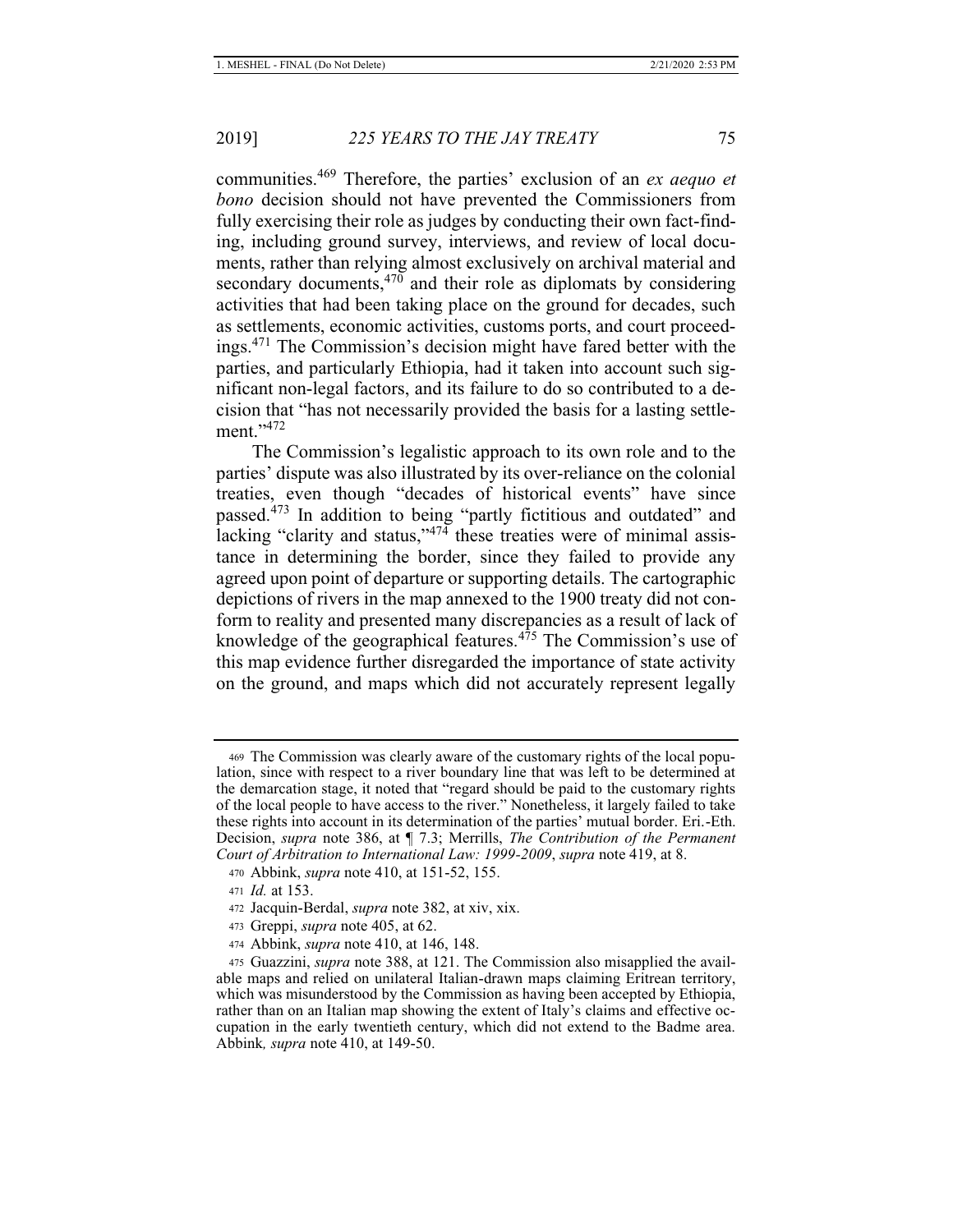relevant activity on the ground should have been awarded little probative weight.<sup>476</sup>

Had the Commissioners properly executed their roles as judgediplomats, they may have recognized the colonial treaties as artificial and merely indicative of the ever-changing power balance between the relevant regimes,<sup>477</sup> and conducted a proper assessment of the colonial legacy of the border issue and its significance to the parties in terms of national identities and prestige politics.478 This would have been permissible had the Commission interpreted the parties' use of the term "delimit" in the Agreement as indicating that they did not intend to confine the Commission to mere interpretation of the treaties.<sup>479</sup> This broader interpretation of the Agreement would have been the proper one and, had it been adopted by the Commission, may have resulted in a more flexible and less strict application of the colonial treaties. Instead, the Commission produced an impractical decision that contributed nothing to the resolution of the parties' territorial dispute<sup>480</sup> and offered "little possibility of any solutions to the problems posed by the border."<sup>481</sup>

A proper exercise of their role as judge-diplomats would have led the Commissioners to broadly interpret the authority granted to them by the parties to consider "applicable international law" and to include various relevant legal principles, such as *uti possidetis*, *effectivités*, and equitable rules of international law, rather than focusing solely on the strict interpretation of the colonial treaties.<sup>482</sup> The importance of the *uti possidetis* principle in determining the location of the parties' boundary was emphasized early on in the parties' reaffirmation of the "principle of respect for the borders existing at independence" in the Agreement and their instruction that the boundary "shall be determined on the basis of pertinent colonial treaties and applicable international law."<sup>483</sup> The application of this principle may have proven difficult in this case, since Eritrea was part of Ethiopia and not a colony in the legal sense, but it should have at least been considered by

<sup>476</sup> Kaikobad, *supra* note 398, at 200-01.

<sup>477</sup> Abbink, *supra* note 410, at 141-48.

<sup>478</sup> *Id.* at 145.

<sup>479</sup> Kaikobad, *supra* note 398, at 182.

<sup>480</sup> Abbink, *supra* note 410, at 151-52, 155.

<sup>481</sup> Gilkes, *supra* note 382, at 230.

<sup>482</sup> Abbink, *supra* note 410, at 149.

<sup>483</sup> *See* Eth.-Eri. Agreement, *supra* note 396, at art. 4.1. *See also* Merrills, *Reflections on Dispute Settlement*, *supra* note 267, at 117.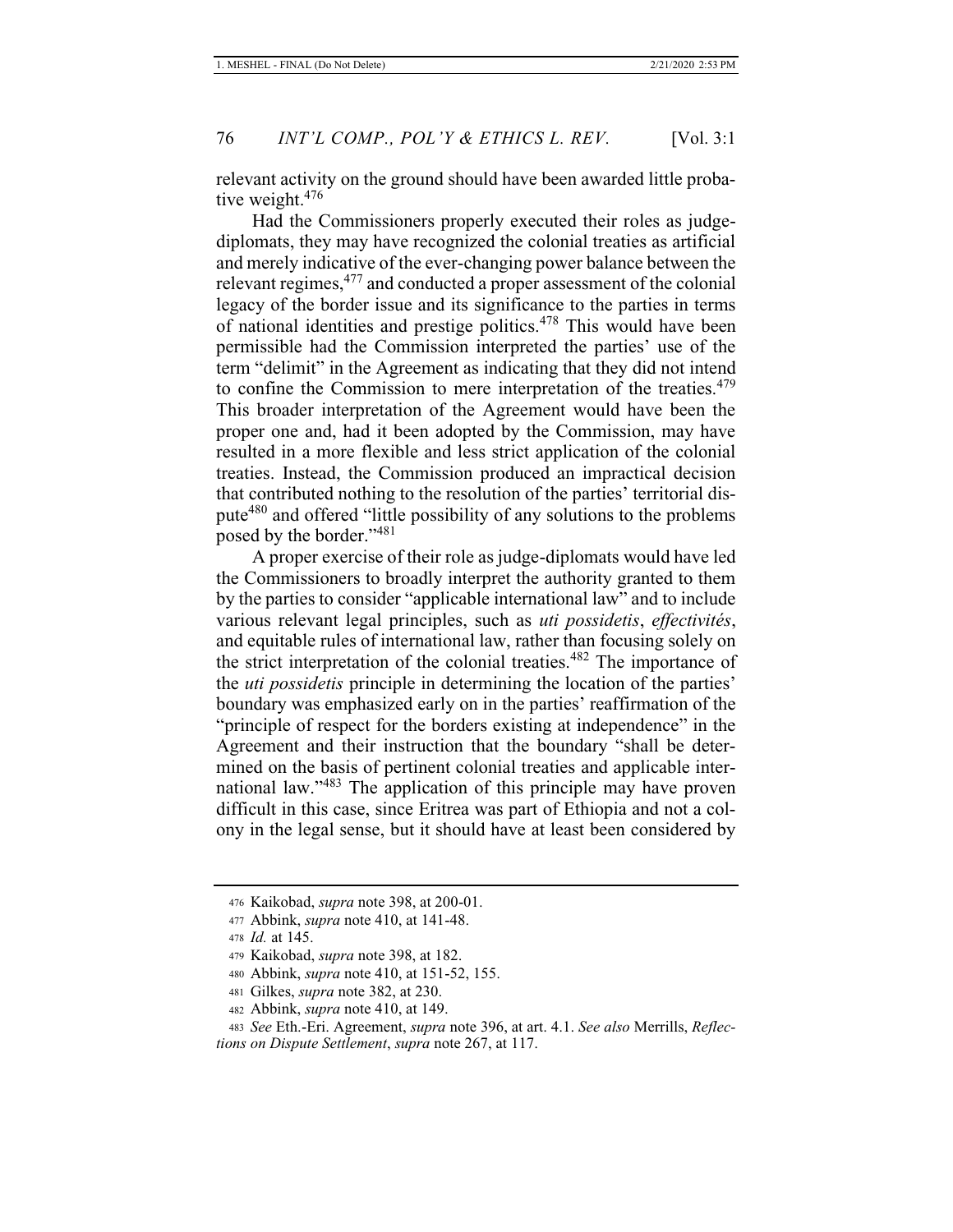the Commission, especially in light of its possible effect on Ethiopia's access to the sea.<sup>484</sup>

The Commissioners' legalistic approach to their own role was also evident in their reliance on evidence of subsequent conduct and administrative activity. The Commissioners essentially used this evidence to illuminate relevant provisions of the colonial treaties, rather than as a possible source of variation of the treaties. This is problematic since the probative value of relevant evidence should be evaluated in light of the "facts and overall perspectives of the dispute," and independently of any treaty it is used to interpret.<sup>485</sup> Instead, the Commission adopted a textbook approach to this evidence in its interpretation of the treaties, and failed to allow it to vary the boundary line to accommodate activities carried out on the ground that were inconsistent with their terms.<sup>486</sup>

Another relevant consideration that the Commissioners failed to take into account was the self-determination of people in the border area.487 The Commission has been criticized for the potential impact of its decision on the ethnic minorities living between Eritrea and Ethiopia, exposing them to "the danger of disintegration and possible ethnic cleansing."<sup>488</sup> Indeed, the Commission's decision not only failed to resolve existing disputed issues, but also reinforced one of the main problems associated with the parties' mutual border, namely thousands of displaced people unable to return to their lands, thereby almost guaranteeing that the border would remain unstable.<sup>489</sup> Whether intentionally or not, the Commission effectively supported Eritrea's aim to divide these populations as a means of defining its national identity, "emphasizing national political claims at the expense of

<sup>484</sup> Abbink, *supra* note 410, at 153-54.

<sup>485</sup> Kaikobad, *supra* note 398, at 194.

<sup>486</sup> Although the Commission recognized that Ethiopia presented stronger evidence of administrative activity and that this may justify modifying the 1900 treaty boundary, it ultimately decided that a modification of the treaty was uncalled for. Kaikobad, *supra* note 398, at 193-94, 209-11. In addition, Eritrea was unable to provide any evidence of its administrative presence in the area of Badme, and prior to 1998 never raised claims to it. In order to establish ownership over it, moreover, there was a need for "international display of power and authority", which Ethiopia, rather than Eritrea established in this case. However, the Commission ignored the evidence provided by Ethiopia and reverted to the colonial treaties and maps, neglecting the "applicable international law." Abbink, *supra* note 410, at 150-51, 154.

<sup>487</sup> Abbink, *supra* note 410, at 153-54.

<sup>488</sup> Gilkes, *supra* note 382, at 249.

<sup>489</sup> *Id.* at 230.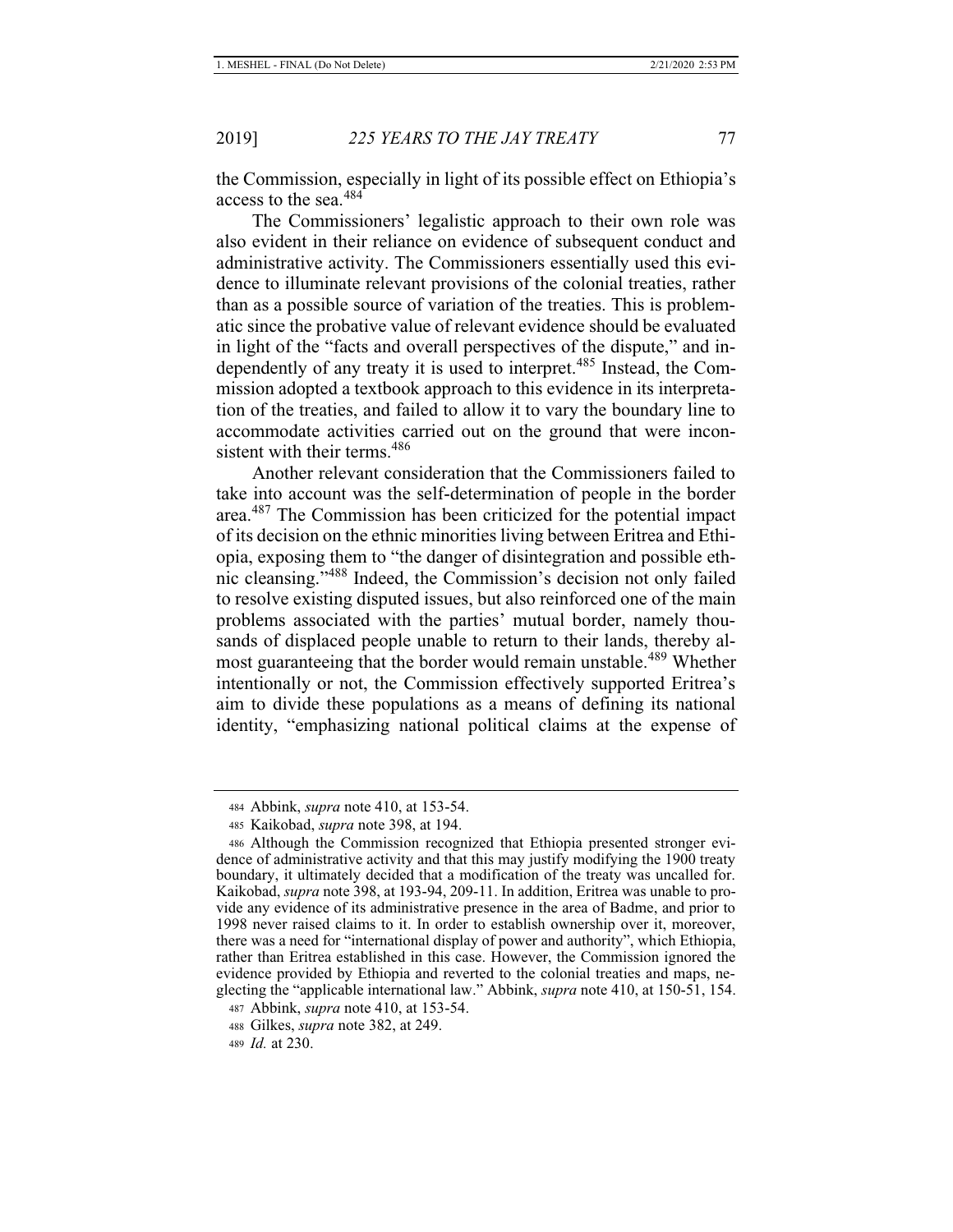existing local cultural cross-border or trans-national links."<sup>490</sup> The result has been the rise of a host of new problems along the border, with no alternatives offered by the Commission for their resolution.<sup>491</sup>

This narrow approach adopted by the Commission also led to confusion and misinterpretation of its award by the parties. Ethiopia's initial interpretation of the decision was that it retained sovereignty over the contentious village of Badme while the rest of the western section of the border was awarded to Eritrea, which it viewed as a "win-win situation."<sup>492</sup> It later became clear, however, that Ethiopia's interpretation of the decision was inaccurate, and that Badme was in fact awarded to Eritrea.<sup>493</sup> While the Commission may have believed that its decision was sufficiently clear and that it was sparing Ethiopia from further humiliation,<sup>494</sup> it effectively avoided dealing with the most contentious issue in dispute between the parties, even though "to anyone with the slightest familiarity with the origins and courses of the conflict Badme had  $\dots$  a critical symbolic significance."<sup>495</sup> This "rather childish move" compromised the authority and legitimacy of its decision and contributed to its rejection by Ethiopia.<sup>496</sup>

<sup>490</sup> *Id.* at 250.

<sup>491</sup> *Id.* at 249-50.

<sup>492</sup> Plaut, *The Conflict and its Aftermath*, *supra* note 384, at 113.

<sup>493</sup> As the disputed sovereignty over Badme ignited the conflict to begin with, and since whoever had legitimate title to it could claim that it was justified in going to war over it, the Commission's failure to pronounce the location of the village "unleashed a controversy that has yet to be resolved." It seems that the Commission in fact had no idea of the importance of Badme to the parties, which had a "critical impact" on the reception of its decision. As the Ethiopian Prime Minister commented: "for us Badme is nothing, but the principle behind invading Badme is everything." Failing to take these sentiments into account, the Commission's decision, rather than signaling the beginning of a peace process between the parties, brought them closer to war. Christopher Clapham, *Indigenous Statehood and International Law in Ethiopia and Eritrea*, *in* THE 1998-2000 WAR BETWEEN ERITREA AND ETHIOPIA 159, 167 (Andrea de Guttry et al. eds., 2009); Plaut, *The Conflict and its Aftermath*, *supra* note 384, at 112-13.

<sup>494</sup> Plaut, *The Conflict and its Aftermath*, *supra* note 384, at 112.

<sup>495</sup> Clapham, *supra* note 493, at 167.

<sup>496</sup> Zegeye & Tegegn, *supra* note 406, at 260. The decision of the Commission to terminate its mandate also seems somewhat extreme, as it could have instead suspended itself for an indefinite period of time, which would have allowed it to reclaim its mandate if and when appropriate. While this may have been intended to encourage Ethiopia to accept the Commission's decisions as final and implement them, it was an insufficient incentive in light of the partial and unsatisfactory nature of these decisions and resulted in the dispute continuing unresolved and the parties remaining with no alternative recourse for de-escalating the growing military tensions between them. Guazzini, *supra* note 388, at 139.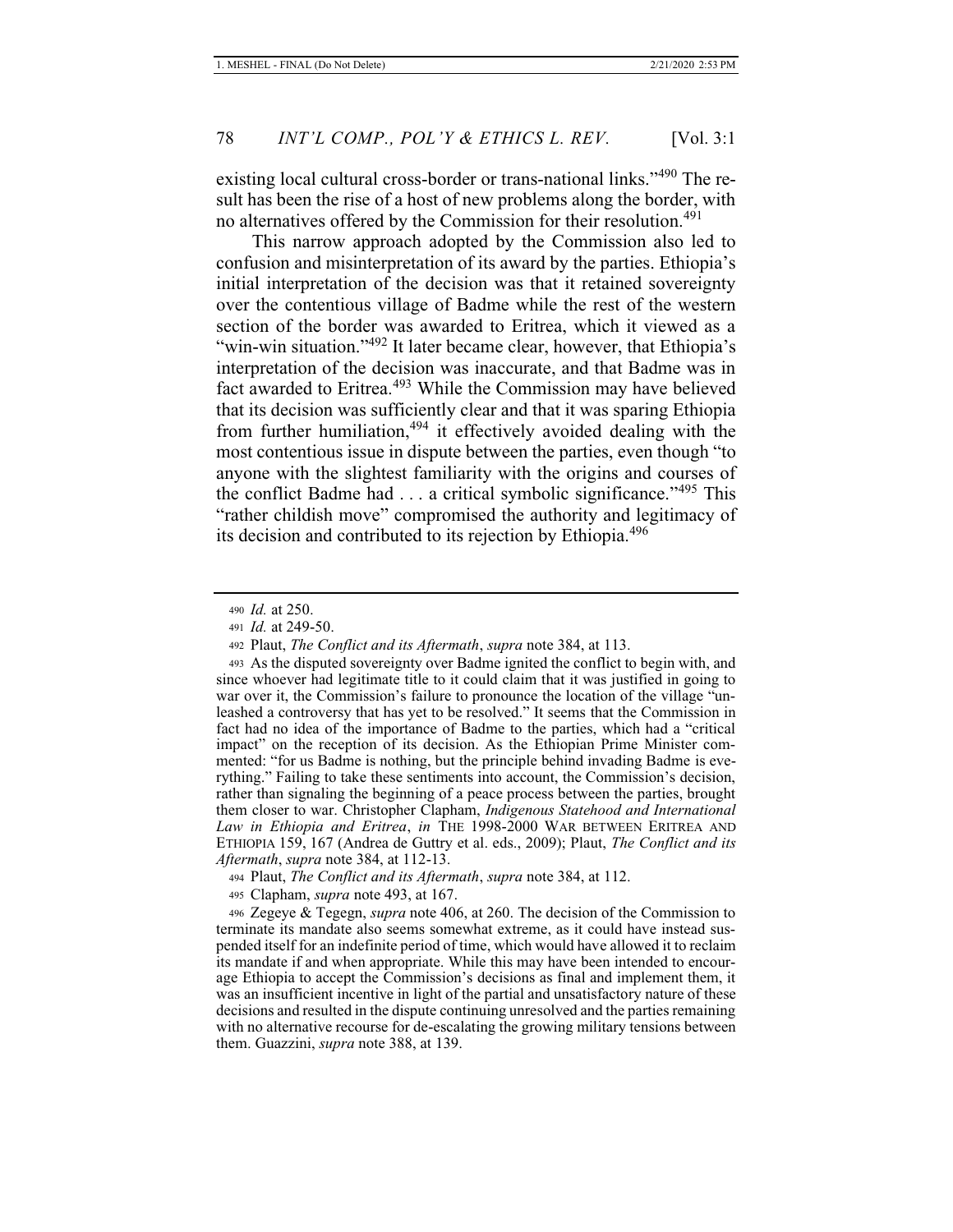In summary, while the Commission's approach may be understandable in the light of the relatively narrow framing of its authority in the Agreement, it cannot be justified when viewed from the perspective of the arbitral process advocated here. Regardless of the limits placed on it by the parties, the Commission ought to have exercised its dual role and account for reality, justice, custom, and equity, rather than merely strict law.<sup>497</sup> Although only one narrow aspect of the parties' conflict, namely the location of their mutual border, was submitted for resolution to the Commission, demarcating this border was a "necessary prerequisite" for progress on other issues<sup>498</sup> and represented a window of opportunity to normalize the parties' relationship.<sup>499</sup> To achieve this, however, the Commission had to consider the broader context, origins, and history of the dispute, as well as the parties' interests, shared norms, and established practices. In failing to do so, it merely raised the stakes so that both parties became locked in their positions in a "prestige psychological battle."500 The fact that the Commission also attempted to demarcate the boundary based on a narrow and impractical delimitation decision, even if legally sound, further exacerbated the negative attitude of the parties and countered the reality on the ground.<sup>501</sup>

The failure of the Commission's delimitation decision to resolve the parties' boundary dispute, and the demarcation debacle that ensued, left the conflict between Eritrea and Ethiopia unresolved for almost two decades.<sup>502</sup> The parties' narrow approach to the arbitration process both artificially isolated the border question from the broader context of their dispute, and failed to give this complex aspect of the dispute, which had an "almost spiritual significance" to them,  $503$  its due weight. The Commission's reasoning and decision, moreover, reflected a similarly legalistic analysis that over-simplified the parties' conflict.<sup>504</sup>

<sup>497</sup> Abbink, *supra* note 410, at 142-43.

<sup>498</sup> Lyons, *supra* note 436, at 169.

<sup>499</sup> Greppi, *supra* note 405, at 62.

<sup>500</sup> Abbink, *supra* note 410, at 144.

<sup>501</sup> *Id.* at 151.

<sup>502</sup> *Id.* at 142.

<sup>503</sup> Clapham, *supra* note 493, at 162.

<sup>504</sup> This approach was prevalent in the West at the time and dismissively characterized the dispute as "two bald men fighting over a comb." Uoldelul Chelati Dirar, *Rivalry, Antagonism and War in the Nation & State-building Process: The H Factor in the Relations Between Eritrea and Ethiopia*, *in* THE 1998-2000 WAR BETWEEN ERITREA AND ETHIOPIA 25, 26 (Andrea de Guttry et al. eds., 2009); Clapham, *supra*  note 493, at 161.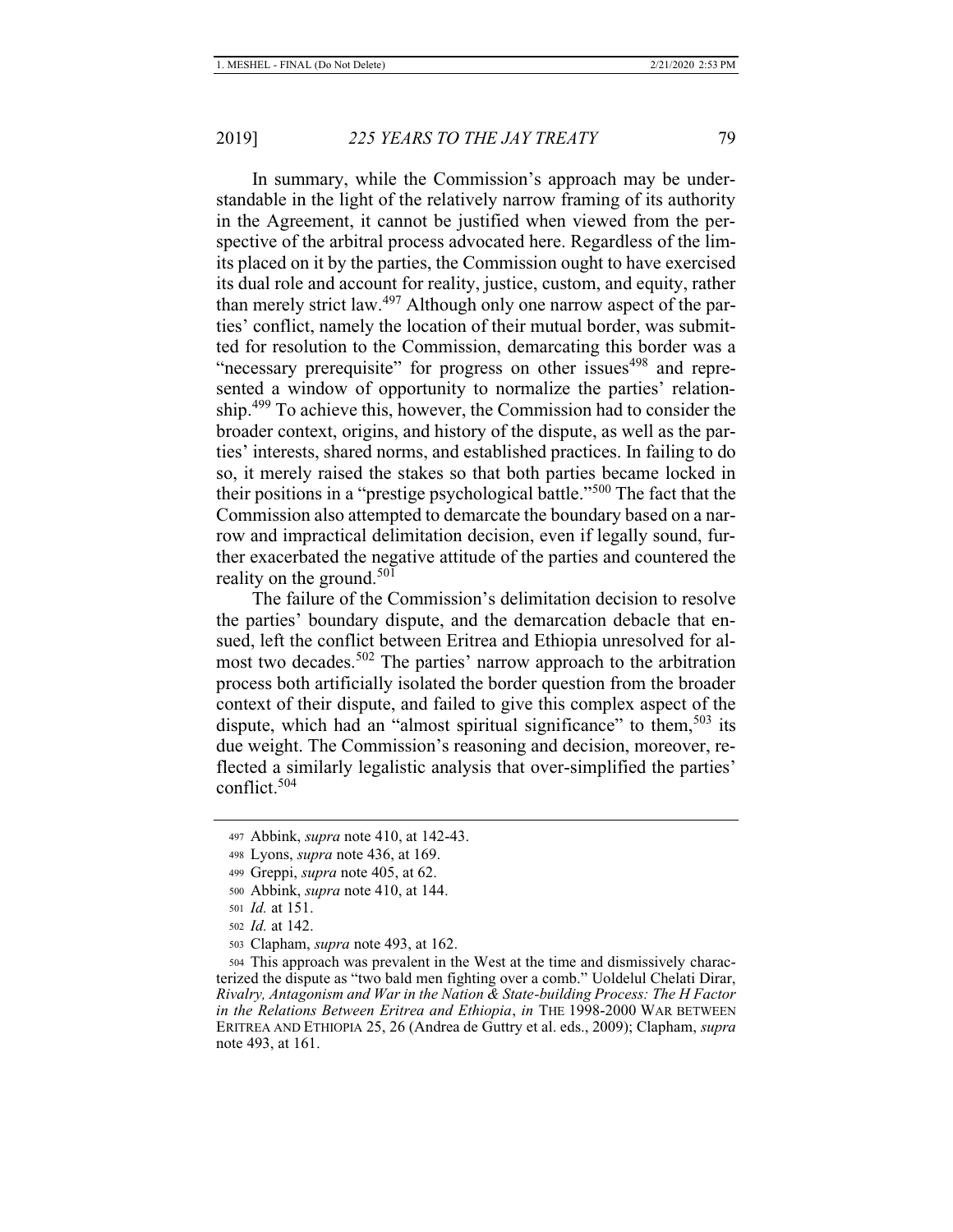The narrow framing of the Commission's mandate by the parties, and the rigid interpretation of this mandate by the Commission, therefore, led to a decision that "sealed off the prospects for flexibility, amendment and compromise."505 In light of the significant symbolic value of Badme, its grant to Eritrea against the initial expectations of both parties guaranteed that a compromise solution to this issue would not be reached and that the threat of armed conflict would continue to loom large. "Due to local pressures and the promises during mobilisation for war, both sides became stuck on getting that territory or their national pride is lost. The sentiment in the populations of the parties makes the matter of handing over Badme to Eritrea or Eritrea agreeing to dialogue look like a 'political suicide' none of whom could justify."<sup>506</sup>

This arbitration therefore demonstrates the importance of considering "the various levels of tension" involved in a particular dispute in order to "fully appreciate the situation on the ground, its causes, and possibilities for resolution," as well as the importance of expertise beyond the "pure understanding and appreciation of international law norms" to the resolution of disputes of this kind.<sup>507</sup> In the present case, the significance of the parties' mutual border extended beyond its legal conception to shape the parties' expectations and claims, and to underline the tensions between them. Since the Commission failed to fully grasp and consider these tensions, it was unsuccessful in resolving the parties' conflict.<sup>508</sup>

The Commission's decision is similar in many respects to the arbitral award rendered in the Beagle Channel case, and the failure of these two arbitrations to resolve the respective disputes can be usefully compared. In the Beagle Channel arbitration, the tribunal perceived its task in a restrictive manner, as the determination of the boundary between Chile and Argentina, and the allocation of three disputed islands governed by the rights granted to the parties in a boundary treaty from 1881. Accordingly, the arbitrators focused exclusively on the interpretation of the treaty, thereby restricting their role to that purely of judges, and inflexible judges at that.<sup>509</sup> A similarly narrow perception was adopted by the Ethiopia-Eritrea Boundary Commission, confining itself to a large extent to the legalistic exercise of interpreting the three

<sup>505</sup> Abbink, *supra* note 410, at 158.

<sup>506</sup> Seifu, *supra* note 383, at 169-70.

<sup>507</sup> Pocar, *supra* note 383, at xvii-xviii.

<sup>508</sup> *Id.*

<sup>509</sup> Kaikobad, *supra* note 398, at 183.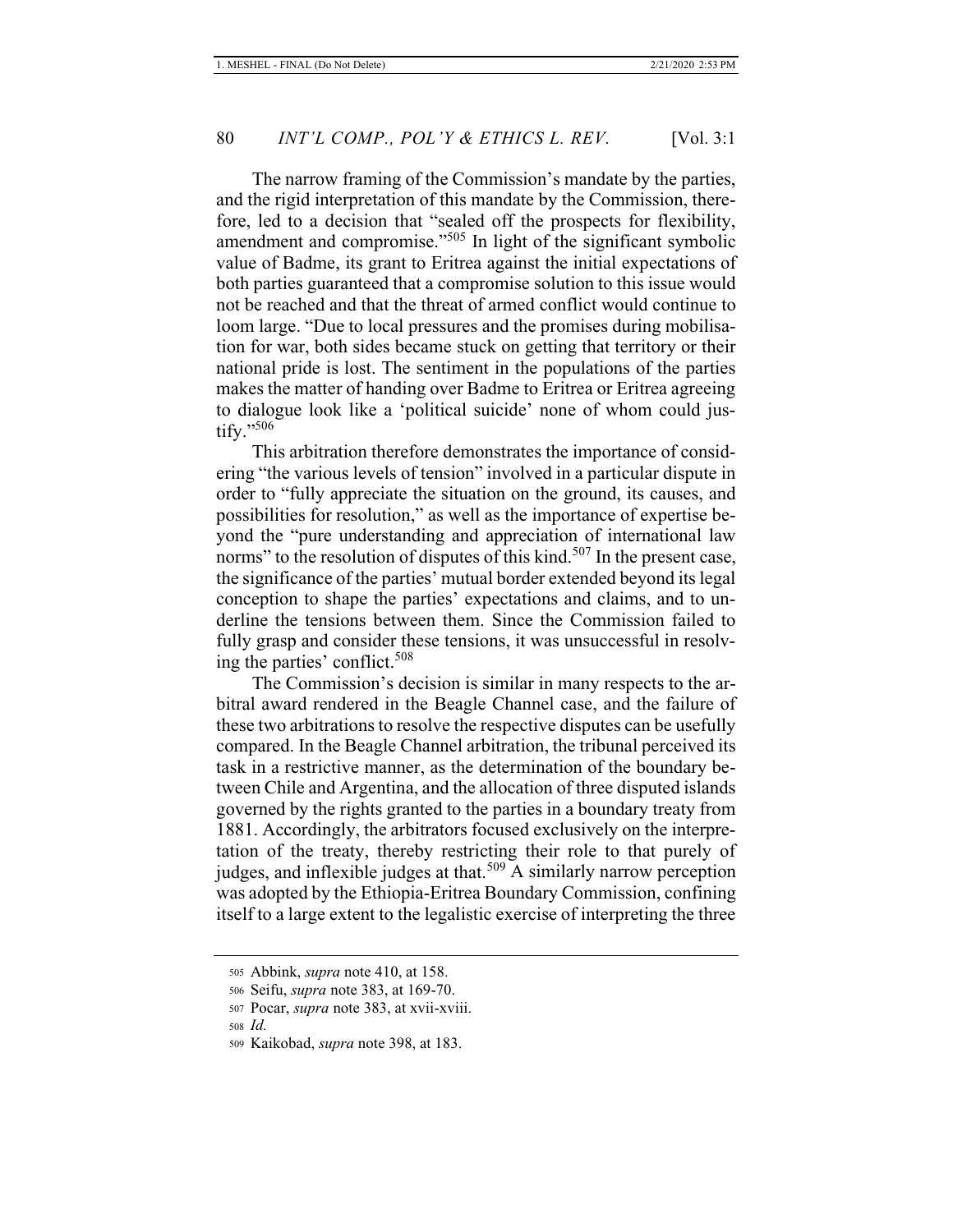colonial treaties, rather than delimiting the boundary in accordance with the relevant situation on the ground. In both cases, this approach was responsible, at least in part, for the failure of the arbitral process, and the rejection of the outcome by the losing party.

Some have argued that, in light of its failure, arbitration was the wrong dispute resolution model to apply in this case,<sup>510</sup> and that "this dispute settlement procedure ought not to have been embarked upon in the first place."511 However, it may equally be argued that it was not the arbitration itself so much as the parties' and the Commission's misperception and misapplication of the process that prevented the successful resolution of the conflict in this case. The dispute submitted to the Commission, while seemingly legal in nature, carried with it significant non-legal implications, which were compounded by the parties' shared history and unstable relationship, and which both the parties and the Commission failed to take into consideration.<sup>512</sup> Had the parties and the Commission recognized that the disputed issue was far more complex than a simple boundary delimitation, and had they perceived the arbitral process as "more efficient than diplomatic instruments and more flexible than adjudication by a permanent court,"513 a fair and practical decision would have ensued, compatible with realities on the ground, and capable of effectively resolving the conflict.

#### IV. CONCLUSION

One of the continuous goals of the international community is the prevention of war through peaceful resolution of interstate disputes.<sup>514</sup> Although a host of dispute resolution mechanisms—from mediation to judicial settlement—has been developed for this purpose, this goal remains unattained.<sup>515</sup> Some may see this as resulting from the absence of a dispute resolution mechanism capable of settling interstate disputes definitively and effectively.<sup>516</sup> Yet, as this article argues, such a mechanism (namely interstate arbitration) in fact exists, and it has been in existence for centuries.

<sup>510</sup> Zewde, *supra* note 381, at 24; Seifu, *supra* note 383, at 172.

<sup>511</sup> Kaikobad, *supra* note 398, at 223.

<sup>512</sup> Abbink, *supra* note 410, at 155.

<sup>513</sup> Greppi, *supra* note 405, at 60; Clapham, *supra* note 493, at 161

<sup>514</sup> Reisman, *Stopping Wars and Making Peace*, *supra* note 35, at 6, 13.

<sup>515</sup> Muller & Mijs, *supra* note 18, at 203.

<sup>516</sup> *Id.*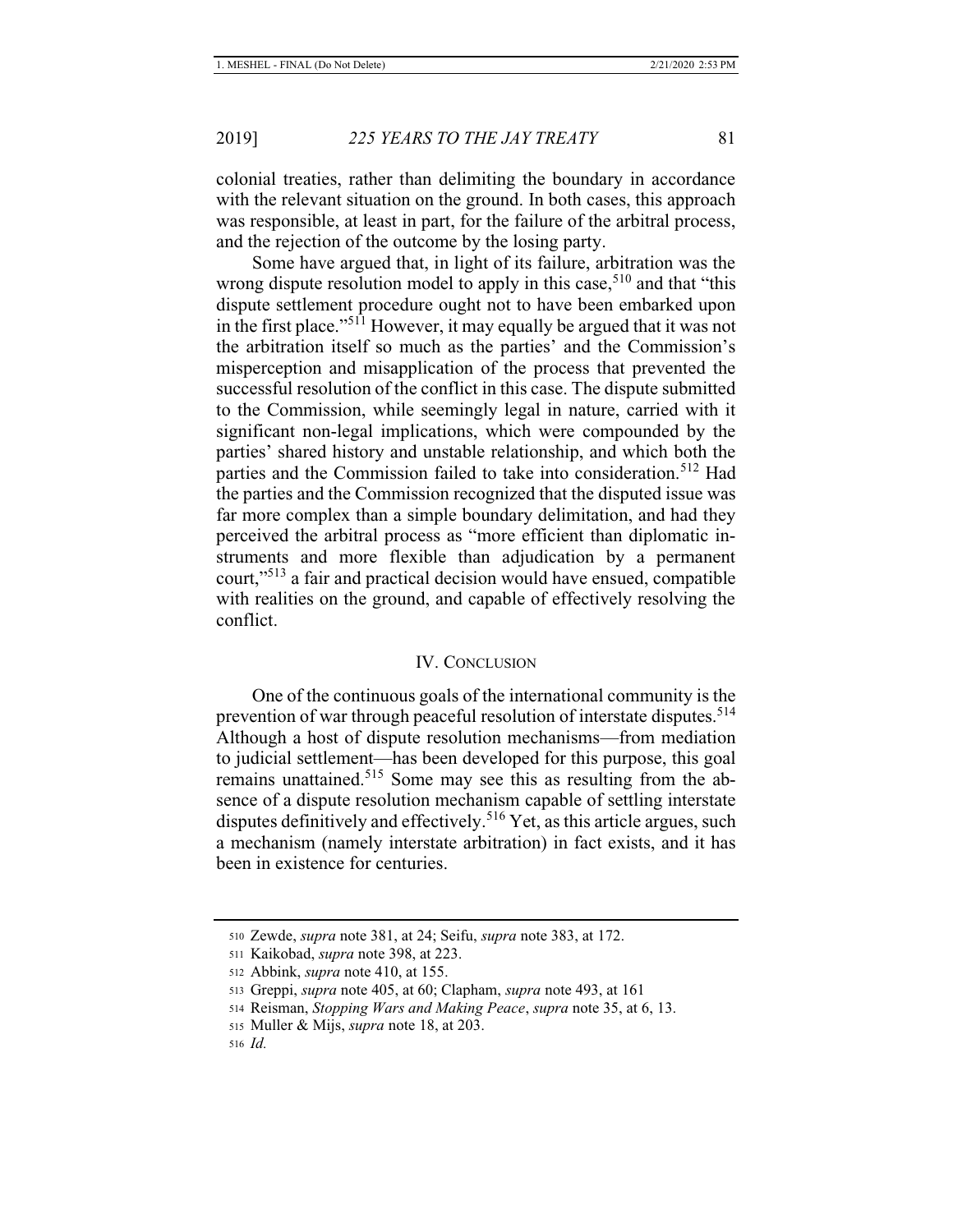Interstate arbitration has a long history of resolving political and military interstate conflicts<sup>517</sup> and "prevent [ing] the recurrence of war"<sup>518</sup> by finding a middle ground based on both law and diplomacy that is accepted as binding and fair by disputing states.<sup>519</sup> In the context of interstate territorial disputes that involve the most sensitive aspect of a state's existence, its sovereignty,<sup>520</sup> and are not necessarily amenable to either purely diplomatic dispute resolution mechanisms or judicial determination, this true nature of arbitration is particularly invaluable. Yet, with the gradual judicialization of interstate arbitration, it has largely become a legalistic and formalistic "judicial process designed to reach a decision based on the application of legal principles." $521$ 

The case studies analyzed in this article illustrate both the limited extent to which interstate arbitration's true nature has been recognized in the context of interstate territorial disputes, and the impact that such limited recognition may have on the ultimate outcome and the successful resolution of such disputes by arbitration. With the exception of the Red Sea Islands arbitration, the cases examined reflect the judicialized contemporary perception of interstate arbitration, according to which it is merely a procedurally flexible form of judicial settlement rather than a truly hybrid alternative mechanism designed to resolve all aspects of states' disputes.

The parties in the Beagle Channel arbitration, the Eritrea-Ethiopia arbitration, and particularly the Taba arbitration, restricted the authority of the arbitral tribunal to decide their dispute based on international law and treaty interpretation. Moreover, they all submitted a single factual or legal issue to be determined by arbitration, which represented only a narrow aspect of their broader conflict. It seems, therefore, that the parties in these cases perceived the arbitration as a legalistic dispute settlement procedure designed to resolve legal questions based on the strict application of legal principles. Similarly, the arbitral tribunals in the Beagle Channel arbitration and the Eritrea-Ethiopia arbitration, which were largely comprised of ICJ judges, also perceived the arbitral process as an essentially judicial and legalistic procedure, in which their own mandate was strictly defined by the

<sup>517</sup> Fry, *supra* note 12, at 419; Werner, *supra* note 22, at 69.

<sup>518</sup> *See* Werner, *supra* note 22, at 73.

<sup>519</sup> Holtzmann, *supra* note 97, at 266.

<sup>520</sup> Lauterpacht, *supra* note 238, at 465-66.

<sup>521</sup> Holtzmann, *supra* note 97, at 265.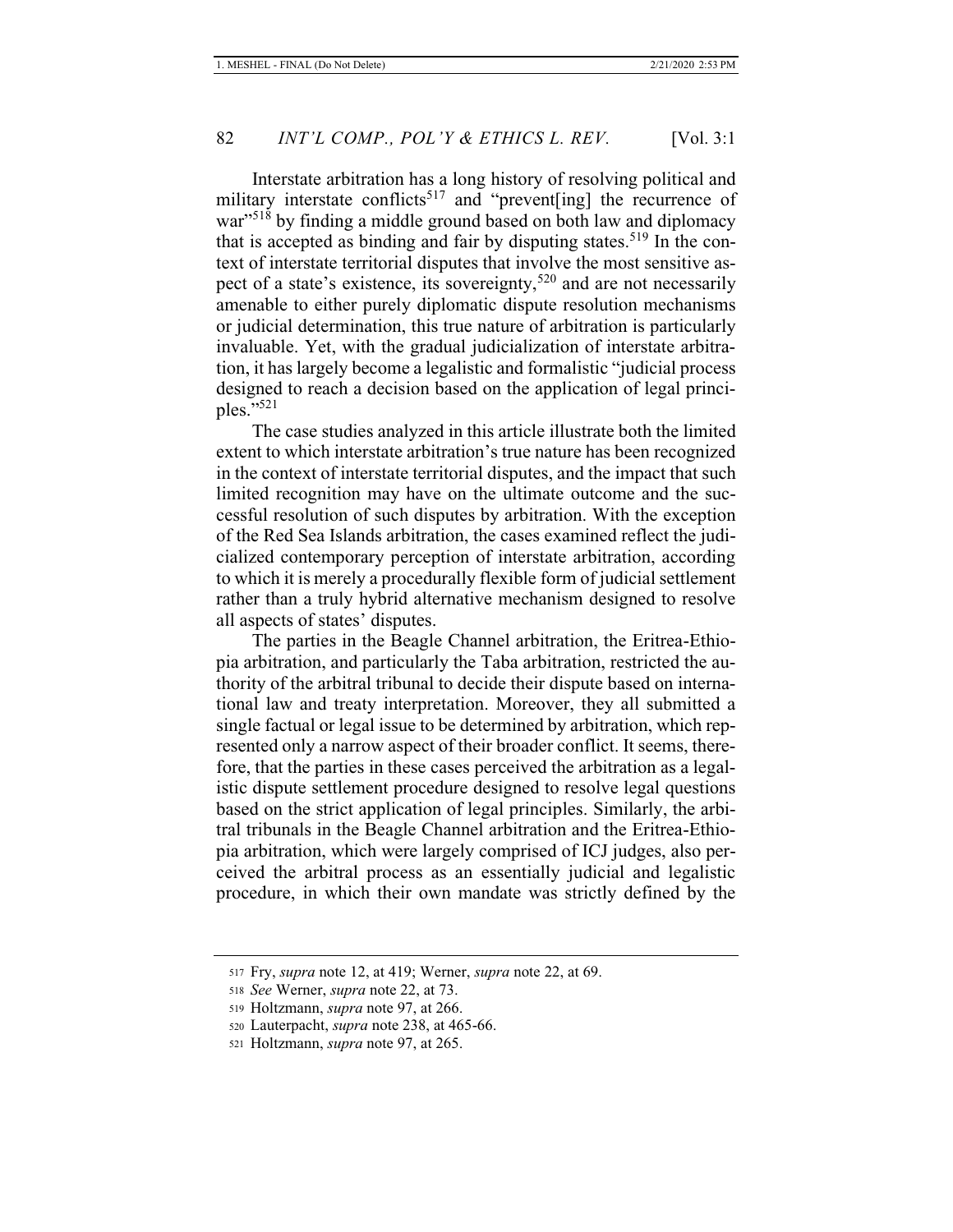parties' arbitration agreement and excluded any residual discretion or authority.

The parties of the Red Sea Islands arbitration, in contrast, agreed to relatively broad language and scope in the Arbitration Agreement, a diverse constitution of the arbitral tribunal, and relatively broad authority granted to the tribunal, all of which contributed to the arbitral tribunal's ability to effectively resolve the parties' dispute. Moreover, the tribunal's own progressive perception of its own role, its liberal interpretation of the Arbitration Agreement, and its incorporation of equitable and extra-legal considerations, even though it was not explicitly authorized to do so by the parties, may have contributed to a balanced and fair award that was implemented by both parties, and successfully resolved their dispute.

Similarly, the arbitral tribunal's flexible approach to the parties' dispute and to its own mandate in the Taba arbitration enabled it to overcome the practically impossible situation created by the parties in their Arbitration Agreement, and to produce a sensible decision that ultimately resolved the disputed issue submitted to it. Had the parties' approach to the arbitral process in this case not been quite so restrictive, and had they not placed such severe restrictions on the arbitral tribunal, it might have also been able to devise a compromise settlement that would have been easier for Israel to accept, rather than a zero-sum award. The fact that the arbitral award, as rendered, was ultimately implemented by both parties may be credited to the atypical circumstances of this case and the arbitral tribunal's resourcefulness and creative approach.

It seems, therefore, that state parties' and arbitral tribunals' perception of the nature, function, and purpose of the arbitral process, and of their own respective roles in that process, may impact its ultimate success or failure. While not discounting the significance of other elements external to the arbitration itself, the cases examined in this article suggest that the 1794 Jay Treaty got it right—in order to effectively resolve complex interstate disputes, the arbitration should be understood and used by parties and arbitrators in its original hybrid "essence."<sup>522</sup> Otherwise, the arbitral process will suffer, and the award will likely be unsatisfactory and risk remaining unimplemented. Granted, there may never be real peace, whether by means of arbitration or negotiation, between disputing states that do not "want it badly

<sup>522</sup> *See* Pinto, *Essence of International Arbitration*, *supra* note 13, at 261.